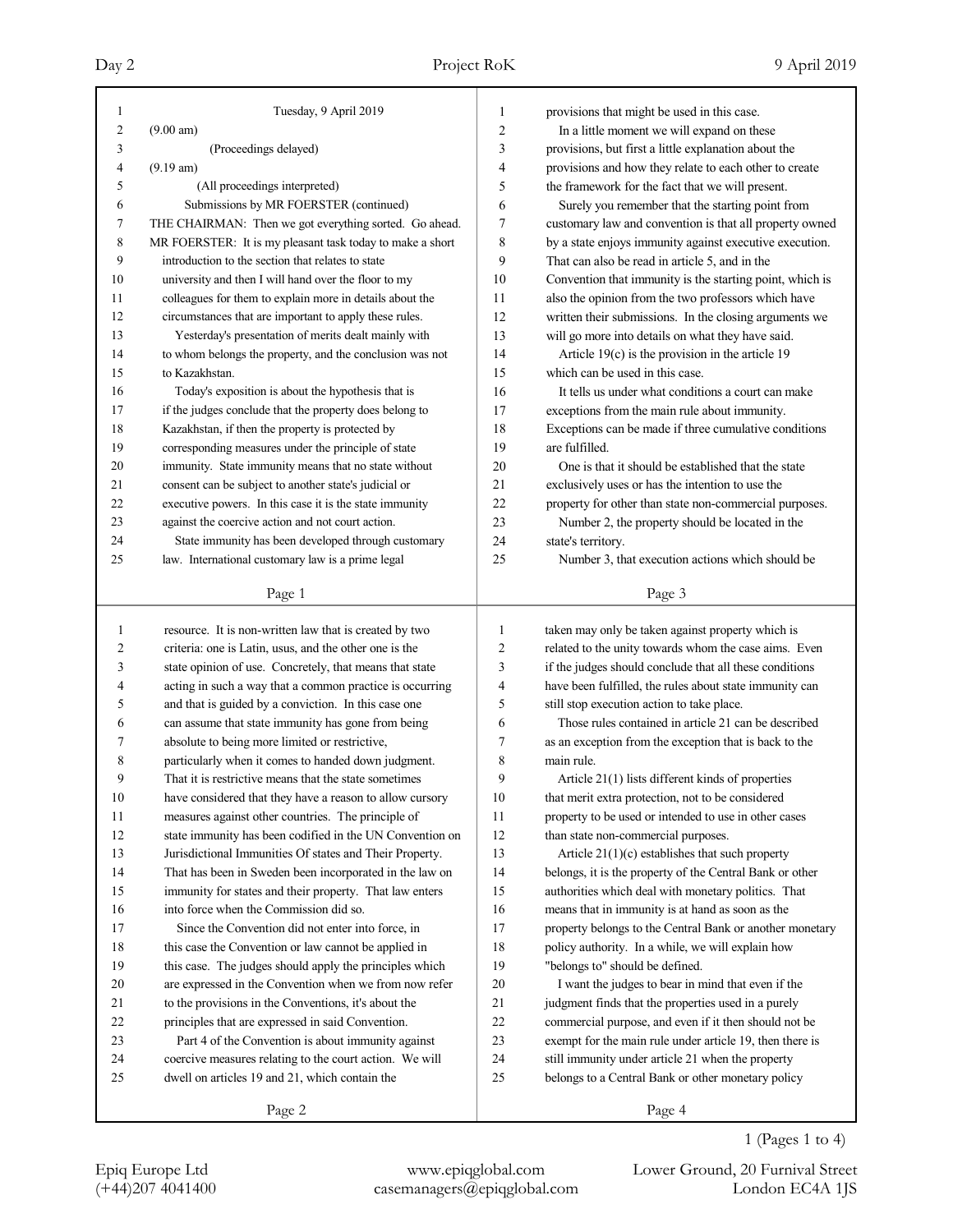| 1              | authority.                                               | 1                       | into legal force. But the main part of it                   |
|----------------|----------------------------------------------------------|-------------------------|-------------------------------------------------------------|
| $\overline{c}$ | The legislature has expressed the same way, although     | $\overline{\mathbf{c}}$ | a codification of applicable customary law. We will         |
| 3              | in a slightly different way.                             | 3                       | expand more on that in our closing arguments, but I want    |
| 4              | In the bill it says that this articles lists             | 4                       | to mention now that all experts in this case agree that     |
| 5              | different kinds of state property which should not be    | 5                       | article 21 expresses the customary law, and the             |
|                | considered property that states uses or intends to use   |                         | principle expressed therein is the legal rule which         |
| 6              |                                                          | 6                       |                                                             |
| 7              | exclusively for non-commercial purposes under            | 7                       | should be applied in this case.                             |
| 8              | article 19.                                              | 8                       | Although actually it is not necessary for the judges        |
| 9              | The legislature then continues to explain that the       | 9                       | to find out what constitutes common state practice, and     |
| 10             | property in article 21 cannot be subject to coercive     | 10                      | not because regardless of what should be considered to      |
| 11             | measures because of the provisions in 19C.               | 11                      | follow from customary law or not, the Supreme Court has     |
| 12             | We now have an overview over those two provisions        | 12                      | expressed that the principle under article 21 is            |
| 13             | which mainly could be used in this case.                 | 13                      | applicable when an assessment is made under the laws of     |
| 14             | With background of article 21 always sort of has the     | 14                      | Sweden.                                                     |
| 15             | last word. The most natural thing would be to start at   | 15                      | The Supreme Court said that absolute immunity shall         |
| 16             | that end.                                                | 16                      | apply for such property of special kind mentioned in        |
| 17             | Before we enter more into detail on article 21, let      | 17                      | article 21. That is the Sedalmayer case. I refer to         |
| 18             | me say a few words about the overall questions that the  | 18                      | the NJA2011, page 475.                                      |
| 19             | judges might need to address in their assessment.        | 19                      | Furthermore, the Swedish legislature has chosen to          |
| 20             | A moment ago I said the judges might need to answer the  | 20                      | incorporate the Convention through incorporation.           |
| 21             | question about if property is protected from executive   | 21                      | If one has simply followed the original phrasing            |
| 22             | action because of the principle for state immunity.      | 22                      | without any amendments at all, and even if the law is       |
| 23             | That principle for state university is broken down in    | 23                      | not enacted until the Convention is, that gives a clear     |
| 24             | two or possibly three questions that the judges might    | 24                      | signal that what is written in the Convention shall be      |
| 25             | need to address.                                         | 25                      | applied in Sweden.                                          |
|                |                                                          |                         |                                                             |
|                | Page 5                                                   |                         | Page 7                                                      |
|                |                                                          |                         |                                                             |
|                |                                                          |                         |                                                             |
| 1              | One is if the sequestrated property belongs to the       | 1                       | Now I will leave this question, and we are now going        |
| $\overline{c}$ | Central Bank and for that reason is protected under 21   | $\overline{c}$          | to example the circumstances which are relevant for the     |
| 3              | or 22 in the Convention.                                 | 3                       | assessment of whether the property is protected by          |
| 4              | If you first answer this, and the answer is yes,         | 4                       | immunity under the principle expressed under article 21.    |
| 5              | then you don't need to progress further. If the answer   | 5                       | In order to understand the circumstances that are           |
| 6              | is no, then you can go on to next question, which can    | 6                       | relevant for this assessment, I will briefly explain        |
| 7              | encompass two questions.                                 | 7                       | about the legal criteria that the judges should address     |
| 8              | The overall one, if the property is accepted from        | 8                       | in order to determine whether the property can enjoy        |
| 9              | immunity under article 19 in the Convention, but what    | 9                       | immunity under the principles in $21(1)(c)$ . So it is      |
| 10             | the judges should answer in the Dutch question: first,   | 10                      | relevant to assess first if the Central Bank is subject     |
| 11             | if the property is used exclusively for other then state | 11                      | to, covered, by those provisions, and also if the           |
| 12             | non-commercial purposes, and also if the property, more  | 12                      | property belongs to -- or if it's property of the           |
| 13             | exactly the securities, actually are located in Sweden.  | 13                      | Central Bank under the sense of the Convention.             |
| 14             | If the answer to either of the questions is no, then     | 14                      | It is not relevant to assess whether the property is        |
| 15             | the appeals could be granted.                            | 15                      | used for monetary policy purposes or not. Such a            |
| 16             | Now, I will happened over to my colleague Agnes.         | 16                      | condition would limit the scope of application of           |
| 17             | She will speak about the circumstances which are         | 17                      | article 21 and that would contravene the very intention     |
| 18             | relevant.                                                | 18                      | its of the Convention in $21(1)(c)$ , because the intention |
| 19             | Submissions by MS JADERBERG                              | 19                      | that is to create that extra protection for the property    |
| $20\,$         | MS JÄDERBERG: Thank you, Alexander. Before I speak about | $20\,$                  | belonging to the Central Bank, regardless of its use.       |
| 21             | article $21(1)(c)$ and how that should be used, I will   | 21                      | Let us start then with question number 1 in the             |
| 22             | shortly explain that the principle used is applicable in | $22\,$                  | assessment, which is should, or is the Central Bank such    |
| 23             | this case.                                               | 23                      | a subject covered by article 21?                            |
| 24             | Alexander Foerster already explained that the            | 24                      | The special immunity expressed in article $21(1)(c)$        |
| 25             | Convention is not directly applicable until it has come  | 25                      | applies to property of the state Central Bank or other      |
|                | Page 6                                                   |                         | Page 8                                                      |

Epiq Europe Ltd www.epiqglobal.com Lower Ground, 20 Furnival Street

2 (Pages 5 to 8)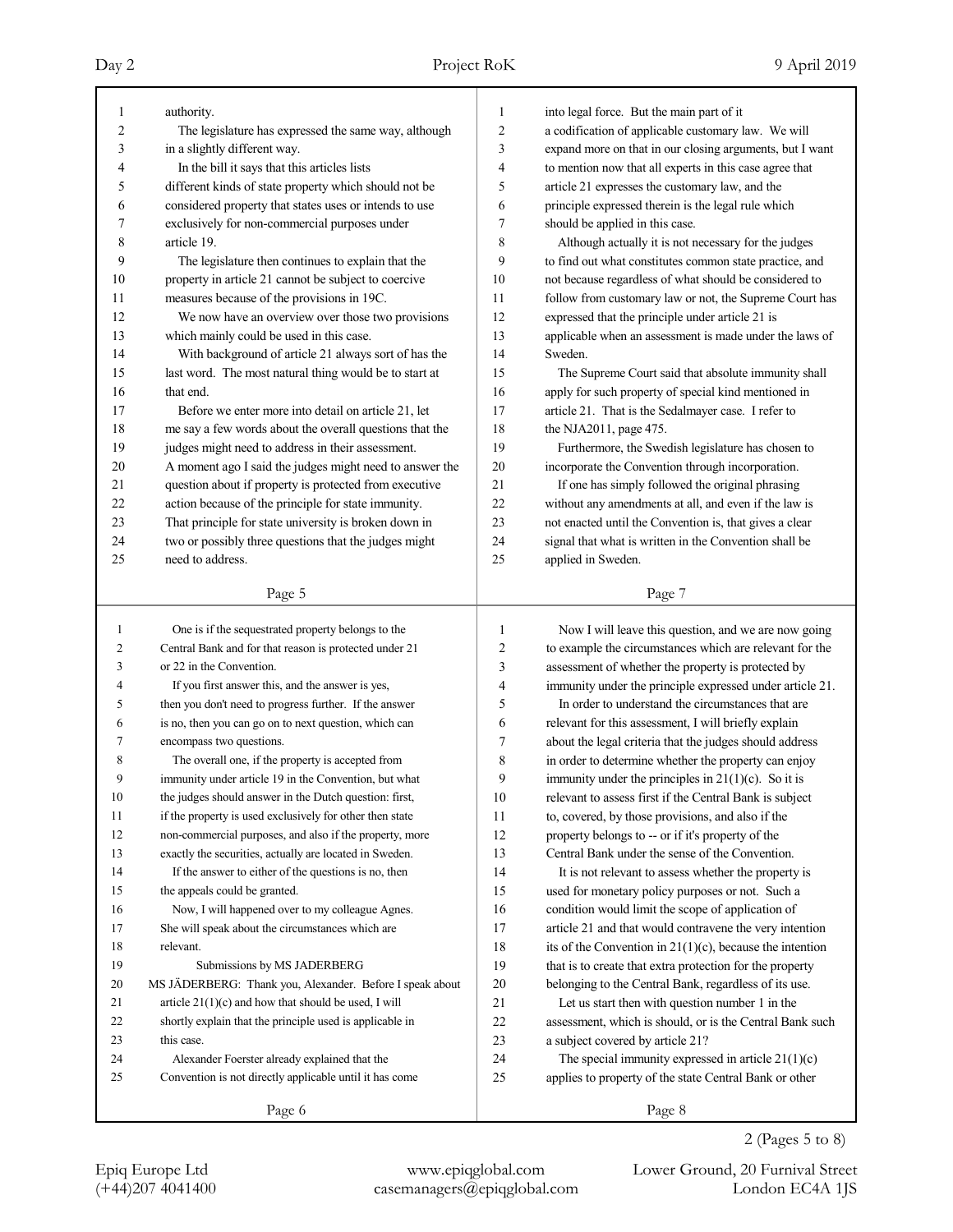| 1              | money policy authority. As Alexander just said           | 1              | The heading is "Main goal and objectives of the          |
|----------------|----------------------------------------------------------|----------------|----------------------------------------------------------|
| $\overline{c}$ | initially, the National Bank of the Republic of          | $\overline{2}$ | National Bank of Kazakhstan", and article 7 continues on |
| 3              | Kazakhstan is the Central Bank of Kazakhstan.            | 3              | page 704 in the binder.                                  |
| 4              | In a little moment we will look more in detail on        | $\overline{4}$ | Paragraph 1:                                             |
| 5              | the regulation for that. But initially I observe that    | 5              | "The main goal of the National Bank of Kazakhstan is     |
| 6              | the Central Bank is an independent legal person relating | 6              | to ensure the price stability in the                     |
| 7              | to the Kazakhstan. As we've heard, this has been         | 7              | Republic of Kazakhstan."                                 |
| 8              | determined by a decision from the Svea Court of Appeal.  | 8              | The Central Bank's main goal thus is to ensure price     |
| 9              | For this reason I will not expand on the Kazakhstan      | 9              | stability in Kazakhstan, and then there is a listing of  |
| 10             | provisions that lay the foundation for that decision.    | 10             | the way that main goal shall be accomplished.            |
| 11             | Instead we should go on and look at the activities which | 11             | It's, among other things, about carrying out the         |
| 12             | the Central Bank carries out. Let us start by looking    | 12             | activities indicated in article 2 that we just looked    |
| 13             | at the Kazakh law governing the Central Bank. You find   | 13             | at. For example, monetary politics and ensuring that     |
| 14             | that in binder 2, tab 31. Please look at it.             | 14             | the payment systems in the economy work. And to ensure   |
| 15             | Sorry, binder 2, tab 63. This is exhibit 28, 63.         | 15             | price stability in the country is the typical task for   |
| 16             | Let us start at the initial provisions, articles 1       | 16             | a central bank. Even the Swedish Central Bank strives    |
| 17             | and 2, page 702 in the binder.                           | 17             | for price stability through its inflation goal.          |
| 18             | Article 1, paragraph 2 we read:                          | 18             | We continue article 8. A bit further down at the         |
| 19             | "The National Bank of Kazakhstan is the Central Bank     | 19             | middle of the same page, article 8, it's headed          |
| 20             | of the Republic of Kazakhstan and represents the top     | 20             | "Functions and powers of the National Bank of            |
| 21             | first level of the bank system of the                    | 21             | Kazakhstan". Here we have the framework for the Central  |
| 22             | Republic of Kazakhstan."                                 | 22             | Bank's activities. Article 8 is a long one. As you can   |
| 23             | So it says clearly that the Central Bank is              | 23             | see it contains 39 items listing the functions and       |
| 24             | Kazakhstan's Central Bank. Paragraph 3 under article 1   | 24             | capacities of the Central Bank. But, as one example,     |
| 25             | says:                                                    | 25             | let us look at item number 1. It says:                   |
|                |                                                          |                |                                                          |
|                | Page 9                                                   |                | Page 11                                                  |
|                |                                                          |                |                                                          |
|                |                                                          |                |                                                          |
| 1              | "The National Bank of Kazakhstan shall represent the     | $\mathbf{1}$   | "The Central Bank shall develop and implement the        |
| $\overline{c}$ | interests of the Republic of Kazakhstan in the relations | 2              | state monetary policy of the Republic of Kazakhstan."    |
| 3              | with Central Banks and banks of other countries, in      | 3              | It goes on with more items listing the tasks that        |
| 4              | international banks and other financial and credit       | 4              | the Central Bank typically has, and let us take a glance |
| 5              | organisations within its competence."                    | 5              | at item 39 also. Page 706. Here it says the Central      |
| 6              | So the Central Bank shall represent Kazakh interests     | 6              | Bank shall:                                              |
| 7              | in relationships with other central banks and other      | 7              | " carry out other functions and powers under this        |
| 8              | foreign banks.                                           | 8              | law, other laws of the Republic of Kazakhstan and the    |
| 9              | The first paragraph of article 2 says:                   | 9              | acts of the President of the Republic of Kazakhstan."    |
| 10             | "The National Bank of Kazakhstan is the state body,      | 10             | So we understand that the Central Bank shall carry       |
| 11             | that provide the development and carries out the         | 11             | out the activities as set forth in law and this way it   |
| 12             | monetary policy of the state, functioning of the payment | 12             | is clear that the Central Bank's administration of the   |
| 13             | systems, exercising the currency regulation and control, | 13             | central fund is regulated in the budget code, and the    |
| 14             | state regulations, control and supervision of the        | 14             | civil law, and that the Central Bank's activities are    |
| 15             | financial market and the financial organisations, state  | 15             | regulated by law is not an unusual thing. Also the       |
| 16             | regulations of functioning of regional financial centre  | 16             | Swedish Central Bank's activities are regulated under    |
| 17             | of Almaty city, promoting stability of the financial     | 17             | the law under Chapter 1, article 1, in the law on        |
| 18             | system and carrying out the state statistics."           | 18             | Swedish National Bank, the National Bank shall only      |
| 19             | So it says, among other things, that the Central         | 19             | carry out those activities as set forth by the law.      |
| 20             | Bank shall apply the country's commodity policies,       | 20             | I shall at this point say that all central banks in      |
| 21             | ensure that the payment system works and regulate        | 21             | the world are very different, both with regards to the   |
| 22             | currency and supervise the financial system. Those are   | 22             | internal government, the central bank's tasks and the    |
| 23             | the good tasks of a Central Bank.                        | 23             | central bank's relationship to the state powers.         |
| 24             | Let us now go on to article 7 at the bottom of           | 24             | Under international law, different orders should be      |
| 25             | page 703 in the binder.                                  | 25             | respected when we compare Kazakhstan's Central Bank and, |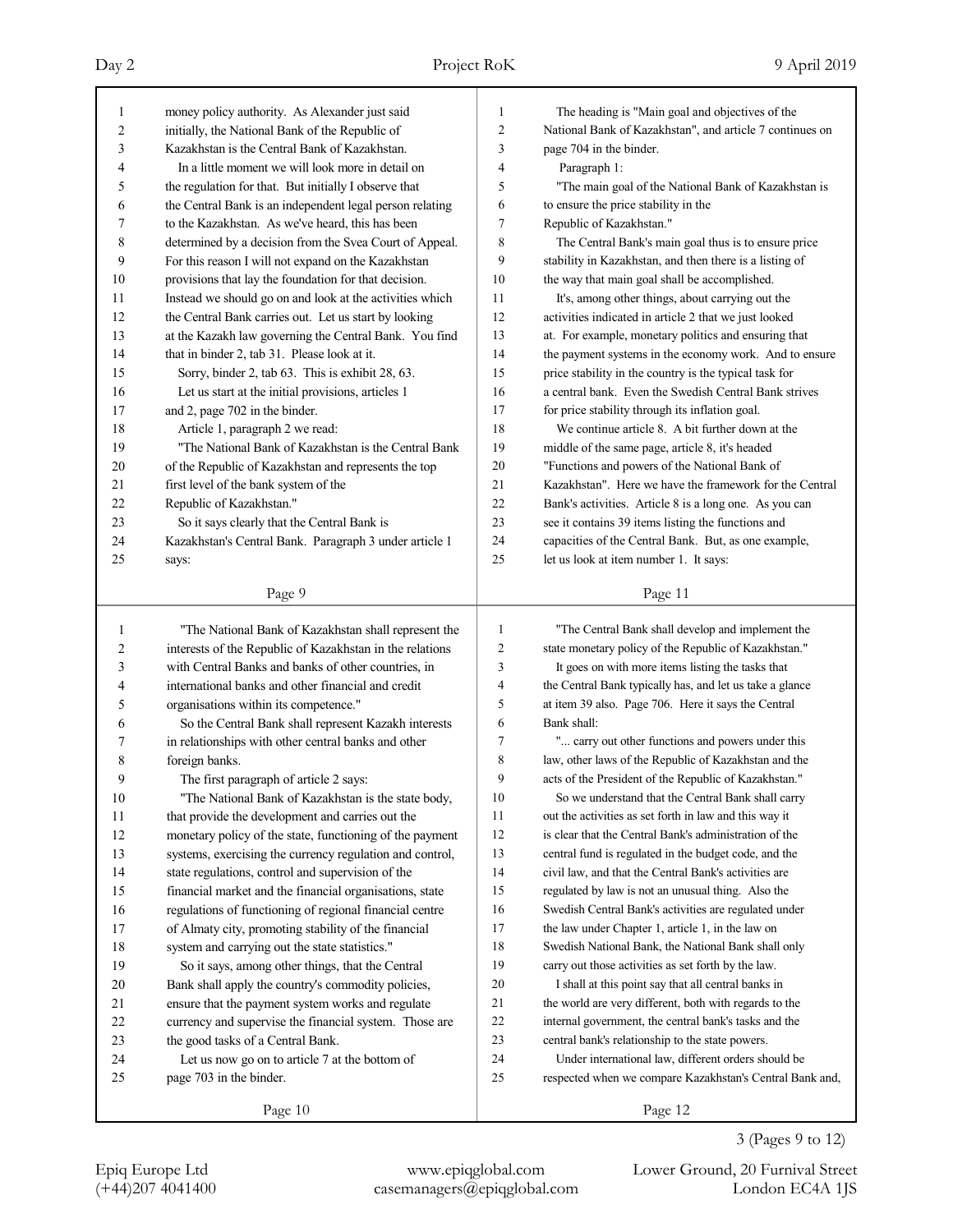(+44)207 4041400 casemanagers@epiqglobal.com London EC4A 1JS

# Epiq Europe Ltd www.epiqglobal.com Lower Ground, 20 Furnival Street

Page 16

4 (Pages 13 to 16)

| 1                       | for instance, the Swedish Central Bank and other foreign                                                           | 1              | tenge.                                                                                              |
|-------------------------|--------------------------------------------------------------------------------------------------------------------|----------------|-----------------------------------------------------------------------------------------------------|
| $\overline{c}$          | banks, we do that in order to give an image on how                                                                 | $\overline{2}$ | "Foreign currency interventions of the National Bank                                                |
| 3                       | central banks can look in our countries.                                                                           | 3              | of Kazakhstan are implemented within the general                                                    |
| 4                       | But it's important to point out that this district                                                                 | 4              | monetary policy."                                                                                   |
| 5                       | court should not make any real comparison between                                                                  | 5              | So the currency exchange transactions, this is a way                                                |
| 6                       | Kazakhstan's Central Bank and the Swedish Central Bank,                                                            | 6              | for the Central Bank to affect the currency, and this is                                            |
| 7                       | nor other foreign central banks.                                                                                   | 7              | one of the assignments the Central Bank, and this is                                                |
| 8                       | Now we continue in the law on the Central Bank,                                                                    | 8              | something that a central bank typically does.                                                       |
| 9                       | article 29, page 21 -- sorry, 721 in the binder.                                                                   | 9              | So we can note that Kazakhstan has appointed the                                                    |
| 10                      | The first paragraph of article 2, it says:                                                                         | 10             | Central Bank to be its central bank. We can also note                                               |
| 11                      | "National Bank of Kazakhstan is the only body that                                                                 | 11             | that Kazakhstan's Central Bank, and this is in line with                                            |
| 12                      | defines and implements the state monetary policy of the                                                            | 12             | other central banks, is an authority that, among other                                              |
| 13                      | Republic of Kazakhstan "                                                                                           | 13             | things, implements the country's monetary policies,                                                 |
| 14                      | So this is same authority that implements the state                                                                | 14             | controls inflation and also supervises the financial                                                |
| 15                      | monetary policy and then it says:                                                                                  | 15             | markets. And therefore it is self evident that the                                                  |
|                         |                                                                                                                    | 16             | Central Bank is one of the central banks that is                                                    |
| 16                      | "Monetary policy is implemented by the National Bank                                                               | 17             |                                                                                                     |
| 17                      | of Kazakhstan in order to ensure the price stability."                                                             | 18             | intended under article 1C. And we could actually stop                                               |
| 18                      | So monetary policy is to be carried out by the                                                                     |                | here, but I'm sure that we will hear later on during                                                |
| 19                      | Central Bank in order to ensure price stability. From                                                              | 19             | this meeting that the Central Bank is not an independent                                            |
| 20                      | paragraph 2 in the provision it says what that means.                                                              | 20             | or self-governing the central bank, but that it is only                                             |
| 21                      | That is:                                                                                                           | 21             | a tool for the Presidential powers in Kazakhstan.                                                   |
| 22                      | "Money policy is implemented through the                                                                           | 22             | The applicant has claimed that the Central Bank,                                                    |
| 23                      | establishment of:                                                                                                  | 23             | because of their alleged dependence on the political                                                |
| 24                      | "The official refinancing rate;                                                                                    | 24             | government, that they're not an independent                                                         |
| 25                      | "The levels of interest rates on the main                                                                          | 25             | self-governing central bank, and that is why I will                                                 |
|                         |                                                                                                                    |                |                                                                                                     |
|                         | Page 13                                                                                                            |                | Page 15                                                                                             |
|                         |                                                                                                                    |                |                                                                                                     |
| 1                       | transactions of monetary policy;                                                                                   | $\mathbf{1}$   | briefly describe the Central Bank's relationship with                                               |
| $\overline{\mathbf{c}}$ | "The minimum reserve requirements "                                                                                | $\overline{c}$ | the political powers in Kazakhstan. And I'm going to                                                |
| 3                       | So the Central Bank sets the official interest rate.                                                               | 3              | make a further comparison with other -- with the                                                    |
| 4                       | and this is also the typical task of a central bank that                                                           | $\overline{4}$ | governance of other central banks around the world.                                                 |
| 5                       | can be compared with the Swedish Central Bank's setting                                                            | 5              | But yet again this is not a comparison that the                                                     |
| 6                       | up the interest rate, and money policy is also carried                                                             | 6              | District Court is going to make in its assessment. I'm                                              |
| 7                       | out by the Central Bank carrying out its foreign                                                                   | 7              | only mentioning this to give you more correct                                                       |
| 8                       | exchange, foreign currency interventions. With the                                                                 | 8              | illustration of the Central Bank's position than what                                               |
| 9                       | Kazakhi currency, Tenge, and foreign currencies, we can                                                            | 9              | the applicant is going to give you. Counsel for the                                                 |
| 10                      | see this in article 30, item 3.                                                                                    | 10             | Central Bank, quoted Robert Nordhs' statement that has                                              |
| 11                      | The first paragraph in article 30 is further down on                                                               | 11             | been submitted by the Central Bank as exhibit 284. We                                               |
| 12                      | that page, page 721 in the binder. There it says:                                                                  | 12             | do not have to take this out now, and Robert Nordhs                                                 |
| 13                      | "In order to implement monetary policy, the National                                                               | 13             | wrote that it is easy to be influenced by the Swedish                                               |
| 14                      | Bank of Kazakhstan shall perform the following                                                                     | 14             | model of administration. This is characterised by the                                               |
| 15                      | operations "                                                                                                       | 15             | authority's relatively independent decision, but the                                                |
| 16                      | Then we move onto the next page, and under item 3 we                                                               | 16             | Swedish model is unique and does not apply generally for                                            |
| 17                      | read that the foreign currency intervention is one of                                                              | 17             | public administration in other countries. On the                                                    |
| 18                      | the tools to implement the monetary policy. And then                                                               | 18             | contrary, it's common in other countries for authority's                                            |
| 19                      | article 36, on the next page, there is a more detailed                                                             | 19             | operations being regulated by the authorities from the                                              |
| 20                      | description of what this means:                                                                                    | $20\,$         | Government. The responsibility for individual decisions                                             |
| 21                      | "Foreign currency interventions of the National Bank                                                               | 21             | are often with the minister and not individual civil                                                |
| 22                      | of Kazakhstan are implemented independently by buying                                                              | 22             | servants.                                                                                           |
| 23                      | and selling foreign currency and carrying out other                                                                | 23             | Note it refers to this is the way in Denmark, Norway                                                |
| 24<br>25                | types of foreign currency transactions in the interbank<br>or exchange market in order to influence to the rate of | 24<br>25       | and the UK. It's important to remember that we cannot<br>have as our point of departure the Swedish |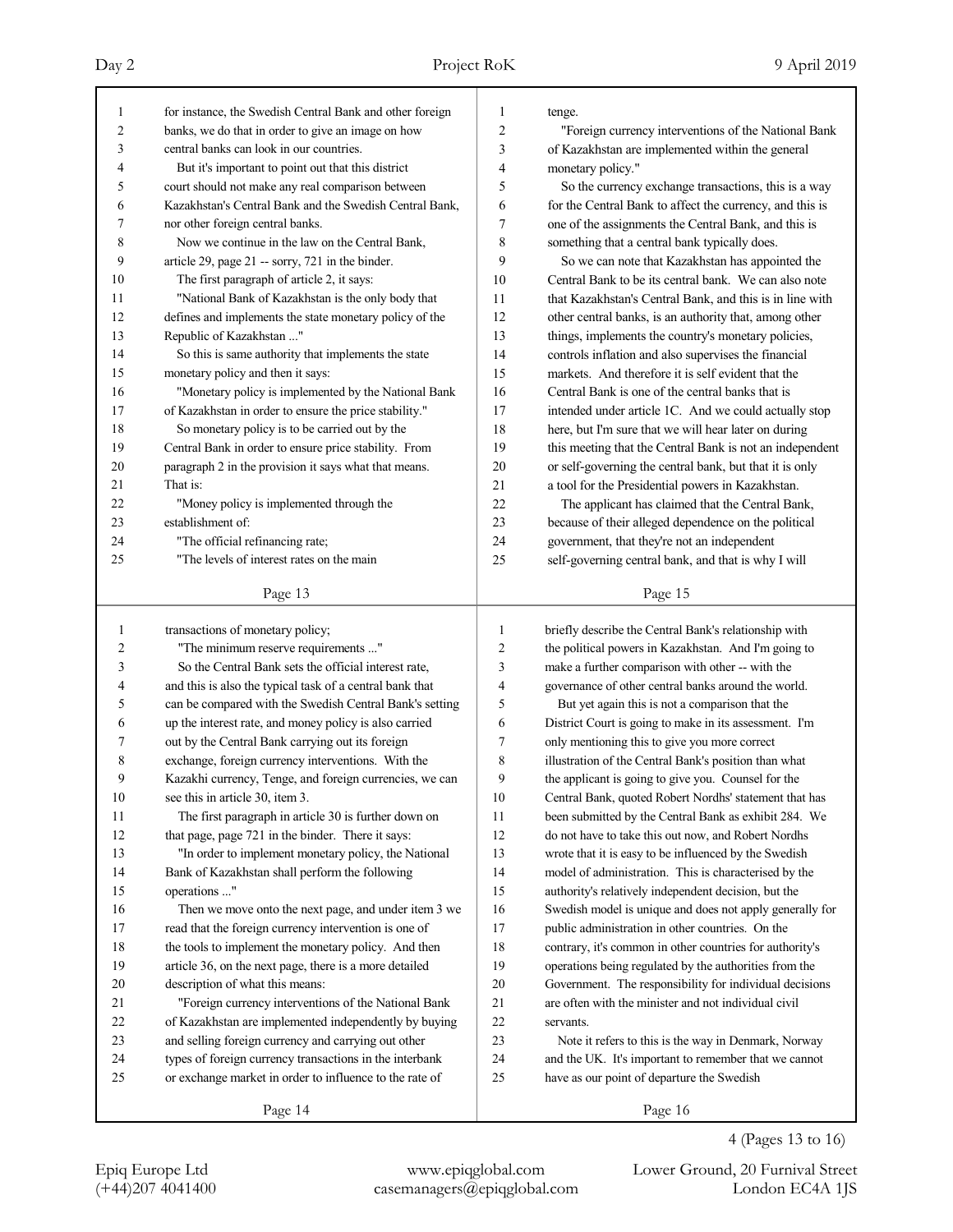| 1        | administration model, neither when we assess the                                                                  | 1  | President appoints and has the right to release members                                                    |
|----------|-------------------------------------------------------------------------------------------------------------------|----|------------------------------------------------------------------------------------------------------------|
| 2        | position of the Kazakh Central Bank, nor when we                                                                  | 2  | of the Central Bank. We can have an example from the                                                       |
| 3        | interpret international customary law in all countries                                                            | 3  | American Central Bank, Federal Reserve. The American                                                       |
| 4        | immunities to be respected.                                                                                       | 4  | President also appoints the members of the board of                                                        |
| 5        | We will look in more detail on the Central Bank's                                                                 | 5  | delegates which is the board of the American Central                                                       |
| 6        | relationship with the Kazakhi state, and the reason                                                               | 6  | Bank. We can have a look at Federal Reserve Act,                                                           |
| 7        | I talk about this is the objections that have been                                                                | 7  | article 10.1. This is in binder 1 under tab 44. This                                                       |
| 8        | presented by the applicants. Those objections are the                                                             | 8  | is exhibit 206.                                                                                            |
| 9        | Kazakhi government having such an influence on the                                                                | 9  | We can read under section 10:                                                                              |
| 10       | operations on the Central Bank that it is to be deemed                                                            | 10 | "The Board of governors of the Federal Reserve                                                             |
| 11       | not independent. And that in turn, according to the                                                               | 11 | System "                                                                                                   |
| 12       | applicants, would mean that the Central Bank is not a                                                             | 12 | So item 1 has the heading -- and it says:                                                                  |
| 13       | central bank in the sense of the Convention, and this is                                                          | 13 | "The Board of Governors of Federal Reserve System                                                          |
| 14       | not correct.                                                                                                      | 14 | shall be composed of seven members, to be appointed                                                        |
| 15       | First of all, it is not correct that the Central                                                                  | 15 | by the President "                                                                                         |
| 16       | Bank lacks independence, and secondly, even if this                                                               | 16 | That head of state appoints leading positions in                                                           |
| 17       | claim were to be true, the level of independence of                                                               | 17 | central banks, that is the most common approach.                                                           |
| 18       | a central bank in relation to its government is of no                                                             | 18 | We can see some report of the composition of central                                                       |
| 19       | significance when it comes to state immunity, and this                                                            | 19 | banks around the world, and an excerpt from this report                                                    |
| 20       | is something that we will talk about later in our                                                                 | 20 | is to be found under tab 41, binder 1. This has been                                                       |
| 21       | closing arguments.                                                                                                | 21 | submitted as exhibit 204, and the report has been                                                          |
| 22       | Now, let's move back to article 3 in the Central                                                                  | 22 | produced by the Bank for International Settlements,                                                        |
| 23       | Bank Act, which is on page 702 in the binder, and this                                                            | 23 | which is a group of central banks around the world, and                                                    |
| 24       | is still tab 63.                                                                                                  | 24 | we can go to page 8 in the binder -- sorry, page 568.                                                      |
| 25       | First paragraph of article 3, it says:                                                                            | 25 | It says in the first paragraph:                                                                            |
|          | Page 17                                                                                                           |    | Page 19                                                                                                    |
|          |                                                                                                                   |    |                                                                                                            |
|          |                                                                                                                   |    |                                                                                                            |
| 1        | "The National Bank of Kazakhstan is accountable to                                                                | 1  |                                                                                                            |
| 2        |                                                                                                                   | 2  | "Although the specific legal procedure differs                                                             |
| 3        | the President of the Republic of Kazakhstan."<br>So the National Bank is accountable to the President             | 3  | across countries, the governor and other senior<br>officials of the central bank are generally appointed   |
| 4        |                                                                                                                   | 4  | through a governmental process."                                                                           |
| 5        | of Kazakhstan. In the same article, it also says the<br>mandate that the President has with the Central Bank,     | 5  | And a bit further down, it says:                                                                           |
| 6        | paragraph 2, we can read:                                                                                         | 6  |                                                                                                            |
| 7        | "The accountability to the President of the                                                                       | 7  | "In 60 per cent of the central banks surveyed by the                                                       |
| 8        | Republic of Kazakhstan means:                                                                                     | 8  | BIS, the governor is appointed by the head of state or<br>government  In about one third of the cases, the |
| 9        | "Appointment of the Chairman of the National Bank of                                                              | 9  | governor is appointed by the government or the minister                                                    |
|          |                                                                                                                   | 10 | of finance."                                                                                               |
| 10<br>11 | Kazakhstan by the President of the<br>Republic of Kazakhstan with the consent of the Senate of                    | 11 | So the most common way of appointing senior officers                                                       |
| 12       | Parliament of the Republic of Kazakhstan "                                                                        | 12 | in a central bank is by appointment of the government or                                                   |
| 13       | The President is to appoint the chairman of the                                                                   | 13 | head of state. The applicant has said that the Kazakhi                                                     |
| 14       | National Bank with the consent of the senate and the                                                              | 14 | President can give directives or instructions to its                                                       |
| 15       | President also has a mandate to remove the chairman or                                                            | 15 | Central Bank and, inter alia, they have referred to                                                        |
| 16       |                                                                                                                   | 16 |                                                                                                            |
| 17       | to release him or her from their position.                                                                        | 17 | article 3 in the Central Bank Act that we just looked                                                      |
| 18       | So neither this circumstance, nor any of the other<br>circumstances that are mentioned here under article 3,      | 18 | at, which says that the Central Bank is accountable to<br>the President.                                   |
| 19       |                                                                                                                   | 19 | According to the applicants, the President's mandate                                                       |
| 20       | are unique to the organisation of the Central Bank. All<br>central banks have different levels of independence in | 20 | and actions show that the Central Bank is not                                                              |
| 21       | relation to the political powers, and the governance of                                                           | 21 | independent enough in relation to the state, and                                                           |
| 22       |                                                                                                                   | 22 | therefore the Central Bank is not to be covered under                                                      |
| 23       | central banks is regulated in different ways and                                                                  | 23 | the article $21(1)(c)$ of the Convention, that the right                                                   |
| 24       | different states. And now I'm going to give you a<br>couple of examples of this.                                  | 24 | to issue directives that regulate the central banks'                                                       |
| 25       | For example, it's not unique to Kazakhstan that the                                                               | 25 | activities or operations, that is not very                                                                 |
|          | Page 18                                                                                                           |    | Page 20                                                                                                    |

5 (Pages 17 to 20)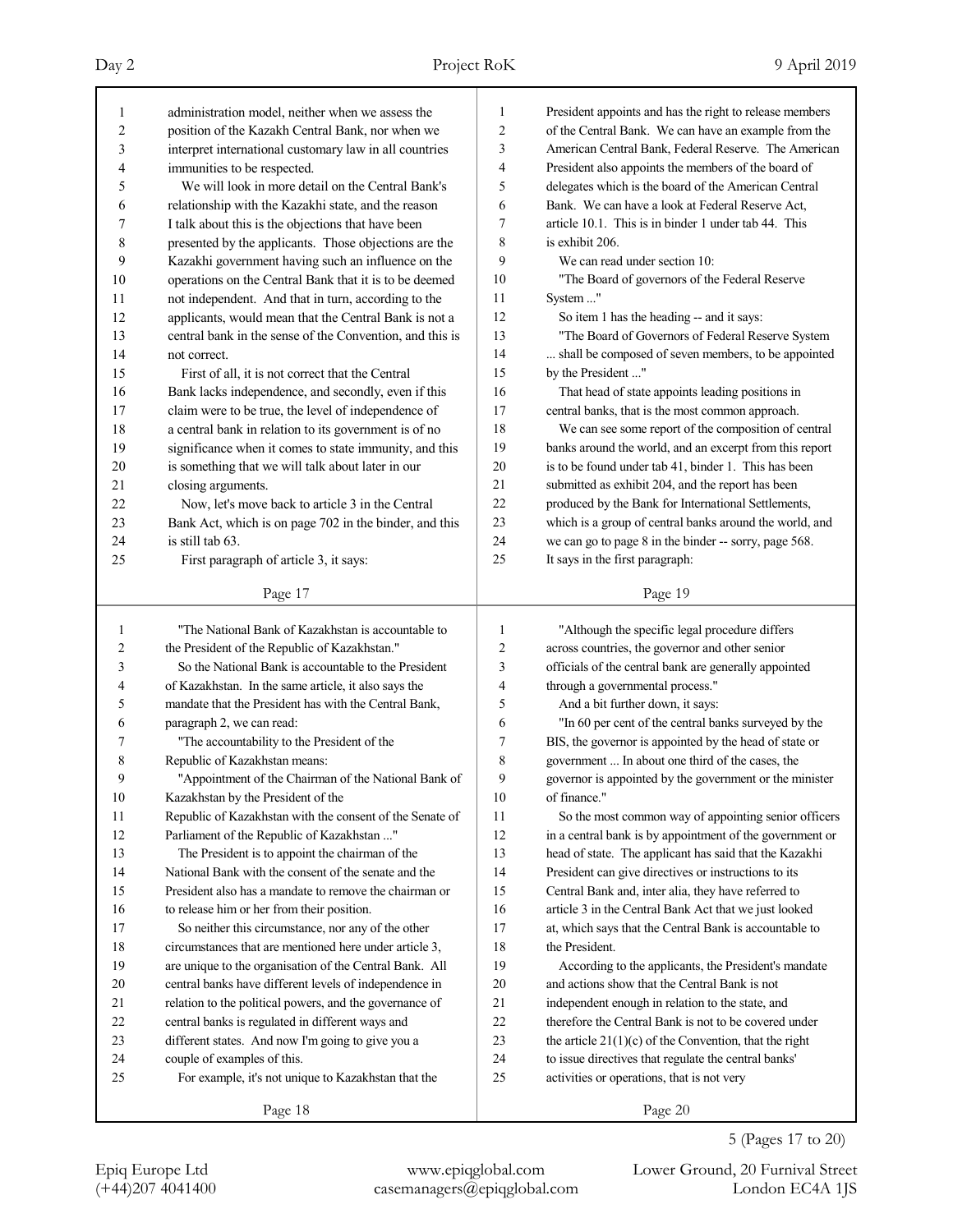(+44)207 4041400 casemanagers@epiqglobal.com London EC4A 1JS Epiq Europe Ltd www.epiqglobal.com Lower Ground, 20 Furnival Street

Page 24

6 (Pages 21 to 24)

| $\mathbf{1}$   | controversial. There's the same system in the Canada,    | $\mathbf{1}$   | First we can note that this concept, "property of",      |
|----------------|----------------------------------------------------------|----------------|----------------------------------------------------------|
| $\overline{2}$ | Malaysia and South Korea, and I mention these countries  | $\overline{c}$ | refers to more than just ownership. "Property of",       |
| 3              | as examples so that the judges will have an idea of the  | 3              | according to the Convention, also is about property that |
| 4              | constitutional order that governs central banks in other | 4              | is says used or deposed by a central bank. So that's     |
| 5              | countries other than Sweden.                             | 5              | managed by a central bank, but the question is if the    |
| 6              | We can move on, look at the report that we just had      | 6              | property in this case, do they own, possess or control   |
| 7              | a look at on page 507 in the binder. In the grey box it  | 7              | or manage the property.                                  |
| 8              | talks about:                                             | 8              | The Central Bank's counsel have already reported on      |
| 9              | "Government directives to the central bank".             | 9              | circumstances saying that that is the case and that      |
| 10             | In the second paragraph it says:                         | 10             | we're going to look at some of the most relevant sources |
| 11             | "In Canada, the law requires regular consultations       | 11             | again. And I will start by reminding the court that the  |
| 12             | between the Minister of Finance and the Governor. If     | 12             | structure of the National Fund is undisputed, and        |
| 13             | an issue cannot be resolved in these consultations, the  | 13             | according to this undisputed structure it is the Central |
| 14             | Minister can issue a directive on monetary policy but    | 14             | Bank that holds the assets that are administered by Bank |
| 15             | only after further consultation with the governor and    | 15             | of New York Mellon, and we also take it that the Central |
| 16             | the approval of the Prime Minister."                     | 16             | Bank at least disposes of the property, and this is      |
| 17             | So in Canada the representative of the central bank      | 17             | sufficient for the property to be deemed to be the       |
| 18             | that they consult with the minister of finance           | 18             | property of the Central Bank pursuant to the Convention. |
| 19             | regularly. So with the minister of finance, with the     | 19             | Now, I'm going to move on and I'm going to look at some  |
| 20             | approval of the prime minister, can issue directives.    | 20             | of the evidence which shows that the property is the     |
| 21             | And in South Korea it says:                              | 21             | property of the Central Bank, Mr Guterstam reported on   |
| 22             | "The Minister of Finance may request the Monetary        | 22             | these documents yesterday, and he talked about the       |
| 23             | Policy Council of the Bank of Korea to reconsider        | 23             | assets in Kazakhstan do not belong to Kazakhstan.        |
| 24             | a decision that the minister believes is in conflict     | 24             | I think it might be a good idea for us to go back and    |
| 25             | with the economic policy of the government."             | 25             | take a look at some of these documents again, now that   |
|                |                                                          |                |                                                          |
|                | Page 21                                                  |                | Page 23                                                  |
| $\mathbf{1}$   | So the minister of finance can demand that the           | $\mathbf{1}$   | we are talking about the question of whether the         |
| 2              | central bank reconsiders the decision that they believe  | $\overline{c}$ | property is the property of the Central Bank in the      |
| 3              | is in conflict with the government's economic policy,    | 3              | sense of the Convention, and therefore enjoys immunity.  |
| 4              | and if the central bank does not change the decision     | $\overline{4}$ | We can start by taking a look at the National Fund       |
| 5              | then the President of South Korea decides on the matter. | 5              | agreement. It is under tab 12 and binder 1 and this is   |
| 6              | And then whether it comes to Malaysia it says:           | 6              | exhibits 35 and 79.                                      |
| 7              | " that the minister of finance may issue                 | 7              | Here we can look at item 2 on the first page, on         |
| 8              | a directive to the central bank at any time, and the     | 8              | page 156. And this is about the Bank's rights and        |
| 9              | central bank must comply."                               | 9              | obligations according to the National Fund agreement.    |
| 10             | And also in New Zealand the government may issue         | 10             | It says under article 2.1 and 2.1.1:                     |
| 11             | a directive in the central bank. In this report it       | 11             | "The Bank has the right to:                              |
| 12             | says:                                                    | 12             | "possess, use and dispose of the fund under the          |
| 13             | "The Prime Minister may issue the directive to the       | 13             | conditions specified herein "                            |
| 14             | central bank on the advice of the minister of finance."  | 14             | So the Central Bank has the right to possess, use        |
| 15             | So, in conclusion, we can note that the Kazakhi          | 15             | and dispose of the fund. That is exactly what it means,  |
| 16             | Central Bank is a central bank in the eyes of the        | 16             | that the property is the property of the Central Bank in |
| 17             | Convention. It carries out the tasks that the central    | 17             | the sense of the Convention. The Central Bank's          |
| 18             | bank typically speaking carries out, and we can also     | 18             | responsibility for the fund is -- there too we can look  |
| 19             | note that central banks in different countries have      | 19             | at the Kazakhstan Budget Act under tab 8, binder 1       |
| 20             | different functions and are organised in different ways. | $20\,$         | submitted as exhibit 33 and 74. We can go to page 37 of  |
| 21             | But it is also the case that the governments of the      | 21             | that binder. Article 21 is about the National Fund.      |
| 22             | Kazakhi Central Bank have many similarities to other     | $22\,$         | Under item 7 it says:                                    |
| 23             | central banks round the world.                           | 23             | "Trust management of the National Fund of the            |
| 24             | Now let's move on to take a look at question 2, if       | 24             | Republic of Kazakhstan is carried out by the             |
|                |                                                          |                |                                                          |
| 25             | the property is the property of the Central Bank.        | 25             | National Bank of the Republic of Kazakhstan on the basis |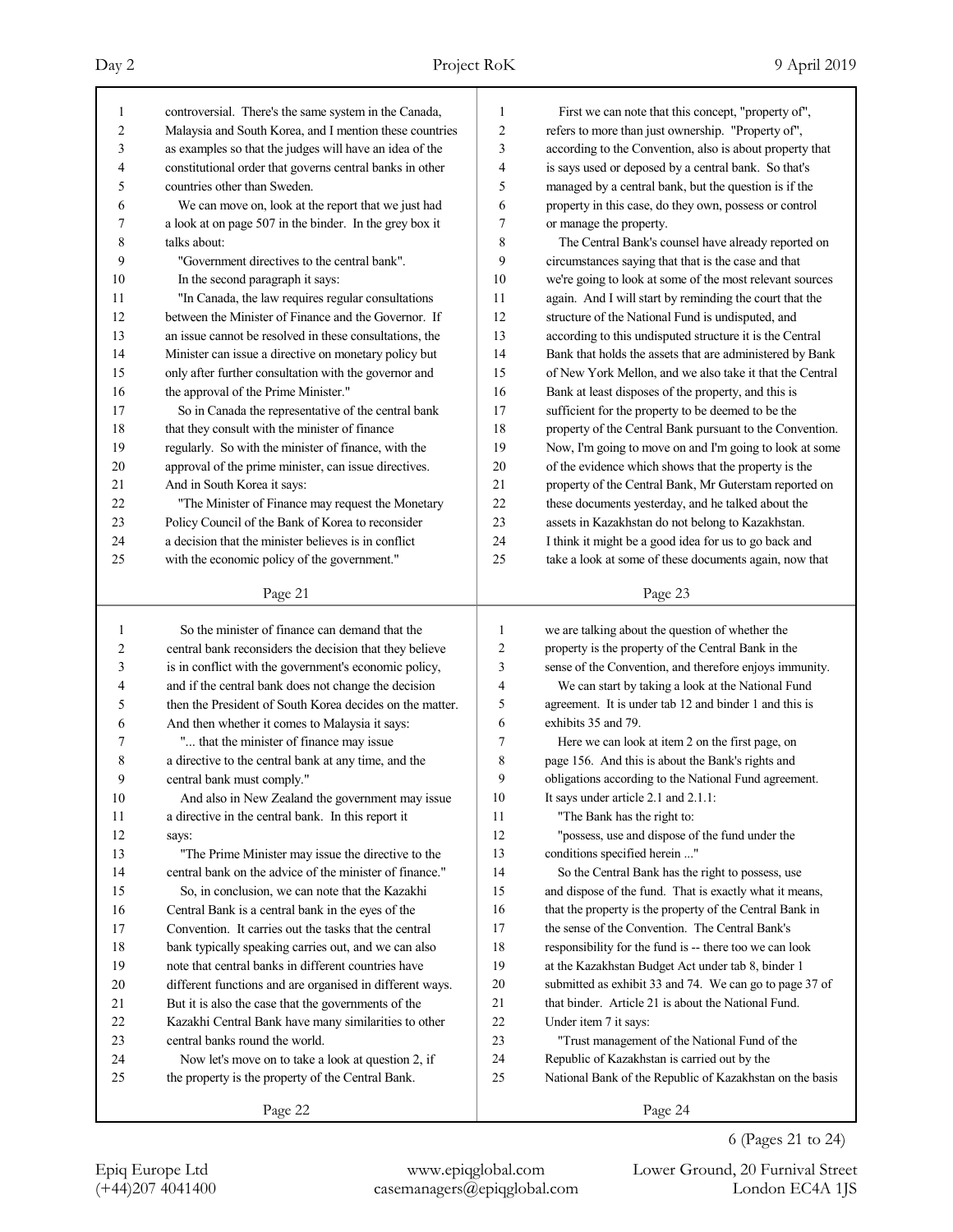| 1              | of the trust management agreement "                      | 1              | to the property, and it can enforce that towards         |
|----------------|----------------------------------------------------------|----------------|----------------------------------------------------------|
| 2              | And we have heard before that the Central Bank           | $\overline{2}$ | anybody, including the trustor, Kazakhstan. For that     |
| 3              | administers the National Fund within the framework of    | 3              | reason it is clear that the property is property of the  |
| 4              | trust, and this in itself is enough to establish that    | 4              | Central Bank.                                            |
| 5              | the National Fund is the property of the Central Bank.   | 5              | We can also look again at the expressions from the       |
| 6              | The assets in the trust belong to the Central Bank which | 6              | Bank of New York Mellon about the relationship to the    |
| 7              | is the trustee.                                          | 7              | property that the Bank of New York Mellon has been given |
| 8              | The same thing is clear from the Central Bank Act,       | 8              | the task to manage.                                      |
| 9              | which is under tab 63 in binder 2, exhibit 28, and if    | 9              | That is now exhibit 38 and 78, bank 1, tab 1. It's       |
| 10             | you go to page 705.                                      | 10             | a letter from Bank of New York Mellon to Frank Law Firm  |
| 11             | We earlier looked at sections of article 8 that          | 11             | on 13 October 2017. It is the letter that                |
| 12             | govern the functioning and the capacities of the Central | 12             | Karl Guterstam earlier showed. Here it's written under   |
| 13             | Bank. Now we're going to look at something else,         | 13             | item 2 that:                                             |
| 14             | item 31. In item 31, it says that the Central Bank       | 14             | " BNYM holds certain shares and other assets in          |
| 15             | shall:                                                   | 15             | custody for NBK "                                        |
| 16             | " carry out as trustee for the National Fund of          | 16             | National Bank of Kazakhstan. Item 3, Bank of             |
| 17             | the Republic of Kazakhstan on the basis of the trust     | 17             | New York Mellon:                                         |
| 18             | management agreement "                                   | 18             | " acts upon instructions from its client NBK.            |
| 19             | And what is included in the Concept Trust, under the     | 19             | Bank of New York Mellon does not accept any instructions |
| 20             | laws of Kazakhstan we can see amongst other things in    | 20             | from the Republic of Kazakhstan "                        |
| 21             | the Kazakh civil law, under tab 14, binder 1, exhibit 32 | 21             | Item $5$ :                                               |
| 22             | and 81.                                                  | 22             | "NBK is the owner of the shares and other assets in      |
| 23             | Article 883, page 173, and I draw your attention to      | 23             | Bank of New York Mellon's books."                        |
| 24             | paragraph 1 that says:                                   | 24             | We see then from the description also from Bank of       |
| 25             | "In settlement the trust management of property, the     | 25             | New York Mellon that the Central Bank is a registered    |
|                |                                                          |                |                                                          |
|                | Page 25                                                  |                | Page 27                                                  |
|                |                                                          |                |                                                          |
| $\mathbf{1}$   | trustee shall control on the beneficiary's behalf the    | 1              | owner in the books of Bank of New York Mellon, and that  |
| $\overline{c}$ | property, transferred to his (her) possession, use and   | $\overline{2}$ | it holds and controls the property. We can also look at  |
| 3              | disposal, unless otherwise provided by contract or       | 3              | the witness statement from Aliya Moldabekova, who is the |
| $\overline{4}$ | legislation, in the interests of the beneficiary."       | $\overline{4}$ | manager of the monetary operations department in the     |
| 5              | Under the civil law, thus the Central Bank, as a         | 5              | Central Bank.                                            |
| 6              | trustee, controls the property owned by -- administered  | 6              | Binder 1, tab 10, page 154, paragraph 32, that is on     |
| 7              | and controlled by the Central Bank in the interests of   | $\tau$         | the last page.                                           |
| 8              | the beneficiary. And the Central Bank being a trustee,   | 8              | Aliya Moldabekova says:                                  |
| 9              | what that means is also explained in the expert          | 9              | "In conclusion, NBK is registered as owner of the        |
| $10\,$         | statement from the professors Suleimenov and Mukasheva   | $10\,$         | assets held by Bank of New York Mellon London in         |
| $1\,1$         | from 28 February. The statement, you will have had it    | 11             | accordance with what has been stated in article 5 of the |
| $12\,$         | under tab 15 of binder 1, exhibit 3082. Feel free to     | $12\,$         | Global Custody Agreement. All the securities and money   |
| 13             | flip to page 185 in that binder.                         | 13             | foreclosed by the Swedish Enforcement Agency are owned   |
| 14             | I quote item 38 on that page. The Kazakh professors      | 14             | by the NBK and form part of the National Fund."          |
| 15             | write among other things:                                | 15             | It is thus clear from the witness statement that the     |
| 16             | "Accordingly, the National Bank holds a right of         | 16             | Central Bank is a registered owner of the property by    |
| 17             | claim to the assets of the National Fund for the         | 17             | Bank of New York Mellon.                                 |
| $18\,$         | duration of the trust management that it can exercise    | 18             | The Central Bank's representative explained              |
| 19             | against anyone, including the Republic of Kazakhstan.    | 19             | yesterday for even more evidence showing that the        |
| $20\,$         | This right is exclusive to the trustee and is a property | 20             | Central Bank is the party who is the registered owner to |
| $21\,$         | right in all respects."                                  | 21             | the property with Bank of New York Mellon. I'm not       |
| 22             | The Central Bank thus has a right of claim, that is      | $22\,$         | going to repeat all that evidence once again, since the  |
| 23             | a kind of property right, to the property while it is    | $23\,$         | judge surely has a good recollection of that. But it     |
| 24             | held by the trust, and this Karl Guterstam explained in  | 24             | also mentions the Global Custody Agreement confirming    |
| 25             | detail yesterday. The Central Bank has exclusive right   | 25             | that the Central Bank is the party which has been        |
|                | Page 26                                                  |                | Page 28                                                  |

7 (Pages 25 to 28)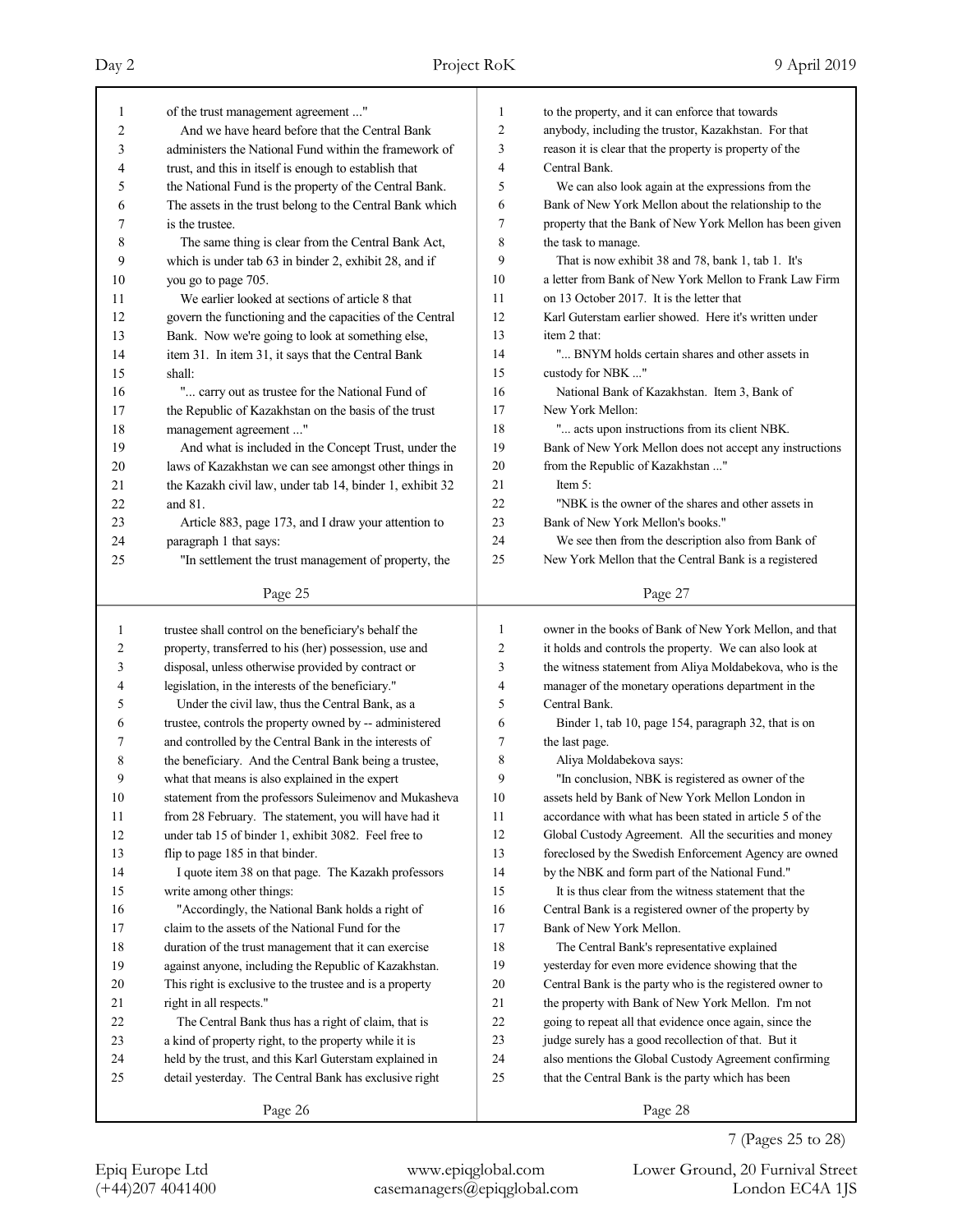| 1              | registered as the owner and the actual statements from      | 1              | proceeding, but Kazakhstan has not done that in this       |
|----------------|-------------------------------------------------------------|----------------|------------------------------------------------------------|
| 2              | the Bank's database showing that the bank is registered     | 2              | case. And item (c) is the one that we are going to         |
| 3              | owner of the properties in London. We also have the AIG     | 3              | focus on.                                                  |
| 4              | judgment confirming that the property with Bank of New      | 4              | According to item (c), measures can be made under          |
| 5              | York Mellon is the property of the Central Bank. This       | 5              | three conditions all of which have to be met. First of     |
| 6              | list could be longer, but I stop here.                      | 6              | all, it has to be established that the state only uses     |
| 7              | Thus there is no doubt that the property which has          | 7              | the property for use by the state other than the           |
| 8              | now been sequestrated is property of the Central Bank.      | 8              | Government and non-commercial purposes:                    |
| 9              | For that reason, that property is subject to immunity       | 9              | "It has been established that the property is              |
| 10             | under the principle expressed in article 21 in the          | 10             | specifically in use or intended for use by the State for   |
| 11             | Convention.                                                 | 11             | other than government non-commercial purposes "            |
| 12             | I finish. I hand over to my colleague Ludwig Metz.          | 12             | And secondly it has to be established that it is in        |
| 13             | Ludwig will elaborate on immunity protection under          | 13             | the territory of the state of the forum; and, thirdly,     |
| 14             | article 19. I would like to ask if it's a good moment       | 14             | the property has to have a connection with the entity      |
| 15             | for a break?                                                | 15             | against which the proceedings were directed.               |
| 16             | THE CHAIRMAN: That sounds like a good idea because the plan | 16             | So the court says the purpose or the intended              |
| 17             | says 10.15 for a break. Let us then break until 10.30.      | 17             | purpose, the state uses the property if the property is    |
| 18             | (10.10 am)                                                  | 18             | in Sweden, or if it has any connection with Kazakhstan     |
| 19             | (A short break)                                             | 19             | which is a party to the arbitration.                       |
| 20             | $(10.30 \text{ am})$                                        | 20             | One condition for article 19 coming into place is          |
| 21             | THE CHAIRMAN: I would just like you to know that what you   | 21             | that the property belongs to Kazakhstan. This question     |
| 22             | show on the screen is on our small screens in front of      | 22             | was extensively dealt with by counsel for the Central      |
| 23             | us, so if you're wondering why we're not looking up,        | 23             | Bank and I'm not going to do that again. If the court      |
| 24             | it's because we have it in front of us.                     | 24             | finds that the property belongs to Kazakhstan, there       |
| 25             |                                                             | 25             | isn't a whole lot to say about the request that the        |
|                | Page 29                                                     |                | Page 31                                                    |
|                |                                                             |                |                                                            |
|                |                                                             |                |                                                            |
| $\mathbf{1}$   | Submissions by MR METZ                                      | 1              | property has to have a connection with the state. It's     |
| $\overline{c}$ | MR METZ: And, as Agnes was saying before the recess, I'm    | $\overline{2}$ | also a requirement that the property has to be located     |
| 3              | going to talk about the principles of article 19 in the     | 3              | in Sweden. Magnus Nygren talked about that, that the       |
| $\overline{4}$ | Convention. I'd like to look at the circumstances that      | 4              | securities, briefly yesterday. We will come back to        |
| 5              | are relevant to the assessment that the court is going      | 5              | that in his closing arguments. I'm not going to talk       |
| 6              | to make, and before I do that I'm going to repeat what      | 6              | much about that, but if the court disagrees with us that   |
| 7              | this assessment is actually about. We heard about this      | 7              | the securities are not located in Sweden, and the court    |
| 8              | before today. The main rule is that states and their        | 8              | can grant the appeal, either on the ground that Swedish    |
| 9              | property is immunity against jurisdiction and               | 9              | court authority is not a jurisdiction to order measures    |
| 10             | enforcement measures, we know that and this is customary    | 10             | on property that is located abroad, or on the ground       |
| 11             | law. This is expressed both in article 5 and 19 of the      | 11             | that the property enjoys immunity according to article     |
| 12             | Convention. With the starting point of immunity,            | 12             | 19 of the Convention.                                      |
| 13             | article 19 states the number of exceptions from this        | 13             | That's all I have to say about these conditions.           |
| 14             | rule, and the Swedish translation is on the right-hand      | 14             | I'm going to say a bit more about the purpose that the     |
| 15             | side and I'm going to base my comments on that.             | 15             | property is used for.                                      |
| 16             | So though coercive measures after judgment, " such          | 16             | So what is to be the subject of analysis according         |
| 17             | as attachment, arrest or execution against property of      | 17             | to article $19(c)$ ? That is the purpose of the use of the |
| 18             | a State may be taken in connection with a proceeding        | 18             | property or the intended use of the property. If we        |
| 19             | before a court of another state".                           | 19             | look at the provision, it says: " in use or intended       |
| 20             | And then the exceptions are listed under 3 main             | 20             | for use by the State "                                     |
| 21             | items. Item (a), it says that measures can be allowed       | 21             | That is that the state's use is relevant and the           |
| 22             | if the state has expressively consented. That's not the     | 22             | state is defined under article 2 in the UN convention.     |
| 23             | case here, and item (b) says that enforcement can be had    | $23\,$         | You can say that the state is the state and its various    |
| 24             | if the state has allocated or earmarked property for the    | 24             | organs, and federal states and other authorities that      |
| 25             | satisfaction of a claim which is the object of that         | 25             | are acting for the state. And that according to 19, the    |
|                | Page 30                                                     |                | Page 32                                                    |

8 (Pages 29 to 32)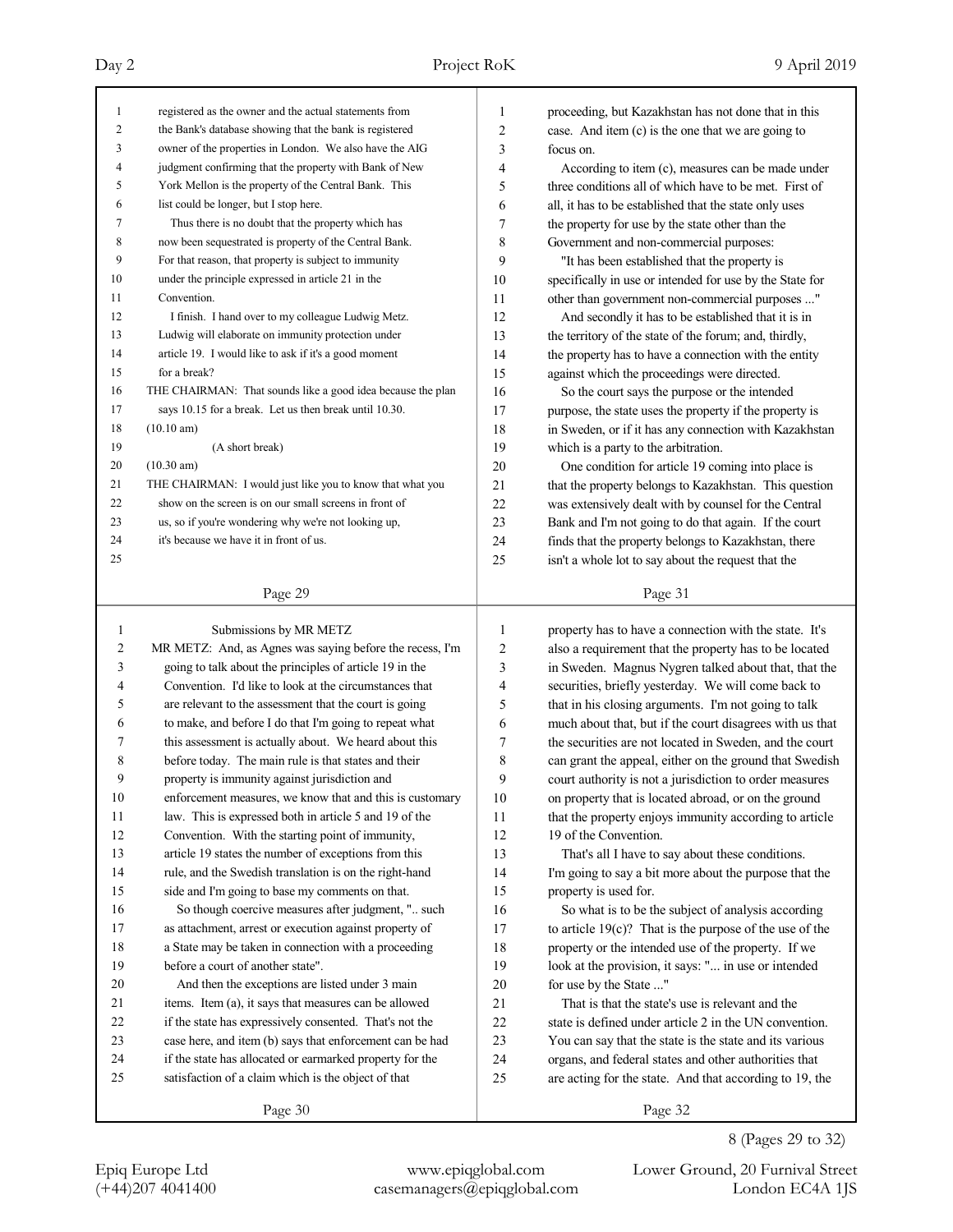| 1              | court has to assess what use, or intended use,           | 1              | functions.                                               |
|----------------|----------------------------------------------------------|----------------|----------------------------------------------------------|
| 2              | Kazakhstan have. And the Central Bank is also covered    | $\overline{c}$ | These two functions also mean that the assets that       |
| 3              | by the state definition of the Convention, but if the    | 3              | at any given time constitutes the National Fund are      |
| 4              | property belongs to the Central Bank there is immunity   | 4              | common different types of assets.                        |
| 5              | under article 21. We will come back to that in our       | 5              | In order for the stabilisation function, so that it      |
| 6              | closing arguments.                                       | 6              | can meet the function, some of the assets have to be     |
| 7              | It's quite simple to establish the use, or the           | 7              | liquid, and the idea of that is that this purpose can be |
| 8              | intended use, of the property because this is clear from | 8              | met in the present time or in the near future. The       |
| 9              | Kazakhi legislation. And the funds in the National Fund  | 9              | saving function is there so that the purpose of the Fund |
| 10             | can only be used by Kazakhstan for the purposes that are | 10             | can be met in the future.                                |
| 11             | stated in laws and regulations. And we're going to look  | 11             | It could also be described as the saving function        |
| 12             | at the Budget Code of Kazakhstan, which has been         | 12             | being there in order for the stabilisation fund can      |
| 13             | submitted as exhibit 33 and 74 as in tab 8 and binder 1  | 13             | maintain its purpose in the future.                      |
| 14             | and page 137.                                            | 14             | In order for this to be possible, the assets on the      |
| 15             | Article 21, item 2 in the Budget Code provides that      | 15             | National Fund has to be invested in such a way that the  |
| 16             | the purpose of the National Fund is intended to ensure   | 16             | fund maintains its value over time. So this is about     |
| 17             | the social and economic development, and it's also       | 17             | spreading risks, as it says on the screen, it's          |
| 18             | intended to reduce dependence on the oil sector and the  | 18             | a moderate level of risk, and I will come back to this.  |
| 19             | impact of adverse external factors.                      | 19             | So it is one fund with the same overall purpose and      |
| 20             | So these are the overall purposes of the Fund and        | 20             | all the assets in the National Fund serve these overall  |
| 21             | the Presidential decree number 402 precedes as law, has  | 21             | aims, and we still have tab 8 up. Article 23 on          |
| 22             | more or less the same wording. Tab 7, binder 1,          | 22             | page 138, we're going to take a look alter this. This    |
| 23             | page 134. The differences are that here explicitly it    | 23             | is till from the bung code of Kazakhstan and here it's   |
| 24             | says that the National Fund is to be used for savings    | 24             | regulated -- this regulates how Kazakhstan can use the   |
| 25             | for future generations. It doesn't mention specifically  | 25             | National Fund. Item 1 under article 23, it says that     |
|                |                                                          |                |                                                          |
|                | Page 33                                                  |                | Page 35                                                  |
|                |                                                          |                |                                                          |
|                |                                                          |                |                                                          |
| $\mathbf{1}$   | that the dependence on the oil economy is to be reduced. | 1              | the fund is used as a guaranteed transfer from the       |
| $\overline{2}$ | We can go back to the Budget Code on page -- under tab 8 | 2              | National Fund to the state budget. Under 1.3 it          |
| 3              | and look at article 21, item 3, and this tells us which  | 3              | stipulates that the National Fund may be used in         |
| 4              | functions the National Fund has.                         | 4              | covering of expenses associated with the management of   |
| 5              | In the first paragraph, under article 21, item 3, it     | 5              | the National Fund, and audit. And item 1.4 it says that  |
| 6              | says that the National Fund has one saving function and  | 6              | there may be targeted transfers from the National Fund   |
| 7              | one stabilisation function. In the second paragraph the  | 7              | to the state budget for purposes, specific purposes. On  |
| 8              | saving function is explained in the third paragraph,     | 8              | page 29 there are items 3 and 4, and there it says that  |
| 9              | this stabilisation function is explained. This saving    | 9              | the National Fund may not be used for crediting          |
| 10             | function is to provide an accumulation of financial      | 10             | individuals and legal entities, and not to ensure the    |
| 11             | assets "in the long term with a moderate level of risk". | 11             | performance of obligations.                              |
| 12             | This means in the long term and with a moderate level of | 12             | We will talk more in detail about how they may be        |
| 13             | risk, a low or small moderate level of risk.             | 13             | used when we look at the next document, which is         |
| 14             | The stabilisation function is designed to maintain       | 14             | Presidential decree number 385, submitted as exhibit 146 |
| 15             | a sufficient level of liquidity of assets of the         | 15             | by the applicant. That's to be found in binder 2 under   |
| 16             | National Fund. And counsel for the Central Bank said     | 16             | tab 79, and the applicants have invoked this document to |
| 17             | this yesterday, and I'll repeat this, that these         | 17             | show that the National Fund consists of two separate     |
| $18\,$         | functions, the saving and stabilisation functions, they  | 18             | investment portfolios with different purposes. I will    |
| 19             | are there so that the purpose of the National Fund can   | 19             | come back to this, but it's more than that is of         |
| $20\,$         | be met over time. There are tools to reach this goal in  | 20             | interest in this decree.                                 |
| 21             | article 21, that is to ensure the social development of  | 21             | We'll go to item 4 on page -- sorry, this is quite       |
| 22             | the state and reduce dependence on oil, and minimise the | 22             | far down on the page.                                    |
| 23             | risk of the impact of unfavourable external factors, and | 23             | The first paragraph of item 4, it says that:             |
| 24             | this is today, tomorrow, or in ten years time and        | 24             | "The National Fund's goal is to preserve financial       |
| 25             | 100 years' time. That's why they have these two          | 25             | resources by accumulating savings for future generations |
|                | Page 34                                                  |                | Page 36                                                  |

9 (Pages 33 to 36)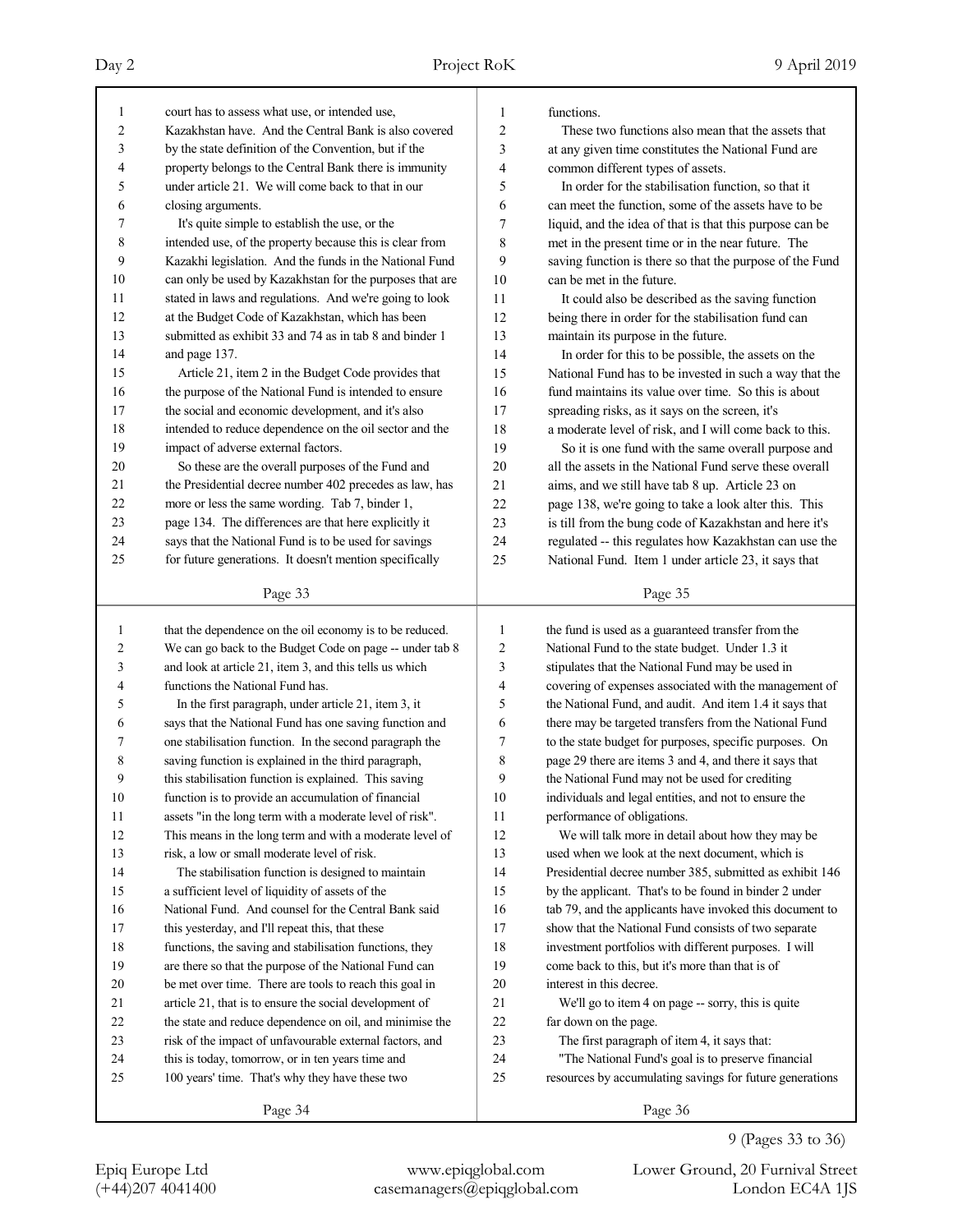| 1              | and reducing the national budget's dispense on global    | 1              | The assets may be used as an annual transfer to the      |
|----------------|----------------------------------------------------------|----------------|----------------------------------------------------------|
| 2              | commodity markets."                                      | $\overline{2}$ | state budget, and targeted transfers from the national   |
| 3              | In the second paragraph that begins on page 936 and      | 3              | to international budgets and for paying the cost of      |
| 4              | continues on page 937:                                   | 4              | managing the National Fund and its annual audit.         |
| 5              | "Therefore, the National Fund has both saving and        | 5              | And the following paragraph, it says:                    |
| 6              | stabilisation responsibilities "                         | 6              | "All guaranteed and targeted transfers from the          |
| 7              | And the use the word "therefore" marks that the          | $\tau$         | National Fund to the national budget must be made in     |
| 8              | National Fund has both a saving responsibility and       | 8              | accordance with budget procedures."                      |
| 9              | a stabilisation responsibility in order to achieve the   | 9              | A little bit further down on the same page, and          |
| 10             | main goal.                                               | 10             | I don't know if the court can see, its 206 trillion in   |
| 11             | Third paragraph, it says to ensure that the saving       | 11             | 2018, if you continue a little bit further down to the   |
| 12             | function is realised, a minimum balance has been         | 12             | paragraph that begins with "Non-profit national". Can    |
| 13             | established but there is no upper limit on the size of   | 13             | you see that paragraph? And here it is clarified that    |
| 14             | the fund.                                                | 14             | the targeted transfers for the non-profit social         |
| 15             | The fourth paragraph is about the stabilisation          | 15             | projects and the strategic infrastructure projects can   |
| 16             | function and this is explained in some more detail here. | 16             | only be made if there is no alternative funding sources  |
| 17             | We can see that the yellow markings is not quite clear   | 17             | available.                                               |
| 18             | on the slide and that's my mistake, but I would like the | 18             | What it says in this decree on the use of the fund,      |
| 19             | judges to look at the binder.                            | 19             | this reflects what it says in the Budget Code. This      |
| 20             | The fourth paragraph, it's clear why it says in          | 20             | confirms that the answers can only be used for state     |
| 21             | article 21 in the Budget Code that the stabilisation     | 21             | non-government's non-commercial purposes. Then we're     |
| 22             | function is to ensure sufficient liquidity of the assets | 22             | going to go to the point in the decree that the          |
| 23             | of the National Fund. I'm going to read the fourth       | 23             | applicants say that -- prove that there are two          |
| 24             | paragraph, and it says:                                  | 24             | different purposes of the fund: number 3, which is about |
| 25             | "Stabilisation requires ensuring annual guaranteed       | 25             | the administration or management of the assets -- on     |
|                |                                                          |                |                                                          |
|                | Page 37                                                  |                | Page 39                                                  |
|                |                                                          |                |                                                          |
|                |                                                          |                |                                                          |
| $\mathbf{1}$   | transfers to the national budget, as well as targeted    | 1              | page 79, a bit further down on the page.                 |
| $\overline{c}$ | transfers to fund crisis management programmes to        | $\overline{c}$ | Under 5.3, second paragraph, it says that:               |
| 3              | stimulate economic growth during periods of economic     | 3              | "The main goals of investment operations during the      |
| 4              | decline or growth deceleration "                         | 4              | management of the National Fund assets are preserving    |
| 5              | I guess there should be is a comma there:                | 5              | the assets "                                             |
| 6              | " to provide funding nor non-profit social               | 6              | That is to keep the value of the assets:                 |
| 7              | projects and for strategic infrastructure projects."     | 7              | "Maintaining adequate liquidity                          |
| 8              | So this means that the stabilisation function refers     | 8              | " and ensuring long term returns with                    |
| 9              | to the National Fund being able to ensure annual         | 9              | an appropriate level of risk "                           |
| 10             | transfers to the national budget. It also says that the  | 10             | And this is to ensure long term returns with an          |
| 11             | National Fund can have targeted transfers to fund crisis | 11             | appropriate level of risk, and an appropriate level of   |
| 12             | management programmes, to stimulate economic growth,     | 12             | risk is a moderate, this is according to article 21,     |
| 13             | during periods of economic decline or growth             | 13             | item 3, of the bundle code. At the bottom of page 939    |
| 14             | deceleration, and for non-profit national social         | 14             | we have the 5th paragraph, which reads:                  |
| 15             | projects and strategic infrastructure projects.          | 15             | "In view of the National Fund's main goal and            |
| 16             | In the 5th paragraph, the following paragraph, it's      | 16             | responsibilities, it has a stabilisation and a saving    |
| 17             | clear that it cannot be used for any other purpose, not  | 17             | portfolio."                                              |
| 18             | even for investments in domestic financial instruments   | 18             | In light of the main purpose of the National Fund,       |
| 19             | and the point of the stabilisation fund is that part of  | 19             | to ensure that Kazakhstan's social and economic          |
| 20             | the National Fund is to consist of liquid assets, is     | 20             | department and to reduce dependence on the oil sector    |
| 21             | that assets of the National Fund may be used when needed | 21             | and the impact of negative factors and this is to be     |
| 22             | for the purposes that are stated in the law. The         | $22\,$         | done through a saving function and a stabilisation       |
| 23             | question is how may they be used. This is clear from     | 23             | function and that's why the saving fund has a            |
| 24             | page 938. It says in bold "Use of National Fund          | 24             | stabilisation portfolio and a saving portfolio.          |
| 25             | assets", fairly high up on the page.                     | 25             | We're going to talk about what these portfolios          |

10 (Pages 37 to 40)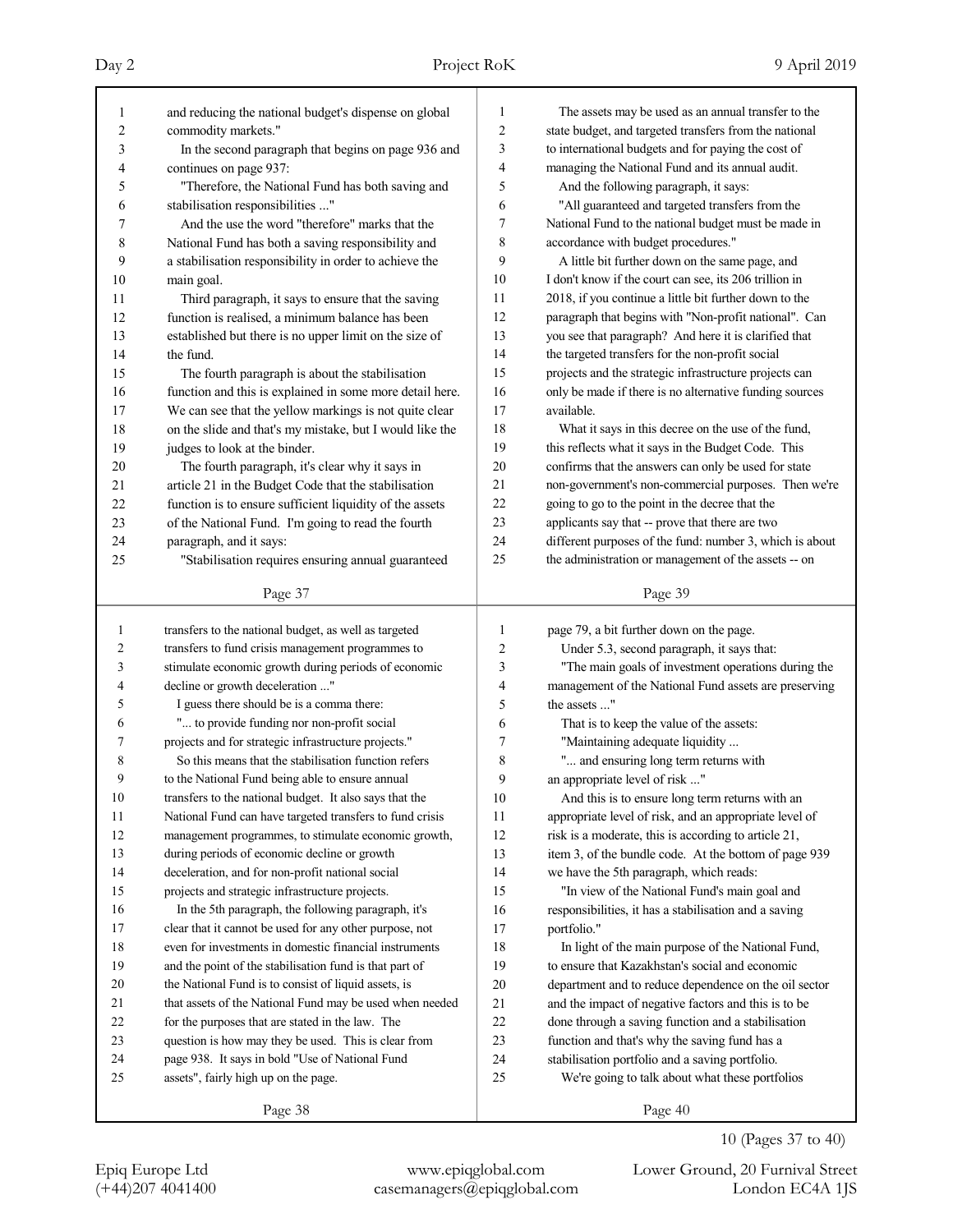| 1  | actually mean, but what is important is that it is       | 1  | maximising benefits, it's a matter of spreading risks    |
|----|----------------------------------------------------------|----|----------------------------------------------------------|
| 2  | clearly stated in the decree that the portfolios are     | 2  | and trying to maintain the worth of the National Fund so |
| 3  | there in order to ensure the overall purpose of the      | 3  | that it can keep existing.                               |
| 4  | National Fund:                                           | 4  | Further down, item 17, it is clear that there is         |
| 5  | "In view of the National Fund's main goal and            | 5  | a close link between the saving function and the         |
| 6  | responsibilities, it has a stabilisation and a saving    | 6  | stabilisation function or rather the stabilisation       |
| 7  | portfolio."                                              | 7  | portfolio and the saving portfolio. It says:             |
| 8  | Paragraph 6 expresses that the stabilisation             | 8  | "All proceeds to the savings portfolio and transfers     |
| 9  | portfolio predominantly aims at maintaining a sufficient | 9  | from the savings portfolio are made through the          |
| 10 | liquidity for the assets in the National Fund. Further   | 10 | stabilisation portfolio."                                |
| 11 | down, the portfolio may have a value of a maximum 10     | 11 | That means concretely that all the assets that at        |
| 12 | billion dollars, otherwise the surplus shall be placed   | 12 | any moment are classified as part of the savings         |
| 13 | in the savings portfolio.                                | 13 | portfolio at an earlier stage were classified as part of |
| 14 | Next paragraph, a description of the savings             | 14 | the stability portfolio and, if anything should be       |
| 15 | portfolio as aiming at saving and maintaining assets     | 15 | funnelled from the savings portfolio, it must go to the  |
| 16 | that result from the sales of non-renewable energy to    | 16 | stabilisation portfolio. Assets at any point in time     |
| 17 | ensure long term returns with a reasonable level of      | 17 | are classified as part of the savings portfolio can only |
| 18 | risk.                                                    | 18 | be converted to assets to be classified as part of the   |
| 19 | The next document that I would like to show is the       | 19 | stabilisation portfolio.                                 |
| 20 | resolution number 65 in the Central Bank's board of      | 20 | In other words the savings function is a means to        |
| 21 | directors. Binder 2, tab 80, exhibit 147. We're going    | 21 | ensure that the stabilisation function can remain and    |
| 22 | to examine item 16.                                      | 22 | also that this National Fund can exist and serve these   |
| 23 | Item 16 defines a portfolio. It expresses                | 23 | purposes in the future and that is the purpose for the   |
| 24 | a portfolio is a set of financial instruments, including | 24 | savings function.                                        |
| 25 | the fund's money.                                        | 25 | Particularly this link shows that it's a matter of       |
|    |                                                          |    |                                                          |
|    | Page 41                                                  |    | Page 43                                                  |
|    |                                                          |    |                                                          |
|    |                                                          |    |                                                          |
| 1  | What is called the savings portfolio is thus a set       | 1  | one fund with the same overall purpose. All assets in    |
| 2  | of financial instruments and money. What is referred to  | 2  | and originating from the National Fund are used for or   |
| 3  | as the stabilisation portfolio is a set of financial     | 3  | will in the future be used for transfers to the          |
| 4  | instruments and money.                                   | 4  | Kazakhstan state budget.                                 |
| 5  | The applicants adduce this resolution to support the     | 5  | The professors, Pal Wrange and Said Mahmoudis have       |
| 6  | claim that the savings portfolios assets are invested in | 6  | analysed the question whether this is used for the       |
| 7  | a way that maximises benefits in the long term.          | 7  | property for state non-commercial properties. Both of    |
| 8  | Item $17$ :                                              | 8  | them conclude that that is the case. I would say a few   |
| 9  | "A savings portfolio is a portfolio whose purpose is     | 9  | words about their findings.                              |
| 10 | to increase the return on assets in the long term."      | 10 | You will see this on the screen. You do not have to      |
| 11 | That means roughly that a savings portfolio is           | 11 | find it in your papers.                                  |
| 12 | a portfolio whose purpose is to increase returns on      | 12 | Said Mahmoudis statement is under tab 48. In             |
| 13 | assets in the long run. Possibly this is the item that   | 13 | paragraph 48 he writes:                                  |
| 14 | the applicants that they use as their arguments when     | 14 | "The National Fund's purpose is, amongst others, to      |
| 15 | they argue about maximising benefit. The applicants      | 15 | ensure a stable social and economic development of the   |
| 16 | arguments also say that stabilisation and investment     | 16 | country  to accumulate financial resources for future    |
| 17 | portfolio are two different portfolios with different    | 17 | generations, and to reduce the dependence of the economy |
| 18 | purposes. About the stabilisation portfolio, the         | 18 | on the impact of unfavourable external factors."         |
| 19 | applicants allege that it has a stabilisation purpose.   | 19 | And then he continues, and we can see that his           |
| 20 | They have also said that there is no reason to doubt     | 20 | opinion is that this purpose is qualified and it can in  |
| 21 | that the stabilisation portfolio is used for monetary    | 21 | no way be regarded as commercial.                        |
| 22 | policy purposes and that also matches the position in    | 22 | Pal Wranges' statement, tab 26, binder 1, he reminds     |
| 23 | other jurisdictions.                                     | 23 | us that, when it is a matter of immunity against         |
| 24 | There is a difference from what the applicants say       | 24 | execution, or enforcement, the important thing is not    |
| 25 | and, as I have said earlier, it is not a matter of       | 25 | what is being done with assets but the purpose. This is  |
|    | Page 42                                                  |    | Page 44                                                  |

11 (Pages 41 to 44)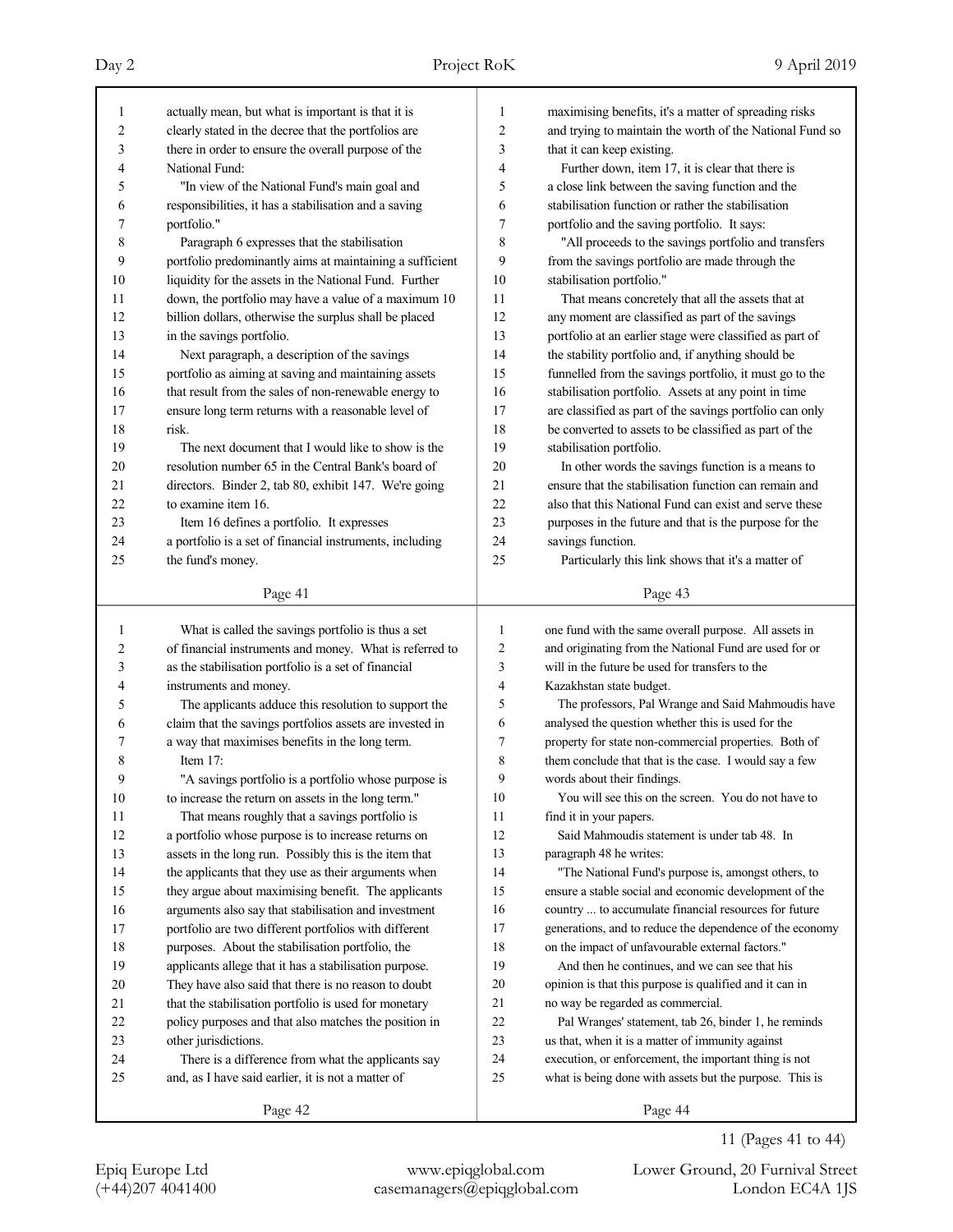| 1            | from his first statement.                                                                                           | 1                       | the Address of the President of the                                                                               |
|--------------|---------------------------------------------------------------------------------------------------------------------|-------------------------|-------------------------------------------------------------------------------------------------------------------|
| 2            | Eventually Wrange concludes that there is no doubt                                                                  | 2                       | Republic of Kazakhstan N. Nazarbayev to the people of                                                             |
| 3            | that the property is protected by state immunity under                                                              | 3                       | Kazakhstan dated 1 March 2006. It is intended to ensure                                                           |
| 4            | article 19, amongst other things based on the purpose as                                                            | 4                       | the stability of the financial market, to maintain                                                                |
| 5            | expressed in the Budget Code.                                                                                       | 5                       | required flexibility in the actual exchange rate in                                                               |
| 6            | We shall return to this in our closing arguments but                                                                | 6                       | order to reduce the adverse consequences of growth in                                                             |
| 7            | I mention this now because I want to highlight that it                                                              | 7                       | inflation, and simultaneously to stimulate economic                                                               |
| 8            | is the purpose of the usage that is important when to                                                               | 8                       | growth.                                                                                                           |
| 9            | determine if immunity is at hand, the same way it is                                                                | 9                       | So this expresses that the purpose of the National                                                                |
| 10           | important that the judges at this stage realises that it                                                            | 10                      | Fund is so secure the stability of financial markets, to                                                          |
| 11           | is of lesser importance, the nature of an act or                                                                    | 11                      | maintain sufficient flexibility in the real currency                                                              |
| 12           | transaction, at least when it comes to immunity against                                                             | 12                      | exchange rate, to reduce adverse consequences of                                                                  |
| 13           | enforcement measures. However, that question is                                                                     | 13                      | inflation and to stimulate economic growth.                                                                       |
| 14           | important when it comes to immunity against court                                                                   | 14                      | But that it is the purpose that is crucial also                                                                   |
| 15           | action, but that is not the case here.                                                                              | 15                      | gains support from the Norwegian Foreign Office's                                                                 |
| 16           | Let us now examine a statement by Professor Didenkos                                                                | 16                      | statement on the Norwegian funds oil and pensions. It                                                             |
| 17           | that is used to argue that the savings portfolio assets                                                             | 17                      | is also the role model for the National Fund when it was                                                          |
| 18           | are used for commercial purposes, exhibit 152, tab 81,                                                              | 18                      | created. This statement is our exhibit 100. It is                                                                 |
| 19           | binder 2. Let us look at this. Page 978.                                                                            | 19                      | binder 1, tab 30, page 281.                                                                                       |
| 20           | In the correspondence, the applicants allege that                                                                   | 20                      | The statement was written within the framework for                                                                |
| 21           | Didenkos has concluded that the assets in the savings                                                               | 21                      | the investigation NOU2017:13 on a new law for the                                                                 |
| 22           | portfolio are used for commercial purposes. That is                                                                 | 22                      | Norwegian Central Bank and the statement relates to,                                                              |
| 23           | incorrect and it is sufficient to read the instructions                                                             | 23                      | among other things, a reorganisation of the oil fund,                                                             |
| 24           | to Didenkos' statement to conclude that. They refer to                                                              | 24                      | how that would affect its immunity. Here the Foreign                                                              |
| 25           | page 14 in the statement, line 78 in the binder, the                                                                | 25                      | Office expressed that there is a number of exceptions                                                             |
|              |                                                                                                                     |                         |                                                                                                                   |
|              | Page 45                                                                                                             |                         | Page 47                                                                                                           |
|              |                                                                                                                     |                         |                                                                                                                   |
| $\mathbf{1}$ | paragraph starting by "therefore". It says:                                                                         | 1                       | from the main rule on immunity and that in practice the                                                           |
| 2            | "  the specific actions of the National Bank to                                                                     | $\overline{\mathbf{c}}$ | most important exception is the one for business                                                                  |
| 3            | dispose of the National Fund attest to the commercial                                                               | 3                       | transactions or, simplified, the ministry continued by                                                            |
| 4            | nature of these actions "                                                                                           | 4                       | saying if a state organ deals with securities based on                                                            |
| 5            | They have also highlighted the last sentence in                                                                     | 5                       | an ordinary commercial way of proceeding, that is normal                                                          |
| 6            | that same paragraph:                                                                                                | 6                       | and it is to be regarded as a business transaction not                                                            |
| 7            | "The non-gratuitous nature of the services being                                                                    | 7                       | covered by immunity, and it says with yellow:                                                                     |
| 8            | provided and the generation of income are the main                                                                  | 8                       | "However, if it is a matter of special management of                                                              |
| 9            | indicia attesting to the commercial nature of the                                                                   | 9                       | public funds with a purpose to ensure the state present                                                           |
| 10           | transaction."                                                                                                       | $10\,$                  |                                                                                                                   |
| 11           | And then they highlight:                                                                                            | 11                      | and future finances, then that indicates clearly that<br>immunity is at hand."                                    |
| 12           | " the transactions of the National Bank on the                                                                      | 12                      | Page 284 in the binder contains a summary that is                                                                 |
| 13           | disposal and management of the National Fund comply with                                                            | 13                      | in bullet list. In this summary the Foreign Office                                                                |
| 14           | effective understanding of commercial activity."                                                                    | 14                      | writes how the oil fund should be set up if the goal is                                                           |
| 15           | As you hear and as you can read, Professor Didenkos                                                                 | 15                      |                                                                                                                   |
| 16           | analyses the nature of the actions and not the purpose.                                                             | 16                      | at the highest possible degree of immunity. The<br>ministry mentions as examples that it could be useful to       |
| 17           | What is expressed in this statement is, number 1, not                                                               | 17                      |                                                                                                                   |
| 18           |                                                                                                                     |                         | within the core of the concept state that is part of                                                              |
| 19           | what the applicants allege, that is that Didenkos speaks<br>about the purpose; number 2, it is not relevant for the | 18<br>19                | a closely related to the central administration or the<br>ministries. The Foreign Office also mentions the fact   |
| 20           |                                                                                                                     |                         |                                                                                                                   |
| 21           | assessment for the judges to make in this case.<br>At another place in Didenkos' statement, something               | 20<br>21                | that the assets are state property, that is part of                                                               |
| 22           | is expressed on the purpose of the National Fund,                                                                   | $22\,$                  | a fund, or means or, next item, it is part of the                                                                 |
| 23           |                                                                                                                     |                         | Central Bank's funds and, last item, another fact that                                                            |
| 24           | page 966. Here we can see that. I believe it's<br>paragraph 2, starting on line 66:                                 | 23<br>24                | it is clearly a matter of a fund that exclusively                                                                 |
| 25           | "The role of the National Fund was highlighted in                                                                   | 25                      | manages public funds for the countries and people's best<br>interests. That is a public something and a framework |
|              | Page 46                                                                                                             |                         | Page 48                                                                                                           |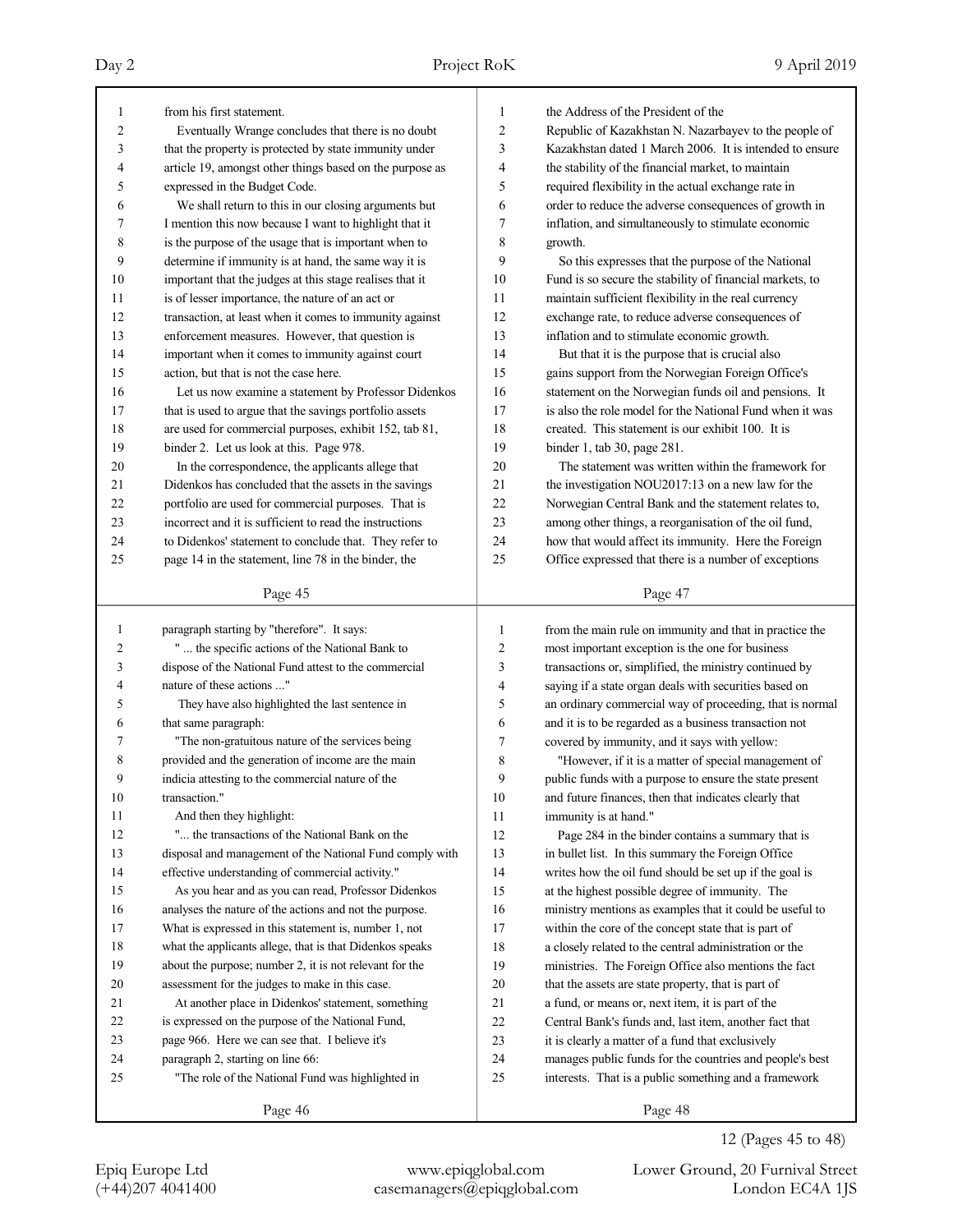| $\mathbf{1}$   | that makes it different from a private investment fund   | $\mathbf{1}$     | the decision on sequestration.                           |
|----------------|----------------------------------------------------------|------------------|----------------------------------------------------------|
| $\overline{c}$ | or similarly.                                            | $\overline{2}$   | It's sometimes useful to look at these things.           |
| 3              | If the District Court has reached this point in          | 3                | From Ludwig's presentation, it was clear, hopefully,     |
| 4              | their assessment, it means that you consider that the    | $\overline{4}$   | that the Swedish enforcement agency expressed himself in |
| 5              | attached properties belongs to Kazakhstan, that          | 5                | an unclear or unfortunate way about the property subject |
| 6              | Kazakhstan is a state, and that the property is property | 6                | to sequestration. One could also say that the            |
| 7              | of the state, that the National Fund is a fund that is   | $\boldsymbol{7}$ | enforcement officer did not know what it was doing. The  |
| 8              | being managed in the best interests of the country and   | 8                | enforcement officer did not properly analyse the civil   |
| 9              | its people as per the Kazakh Budget Code, decree 402,    | 9                | right consequences, let alone have them taken into       |
| 10             | and decree 385.                                          | 10               | account in international law. But now, thanks to Karl    |
| 11             | And here we can read that one of the goals is            | 11               | Guterstam and his brilliant presentation, we have        |
| 12             | savings for the future, that is, even according to the   | 12               | a better understanding for who owned what, that is how   |
| 13             | Norwegian way of seeing things, it is considered that    | 13               | the chain of debtors looked, and to quote once again     |
| 14             | the public fund is to be used for state non-commercial   | 14               | Marcus, the debtors must be respected. You cannot jump   |
| 15             | purposes, which makes it protected against enforcement   | 15               | levels.                                                  |
| 16             | action.                                                  | 16               | It is SEB who has been registered as a formal            |
| 17             | Summarising, in this part the court should assess        | 17               | administrator and they're also administrator for a big   |
| 18             | whether the purpose of the usage or intended usage of    | 18               | number of other customers and it cannot be designated    |
| 19             | the property is state non-commercial purposes. That is   | 19               | for whom they perform this administration.               |
| 20             | not a difficult task. It says plainly in the             | 20               | Bank of New York Mellon has used SEB as the formal       |
| 21             | constitution the national overall purpose is to ensure   | 21               | administrator for their own affairs and for their        |
| 22             | Kazakhstan's economical development, save for future     | 22               | customers in its so-called custodian agreement. It is    |
| 23             | generations, reduce the state's dependence on the oil    | 23               | not possible to identify what share belongs to the bank  |
| 24             | sector and reduce vulnerability for adverse external     | 24               | and what share belongs to the bank's customers.          |
| 25             | factors. It is in the very concept development that it   | 25               | Under the agreement with SEB, the Bank of New York       |
|                |                                                          |                  |                                                          |
|                | Page 49                                                  |                  | Page 51                                                  |
|                |                                                          |                  |                                                          |
|                |                                                          |                  |                                                          |
| 1              | is a purpose that be fulfilled now and it must be        | 1                | Mellon is entitled to securities of a certain kind and   |
| 2              | fulfilled in the future. We know that the state under    | $\overline{c}$   | number and not to certain identifiable securities.       |
| 3              | the law cannot, may not, use the National Fund, its      | 3                | Bank of New York Mellon thus has a claim for             |
| 4              | property, in any other way than transfers to the state   | $\overline{4}$   | securities. It is in Sweden but it belongs to Bank of    |
| 5              | budget.                                                  | 5                | New York Mellon and nobody else.                         |
| 6              | That is sufficient to make the observation that the      | 6                | The Central Bank has a claim against Bank of New         |
| 7              | property is use for state non-commercial purposes.       | 7                | York Mellon for money and securities for a certain type  |
| 8              | That was everything for me. I now hand over to           | 8                | of value. This is regulated under the Global Custody     |
| 9              | Alexander Foerster for his final views.                  | 9                | Agreement that is governed by English law. After the     |
| 10             | Concluding submissions by MR FOERSTER                    | 10               | Central Bank transfers money to Bank of New York Mellon, |
| 11             | MR FOERSTER: Thank you, Ludwig. I shall try to conclude. | 11               | a claim towards the bank is created relating to money,   |
| 12             | Let me just make the observation that there are two      | 12               | the same why the same Central Bank has a claim for the   |
| 13             | parties for the state. We naturally support everything   | 13               | securities of a certain kind and value that are acquired |
| 14             | that the Central Bank representative has said and then   | 14               | by Bank of New York Mellon. Kazakhstan is not part with  |
| 15             | I am aware that this presentation on merits took a long  | 15               | New York Mellon and they have no rights whatsoever       |
| 16             | time, it contained a lot of information, details and     | 16               | towards New York Mellon.                                 |
| 17             | maybe the judges ask themselves why is all of this       | 17               | Kazakhstan, that is the state, only has a right          |
| 18             | necessary.                                               | 18               | towards the Central Bank. It is the Central Bank which   |
| 19             | Well, it is then useful to briefly sum what was said     | 19               | holds a right of claim to the assets in the trust, that  |
| 20             | during the last one and a half days and to repeat very   | $20\,$           | is the assets belong to the Central Bank. The state has  |
| 21             | briefly what should be the most important take home for  | 21               | a conditional claim for money in the Kazakh currency,    |
| 22             | the judges, normal pictures, normal codes. But what      | $22\,$           | tenge, under certain conditions and for certain          |
| 23             | I would like you to look once again is the enclosure     | 23               | purposes. The state can never benefit specific assets    |
| 24             | that the learned friends from Frank handed in yesterday  | 24               | and they do not have proprietary right to any specific   |
| 25             | that highlights the structure for the parties and for    | 25               | asset.                                                   |

(+44)207 4041400 casemanagers@epiqglobal.com London EC4A 1JS

Epiq Europe Ltd www.epiqglobal.com Lower Ground, 20 Furnival Street

13 (Pages 49 to 52)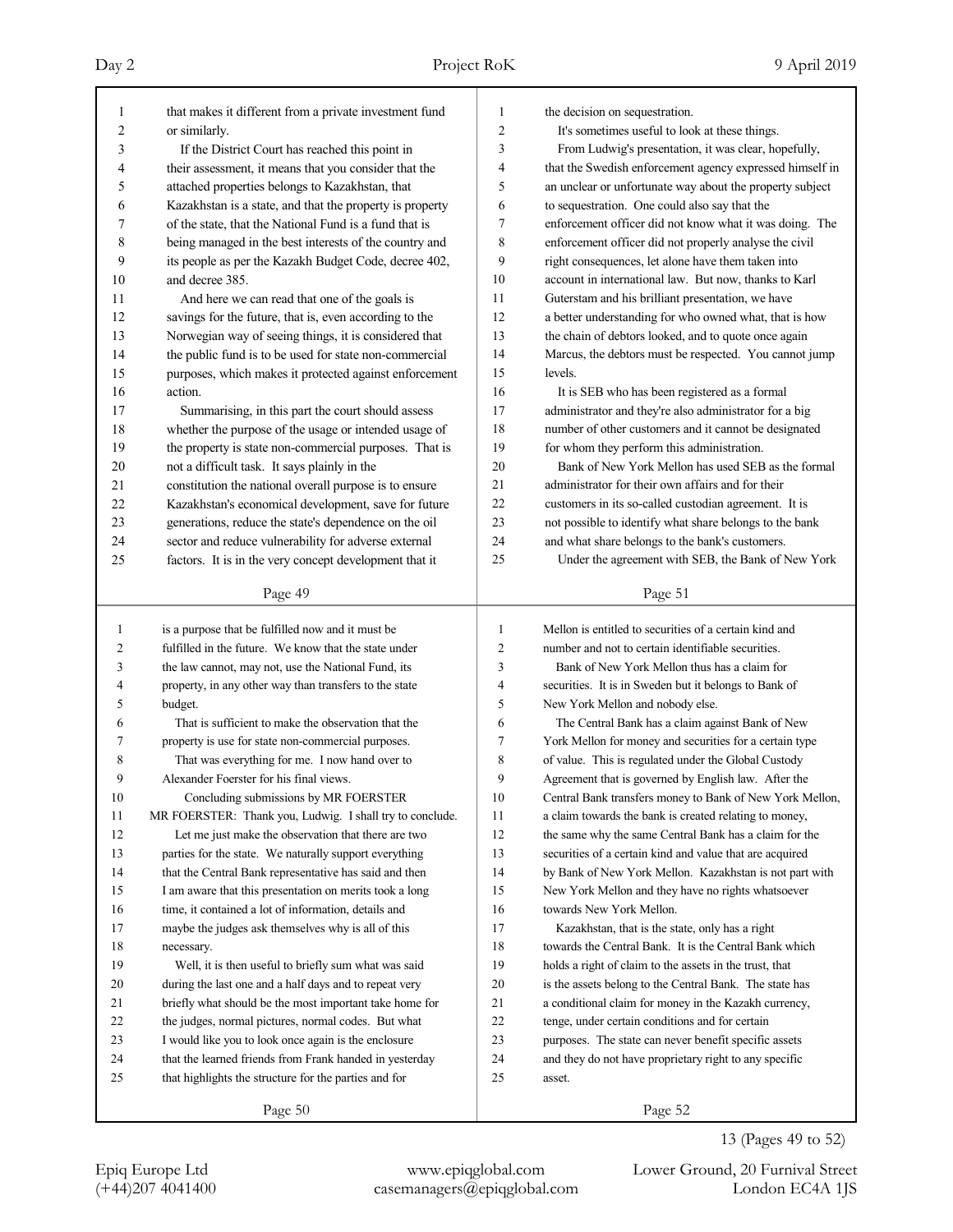| 1  | All these things are governed by Kazakh law and we                                                         | 1      | $(12.20 \text{ pm})$                                                            |
|----|------------------------------------------------------------------------------------------------------------|--------|---------------------------------------------------------------------------------|
| 2  | know that it was a tough exercise to understand this                                                       | 2      | THE CHAIRMAN: And now it's time for you to give your                            |
| 3  | foreign legal situation. But the Swedish court must                                                        | 3      | presentation on the merits.                                                     |
| 4  | respect Kazakh law the way it is applied in Kazakhstan.                                                    | 4      | MR NILSSON: So I'm going to begin and then Ms Isaksson is                       |
| 5  | Kazakhstan thus does not own the property that is                                                          | 5      | going to talk about the circumstances of the property                           |
| 6  | subject to execution measures. Why then this long                                                          | 6      | that has been attached, and we note that the property is                        |
| 7  | introduction from yesterday and all the information                                                        | 7      | located in Sweden and belongs to Kazakhstan and not the                         |
| 8  | about findings from courts in other countries? Well,                                                       | 8      | Central Bank, nor the National Bank, and then lastly                            |
| 9  | certain questions have been settled in England. It has                                                     | 9      | we're going to report on the circumstances that, in our                         |
| 10 | been finally concluded that an arbitral award may not be                                                   | 10     | opinion, means that the Kazakhi side, that I'll talk                            |
| 11 | executed in the Netherlands. There was an attempt at                                                       | 11     | about also the investors in future. But it means that                           |
| 12 | executing the arbitrary award without participation of                                                     | 12     | the Kazakhi side cannot claim immunity, and that it is a                        |
| 13 | Kazakhstan and that failed because the assets were                                                         | 13     | question of Kazakhi property and that this is a manager,                        |
| 14 | considered to be protected under state immunity. In no                                                     | 14     | administrator for commercial purposes.                                          |
| 15 | other country than Sweden it has been finally                                                              | 15     | Just as the other side, as they were doing, in order                            |
| 16 | established that the arbitrary award shall be executed.                                                    | 16     | to put on these documents into context, we are going to                         |
| 17 | An English court found that, if there was prima facie                                                      | 17     | navigate in the border zone between opening statement                           |
| 18 | evidence, that is sufficient written evidence, through                                                     | 18     | and closing statement, and I hope that you will allow us                        |
| 19 | a deceptive way of acting from the appellant.                                                              | 19     | to do that.                                                                     |
| 20 | Now, when it comes to application of foreign right,                                                        | 20     | Just to briefly remind you what this case is really                             |
| 21 | the Swedish court per se are not obliged to follow                                                         | 21     | about, it is the investors' attempts at finally get                             |
| 22 | a decision from foreign courts but one should respect                                                      | 22     | compensation for a very flagrant breach of international                        |
| 23 | that courts are experts on applying their own country's                                                    | 23     | law that is Kazakhstan is guilty of. It is a breach                             |
| 24 | law. That is clearly what Belgian and Dutch courts                                                         | 24     | that has been established in an arbitration award by                            |
| 25 | consider.                                                                                                  | 25     | an internationally renowned arbitration panel.                                  |
|    |                                                                                                            |        |                                                                                 |
|    | Page 53                                                                                                    |        | Page 55                                                                         |
|    |                                                                                                            |        |                                                                                 |
|    |                                                                                                            | 1      |                                                                                 |
| 1  | Finally, and this is important, to tell you what                                                           | 2      | This is an award that can no longer be appealed in                              |
| 2  | goes on in other countries. Kazakhstan has good                                                            | 3      | Sweden since the Svea Court of Appeal have decided on                           |
| 3  | reasons, good grounds, to have the objection of the<br>deceit to be assessed under the Convention in other | 4      | the challenge and this is really what is of relevance to<br>the District Court. |
| 4  |                                                                                                            | 5      |                                                                                 |
| 5  | countries. If the objection of immunity and                                                                |        | The Kazakhi side yesterday during their                                         |
| 6  | particularly the customary law and interpretations of                                                      | 6<br>7 | presentations wanted to make it look as if the investors                        |
| 7  | the Convention, I will return to that in my closing                                                        |        | actually have failed everywhere except in Sweden in                             |
| 8  | argument.                                                                                                  | 8<br>9 | their efforts to get justice, but that's not really the                         |
| 9  | The gist of today is, one, the Central Bank of                                                             |        | case.                                                                           |
| 10 | Kazakhstan is regulated under the law. All common                                                          | 10     | The circumstances in England are fairly complex, and                            |
| 11 | Central Bank functions, such as the country's monetary                                                     | 11     | I'm just briefly going to touch on that, it is correct                          |
| 12 | policy, establish official interest rates, control                                                         | 12     | that the award cannot be enforced there after the                               |
| 13 | inflation and control financial markets. Furthermore,                                                      | 13     | investors had revoked their application for enforcement.                        |
| 14 | that the assets managed by the Bank of New York Mellon                                                     | 14     | And background was fairly special, and the judge who                            |
| 15 | are property of the Central Bank under the meaning of                                                      | 15     | annulled the award in the case for revocation, the one                          |
| 16 | the Convention and finally that those assets are being                                                     | 16     | that the Kazakhis very gladly quoted yesterday.                                 |
| 17 | used or are intended for use for state non-commercial                                                      | 17     | In that decision the judge had said that the                                    |
| 18 | purposes and with that we end our presentation of the                                                      | 18     | judgment from Svea Court of Appeal appeared to him to be                        |
| 19 | merits.                                                                                                    | 19     | disturbing, and he believed, in good Brexit spirit, that                        |
| 20 | THE CHAIRMAN: Thank you very much. It's now 11.20.                                                         | 20     | an English judge could assess that same question at a                           |
| 21 | 11.30 was the schedule, so we're fine. How about if                                                        | 21     | full trial, and that was decided. The investors were                            |
| 22 | we meet 12.20, that way we are certain that we have                                                        | $22\,$ | not amused by being forced yet another time to go                               |
| 23 | enough time this afternoon. 12.20 then.                                                                    | 23     | through the exact same proceedings that had been                                |
| 24 | $(11.28 \text{ am})$                                                                                       | 24     | conducted at the Svea Court of Appeal, and that is why                          |
| 25 | (The luncheon adjournment)                                                                                 | 25     | they withdrew.                                                                  |

14 (Pages 53 to 56)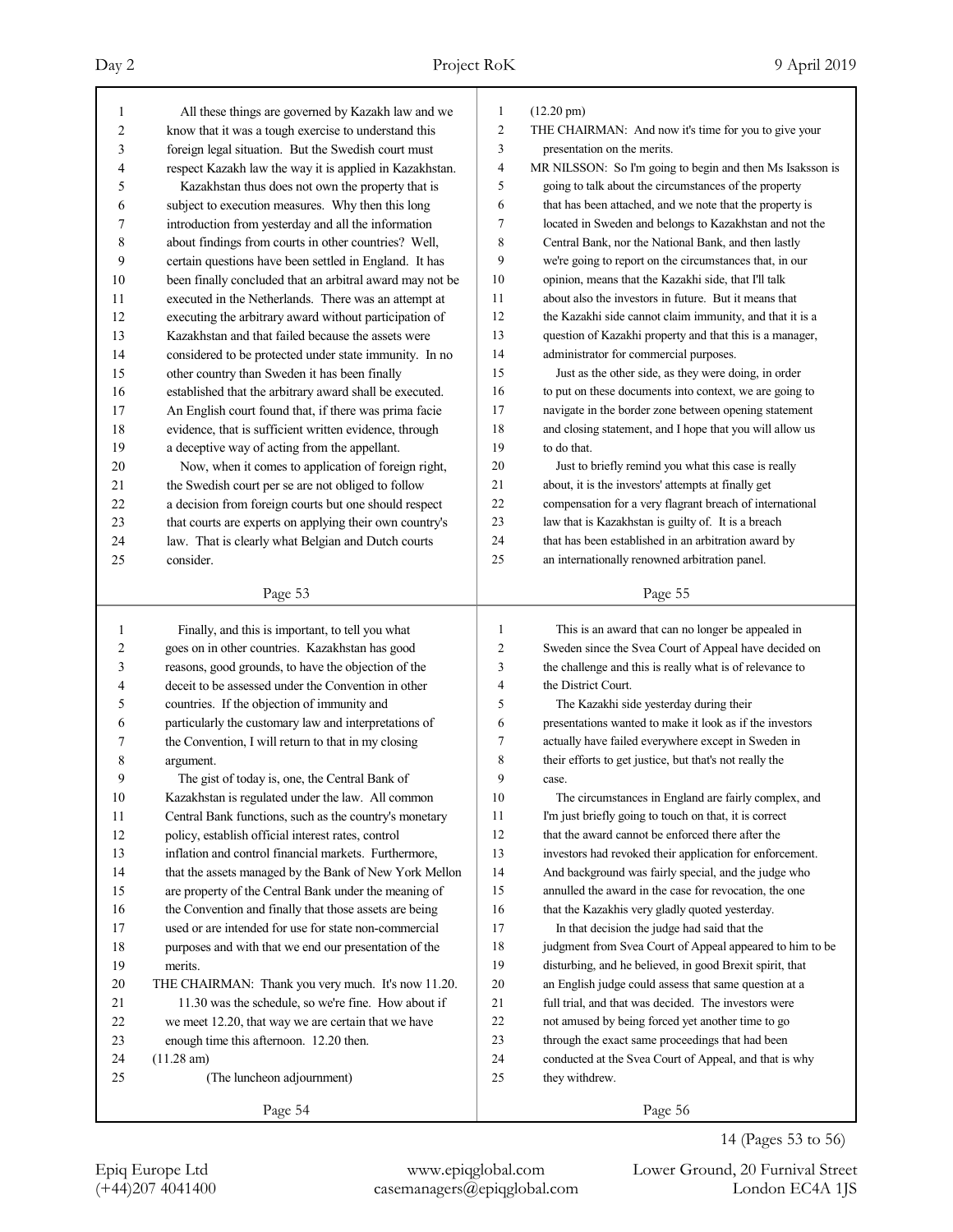| 1      | When the investors then wanted to discontinue, the       | 1      | Caspian Sea. Unfortunately, after the fall of the        |
|--------|----------------------------------------------------------|--------|----------------------------------------------------------|
| 2      | judge thought that it was so important for an English    | 2      | Soviet fall they have been called kleptocracies.         |
| 3      | judge to spread this lie around the world, so they would | 3      | They know that this is because there is a dominating     |
| 4      | not allow the discontinuation. I'm using, like, sharp    | 4      | presidential powers in conjunction with extensive        |
| 5      | language here because there is actually a convention     | 5      | corruption and lack of justice.                          |
| 6      | that applies to the English courts as well.              | 6      | In Kazakhstan this has been personified by the           |
| 7      | Anyhow, this approach that should have                   | 7      | President, Nazarbayev, who was the old Soviet Republic's |
| 8      | reached finality with the ruling and that Court of       | 8      | last statesman and has stayed in power since then. Even  |
| 9      | Appeal luckily did not share that. In its courts         | 9      | if he recently declared his resignation as President,    |
| 10     | findings, the appeal court said:                         | 10     | and also appointed his oldest daughter as the speaker of |
| 11     | "The parties are foreign. The dispute relates to         | 11     | the national assembly, and the exercise of power under   |
| 12     | the investment in Kazakhstan. The arbitration was held   | 12     | him has been arbitrary and promoting people who are      |
| 13     | in Sweden and is subject to the supervision of the       | 13     | close to him.                                            |
| 14     | Swedish courts and the law applicable to the parties'    | 14     | This is a sad development. This exercise of power,       |
| 15     | disputes is not English law."                            | 15     | the investors got experience of this in the beginning of |
| 16     | And in that light, the Court of Appeal have sensibly     | 16     | 2008, when different authorities in Kazakhstan under the |
| 17     | said:                                                    | 17     | instructions of the President, and started what has been |
| 18     | "In our respectful opinion, with all due respect to      | 18     | mentioned in the arbitration award as a stringer.        |
| 19     | the judge, he was wrong to conclude that this provided   | 19     | The total lack of independence of these authorities      |
| 20     | a legitimate interest for the state in the continuation  | 20     | are illustrated by this. I'm sure that all these         |
| 21     | of the proceedings."                                     | 21     | institutions had lovely rules and regulations that       |
| 22     | And after that admonition by the Court of Appeal,        | 22     | regulated their operations, but there is a difference    |
| 23     | I think that you have to treat the statements by judge   | 23     | between the letter of law and the application of the law |
| 24     | in the previous case with a pinch of salt. And it's      | 24     | when the President has made his wishes known. The        |
| 25     | also correct that in the other jurisdictions that the    | 25     | purpose of this campaign was to force the investors to   |
|        |                                                          |        |                                                          |
|        | Page 57                                                  |        | Page 59                                                  |
|        |                                                          |        |                                                          |
|        |                                                          |        |                                                          |
| 1      | Kazakhi side listed there is no ruling that has gained   | 1      | sell their assets at a lower price to the state company  |
| 2      | legal force. But the rulings in the first instance,      | 2      | MunayGas, which was controlled by the son-in-laws of the |
| 3      | both in Italy and in the US, they mean that they found   | 3      | President, Kulibayev. He is now a dollar billionaire,    |
| 4      | that the arbitration award was enforceable and they      | 4      | as is his wife, and it has been speculated that he may   |
| 5      | refer to the judgment of Svea Court of Appeal in the     | 5      | succeed the President.                                   |
| 6      | challenge case.                                          | 6      | Another speculation is that it would be one of           |
| 7      | That's all I'm going to say about the international      | 7      | Nazarbayev's daughters.                                  |
| 8      | scene and I'm going to go back to the more simple        | 8      | I'll refrain from telling the court about all the        |
| 9      | matters of fact.                                         | 9      | abuses that followed from Kazakhstan finally took the -- |
| $10\,$ | First of all, about the parties, we heard the            | 10     | all the property of the investors in Kazakhstan because  |
| 11     | Kazakhi side yesterday that Anatolie Stati was           | 11     | they had refused to sell it at a below cost price.       |
| 12     | considered, before the abuse by Kazakhstan started,      | 12     | It is possible that the oil fields that constituted      |
| 13     | he was deemed to be one of the richest persons in        | 13     | the majority of the assets were difficult to value, but  |
| 14     | Moldavia, but unluckily he invested the best part of his | 14     | the arbitrators were very cautious in their estimate of  |
| 15     | wealth in the prospecting and development of Kazakhi oil | 15     | the size of the award and the claim of \$3 billion was   |
| 16     | and gas fields. And now he cannot himself, and neither   | 16     | perfectly realistic.                                     |
| 17     | can the other investors, finance the very costly job it  | 17     | In that context, we can note that this alleged           |
| 18     | is to fight a country with rich oil reserves, and it can | 18     | fraudulent conduct that we have heard about in all the   |
| 19     | only be done by third party financing and that's how     | 19     | jurisdictions and all instances, that referred to a      |
| 20     | they can continue their efforts to get justice. They do  | $20\,$ | smaller part of the evidence that the investors invoked  |
| 21     | not have any assets themselves since Kazakhstan has      | 21     | for a small or essential part of the total assets that   |
| 22     | confiscated the greater part of their assets. But        | $22\,$ | was a gas plant that was in the process of being built.  |
| 23     | Kazakhstan is one of the so-called "stan" states, with   | $23\,$ | There Kazakhstan said that our bid that this company     |
| 24     | Uzbekistan, Tajikistan, Turkmenistan. These are former   | 24     | had given that that in turn had been affected by an      |
| 25     | Soviet republics that they are situated east of the      | 25     | error in the reported invested sums. It is a pretty      |

15 (Pages 57 to 60)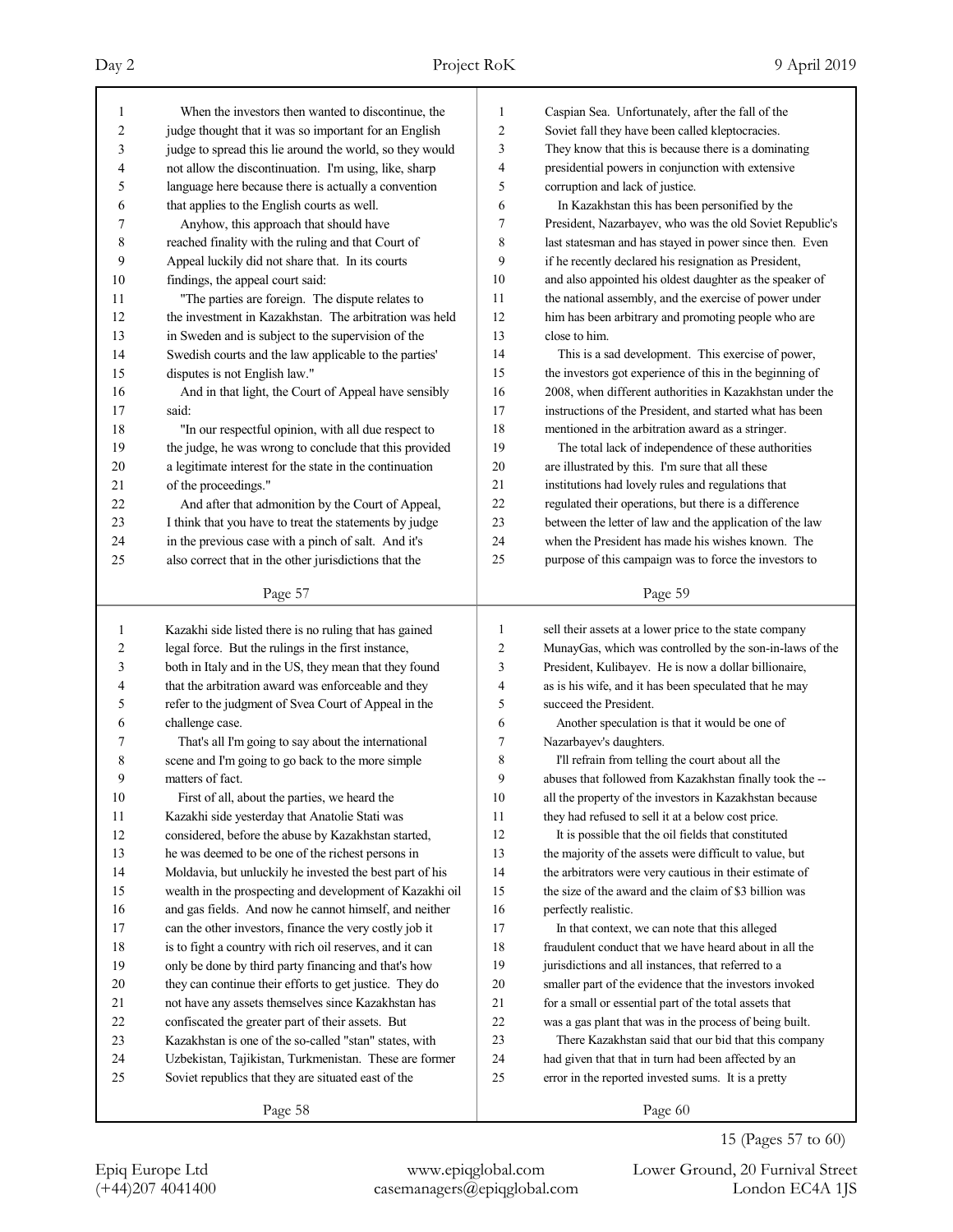| 1  | long chain, and they alleged small instance has the                                                       | 1              | We'll come back to the actual situation, what it's       |
|----|-----------------------------------------------------------------------------------------------------------|----------------|----------------------------------------------------------|
| 2  | impact on the arbitration panel, but the Court of Appeal                                                  | $\overline{c}$ | like, but we can start by mounting that the idea of      |
| 3  | did not feel that the award could be annulled even if                                                     | 3              | a treaty is of course that it is to be complied with,    |
| 4  | there had been an influence. This is the meaning of the                                                   | 4              | not that you're to force the individual parties to a lot |
| 5  | Court of Appeal judgment.                                                                                 | 5              | of arbitration proceedings.                              |
| 6  | Just one single example of the arbitrary conduct by                                                       | 6              | We are going to look at how many arbitrations            |
| 7  | Kazakhstan is that one of the investor's poor managers                                                    | 7              | Kazakhstan is involved in. There is a whole branch of    |
| 8  | was sentenced to four years imprisonment in a sham                                                        | 8              | the state administration who are working with demands    |
| 9  | proceedings. And a report on the details about this and                                                   | 9              | for compensation. When it comes to this particular       |
| 10 | other arbitrary actions of the authorities were referred                                                  | 10             | case, it was the case that after the arbitration award   |
| 11 | to the arbitration award, exhibit 122. There's quite                                                      | 11             | had been announced, Kazakhstan challenged it on other    |
| 12 | a lot to read, but it's interesting but rather                                                            | 12             | grounds, at least one year before in an additional       |
| 13 | interesting to see what were the realities like in this                                                   | 13             | lawsuit introduced these fraud accusations that the      |
| 14 | country.                                                                                                  | 14             | Court of Appeal rejected.                                |
| 15 | When it comes to the internal treatment in                                                                | 15             | So not complying with the award has nothing to do        |
| 16 | Kazakhstan of people and their territory, and just as                                                     | 16             | with the alleged fraud. It's simply the case that        |
| 17 | they do not care about legal principle, they do not have                                                  | 17             | Kazakhstan does not want to pay. It might be natural,    |
| 18 | any respect either for their international legal rights.                                                  | 18             | but it is not very respectable.                          |
| 19 | After Kazakhstan had signed the Energy Charter Treaty,                                                    | 19             | This general account is for the purpose setting the      |
| 20 | often called ECT, the treaty gained force in 1998 when                                                    | 20             | scene of what type of a conflict the District Court has  |
| 21 | it came to Kazakhstan, but this was before the investors                                                  | 21             | got involved in and has to handle.                       |
| 22 | made their investment in the oil and gas industry of the                                                  | 22             | The more immediate relevance and the circumstances,      |
| 23 | country.                                                                                                  | 23             | we'll come back to them in our closing arguments, but in |
| 24 | Kazakhstan's purpose of entering into this treaty                                                         | 24             | a nutshell it is the view of the investors that the      |
| 25 | was to get a necessary influx of capital in order to                                                      | 25             | state loses the right to invoke immunity, even if        |
|    |                                                                                                           |                |                                                          |
|    | Page 61                                                                                                   |                | Page 63                                                  |
|    |                                                                                                           |                |                                                          |
| 1  |                                                                                                           | 1              |                                                          |
| 2  | modernise the oil and gas industry which had fallen into                                                  | $\overline{2}$ | normally in other cases it would be -- it exists if they |
| 3  | disrepair under the Soviet era, and through accessing                                                     | 3              | are guilty of abusing rights. And with that we can move  |
| 4  | the Convention and having then been subject of these                                                      | 4              | over to number 2. That is the question of the location   |
| 5  | benefits, then they did not want to accept the<br>corresponding obligations.                              | 5              | of the property.<br>Submissions by MS ISAKSSON           |
| 6  |                                                                                                           | 6              | MS ISAKSSON: In this part we have prepared a PowerPoint  |
| 7  | According to the treaty, investors are to be treated<br>fairly and justly, there is a prohibition against | 7              | presentation. We would like to hand that out. (Handed)   |
| 8  | expropriation without any legal grounds. If there is                                                      | 8              | Here you will find material from our evidence            |
| 9  | legal grounds, they have to pay prompt, adequate and                                                      | 9              | binder, most of what we want to present during today.    |
| 10 | effective compensation, as it says in article 10.                                                         | 10             | I hope there will be references to exhibits, enclosures, |
| 11 | The state commits to go to arbitration in case                                                            | 11             | and also the pages in our binder with evidence where     |
| 12 | there's a dispute. This says explicitly that                                                              | 12             | this has been copied from. The judges may of course      |
| 13 | arbitration awards are to be immediately enforced by the                                                  | 13             | choose whether you prefer to look there or in that       |
| 14 | parties who have entered into the treaty, but Kazakhstan                                                  | 14             | binder, but it should be the same material.              |
| 15 | does not accept this.                                                                                     | 15             | Now, starting by the first and simplest part, in our     |
| 16 | They did not want to comply with the arbitration                                                          | 16             | opinion, which is that the property is in Sweden, the    |
| 17 | award, and they continued to obstruct in Sweden because                                                   | 17             | entirety, which is that it is available for attachment   |
| 18 | they have -- they want to reopen it, a petition for a                                                     | 18             | for the Swedish enforcement agency. That should maybe    |
| 19 | new trial. And now Kazakhstan, they are saying that                                                       | 19             | be obvious, it was obvious to the Swedish                |
| 20 | this is something which has been caused for very                                                          | $20\,$         | District Court, and it also was obvious for the          |
| 21 | particular circumstances regarding the investors.                                                         | 21             | enforcement officer, but this is still a challenge from  |
| 22 | But apart from that, Kazakhstan respects their                                                            | $22\,$         | Kazakhstan, which is why we're going to run through      |
| 23 | obligations under international law and they have even                                                    | 23             | that.                                                    |
| 24 | presented a statement by the minister of the interior                                                     | 24             | But to start with, I would like to briefly               |
| 25 | entirely for that purpose and this is quite pathetic.                                                     | 25             | recapitulate the property that we deal with, that is the |
|    | Page 62                                                                                                   |                | Page 64                                                  |

16 (Pages 61 to 64)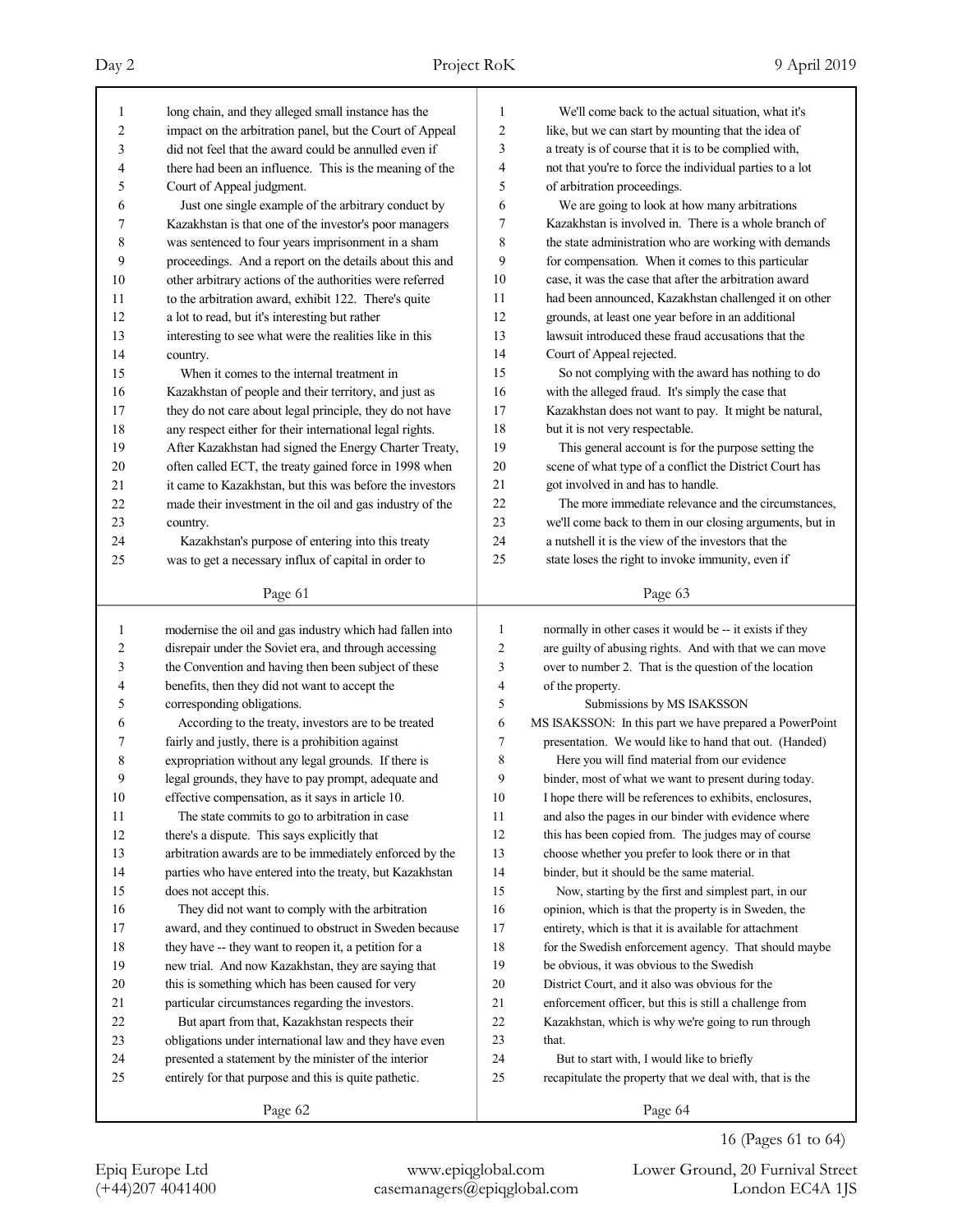| 1              | disputed property.                                       | 1              | the shares.                                              |
|----------------|----------------------------------------------------------|----------------|----------------------------------------------------------|
| $\overline{2}$ | That is in the first place, as we have heard,            | $\overline{2}$ | BNY Mellon, who keeps a registry in England, writes      |
| 3              | securities, shares, in Swedish listed companies. Most    | 3              | that the shares are kept with SEB in Sweden. Here we     |
| 4              | part of the property, the highest value, and then it is  | $\overline{4}$ | can see that BNY Mellon declared in email to             |
| 5              | also properties that relate to the shares: dividends,    | 5              | Karl Guterstam in 2017 that some of the property is      |
| 6              | liquidation from rights, refunding of tax and cash funds | 6              | being administered "at SEB in Sweden", and that is the   |
| 7              | on what we call the cash account, which is linked to     | 7              | security account that was here.                          |
| 8              | securities deposit with SEB in Sweden.                   | 8              | This was October 2017. Some months later, there was      |
| 9              | Said property is part of the Kazakh National Fund,       | 9              | also -- it was expressed from BNY Mellon through         |
| 10             | it is placed on accounts on SEB by BNY Mellon. And we    | 10             | a witness submission used in England in December 2017    |
| 11             | heard yesterday about a number of decisions for          | 11             | and it was James Ronalds who says these things in        |
| 12             | sequestration and attachment. Surely they could have     | 12             | paragraphs 26 and 33:                                    |
| 13             | been more clear than they are, these decisions from the  | 13             | "BNY is not the immediate holder of GCA assets which     |
| 14             | Swedish enforcement agency, but it is quite clear that   | 14             | are securities, as in each case such assets are held     |
| 15             | all the property somehow is connected to the securities  | 15             | under sub-custodian or depository arrangements in the    |
| 16             | deposit, and the property linked to that and the cash    | 16             | relevant local market where the securities are changed.  |
| 17             | account.                                                 | 17             | Most securities are held through sub-custodian "         |
| 18             | There were no problems for SEB or the enforcement        | 18             | And the relevant local market in this case is SEB in     |
| 19             | agency to establish what this property is, regardless of | 19             | Sweden. In 33, once again, there is mention of 26        |
| 20             | if it was shares, emission right or repayment of tax or  | 20             | saying:                                                  |
| 21             | other things.                                            | 21             | "It treats securities as being located in various        |
| 22             | We shall look a little bit more in detail on the         | 22             | places around the world by reference to the location     |
| 23             | investigation.                                           | 23             | where such assets are held "                             |
| 24             | First, I quote from the Stockholm District Court,        | 24             | So in our opinion there is no doubt that the shares      |
| 25             | saying that the property obviously is in Sweden. This    | 25             | are located in Sweden, and that the enforcement agency   |
|                |                                                          |                |                                                          |
|                | Page 65                                                  |                | Page 67                                                  |
|                |                                                          |                |                                                          |
|                |                                                          |                |                                                          |
| 1              | is from the final decision from the District Court       | 1              | had the possibility and the right to attach them as      |
| $\overline{2}$ | from January 20, 2018. The District Court writes that    | $\overline{2}$ | well, just as the rest of the property.                  |
| 3              | BNY Mellon uses SEB to keep its customers' Swedish       | 3              | If we then go on to the property belonging to            |
| 4              | securities. Thus the securities, the shares, are kept    | $\overline{4}$ | Kazakhstan, in the first place, Kazakhstan, in the sense |
| 5              | in Sweden by SEB as a deposit for BNY Mellon. Whether    | 5              | of the Swedish law, illiquid assets may be attached if   |
| 6              | SEB has a role as an administrator and adviser is        | 6              | it is clear that the property belongs to the owner. In   |
| 7              | irrelevant. The property was also de facto sequestrated  | 7              | this case their evidence may be used to our discretion.  |
| 8              | by the enforcement office. The identified property       | 8              | There's no special fact that stipulates that the         |
| 9              | clearly is located in Sweden.                            | 9              | property belongs to the owner. Swedish law applies. It   |
| 10             | So, that it was de facto attached here, but when it      | 10             | might be important what different accounts,              |
| 11             | comes to the right to use attachment, then the objection | 11             | denominations, there are and what is written in the      |
| 12             | is that they are not in Sweden but in England.           | 12             | listing of the custodians in Sweden, and also where the  |
| 13             | Let us return to the legal aspects on Friday, but        | 13             | information comes from, and information submitted in     |
| 14             | very briefly the investors' position is that the shares  | 14             | Swedish authorities in different legal contexts. And     |
| 15             | that we have here in Swedish companies, they are         | 15             | that is mainly the kind of evidence that the investors   |
| 16             | available for attachment if the register is kept in      | 16             | adduce.                                                  |
| 17             | Sweden. The relevant register here is Euroclear's        | 17             | The District Court in their case about sequestration     |
| 18             | combination registry or SEB's deposit registry.          | 18             | and the enforcement agency, both of them considered that |
| 19             | Both of those registries are indisputably in Sweden.     | 19             | the property was in Sweden in the sense of the law.      |
| $20\,$         | The combination of accounts or registry, or whatever     | 20             | The appellant's position has constantly been that it     |
| 21             | we call it, that BNY Mellon keeps in England is not      | 21             | does not belong to Kazakhstan, but it was a bit tricky   |
| 22             | relevant in this case.                                   | 22             | to decide whose the property actually is.                |
| 23             | The registries in Sweden are regulated under the         | 23             | Until August last year, I believe it was, it was         |
| 24             | laws of Sweden. The shares are in Sweden, available for  | 24             | contended that the property belonged to the Central      |
| 25             | attachment, just as the rest of the property related to  | 25             | Bank, but then, at the meeting in the old                |

17 (Pages 65 to 68)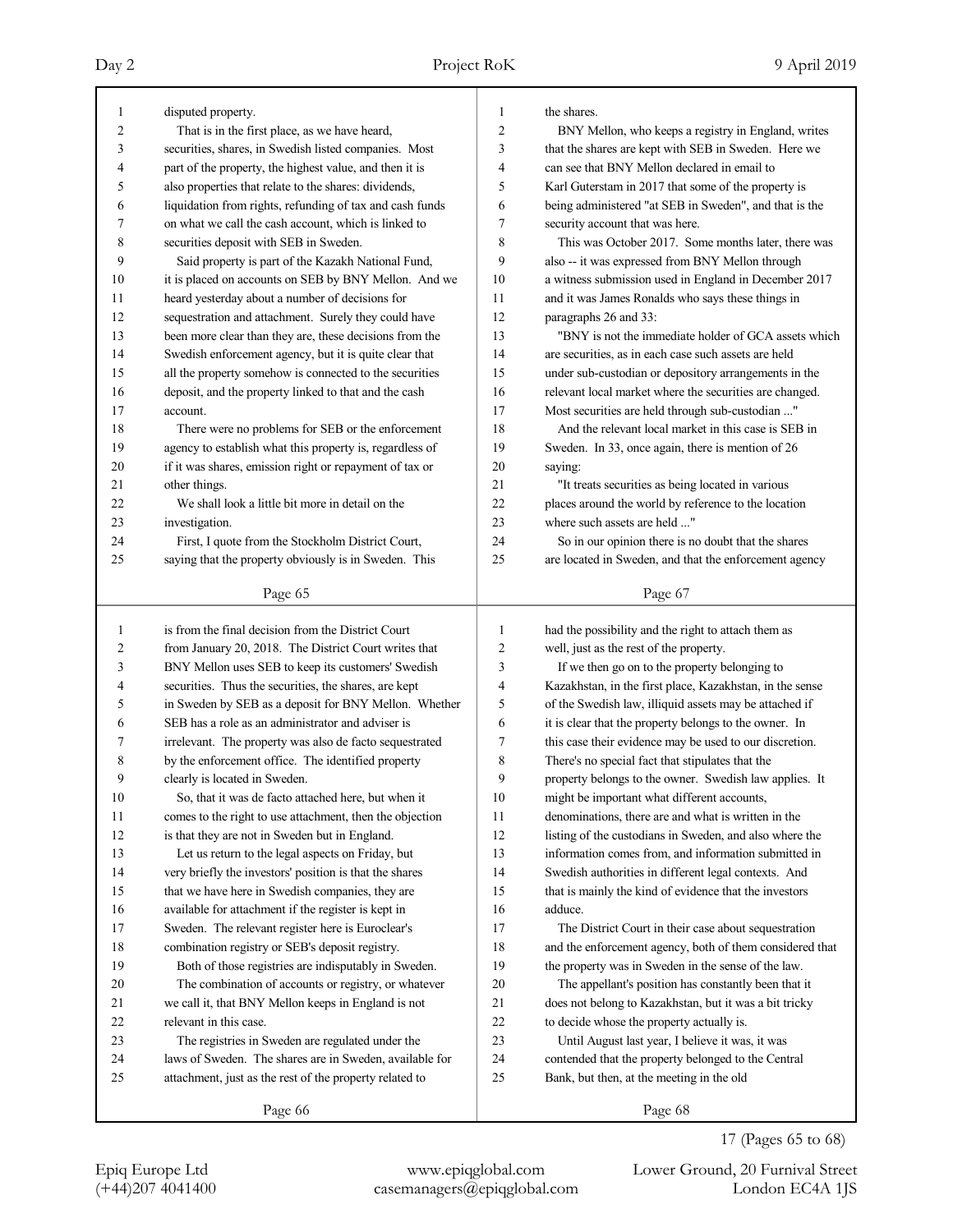$(+44)207$   $4041400$  casemanagers@epiqglobal.com Epiq Europe Ltd www.epiqglobal.com L

| ower Ground, 20 Furnival Street |                 |  |
|---------------------------------|-----------------|--|
|                                 | London EC4A 1JS |  |

18 (Pages 69 to 72)

| 1                       | District Court, both parties changed their minds and                                                                | $\mathbf{1}$     | one of these 33 possessions that we deal with.                                                                 |
|-------------------------|---------------------------------------------------------------------------------------------------------------------|------------------|----------------------------------------------------------------------------------------------------------------|
| $\overline{\mathbf{c}}$ | said that they do no longer say that the Central Bank                                                               | $\sqrt{2}$       | The rest of the possessions on this page is also for                                                           |
| 3                       | owns the property, those individual shares, but they                                                                | $\mathfrak{Z}$   | BNY Mellon but they belong to other customers, which is                                                        |
| 4                       | only have a claim towards BNC Mellon equivalent to the                                                              | 4                | you can also see by the denomination of the accounts at                                                        |
| 5                       | worth of that property, and that BNY Mellon cannot                                                                  | 5                | the end of each line.                                                                                          |
| 6                       | substitute other property for that.                                                                                 | 6                | Column 1, that is called "Pers/Orgnr", is also                                                                 |
| 7                       | So then it was BNY Mellon who owned that property.                                                                  | $\tau$           | interesting.                                                                                                   |
| 8                       | But after that meeting both parties changed their                                                                   | 8                | All of BNY Mellon's possessions on this page, and on                                                           |
| 9                       | minds again, and then in the next statement they added                                                              | 9                | the next page, have unique ID numbers, we could call                                                           |
| 10                      | that as a second alternative it seems like the property                                                             | 10               | them. It is not an organisation number or similar for                                                          |
| 11                      | belongs to the Central Bank anyway, if it is considered                                                             | 11               | BNY Mellon; it is a unique number for customer with BNY                                                        |
| 12                      | not to belong to the BNY Mellon. It is completely clear                                                             | 12               | Mellon. Kazakhstan's unique number is 004 -- let me see                                                        |
| 13                      | that BNY Mellon considers that they are not the owners                                                              | 13               | what it says. 586, it says -- this is a poor copy --                                                           |
| 14                      | of the property; nor does SEB, but nobody has said so.                                                              | 14               | dash 3180. If one looks at the following pages, and the                                                        |
| 15                      | Both of them say that they hold the property in                                                                     | 15               | previous pages, exactly the same number is found on all                                                        |
| 16                      | custody for somebody else.                                                                                          | 16               | BNY Mellon's possessions marked with the minister of                                                           |
| 17                      | Now, going on to the investigation, let us look at                                                                  | 17               | finance of Kazakhstan.                                                                                         |
| 18                      | some documents that we saw yesterday. Let me see if                                                                 | 18               | Because outside sales, that when they are registered                                                           |
| 19                      | I do this more swiftly. This is from the public listing                                                             | 19               | with a custodian, there could be many custodians, and,                                                         |
| 20                      | of custodians. I think we only looked at Handelsbanken.                                                             | 20               | in the listing of the custodians, nothing can be seen of                                                       |
| 21                      | Now we look at LM Ericsson. It doesn't really matter                                                                | 21               | if the person listed there is the owner or whether there                                                       |
| 22                      | which one you look at. And for whom is this custodian                                                               | 22               | are several levels of custodians.                                                                              |
| 23                      | account kept? I would like to direct you to the binder                                                              | 23               | That could be like that in theory, but in this very                                                            |
| 24                      | with evidence, page 195.                                                                                            | 24               | case Kazakhstan is listed in the listing, and also on                                                          |
| 25                      | Here we see on the first page what listed company                                                                   | 25               | the SEB deposit account. And we happen to know that                                                            |
|                         |                                                                                                                     |                  |                                                                                                                |
|                         | Page 69                                                                                                             |                  | Page 71                                                                                                        |
|                         |                                                                                                                     |                  |                                                                                                                |
| $\mathbf{1}$            | this is: it is LM Ericsson. There are different                                                                     | $\mathbf{1}$     | Kazakhstan itself is not a custodian for anybody else                                                          |
| 2                       |                                                                                                                     | $\overline{c}$   | account. Kazakhstan must be the ultimate actor, that is                                                        |
| 3                       | information on the following pages. 196, we can see the<br>portfolio that BNY Mellon holds with a custodian, and on | 3                | the owner of the securities.                                                                                   |
| 4                       | the next page we see in the portfolio that BNY Mellon                                                               | $\overline{4}$   | Other parties have also understood the information                                                             |
| 5                       | holds. And what is interesting on page 196 is the two                                                               | 5                | in the listing of custodians in this way, which is that                                                        |
| 6                       | first columns. We looked at them yesterday, 2, column                                                               | 6                | Kazakhstan is the owner the shares. We saw this image                                                          |
| 7                       | number 2, with name, postal address.                                                                                | $\boldsymbol{7}$ | yesterday too. It is from a prospectus from a emission                                                         |
| 8                       | Here the parties agree to what we call the account                                                                  | 8                | in Electrolux from 2016, I believe. In this prospectus                                                         |
| 9                       | denomination. That abbreviation represents Bank of New                                                              | 9                | it is written under "Major shareholders":                                                                      |
| 10                      | York Mellon London. It is a branch that handles that,                                                               | 10               | Ministry of Finance, Republic of Kazakhstan. And this                                                          |
| 11                      | and Ministry of Finance of the Republic of Kazakhstan.                                                              | 11               | information about shareholders is obtained from the                                                            |
| 12                      | There's also no doubt that the address is to                                                                        | 12               | central depository from the -- or from the listing of                                                          |
| 13                      | Kazakhstan's ministry of finance, not to BNY Mellon nor                                                             | 13               | custodians or -- so this the same information as from                                                          |
| 14                      | to the Central Bank.                                                                                                | 14               | the listing of the custodians. So clearly the persons                                                          |
| 15                      | On this slide, in the PowerPoint presentation, there                                                                | 15               | responsible for this prospectus understood from the                                                            |
| 16                      |                                                                                                                     | 16               |                                                                                                                |
| 17                      | is also a reference to the address to the                                                                           | 17               | denomination of the account, and from the information<br>with Euroclear, and in the listing the custodians in  |
|                         | Minister of Finance, but that is undisputed.                                                                        | 18               |                                                                                                                |
| 18<br>19                | This means that in this account listing there is<br>more than only the name of SEB's customer, BNY Mellon.          | 19               | such a way that it is the Republic of Kazakhstan who<br>owns the shares.                                       |
| 20                      |                                                                                                                     | 20               |                                                                                                                |
| 21                      | We also read Kazakhstan's minister of finance, and that<br>means that in this case, with the custodian BNY Mellon,  | 21               | The SEB bank, SEB, communicated with the enforcement<br>agency and declared that it was Kazakhstan who was BNY |
|                         |                                                                                                                     | 22               | Mellon's customer. That is not the Central Bank. This                                                          |
| 22<br>23                | the real owner is identified: the                                                                                   | 23               | is an early communication, just a week or so after the                                                         |
| 24                      | Republic of Kazakhstan.                                                                                             | 24               | sequestration decision was handed down by the Stockholm                                                        |
| 25                      | All shares registered with a custodian have<br>an equivalent marking in the listing, as here, for each              | 25               | District Court, and when the enforcement agency started                                                        |
|                         | Page 70                                                                                                             |                  | Page 72                                                                                                        |

I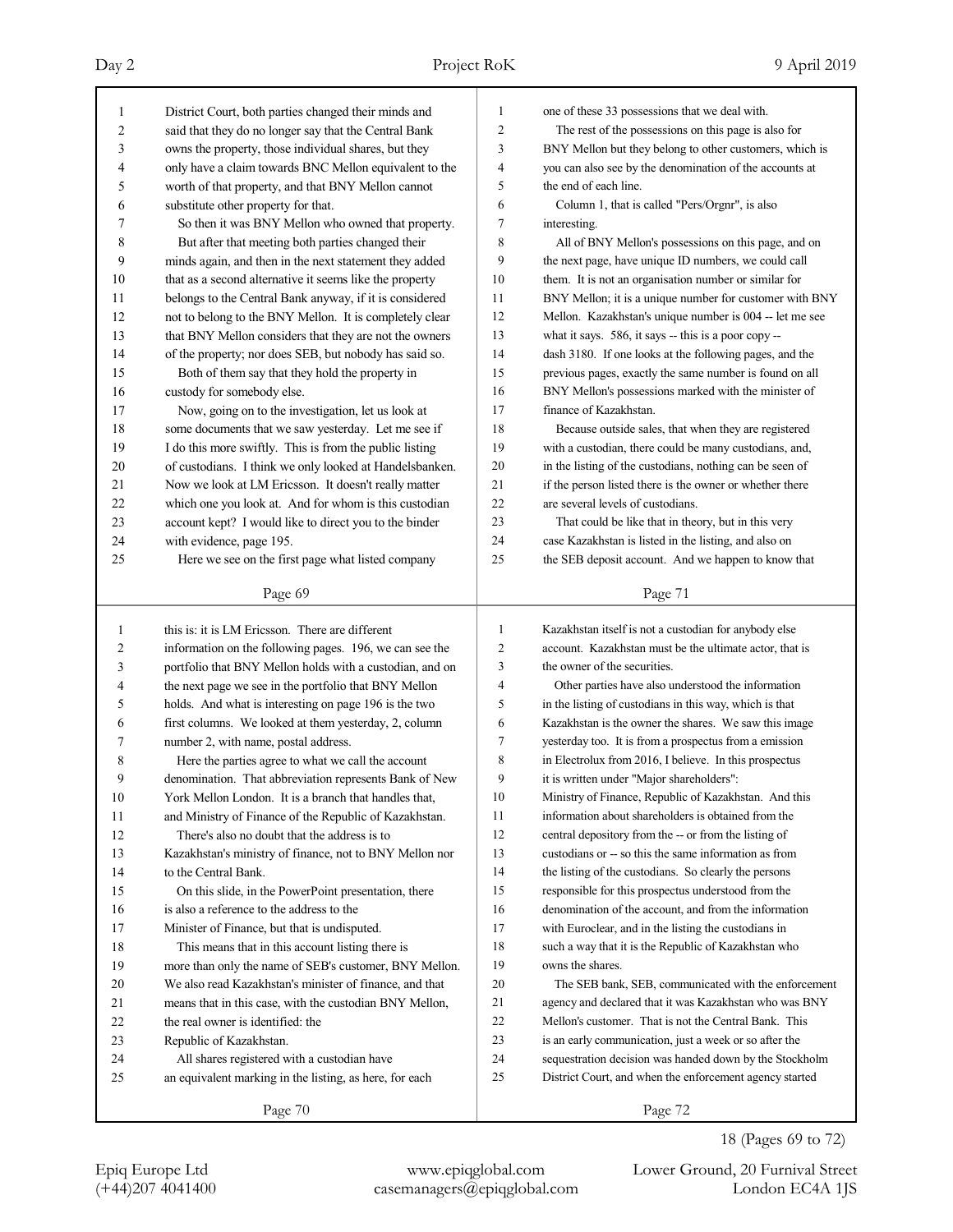| 1              | to search for a property belonging to Kazakhstan.        | 1              | to get more in 2016. These are tax reclaims for BNY      |
|----------------|----------------------------------------------------------|----------------|----------------------------------------------------------|
| 2              | It is email from a person called Lundahl with SEB        | $\overline{c}$ | Mellon Kazakhstan on 2 August 2017.                      |
| 3              | bank, writing that the Bank of New York Mellon opens     | 3              | In this case we have submitted attachment S22. This      |
| 4              | a deposit using an accredited name and address. He says  | 4              | is whole bunch of documents to do with these taxes. We   |
| 5              | that an injunction should be directed towards Bank of    | 5              | have submitted -- and when we got them they are not very |
| 6              | New York Mellon to find out about their customer, which  | 6              | well structured, but we did not want to break up this    |
| 7              | is the Republic of Kazakhstan.                           | 7              | bundle, but we wanted to show you what they look like.   |
| 8              | If we now examine the deposit account with SEB,          | 8              | We're going to start on page 242.                        |
| 9              | statement of securities, that BNY Mellon has, we saw     | 9              | Here we can see one of the application forms. This       |
| 10             | yesterday that the account denomination includes the     | 10             | is the tax agent's standardised form, and this reflects  |
| 11             | same information about BNY Mellon and the Kazakh         | 11             | what SEB said to the enforcement agency, that            |
| 12             | Ministry of Finance as in the listing of the custodian.  | 12             | Kazakhstan, through the Ministry of Finance, which is    |
| 13             | When it is not so abbreviated we can see the full name   | 13             | the applicant. And here it is confirmed that the         |
| 14             | of the Ministry and the Republic, and we see that BNY    | 14             | applicant at the relevant time was the owner of the      |
| 15             | Mellon is designated as the account holder.              | 15             | shares, in that they ticked the box at the Roman number  |
| 16             | Also later in April 2018, we have correspondence         | 16             | iii, whilst the applicant at the time is listed under 4, |
| 17             | with the Central Bank's representative in the attachment | 17             | and the bank owner of the stated shares, "yes" has been  |
| 18             | case confirming that BNY Mellon is not the owner in the  | 18             | ticked.                                                  |
| 19             | deposits held with SEB, but that BNY Mellon is           | 19             | The form that we looked at yesterday in the National     |
| 20             | an intermediary who acts on behalf of a client.          | 20             | Bank's presentation was the corresponding form but it    |
| 21             | It says as follows:                                      | 21             | was empty, it was not filled in standard form, where you |
| 22             | "In order to keep these securities we have asked SEB     | 22             | couldn't see that this box had been ticked. So this is   |
| 23             | to open segregated deposits in the system for their      | 23             | what it looks like on the application forms that exist,  |
| 24             | clients. Such deposits were opened in BNYM's own name    | 24             | and then the resulting decisions that I have pasted in   |
| 25             | for customers' behalf and there were abbreviated names   | 25             | here where the tax agency decides to repay tax dividends |
|                |                                                          |                |                                                          |
|                | Page 73                                                  |                | Page 75                                                  |
|                |                                                          |                |                                                          |
|                |                                                          |                |                                                          |
| $\mathbf{1}$   | for customers and addresses designated by BNY Mellon."   | $\mathbf{1}$   | for the applicant, Ministry of Finance of the            |
| $\overline{c}$ | Thus BNY Mellon is not registered in SEB's deposit       | $\overline{2}$ | Republic of Kazakhstan.                                  |
| 3              | system as owner of the securities kept in those          | 3              | So this is what that looks like.                         |
| 4              | deposits, but is an intermediary with possessions for    | $\overline{4}$ | In each and every one of these decisions, there are      |
| 5              | an underlying customers' behalf.                         | 5              | 41 decisions about tax refunds, and this was applied for |
| 6              | We have this that is called the segregated deposit       | 6              | during the period 2016 and 2018, and these are decisions |
| 7              | for securities for BNYM's underlying customers. That     | $\tau$         | that have been communicated. This is on appendix S22     |
| 8              | means that each underlying customer's deposit has        | 8              | and S45. I'm not going to look at any more of these.     |
| 9              | a specific and individual name that BNY Mellon has       | 9              | But there are more documents and this appendix 22        |
| 10             | chosen. And the fact that each customer's position is    | 10             | that are of interest, and they show that Kazakhstan was  |
| 11             | identifiable and possible to distinguish when it comes   | 11             | authorised to dispose of the property.                   |
| 12             | to the number of shares of a certain kind in the         | 12             | Let's go to page 228.                                    |
| 13             | respective consolidation company.                        | 13             | There we see that the republic of Kazakhstan has         |
| 14             | It is not just the SEB's account descriptions that       | 14             | issued a power of attorney for BNY Mellon to open        |
| 15             | name Kazakhstan as owner but on instructions by Bank of  | 15             | accounts in local banks and deal with tax issues. Then   |
| 16             | New York Mellon Kazakhstan they applied for a tax        | 16             | under item 5, and also to exercise voting rights:        |
| 17             | reimbursement on tax on dividends, and they do that with | 17             | "To represent us and act for us with respect to the      |
| $18\,$         | the support of the general taxation agreement between    | 18             | exercise of all voting rights in our place and stead,    |
| 19             | Sweden and Kazakhstan. And here we can see an email      | 19             | including the completion and execution of required       |
| 20             | from SEB to the enforcement agency from                  | 20             | documentation, and to cast our votes and attend          |
| 21             | 21 September 2017. Here the enforcement agency informs   | 21             | shareholders meetings, all on our behalf in accordance   |
| 22             | SEB that they are going to pay Kazakhstan back taxes,    | 22             | with our direction "                                     |
| 23             | and that we expect further credit in that relate to      | 23             | And here it is not account technicalities, but this      |
| 24             | dividends in 2016, and SEB has received two tax reclaims | 24             | is about exercised voting rights, which is a typical     |
| 25             | from BNY/Kazakhstan on 22 August 2017, and they expect   | 25             | share owner's rights. This document was used before      |
|                | Page 74                                                  |                | Page 76                                                  |

19 (Pages 73 to 76)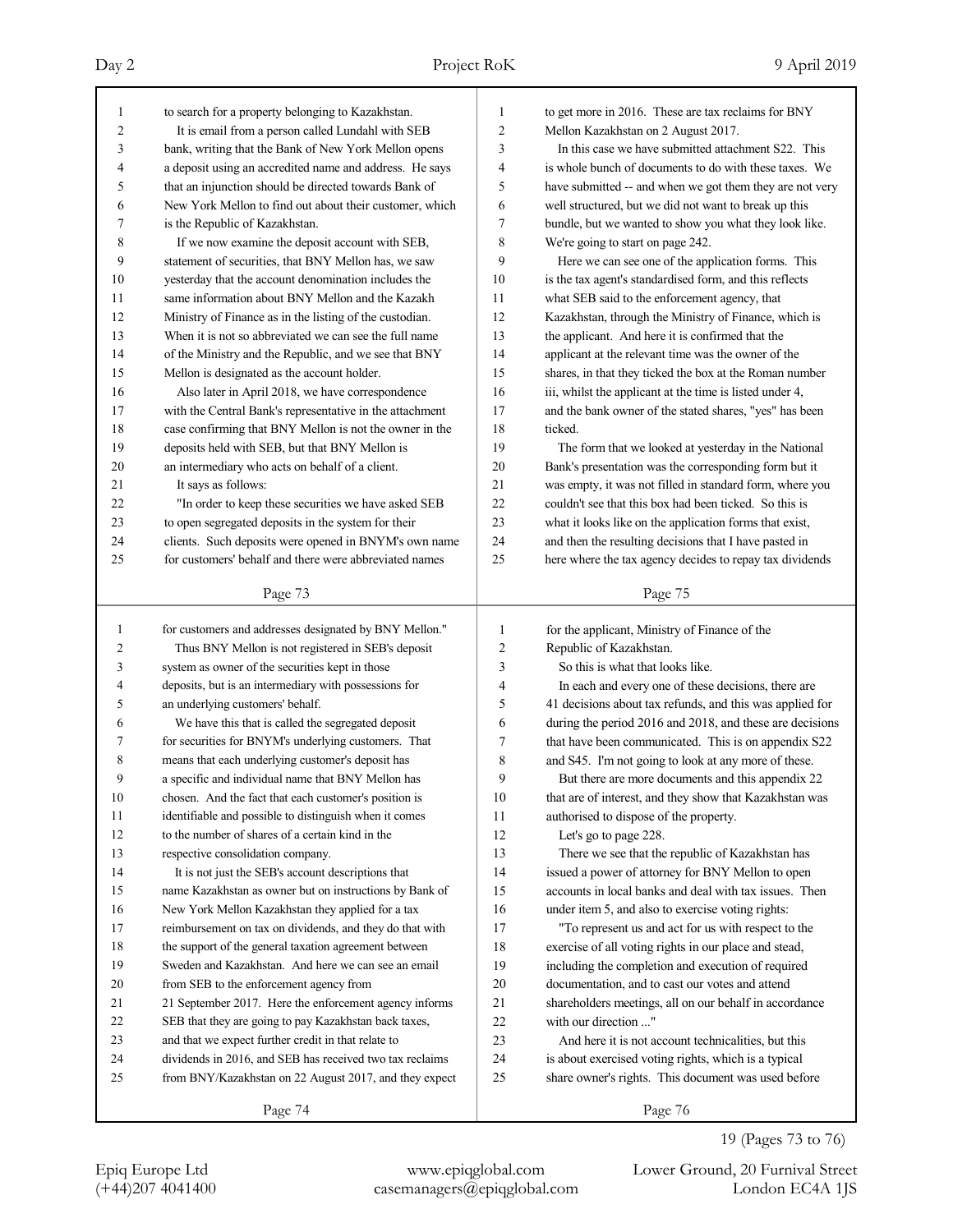(+44)207 4041400 casemanagers@epiqglobal.com London EC4A 1JS

# Epiq Europe Ltd www.epiqglobal.com Lower Ground, 20 Furnival Street

20 (Pages 77 to 80)

| 1              | Swedish documents in order to get a tax reimbursement,                                                           | 1                   | "The beneficial owner's tax status in their country                                                              |
|----------------|------------------------------------------------------------------------------------------------------------------|---------------------|------------------------------------------------------------------------------------------------------------------|
| $\overline{2}$ | and this is to show that it is Kazakhstan who is acting                                                          | $\overline{c}$      | of residence "                                                                                                   |
| 3              | here. And this power of attorney, with what Kazakhstan                                                           | 3                   | "Tax exempt"                                                                                                     |
| 4              | said that they do not have the right of disposal, the                                                            | $\overline{4}$      | And "full name of the beneficial owner",                                                                         |
| 5              | ownership right.                                                                                                 | 5                   | "Ministry of Finance of the Republic of Kazakhstan."                                                             |
| 6              | On page 22, on page 244, for example, we have                                                                    | 6                   | Then a bit further down, just below that box the                                                                 |
| 7              | a certificate of domicile to be used for tax purposes                                                            | 7                   | declaration is valid for all the sub-custodian customer                                                          |
| 8              | for the Republic of Kazakhstan and it is Kazakhstan that                                                         | 8                   | accounts, also all accounts that the client might open                                                           |
| 9              | this is about. It was issued by the Ministry of                                                                  | 9                   | with the Bank of New York Mellon.                                                                                |
| 10             | Justice -- sorry, Ministry of Finance, and it is also                                                            | 10                  | So here we can see that it has been clarified that                                                               |
| 11             | clear from documents in the same appendix that                                                                   | 11<br>12            | it is not the National Bank that is the beneficial                                                               |
| 12             | applications have been made by BNY Mellon and SEB bank                                                           | 13                  | owner, but it is the Ministry of Finance of the<br>Republic of Kazakhstan. And this application form came        |
| 13             | and this is clear from pages 238 and 239.                                                                        | 14                  |                                                                                                                  |
| 14             | In 238, we see an example where Bank of New York                                                                 | 15                  | from BNY Mellon there when they opened their account<br>with BNY Mellon.                                         |
| 15             | Mellon have sent documents to SEB for an application for                                                         | 16                  | You should remember when it comes to these documents                                                             |
| 16<br>17       | the repayment of tax. These are three forms, or<br>application forms, which are about Kazakhstan. Ones           | 17                  |                                                                                                                  |
| 18             | that have been marked here are crossed out -- deleted.                                                           | 18                  | that there are large number of professional advisers,                                                            |
| 19             | that are about other clients that of no relevance to                                                             | 19                  | and lawyers and financial advisers, and it would be<br>strange that it would be a mistake if these people did    |
| 20             | this case, and they're asking SEB to handle this. And                                                            | 20                  | not keep track of the legal subjects that they act on                                                            |
| 21             | then on the next page it is SEB's correspondence with                                                            | 21                  | behalf of.                                                                                                       |
| 22             | the tax agency where they attach applications from BNY                                                           | 22                  | We're going to take a look at what BNY Mellon says                                                               |
| 23             | Mellon that these are the documents that tax refund is                                                           | 23                  | about who owns the property in the National Fund.                                                                |
| 24             | based on.                                                                                                        | 24                  | This comes from what has been said in an English                                                                 |
| 25             | The National Bank and Kazakhstan have said that it                                                               | 25                  | court, that the property's owned by Kazakhstan. This is                                                          |
|                |                                                                                                                  |                     |                                                                                                                  |
|                | Page 77                                                                                                          |                     | Page 79                                                                                                          |
|                |                                                                                                                  |                     |                                                                                                                  |
|                |                                                                                                                  |                     |                                                                                                                  |
| 1              | was a mistake, that it was Kazakhstan and not Kazakhstan                                                         | $\mathbf{1}$        | one of -- if not one of the latest statements made by<br>BNY Mellon from March 2019 and I have cut out a section |
| 2              | that were listed in this, and they don't really -- there                                                         | $\overline{c}$<br>3 |                                                                                                                  |
| 3<br>4         | was the Kazakhstan National Bank this was listed here,                                                           | $\overline{4}$      | where it says what -- how BNY Mellon understands the<br>National Fund:                                           |
| 5              | it's not just one mistake. This is clear from another<br>document, that is the document that shows when          | 5                   |                                                                                                                  |
| 6              |                                                                                                                  | 6                   | "The National Fund is exclusively owned by the                                                                   |
| 7              | Kazakhstan as an owner opened a new account with<br>BNM Mellon, and this has been filled in by the National      | 7                   | Republic of Kazakhstan                                                                                           |
| 8              |                                                                                                                  | 8                   | NBK is not capable of owning any assets of the<br>National Fund which are not owned by the                       |
| 9              | Bank, appendix 123, which is on page 279.                                                                        | 9                   | Republic of Kazakhstan.                                                                                          |
|                | So this form has been filled in by the National Bank<br>and they have used what it says in the left hand corner, | $10\,$              | During the currency of the TMA (Swedish spoken),                                                                 |
| $10\,$<br>11   | "New account opening request", and you can see further                                                           | 11                  | the Republic of Kazakhstan nevertheless has the ability                                                          |
| 12             | down name of the legal entity, the National Bank of                                                              | 12                  | to control and/or significantly influence the management                                                         |
| 13             | Kazakhstan, beneficial owner, Ministry of Finance of the                                                         | 13                  | of the assets of the National Fund"                                                                              |
| 14             | Republic of Kazakhstan. And then on the following pages                                                          | 14                  | Yesterday we saw and we heard BNY Mellon had a very                                                              |
| 15             | that I'm not going to report on, it's about asset                                                                | 15                  | cautious position that was their initial position, but                                                           |
| 16             | manager, and it is about the account, currencies,                                                                | 16                  | in later documentation and also after then they have got                                                         |
| 17             | et cetera. But on page 4 there is an interesting piece                                                           | 17                  | assistance and got legal statements. They have                                                                   |
| 18             | of information at the top, top left hand corner, which                                                           | 18                  | clarified their position like this. Item 2 has been got                                                          |
| 19             | is the one you can see here marked in the yellow on the                                                          | 19                  | from legal opinion of experts on Kazakhi law.                                                                    |
| 20             | presentation.                                                                                                    | 20                  | THE INTERPRETER: Sorry, I can't get the name.                                                                    |
| 21             | There is a question:                                                                                             | 21                  | MS ISAKSSON: Appendix S25, it's by Arman Shaikenov and                                                           |
| 22             | "The client is the beneficial owner of the                                                                       | $22\,$              | Andrey Kozik.                                                                                                    |
| 23             | securities held in the sub-custodian custody account."                                                           | 23                  | BNY had got expert assistance and got their whole                                                                |
| 24             | The client here is the National Bank that opens the                                                              | 24                  | understanding of this whole thing.                                                                               |
| 25             | account and it has been filled in "no":                                                                          | 25                  | They were also quite clear in an earlier statement                                                               |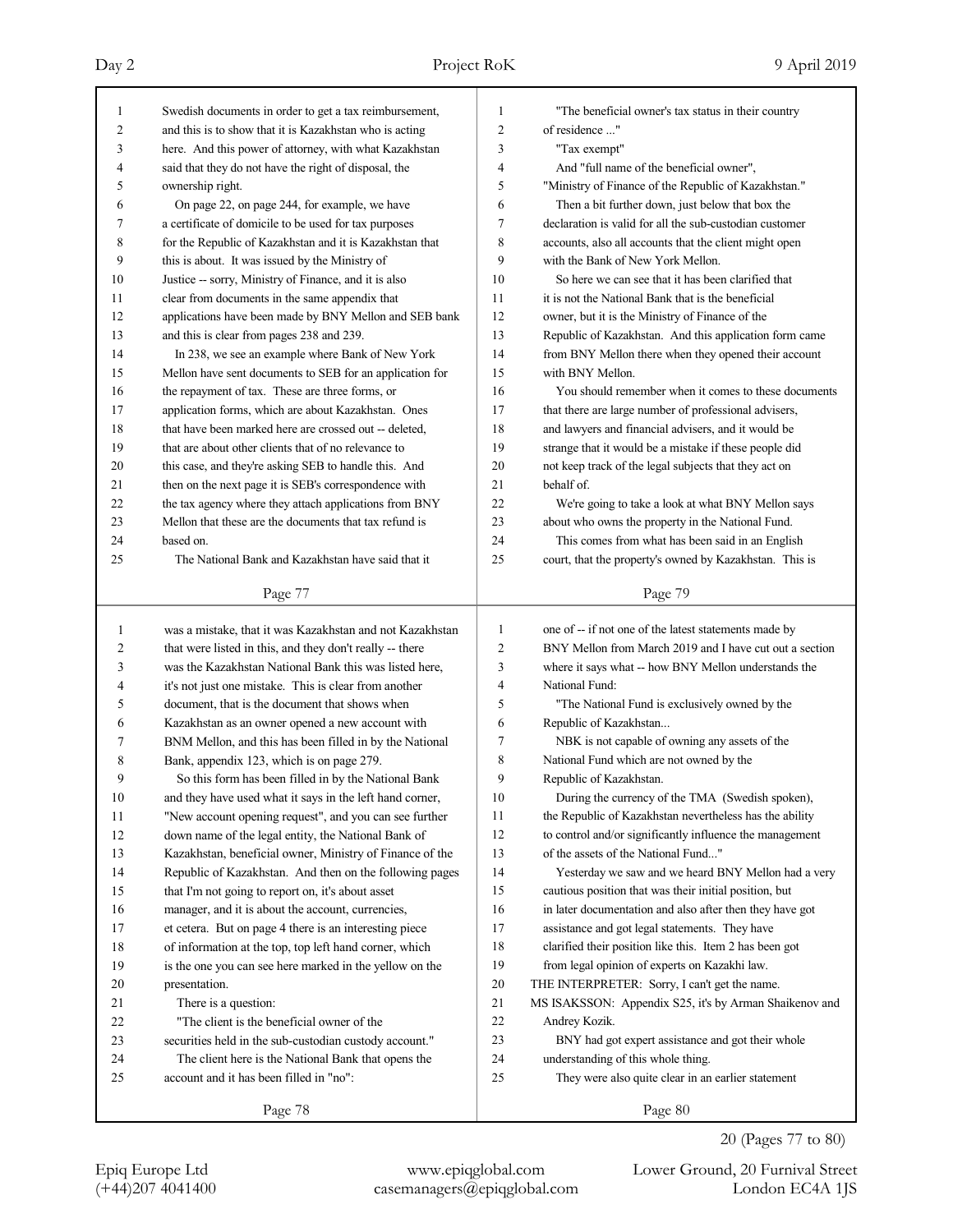| 1<br>2<br>3<br>4<br>5<br>6<br>7<br>8<br>9<br>10<br>11<br>12<br>13<br>14<br>15<br>16<br>17<br>18 | before the Belgian court from August 2018 slightly<br>earlier. Here they say firstly:<br>"Firstly, the GCA shows that the NBK acts as trust<br>manager for the National Fund and that BNYM holds cash<br>and held securities of the National Fund as custodian<br>and banker."<br>That is, it is the National Bank acts as a trust<br>manager, and that BNY holds cash and securities as<br>custodian.<br>"Further, it is not contested by RoK that RoK is the<br>owner of the National Fund and therefore is the owner of<br>the securities that BNYM held and of the cash that it<br>still holds.<br>"This is explained by the fact that, contrary to the<br>trust under Common law, the trust under Kazakh law does<br>not entail any transfer or ownership of assets entrusted<br>to the trust manager. This legal construction only<br>confers the trust manager the right to manage the | 1<br>2<br>3<br>4<br>5<br>6<br>7<br>8<br>9<br>10<br>11<br>12<br>13<br>14<br>15<br>16<br>17<br>18 | May I have another ten minutes? So I thought<br>I would finish before we take a break.<br>We then go to the investigation that shows that the<br>property belongs to Kazakhstan, even under Kazakhstan<br>law.<br>As Ms Ahrel will say in a little while, this<br>property is state property administered by the Central<br>Bank. We can see that, amongst other things, from the<br>Budget Code, article 21(1), saying that:<br>" National Fund of the Republic of Kazakhstan,<br>presents the state assets in the form of financial<br>assets, accumulated in the account of the Government of<br>the Republic of Kazakhstan in the National Bank"<br>And let us also look at the Presidential decree 402<br>once again, item 1, expressing also that the assets of<br>the fund belong to the Kazakh state through the<br>Government, the same phrasing:<br>"The Assets of the fund are accumulated on the |
|-------------------------------------------------------------------------------------------------|-----------------------------------------------------------------------------------------------------------------------------------------------------------------------------------------------------------------------------------------------------------------------------------------------------------------------------------------------------------------------------------------------------------------------------------------------------------------------------------------------------------------------------------------------------------------------------------------------------------------------------------------------------------------------------------------------------------------------------------------------------------------------------------------------------------------------------------------------------------------------------------------------|-------------------------------------------------------------------------------------------------|--------------------------------------------------------------------------------------------------------------------------------------------------------------------------------------------------------------------------------------------------------------------------------------------------------------------------------------------------------------------------------------------------------------------------------------------------------------------------------------------------------------------------------------------------------------------------------------------------------------------------------------------------------------------------------------------------------------------------------------------------------------------------------------------------------------------------------------------------------------------------------------------------------------|
| 19                                                                                              | entrusted assets."                                                                                                                                                                                                                                                                                                                                                                                                                                                                                                                                                                                                                                                                                                                                                                                                                                                                            | 19                                                                                              | account of the Government of the Republic of Kazakhstan                                                                                                                                                                                                                                                                                                                                                                                                                                                                                                                                                                                                                                                                                                                                                                                                                                                      |
| 20                                                                                              | Note 14 refers to this expert statement, the                                                                                                                                                                                                                                                                                                                                                                                                                                                                                                                                                                                                                                                                                                                                                                                                                                                  | 20                                                                                              | in the National Bank"                                                                                                                                                                                                                                                                                                                                                                                                                                                                                                                                                                                                                                                                                                                                                                                                                                                                                        |
| 21                                                                                              | statement by Shaikenov and Kozik that I just mentioned,                                                                                                                                                                                                                                                                                                                                                                                                                                                                                                                                                                                                                                                                                                                                                                                                                                       | 21                                                                                              | And item 2, that the funds assets are managed by the                                                                                                                                                                                                                                                                                                                                                                                                                                                                                                                                                                                                                                                                                                                                                                                                                                                         |
| 22                                                                                              | the judgment of 25 May 2018, and then there is a quote                                                                                                                                                                                                                                                                                                                                                                                                                                                                                                                                                                                                                                                                                                                                                                                                                                        | 22                                                                                              | National Bank:                                                                                                                                                                                                                                                                                                                                                                                                                                                                                                                                                                                                                                                                                                                                                                                                                                                                                               |
| 23                                                                                              | from that:                                                                                                                                                                                                                                                                                                                                                                                                                                                                                                                                                                                                                                                                                                                                                                                                                                                                                    | 23                                                                                              | "The Fund's assets are managed by the National                                                                                                                                                                                                                                                                                                                                                                                                                                                                                                                                                                                                                                                                                                                                                                                                                                                               |
| 24                                                                                              | "It follows that BNYM currently holds cash of the                                                                                                                                                                                                                                                                                                                                                                                                                                                                                                                                                                                                                                                                                                                                                                                                                                             | 24                                                                                              | Bank."                                                                                                                                                                                                                                                                                                                                                                                                                                                                                                                                                                                                                                                                                                                                                                                                                                                                                                       |
| 25                                                                                              | National Fund, which is belongs to the RoK."                                                                                                                                                                                                                                                                                                                                                                                                                                                                                                                                                                                                                                                                                                                                                                                                                                                  | 25                                                                                              | Continuing to items 3 and 4, they should that the                                                                                                                                                                                                                                                                                                                                                                                                                                                                                                                                                                                                                                                                                                                                                                                                                                                            |
|                                                                                                 | Page 81                                                                                                                                                                                                                                                                                                                                                                                                                                                                                                                                                                                                                                                                                                                                                                                                                                                                                       |                                                                                                 | Page 83                                                                                                                                                                                                                                                                                                                                                                                                                                                                                                                                                                                                                                                                                                                                                                                                                                                                                                      |
|                                                                                                 |                                                                                                                                                                                                                                                                                                                                                                                                                                                                                                                                                                                                                                                                                                                                                                                                                                                                                               |                                                                                                 |                                                                                                                                                                                                                                                                                                                                                                                                                                                                                                                                                                                                                                                                                                                                                                                                                                                                                                              |
| 1                                                                                               | And note 15 refers to a ruling in May 2015. It's                                                                                                                                                                                                                                                                                                                                                                                                                                                                                                                                                                                                                                                                                                                                                                                                                                              | 1                                                                                               | President rules over how the property shall be used and                                                                                                                                                                                                                                                                                                                                                                                                                                                                                                                                                                                                                                                                                                                                                                                                                                                      |
| $\overline{c}$                                                                                  | SO6, which is also in our binder of evidence, also from                                                                                                                                                                                                                                                                                                                                                                                                                                                                                                                                                                                                                                                                                                                                                                                                                                       | 2                                                                                               | that the government annually shall report to the                                                                                                                                                                                                                                                                                                                                                                                                                                                                                                                                                                                                                                                                                                                                                                                                                                                             |
| 3                                                                                               | a Belgian court.                                                                                                                                                                                                                                                                                                                                                                                                                                                                                                                                                                                                                                                                                                                                                                                                                                                                              | 3                                                                                               | President how the funds have been used:                                                                                                                                                                                                                                                                                                                                                                                                                                                                                                                                                                                                                                                                                                                                                                                                                                                                      |
| 4                                                                                               | So BNY Mellon, that they do not own these assets and                                                                                                                                                                                                                                                                                                                                                                                                                                                                                                                                                                                                                                                                                                                                                                                                                                          | 4                                                                                               | "The size and directions of the use of the Fund are                                                                                                                                                                                                                                                                                                                                                                                                                                                                                                                                                                                                                                                                                                                                                                                                                                                          |
| 5                                                                                               | it is the Republic of Kazakhstan that does, that we                                                                                                                                                                                                                                                                                                                                                                                                                                                                                                                                                                                                                                                                                                                                                                                                                                           | 5                                                                                               | determined by the President based on the proposals from                                                                                                                                                                                                                                                                                                                                                                                                                                                                                                                                                                                                                                                                                                                                                                                                                                                      |
| 6                                                                                               | believe that this is supported by BNY Mellon's                                                                                                                                                                                                                                                                                                                                                                                                                                                                                                                                                                                                                                                                                                                                                                                                                                                | 6                                                                                               | the government"                                                                                                                                                                                                                                                                                                                                                                                                                                                                                                                                                                                                                                                                                                                                                                                                                                                                                              |
| 7                                                                                               | understanding as that has been expressed in different                                                                                                                                                                                                                                                                                                                                                                                                                                                                                                                                                                                                                                                                                                                                                                                                                                         | 7                                                                                               | And item 4:                                                                                                                                                                                                                                                                                                                                                                                                                                                                                                                                                                                                                                                                                                                                                                                                                                                                                                  |
| 8                                                                                               | proceedings.                                                                                                                                                                                                                                                                                                                                                                                                                                                                                                                                                                                                                                                                                                                                                                                                                                                                                  | 8                                                                                               | "The Government  annually submits for approval to                                                                                                                                                                                                                                                                                                                                                                                                                                                                                                                                                                                                                                                                                                                                                                                                                                                            |
| 9                                                                                               | And, as we know, the Stockholm District Court                                                                                                                                                                                                                                                                                                                                                                                                                                                                                                                                                                                                                                                                                                                                                                                                                                                 | 9                                                                                               | the President an annual report  on the formulation and                                                                                                                                                                                                                                                                                                                                                                                                                                                                                                                                                                                                                                                                                                                                                                                                                                                       |
| $10\,$                                                                                          | arrived at that, and we have included the conclusions                                                                                                                                                                                                                                                                                                                                                                                                                                                                                                                                                                                                                                                                                                                                                                                                                                         | 10                                                                                              | use of the Fund."                                                                                                                                                                                                                                                                                                                                                                                                                                                                                                                                                                                                                                                                                                                                                                                                                                                                                            |
| 11                                                                                              | from the Stockholm District Court from their final                                                                                                                                                                                                                                                                                                                                                                                                                                                                                                                                                                                                                                                                                                                                                                                                                                            | 11                                                                                              | So even if the Central Bank manages, it means the                                                                                                                                                                                                                                                                                                                                                                                                                                                                                                                                                                                                                                                                                                                                                                                                                                                            |
| 12                                                                                              | decision on 24 January 2018 where it says that the                                                                                                                                                                                                                                                                                                                                                                                                                                                                                                                                                                                                                                                                                                                                                                                                                                            | 12                                                                                              | President has the right to decide.                                                                                                                                                                                                                                                                                                                                                                                                                                                                                                                                                                                                                                                                                                                                                                                                                                                                           |
| 13                                                                                              | property is part of the National Fund, which is                                                                                                                                                                                                                                                                                                                                                                                                                                                                                                                                                                                                                                                                                                                                                                                                                                               | 13                                                                                              | The Central Bank's role is under instructions from                                                                                                                                                                                                                                                                                                                                                                                                                                                                                                                                                                                                                                                                                                                                                                                                                                                           |
| 14                                                                                              | administered by the National Bank. And it says that                                                                                                                                                                                                                                                                                                                                                                                                                                                                                                                                                                                                                                                                                                                                                                                                                                           | 14                                                                                              | the Government or Kazakhstan. We have called it many                                                                                                                                                                                                                                                                                                                                                                                                                                                                                                                                                                                                                                                                                                                                                                                                                                                         |
| 15                                                                                              | there is nothing in Presidential decree number 402, or                                                                                                                                                                                                                                                                                                                                                                                                                                                                                                                                                                                                                                                                                                                                                                                                                                        | 15                                                                                              | different ways: amongst other things, discretionary                                                                                                                                                                                                                                                                                                                                                                                                                                                                                                                                                                                                                                                                                                                                                                                                                                                          |
| 16                                                                                              | in the National Fund agreement, that shows that the                                                                                                                                                                                                                                                                                                                                                                                                                                                                                                                                                                                                                                                                                                                                                                                                                                           | 16                                                                                              | management or trusteeship management.                                                                                                                                                                                                                                                                                                                                                                                                                                                                                                                                                                                                                                                                                                                                                                                                                                                                        |
| 17                                                                                              | ownership right to the funds has been transferred to the                                                                                                                                                                                                                                                                                                                                                                                                                                                                                                                                                                                                                                                                                                                                                                                                                                      | 17                                                                                              | Here we see the National Fund agreement.                                                                                                                                                                                                                                                                                                                                                                                                                                                                                                                                                                                                                                                                                                                                                                                                                                                                     |
| 18                                                                                              | National Bank, that there is no statutory(?) agreement                                                                                                                                                                                                                                                                                                                                                                                                                                                                                                                                                                                                                                                                                                                                                                                                                                        | $18\,$                                                                                          | It has submitted in two different English versions                                                                                                                                                                                                                                                                                                                                                                                                                                                                                                                                                                                                                                                                                                                                                                                                                                                           |
| 19                                                                                              | between Kazakhstan and BNY Mellon who manage the funds                                                                                                                                                                                                                                                                                                                                                                                                                                                                                                                                                                                                                                                                                                                                                                                                                                        | 19                                                                                              | by the Kazakh side. We base this on the first version,                                                                                                                                                                                                                                                                                                                                                                                                                                                                                                                                                                                                                                                                                                                                                                                                                                                       |
| 20                                                                                              | on instruction of the National Bank. And that does not                                                                                                                                                                                                                                                                                                                                                                                                                                                                                                                                                                                                                                                                                                                                                                                                                                        | 20                                                                                              | where this is called asset management, that is the                                                                                                                                                                                                                                                                                                                                                                                                                                                                                                                                                                                                                                                                                                                                                                                                                                                           |
| 21                                                                                              | have -- and is of no importance and in the                                                                                                                                                                                                                                                                                                                                                                                                                                                                                                                                                                                                                                                                                                                                                                                                                                                    | 21                                                                                              | management of assets. And then the Kazakh side makes                                                                                                                                                                                                                                                                                                                                                                                                                                                                                                                                                                                                                                                                                                                                                                                                                                                         |
| 22                                                                                              | District Court it has been shown that Kazakhstan is the                                                                                                                                                                                                                                                                                                                                                                                                                                                                                                                                                                                                                                                                                                                                                                                                                                       | 22                                                                                              | reference to the second version which they submitted                                                                                                                                                                                                                                                                                                                                                                                                                                                                                                                                                                                                                                                                                                                                                                                                                                                         |
| 23                                                                                              | owner of the funds in question, and that would conclude                                                                                                                                                                                                                                                                                                                                                                                                                                                                                                                                                                                                                                                                                                                                                                                                                                       | 23                                                                                              | that instead uses the expression "trust management" and                                                                                                                                                                                                                                                                                                                                                                                                                                                                                                                                                                                                                                                                                                                                                                                                                                                      |
| 24                                                                                              | this section.                                                                                                                                                                                                                                                                                                                                                                                                                                                                                                                                                                                                                                                                                                                                                                                                                                                                                 | 24                                                                                              | use that as an argument saying that this is a Kazakh                                                                                                                                                                                                                                                                                                                                                                                                                                                                                                                                                                                                                                                                                                                                                                                                                                                         |
| 25                                                                                              | Now, let me see how are we doing time wise.                                                                                                                                                                                                                                                                                                                                                                                                                                                                                                                                                                                                                                                                                                                                                                                                                                                   | 25                                                                                              | trust. I don't believe that the translation determines                                                                                                                                                                                                                                                                                                                                                                                                                                                                                                                                                                                                                                                                                                                                                                                                                                                       |

21 (Pages 81 to 84)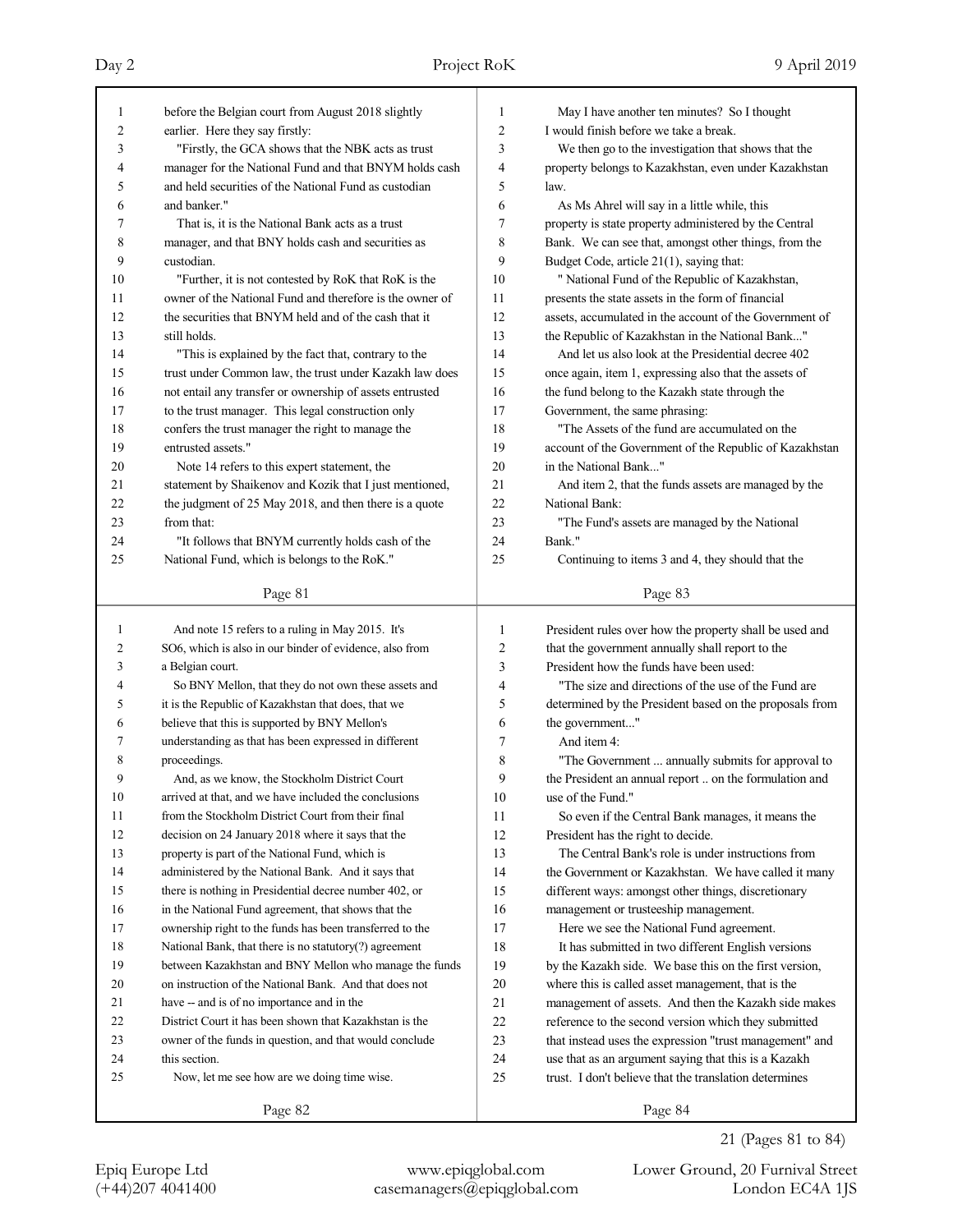| 1                       | whether it's a trust or not, and we will hear more about | $\mathbf{1}$   | THE CHAIRMAN: Indeed we had planned a break at 2.30, 15   |
|-------------------------|----------------------------------------------------------|----------------|-----------------------------------------------------------|
| $\overline{\mathbf{c}}$ | why this is not a trust, in the sense of Kazakhstan.     | $\overline{2}$ | minutes, but if we have space for an extra break, or do   |
| 3                       | But rather this is management for somebody on somebody   | 3              | you want to go directly?                                  |
| 4                       | else's behalf. That is the firm position from the        | 4              | MR NILSSON: We could --4.30. It's three hours left. We    |
| 5                       | investors. And we have heard both about the Central      | 5              | would have time for two breaks. We assure you that.       |
| 6                       | Bank's role in the management and the asset managers who | 6              | THE CHAIRMAN: 15 Minutes.                                 |
| 7                       | gave advice on the investments that would be made, and   | 7              | MR NILSSON: Yes.                                          |
| 8                       | so on. And it is not a matter of trust, in the sense     | 8              | $(1.25 \text{ pm})$                                       |
| 9                       | that it could have under the laws of Kazakhstan, nor has | 9              | (A short break)                                           |
| 10                      | the republic handed away the possibility to use the      | 10             | $(1.45 \text{ pm})$                                       |
| 11                      | assets.                                                  | 11             | THE CHAIRMAN: It seems like everybody is present.         |
| 12                      | We shall also look at the additional -- the addendum     | 12             | Submissions by MS AHREL                                   |
| 13                      | to the National Fund agreement, item 1.1, which says     | 13             | MS AHREL: Thank you. If you do not mind, I will stand up. |
| 14                      | roughly the same:                                        | 14             | I hope that the recording works. I will speak louder if   |
| 15                      | "The Government transfers Fund's assets to               | 15             | there should be a problem.                                |
| 16                      | management and the Bank undertakes the obligation to     | 16             | Yes, I shall speak about the part of our                  |
| 17                      | carry out asset management for the benefit of the        | 17             | presentation of merits that concludes that the property   |
| 18                      | Government by investing the assets into financial        | 18             | is not immune against enforcement.                        |
| 19                      | assets."                                                 | 19             | First, a short background, first about the                |
| 20                      | And we could also look at the Global Custody             | 20             | principles of immunity, state immunity. We have already   |
| 21                      | Agreement, expressing:                                   | 21             | heard that from the other side, and also at the bit at    |
| 22                      | "Client is carrying out certain trust management         | 22             | the parallel development of the so-called sovereign       |
| 23                      | services with respect to the certain securities of the   | 23             | wealth funds and the possible implications of that. And   |
| 24                      | Republic of Kazakhstan (the National Fund) "             | 24             | then before 19C and 21C, I will also speak rapidly about  |
| 25                      | That is the National Fund contains assets in the         | 25             | the AIG case that we heard about. We heard about that     |
|                         |                                                          |                |                                                           |
|                         | Page 85                                                  |                | Page 87                                                   |
|                         |                                                          |                |                                                           |
|                         |                                                          |                |                                                           |
| 1                       | form of securities belonging to Kazakhstan and it is the | 1              | yesterday, but we will hear about that again.             |
| 2                       | client that is the Central Bank which manages the        | $\overline{2}$ | So first about the development about immunity.            |
| 3                       | assets. And to finalise this section we are going to     | 3              | In the western world countries we heard yesterday         |
| 4                       | show the conclusions from the experts, Shaiken and Kozik | $\overline{4}$ | that the principle of state immunity has progressed from  |
| 5                       | from the previously expressed statement S25, relating to | 5              | absolute immunity towards restricted immunity. And to     |
| 6                       | the ownership of the positions.                          | 6              | that we could add that it is -- they are two different    |
| 7                       | Their conclusion is that the Central Bank does not       | 7              | immunities: it is enforcement and jurisdiction and in     |
| 8                       | own the possessions under Kazakh law. They say under     | 8              | the western world the principle of immunity also works    |
| 9                       | 22:                                                      | 9              | against enforcement. And in the state practice has        |
| $10\,$                  | "The National Fund is distinct from the National         | 10             | worked towards a restrictive theory, that is clear from   |
| 11                      | Bank in the sense that the National Bank is not an owner | 11             | the proposition, amongst others.                          |
| 12                      | of the National Fund."                                   | 12             | Customary rights and the extent of that, we will          |
| 13                      | And under item 42 they express:                          | 13             | return to that in our closing arguments, and whether      |
| 14                      | "Indeed, as it is stated above, under the Contract       | 14             | articles 19 and 21 are covered customary law, because we  |
| 15                      | the National Bank has rights to 'possess, use and        | 15             | agree with the other party that the UN Convention has     |
| 16                      | dispose of the National Fund' with the Government as the | 16             | not entered into legal force, nor has the Swedish law,    |
| 17                      | beneficiary. However, the Republic of Kazakhstan         | 17             | which means that it is Swedish jurisprudence which        |
| 18                      | remains to be the owner."                                | 18             | determines the effects of the customary law.              |
| 19                      | They thus observe that the National Fund is separate     | 19             | The development that has taken place in parallel,         |
| $20\,$                  | from the Central Bank in such a way that the bank does   | $20\,$         | since we're now, during the latter years, have gone       |
| 21                      | not own the National Fund; it is the Republic which      | 21             | towards a restrictive state immunity, mean that there     |
| 22                      | remains as the owner. And it is the Central Bank, what   | 22             | are more and more so-called sovereign wealth funds.       |
| 23                      | they can do is they can possess, use or dispose of the   | 23             | They can be described as commercial investors which       |
| 24                      | possessions but not possess them. And with that I end    | 24             | act in order to gain purely financial gains, instead of   |
| 25                      | that section. Maybe I propose --                         | 25             | having a political agenda. For all of these sovereign     |
|                         | Page 86                                                  |                | Page 88                                                   |

22 (Pages 85 to 88)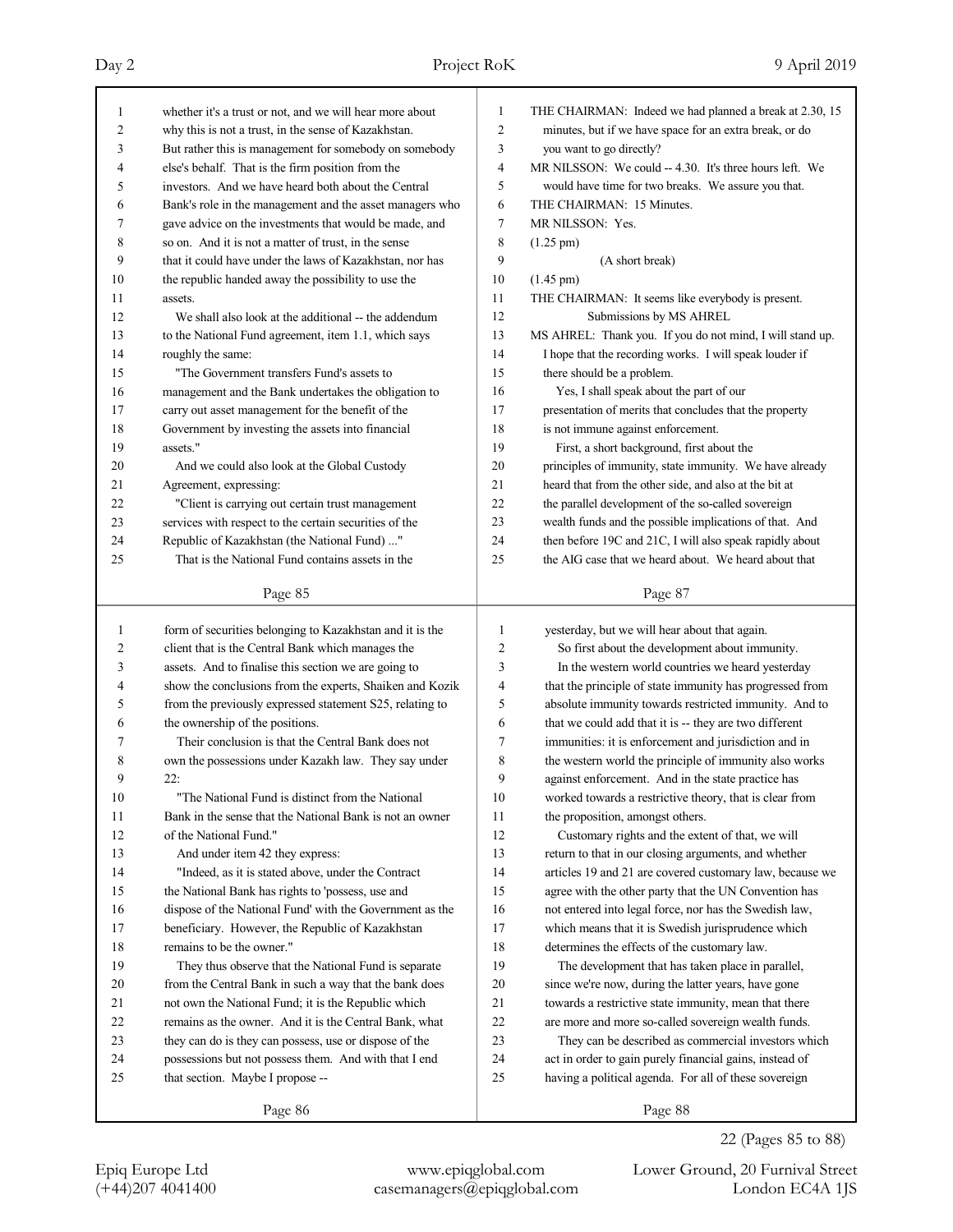$(+44)207$  4041400 casemanagers@epiqglobal.com Epiq Europe Ltd www.epiqglobal.com L

| ower Ground, 20 Furnival Street |  |
|---------------------------------|--|
| London EC4A 1JS                 |  |

23 (Pages 89 to 92)

| Day 2          |                                                         | Project RoK | 9 April 2019                                             |
|----------------|---------------------------------------------------------|-------------|----------------------------------------------------------|
|                | wealth funds consist of the surplus means from a state  |             | that the English judge -- what did he have to do? He     |
| $\overline{c}$ | that are placed or handled somehow, and they are        | 2           | had to interpret English procedural laws. It was a set   |
| 3              | collectively known as sovereign wealth funds.           | 3           | up. Now, I'm bad at English but my understanding is      |
| 4              | They exist in different forms, some are legal           | 4           | that, and please correct me if I am wrong, it was not    |
| 5              | persons, some are not, but the fact is that nowadays    | 5           | a standard litigation; it was some kind of sequestration |
| 6              | there are quite a few of them in the world.             | 6           | process. So in that case it was the English procedural   |
|                | The Norwegian Oil Fund is one example, the Kazakh is    | 7           | law which were instrumental for the English judges'      |
| 8              | another one.                                            | 8           | findings. And, once they had done that, they             |
| 9              | If we look at the list of the major sovereign wealth    | 9           | interpreted the English State Immunities act, besides    |
| 10             | funds we see that the Kazakh fund is ranked 25.         | 10          | based on common law constructions. That is, in England   |
| 11             | The reason why they want to see themselves as           | 11          | there is a law which the court interpreted.              |
| 12             | commercial investors is that, since these are state     | 12          | Item number 3, they interpreted the concept of           |
| 13             | money that is being invested, for instance the Chinese  | 13          | property. Property under the laws of England has         |
| 14             | funds -- the Chinese money is probably the world's      | 14          | a different sense than under the laws of Sweden, when we |
| 15             | largest funds -- if they were invested in US companies, | 15          | speak about property.                                    |
| 16             | there would be problems, if they would be considered to | 16          | Item D, ambassador's statement. Under the Immunity       |
|                |                                                         |             |                                                          |

| 16             | there would be problems, if they would be considered to  | 16             | Item D, ambassador's statement. Under the Immunity      |
|----------------|----------------------------------------------------------|----------------|---------------------------------------------------------|
| 17             | be linked to the States. For that reason they are very   | 17             | Act, which is, how shall I say it, it's proof of what   |
| 18             | careful about saying that, no, these are only purely     | 18             | the position is used for. There's a possible for an     |
| 19             | commercial investments.                                  | 19             | ambassador to issue a written statement declaring       |
| 20             | And, as far as we're concerned, we observe that the      | 20             | whether this property is used or not, and for what      |
| 21             | property, as barrister Isaksson previously defined, with | 21             | purposes. That had been submitted in that case, and the |
| 22             | bravura, is part of the National Fund, that is it's part | 22             | judge gave importance to that.                          |
| 23             | of a sovereign wealth fund.                              | 23             | And finally there are also some considerations that     |
| 24             | The funds, the National Fund, will be looked at          | 24             | deal with finance politics, and the English judge says, |
| 25             | under evidence in a little moment, that has been handed  | 25             | as he phrased himself:                                  |
|                | Page 89                                                  |                | Page 91                                                 |
| 1              | over to management by some of the world's largest        | $\mathbf{1}$   | "The assets of the Central Bank would be an obvious     |
| $\overline{c}$ | capital managers for active management.                  | $\overline{2}$ | target for the enforcement process and in relation to   |
| 3              | As I said, I will return with evidence on that.          | 3              | judgments against the state or its Central Bank. This   |
| 4              | Now, before article 19, a few words about the AIG        | 4              | might lead to unwelcome and perhaps embarrassing        |
| 5              | case.                                                    | 5              | litigation in the UK courts."                           |
| 6              | Why do we contend that AIG is of no importance in        | 6              | And he goes on, so one can see that the fact is that    |
| 7              | this case? Well, that is chiefly for two reasons. One,   | 7              | London being a financial centre has influence on this   |
| $\,$ 8 $\,$    | the factual circumstances are completely different; and, | 8              | case.                                                   |
| 9              | two, it is a different legal context, where the AIG case | 9              | And finally we observe that the AIG case, according     |
| 10             | was settled.                                             | 10             | the minister for justice, Mr Tayus(?), as a witness,    |
| 11             | Very briefly, one can say that, about the factual        | 11             | they actually reached a settlement, even after that     |
| 12             | circumstances being different, we heard different: that  | 12             | judgment. And that was in the first instance, and       |
| 13             | it was alleged that they're completely identical. That   | 13             | I actually shouldn't need to say that, if you say       |
| 14             | is not the case. We know that in our case we have power  | 14             | "trust" to an English trust he has completely different |
| 15             | of attorney from the Republic that signals who actually  | 15             | legal connotations than if we say that in Sweden.       |
| 16             | rules over the shares. There are application forms or    | 16             | If we then move on to what's interesting here,          |
| 17             | applications for tax repayment and the crucial           | 17             | article 19 $(c)$ and article 21 $(1)(c)$ . I suggest    |
| $18\,$         | difference is that BNY Mellon has intervened in cases in | 18             | I organise myself this way: I start with article 19(c)  |
| 19             | Belgium, and there's a part 8 and part 7 proceedings in  | 19             | and discuss whether the property is used for commercial |
| 20             | England where they have declared their position.         | 20             | purposes. And under this item I have three main parts,  |
| 21             | And number 4, if one looks at AIG case items 28 to 1     | 21             | and they are linked to the different portfolios that we |
| 22             | and 2, here it was a matter of money on an account that  | 22             | heard about before today.                               |
| 23             | would be attached et cetera and that the shares, the     | 23             | And under article 21, where my point is that the        |
| 24             | security, Kazakhstan actually agreed to that.            | 24             | property does not belong to the Central Bank under the  |
| 25             | Now, about number 2, the legal context. Here we see      | 25             | spirit of the Convention, there will be five items. And |
|                | Page 90                                                  |                | Page 92                                                 |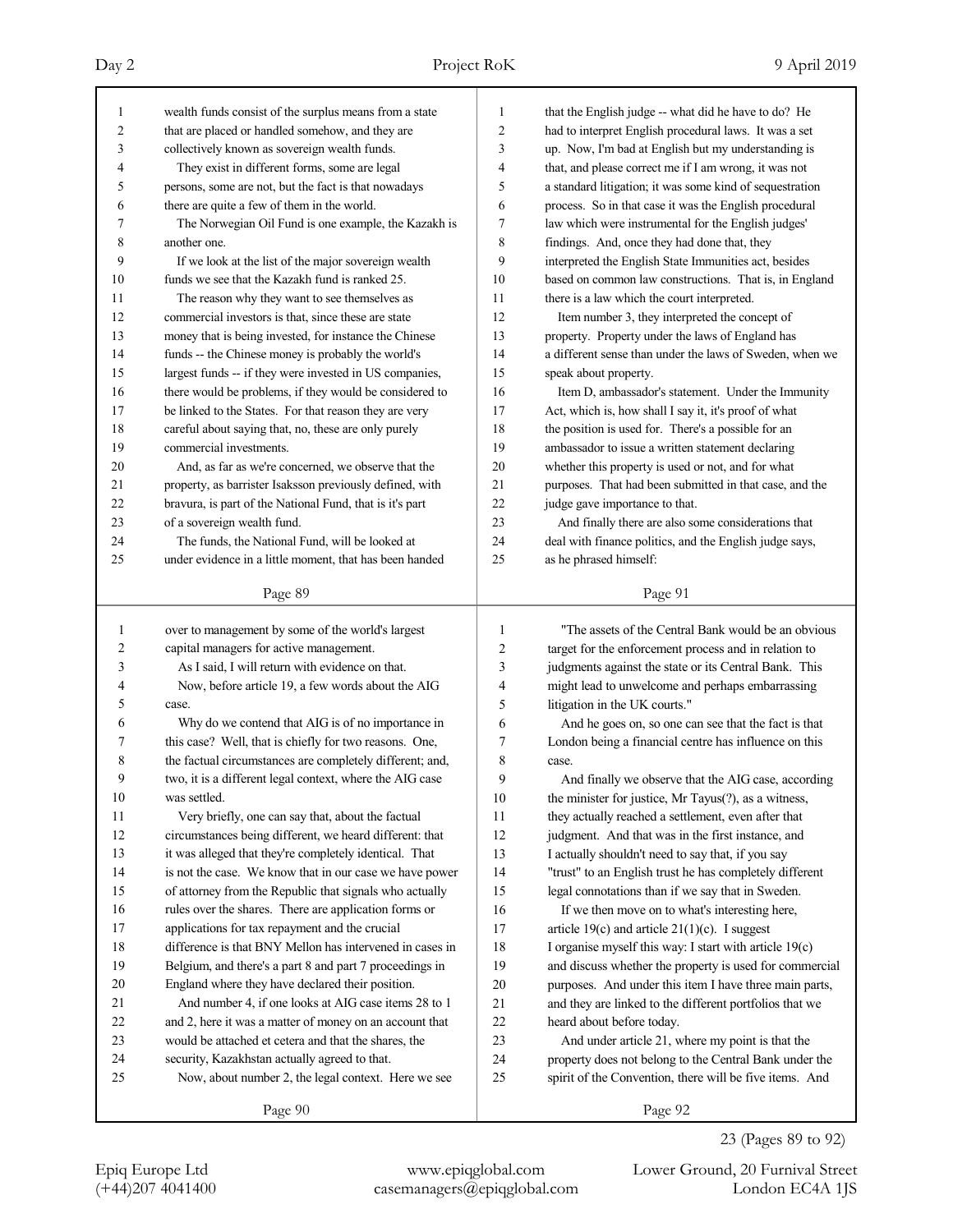| 1              | then, finally, I will argue that Kazakhstan has lost its | 1              | account was opened in 1996 with about \$1 billion in     |
|----------------|----------------------------------------------------------|----------------|----------------------------------------------------------|
| 2              | right to claim immunity because of an abuse of the law.  | $\overline{2}$ | proceeds from the sale of 20 per cent of the Tengiz oil  |
| 3              | I then start with article 19. It is the text from        | 3              | field to Mobil. In his revelation to parliament in       |
| 4              | the Convention. You have seen this before today. We      | $\overline{4}$ | April 2002 about the existence of this account, Prime    |
| 5              | heard barrister Ludwig Metz tell us today that there are | 5              | Minister Tasmagambetov reported that its purpose was to  |
| 6              | three elements. And, as far as we are concerned, I will  | 6              | prevent inflation and that in 1997 it paid pension       |
| 7              | focus on the first of these elements, and I will briefly | $\tau$         | arrears and helped stabilise the currency after the      |
| 8              | call that commercial purposes.                           | 8              | devaluation of the Russian ruble. He also admitted that  |
| 9              | What I mean by commercial purposes is the full           | 9              | other foreign bank accounts in the President's name      |
| 10             | phrasing, which says:                                    | 10             | existed."                                                |
| 11             | " the property is specifically in use or intended        | 11             | So what was it that gave rise to this revelation by      |
| 12             | for use by the State for other than government           | 12             | Prime Minister Tasmagambetov to the Parliament in 2000,  |
| 13             | non-commercial purposes"                                 | 13             | but it is clear in the report that is summarised here.   |
| 14             | That is it is being used or it's intended to be used     | 14             | The reason was that a couple of years before in '99, the |
| 15             | for commercial purposes, and I said "commercial          | 15             | justice department had initiated an investigation about  |
| 16             | purposes" to avoid the double negation.                  | 16             | a James Henry Giffen, an American adviser to the         |
| 17             | Elements 2 and 3, which deals with the property          | 17             | President Nazarbayev, what was his role in the sale of   |
| 18             | being in Sweden, and that it is related to the unit.     | 18             | the Tengiz fields? Giffen was later prosecuted for       |
| 19             | I will obliviate(?) that because barrister Isaksson      | 19             | bribery because of his involvement in the transfer of    |
| 20             | explained that it is already in Sweden. And, in the      | 20             | payments from oil companies to bank accounts in          |
| 21             | second place, that it is not disputed from the other     | 21             | Switzerland. This was called Kazakh-gate in the media,   |
| 22             | side that the possessions are related to the state,      | 22             | and during that investigation the Kazakhi leadership     |
| 23             | since the arbitration and other processes have always    | 23             | felt it was safer to transfer the assets to Kazakhstan,  |
| 24             | been against the Republic of Kazakhstan.                 | 24             | and they were in a hurry. In July 2000, the President    |
| 25             | I shall return -- we shall return to the nature and      | 25             | told the -- said that they were going to develop a       |
|                |                                                          |                |                                                          |
|                | Page 93                                                  |                | Page 95                                                  |
|                |                                                          |                |                                                          |
|                |                                                          |                |                                                          |
| 1              | purpose as mentioned earlier today in the closing        | 1              | new -- come up a with new proposed legislation. And      |
| $\overline{c}$ | arguments, but at this point we should notice that the   | 2              | a week later he informed the Parliament that the first   |
| 3              | text of the law, the text of the Convention, actually    | 3              | deposit was going to be the proceeds from the sale of    |
| 4              | expresses that it is in use or intended for use.         | 4              | the Tengiz oil field. And less than two months later,    |
| 5              | So first in this part I will discuss that, and argue     | 5              | in 2003, the Presidential Fund was formed. The first     |
| 6              | that the National Fund consists of the stabilisation and | 6              | deposits were made in 2001 and 2002, and you can say     |
| 7              | savings portfolio. We have heard this before today, so   | 7              | that from 2002 the National Funds are in the             |
| 8              | we agree on that, but I will speak about that because    | 8              | Government's account in the National Bank, rather than   |
| 9              | I'm not completely certain whether our conclusions are   | 9              | in secret Swiss bank accounts.                           |
| $10\,$         | the same. And before we plunge into the stabilisation    | $10\,$         | And then whether the Presidential decree 204 came,       |
| 11             | and savings portfolio, I consider that it is once again  | 11             | the President also ordered that the legislation was to   |
| 12             | useful to return and explain what the National Fund is,  | 12             | be adapted to the forming of the National Fund. And we   |
| 13             | where does the means come from and how was it created,   | 13             | can see this in the Budget Code, which code, it's        |
| 14             | particularly since we heard several times today that it  | 14             | chapter 5, formation use and management of the National  |
| 15             | was mimicked on, based on the Norwegian fund.            | 15             | Fund of the Republic of Kazakhstan, article 21. And we   |
| 16             | There is no doubt that the first deposit in the          | 16             | have already heard this read to us today.                |
| 17             | Central Fund cam from Kazakhstan, but the background is  | 17             | "National Fund of the Republic of Kazakhstan             |
| 18             | a bit peculiar. And I would like to quote from the       | 18             | presents the state assets the form of financial assets   |
| 19             | report written by Svetlana Tsalik. It is headed --       | 19             | accumulated in the account in the [National Bank]."      |
| 20             | interpreter did not hear the heading. I refer to the     | 20             | Here in this Budget Act from 21.3, we saw earlier        |
| 21             | evidence binder, page 275, and this deals with, as       | 21             | that there was talk about two functions, savings and     |
| 22             | you know, that the fund was created in 2000 and this     | 22             | stabilisation. And I'm not going to read that, we have   |
| 23             | deals with what happened just before and after:          | 23             | already heard that today.                                |
| 24             | "Nevertheless, oil money was set aside in a secret       | 24             | That there is stabilisation portfolio and a saving       |
| 25             | Swiss bank account tied to President Nazarbayev. The     | 25             | portfolio. I think it is exactly the same references     |

24 (Pages 93 to 96)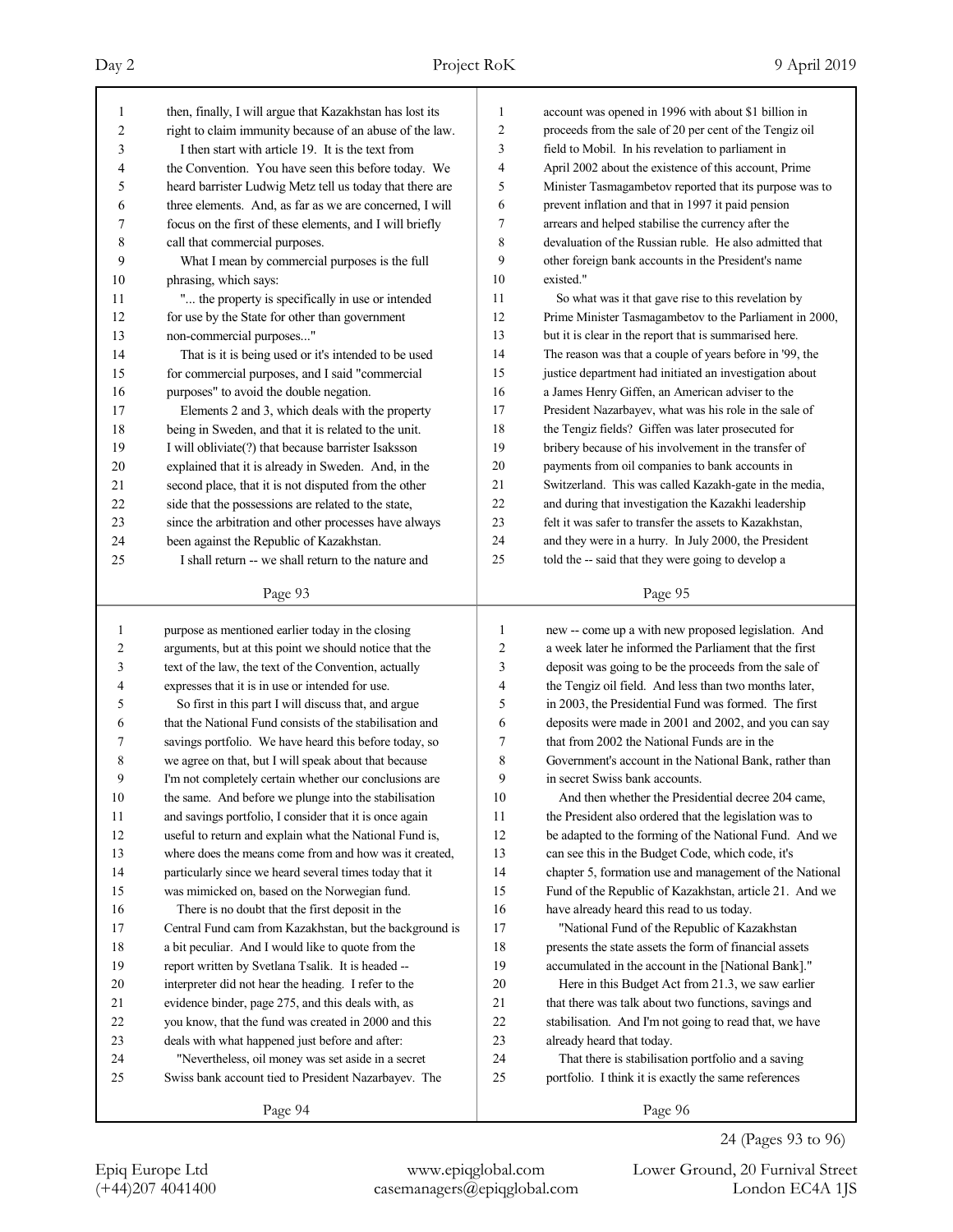| 1      | that we are using as the other side, but it is a fact    | 1              | of assets of the National Fund. It's marked in yellow:   |
|--------|----------------------------------------------------------|----------------|----------------------------------------------------------|
| 2      | that it cannot be denied that there is a stabilisation   | $\overline{2}$ | "The market value of stabilisation and savings           |
| 3      | and a savings portfolio, obviously.                      | 3              | portfolios within the monetary portfolio of the fund     |
| 4      | And further is the resolution of the board of the        | $\overline{4}$ | constituted "                                            |
| 5      | National Bank, where they also talk explicitly about     | 5              | This is for $Q3$ , 2014 and it's a report on the         |
| 6      | a savings portfolio, a stabilisation portfolio:          | 6              | results of the fiduciary management. And here it is      |
| 7      | "A savings portfolio is a portfolio whose purpose is     | $\tau$         | 3.5 billion in Swedish, they say it in the English,      |
| 8      | to increase the return on assets in the long term.       | 8              | billions in the English, and 49.5 billions in            |
| 9      | Stabilisation portfolio is a portfolio aimed at          | 9              | Swedish.billions, billions of dollars.                   |
| 10     | providing liquidity of assets and increasing             | 10             | So how are they managed? And from this report            |
| 11     | profitability in the short term."                        | 11             | I would like you to look it up in our binder, which is   |
| 12     | So they have two different purposes, two different       | 12             | page 438.                                                |
| 13     | goals of these portfolios. One is to maximise profits    | 13             | On page 438 there is the actual table that I'm going     |
| 14     | in the long term, and the one is to provide liquidity in | 14             | to look at in a moment, but in the preceding page you    |
| 15     | the short term, and to be used as necessary.             | 15             | can see the heading of the table, which is table 9,      |
| 16     | Having these two portfolios, they are not just on        | 16             | "Savings portfolio management". And on this page you     |
| 17     | paper, it's not just a theoretical division for some     | 17             | can also see that this whole section, the heading of     |
| 18     | higher purpose. It is clear from the National Bank's     | 18             | this section is "The profitability of the savings        |
| 19     | report from 2017 that, at first, this whole section is   | 19             | portfolio". And if we move to table 9, on the left-hand  |
| 20     | about these two portfolios. The savings portfolio here   | 20             | column we can see the heading "Management", and then the |
| 21     | first, but it says first:                                | 21             | next column is "Market value".                           |
| 22     | "The market values of the stabilisation and savings      | 22             | I'm going to talk mainly about the first two ones.       |
| 23     | portfolios within the foreign currency portfolio of the  | 23             | Under "Management" we have three headings in bold print, |
| 24     | National Bank equalled USD 7.9 billion (13.6 per cent)   | 24             | "Global fixed income bonds", "Global stock" further      |
| 25     | and USD 50.4 billion (86.4 per cent respectively."       | 25             | down, and at the very end, "Global tactical distribution |
|        | Page 97                                                  |                | Page 99                                                  |
|        |                                                          |                |                                                          |
|        |                                                          |                |                                                          |
| 1      | So we see that the savings portfolios is the much        | 1              | of the assets".                                          |
| 2      | larger part which is 86.4 per cent, whereas the          | 2              | Under this first "Global fixed income bonds" we see      |
| 3      | stabilisation part is the smaller part of 31.6 per cent  | 3              | a line with "Asset manager", "Pictet" and "Mitsubishi",  |
| 4      | and then we see:                                         | 4              | "Union Bank", "Deutsche", et cetera and then line 6 is   |
| 5      | "In 2017, the return on the stabilisation portfolio      | 5              | the National Bank of Kazakhstan.                         |
| 6      | was 0.83 per cent, during the same period the return on  | 6              | So we saw that the value of the savings portfolio at     |
| 7      | the benchmark portfolio "                                | 7              | Q3, 2017, is 49.5. That was clear from the previous      |
| 8      | Sorry, we cut that. There should be -- it's first        | 8              | slide. Out of those 49.5, that this table summarises in  |
| 9      | talking about the return on stabilisation portfolio, and | 9              | total, the total -- we don't have a total sum at the     |
| 10     | then it's talking about the return on the savings        | 10             | end, but it is 49.5 if you add them up. But out of this  |
| 11     | portfolio, which was in 2017, and the saving portfolio's | 11             | 49.5 the total assets of the savings portfolio, those    |
| 12     | return was 9.41 per cent, which is to be compared with   | 12             | 26.9 are managed by the National Bank itself, and the    |
| 13     | 0.83 per cent. So we have established that the           | 13             | remaining 22.5 billions are managed by this external     |
| 14     | stabilisation and savings portfolio exists and they      | 14             | asset managers.                                          |
| 15     | serve different purposes. They consist of different      | 15             | For our -- what's relevant to us is to look at the       |
| 16     | types of assets, they're managed in different ways, and  | 16             | second heading, "Global stock", and here we can see in   |
| 17     | they are valued and evaluated separately.                | 17             | "Global stock" that it is equities, shares sometimes     |
| 18     | Now we'll move onto the second part, which is about      | 18             | called securities. It depends on how broad a concept     |
| 19     | whether the property is part of the savings portfolio.   | 19             | it's supposed to be. But here they mention 5 managers:   |
| $20\,$ | We can see it, not least here in the report. This        | 20             | State Street Global and UBS, HSBC, Citibank, JP Morgan   |
| 21     | is for Q3, 2017, and I prepare all the translations.     | 21             | Asset Management. Some of the world's largest capital    |
| 22     | Here is yet another translation that they use in         | 22             | asset managers.                                          |
| 23     | Kazakhstan for trust management. They call it -- the     | 23             | So the question that arises, when you look at this       |
| 24     | interpreter didn't get that.                             | 24             | list, where is BNY Mellon? BNY Mellon is not listed      |
| 25     | Here we can see this section is that the structure       | 25             | here because BNY Mellon is not an asset manager. They    |
|        | Page 98                                                  |                | Page 100                                                 |

25 (Pages 97 to 100)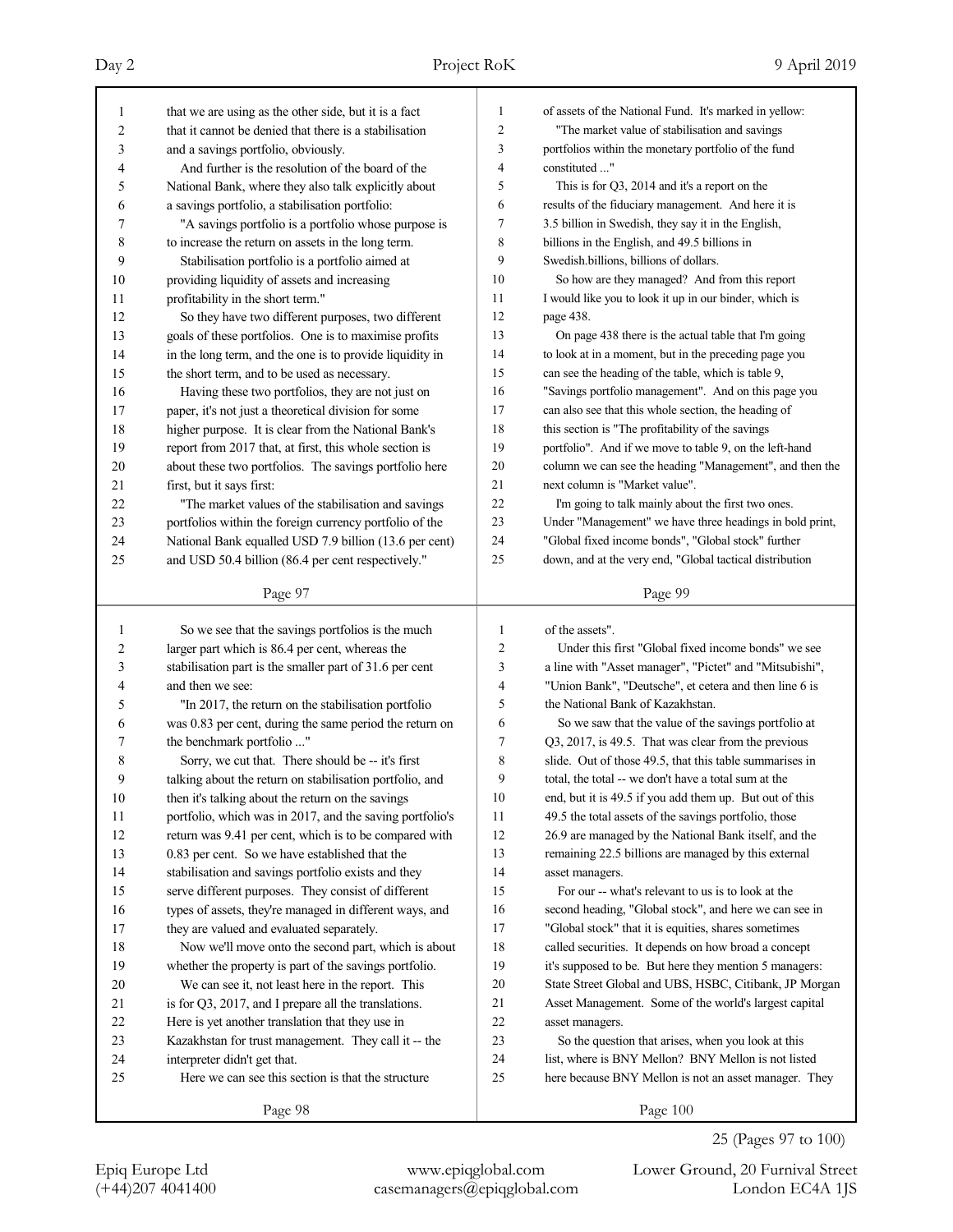| 1           | are just a custodian. They deal with practical -- you                                                         | 1              | So this is very active management with daily                                                                      |
|-------------|---------------------------------------------------------------------------------------------------------------|----------------|-------------------------------------------------------------------------------------------------------------------|
| 2           | could say they're the administrators here. I think that                                                       | $\overline{2}$ | transactions, in order to achieve this high return that                                                           |
| 3           | they would get angry if they heard me say that, but they                                                      | 3              | was shown the previous slide.                                                                                     |
| 4           | receive instructions from the asset managers and the                                                          | 4              | The conclusion that the assets are used for                                                                       |
| 5           | make sure to execute them. They do not manage anything                                                        | 5              | commercial purposes, this has been presented by                                                                   |
| 6           | and that's why they're not included in this table.                                                            | 6              | Professor Didenko and Kenzhaeyva, who share the opinion                                                           |
| 7           | They manage this in their capacity as custodians.                                                             | $\overline{7}$ | that it is used for commercial activities. And what's                                                             |
| 8           | This is clear from James R Ronalds' witness statement                                                         | 8              | interesting in this article is that this is from 2006.                                                            |
| 9           | that was submitted in the part 8 claim in England. He                                                         | 9              | So this was written a long time ago, 13 years ago. And                                                            |
| 10          | is says that for Q3:                                                                                          | 10             | the design has been the same all along, we understand,                                                            |
| 11          | "As of 31 October 2017, the total value of the                                                                | 11             | but already then professors Didenko and his colleague                                                             |
| 12          | assets held pursuant to the GCA (the GCA assets) was US\$                                                     | 12             | Kenzhaeyva said in an article named "Legal framework of                                                           |
| 13          | 22.6."                                                                                                        | 13             | the National Fund of the Republic of Kazakhstan". And                                                             |
| 14          | So if we summarise this, we can see that the                                                                  | 14             | we can see from the actual document this was published                                                            |
| 15          | National Fund at Q3, 2017, had about \$60 billion in                                                          | 15             | in a -- as a law information portal, which is called                                                              |
| 16          | total. Of those, the US\$49.5 billion was in the savings                                                      | 16             | zakon.kz. Zakon in Russian means the law. This is                                                                 |
| 17          | portfolio. And out of these 49.5 millions, 22.5 went to                                                       | 17             | an official portal for information on laws, and this is                                                           |
| $18\,$      | Bank of New York Mellon, and 26.99 was managed by the                                                         | 18             | where they published this article, and both of them,                                                              |
| 19          | National Bank itself, and everything that is in SEB                                                           | 19             | reached or concluded -- I mean, they talk about the                                                               |
| $20\,$      | comes from Bank New York Mellon.                                                                              | 20             | whole design of the National Fund but the conclusion is                                                           |
| 21          | So we can draw the conclusion that the property is                                                            | 21             | that:                                                                                                             |
| 22          | a part of the savings portfolio of the National Fund.                                                         | 22             | "Consequently, the transactions of the National Bank                                                              |
| 23          | So now we're moving to the part about the use or the                                                          | 23             | on the disposal and management of the National Fund                                                               |
| 24          | intended use of this property.                                                                                | 24             | comply with effective understanding of commercial                                                                 |
| 25          | We saw from the table that there is a global stock                                                            | 25             | activity."                                                                                                        |
|             |                                                                                                               |                |                                                                                                                   |
|             | Page 101                                                                                                      |                | Page 103                                                                                                          |
|             |                                                                                                               |                |                                                                                                                   |
|             |                                                                                                               |                |                                                                                                                   |
| 1           | with five managers, and they have been taken out in the                                                       | 1              | And they're stating that whether the assets were to                                                               |
| 2           | National Bank's report for 2017. Here they called                                                             | 2<br>3         | be covered by state immunity, it was in that context                                                              |
| 3<br>4      | global equities mandate, and they say:                                                                        | 4              | they made this statement.<br>More or less the same conclusion or the same kind of                                 |
| 5           | "Assets in the savings portfolio for the global                                                               | 5              |                                                                                                                   |
| 6           | equities mandate were managed by five external managers.                                                      | 6              | analysis is repeated by him in 2015, a long time before                                                           |
| 7           | The return from the asset management for this type of                                                         | 7              | this case was initiated where he, in an article with                                                              |
| 8           | mandate was 22.81 per cent "                                                                                  | 8              | a heading "Legal services(?)", that makes enforcement                                                             |
| $\mathbf Q$ | Ah, you say, that's pretty good. But you can say<br>that it generates a high annual yield.                    | $\mathbf Q$    | measures possible in us as belonging to the National                                                              |
|             |                                                                                                               | 10             | Fund of Republic of Kazakhstan. This was published in                                                             |
| 10<br>11    | In order to get such high return, it's clear from                                                             | 11             | a journal issued by the Supreme Court of Kazakhstan.                                                              |
| 12          | the transaction history that the National Bank has                                                            | 12             | So this has been published by the Supreme Court and                                                               |
| 13          | submitted in its appendix 47, and this is an excerpt of                                                       | 13             | this is an excerpt from page 652:<br>"In our view the National Bank's concrete actions in                         |
| 14          | page 1 of 415 pages of appendix 47. This is about                                                             | 14             |                                                                                                                   |
| 15          | a transaction history of the property here in Sweden, in                                                      | 15             | the management of the National Fund, that they are taken<br>for commercial purposes. The commercial nature of the |
| 16          | SEB, the one that is with SEB, and this little cut out                                                        | 16             |                                                                                                                   |
| 17          | from the first page, from this we can see that they're                                                        | 17             | National Bank's actions and their legal allowability                                                              |
| 18          | buying and selling shares on a daily basis.                                                                   | 18             | fully corresponds or complies with the Kazakhi law's                                                              |
| 19          | Here, in the column "Trade date", we can see that on<br>the 23rd of January 2008 they sold stock from Svenska | 19             | requirements, and which contain provisions about the<br>taking of fees for services regarding the management of   |
| 20          | Cellulosa, and 9,000 was the amount and on the same date                                                      | 20             | the National Fund.                                                                                                |
| 21          | they bought stock from Ericsson, this number of shares.                                                       | 21             | This is also supported by the Presidential decree of                                                              |
| 22          | The next day they buy more Ericsson. On the 24th they                                                         | 22             | 1 September 2005, one of its purposes being that the                                                              |
| 23          | sell some of the SCA. The following day they buy two                                                          | 23             | purpose of the investments was the management of -- and                                                           |
| 24          | instalments of Ericsson and on the same day they decide                                                       | 24             | the management of the National Fund was to ensure                                                                 |
| 25          | to sell SCA.                                                                                                  | 25             | profitability of the National Fund's assets in the long                                                           |
|             | Page 102                                                                                                      |                | Page 104                                                                                                          |

26 (Pages 101 to 104)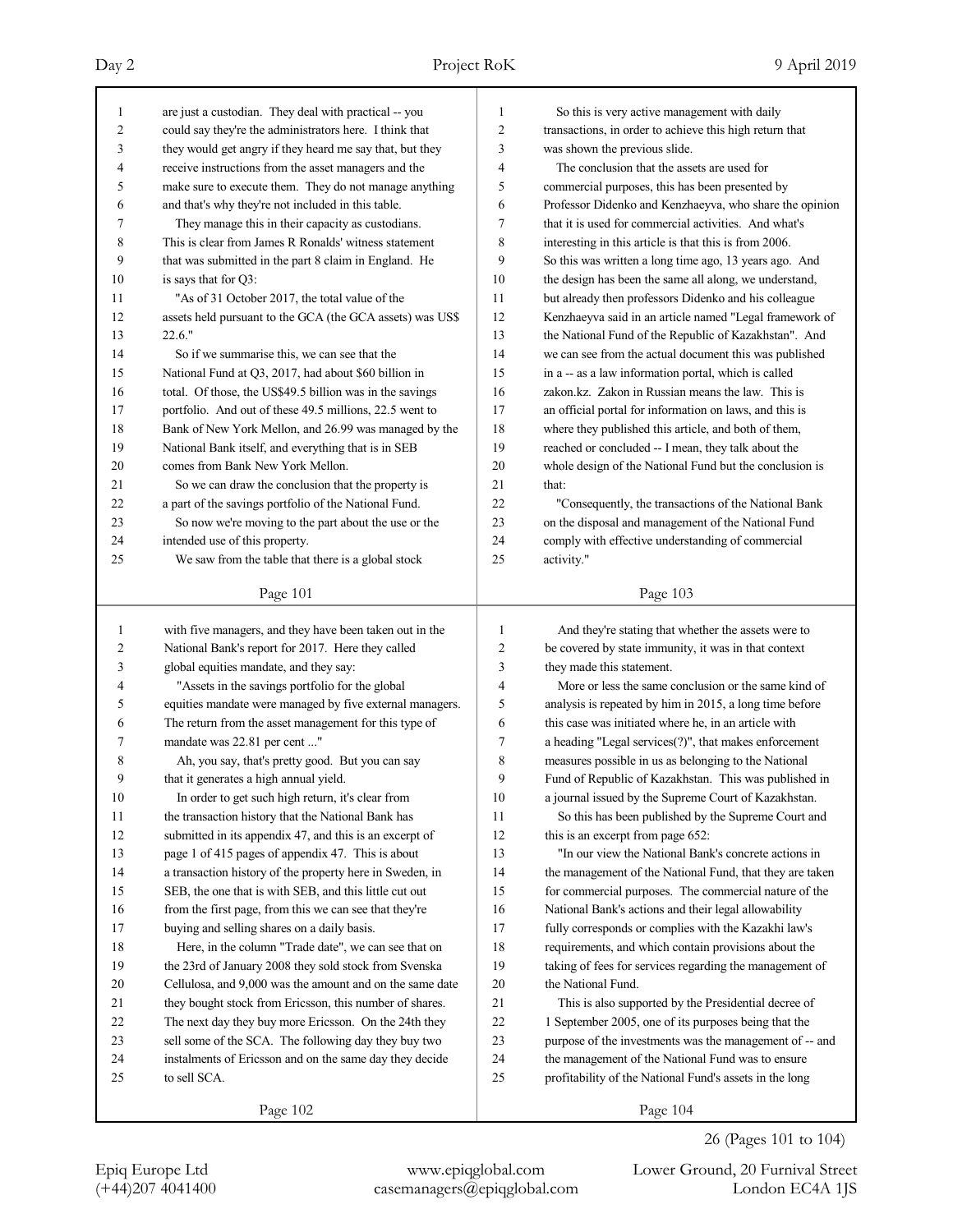| $\mathbf{1}$   |                                                          |                |                                                          |
|----------------|----------------------------------------------------------|----------------|----------------------------------------------------------|
|                | term and in a moderate risk level and the return on the  | 1              | divided in two portfolios: a savings portfolio and a     |
| $\overline{c}$ | services and profitability are significant signs of the  | $\overline{c}$ | stabilisation portfolio. The NBK describes the           |
| 3              | commercial nature of the agreement.                      | 3              | objective of the savings portfolio as always to increase |
| $\overline{4}$ | The same conclusion was made by the court in Belgium     | $\overline{4}$ | the profitability of the assets in the long term. It is  |
| 5              | that said that all property managed by Bank New York     | 5              | not contested that the attached securities and cash, as  |
| 6              | Mellon is part of the National Fund which has a specific | 6              | listed per the attached third party BNY Mellon in its    |
| 7              | purpose. And here we would like the judges to go to the  | 7              | declaration, are exclusively part of the same            |
| 8              | binder of evidence on page 68.                           | 8              | portfolio."                                              |
| 9              | This is thus the decision handed down on                 | 9              | So that was not disputed in the Belgian proceedings,     |
| 10             | 15 May 2018. It's the Dutch-speaking, the first          | 10             | and then next page:                                      |
| 11             | instance court of Brussels. The decision starts a bit    | 11             | "On the basis of the objective of the savings            |
| 12             | earlier, page 55. One can see that it is a translation   | 12             | portfolio, these attached securities and cash must be    |
| 13             | to English. And I would like to quote, this is what we   | 13             | considered to be long term investment objects. The       |
| 14             | have copied here on the slide, it's on page 68:          | 14             | increase of the profitability of the assets in the long  |
| 15             | "Hereafter the attachment judge examines whether or      | 15             | term is a commercial activity. Consequently the Stati    |
| 16             | not the three contested conditions are fulfilled.        | 16             | parties had demonstrated that the savings portfolio of   |
| 17             | "And the first condition is properties at that are       | 17             | the National Fund of Kazakhstan is in particular used    |
| 18             | used or are intended to be used in particular for the    | 18             | for other than non-governmental -- non-commercial        |
| 19             | foreign authority for other than non-commercial          | 19             | governmental purposes."                                  |
| 20             | governmental purposes."                                  | 20             | Approximately the same conclusions are from the          |
| 21             | "Rightfully", says the judge:                            | 21             | Stockholm final decision, that is what has now been said |
| 22             | " the Stati parties emphasise they have only             | 22             | leads to the assessment that since it has been shown     |
| 23             | requested, and were only granted authorisation for       | 23             | that the property, despite being part of the National    |
| 24             | conservatory attachment on the claims and assets         | 24             | Fund, is used exclusively, or intended to be used in     |
| 25             | relating to the 'savings funds' of the National Fund of  | 25             | other than state non-commercial purposes.                |
|                |                                                          |                |                                                          |
|                | Page 105                                                 |                | Page 107                                                 |
| $\mathbf{1}$   | Kazakhstan."                                             | 1              | So the conclusion of this part, relating to article      |
|                |                                                          |                |                                                          |
|                |                                                          |                |                                                          |
| 2              | Here I want to point out that it is being said that      | $\overline{2}$ | 19C, are that the National Fund has been created for     |
| 3              | one had asked for enforcement against the Central Bank   | 3              | state means. It consists of stabilisation and savings    |
| 4              | in Belgium, but that is not the case. It was             | 4              | portfolios. The property is part of the savings          |
| 5              | "conservatory attachment", as they call it, which is     | 5              | portfolio and the property is used and intended to use   |
| 6              | sequestration which was claimed against the savings      | 6              | for commercial purposes. That is, not acting in          |
| 7              | fund:                                                    | $\tau$         | sovereignty, and for that reason it is not protected     |
| 8              | "It is not contested that this National Fund is part     | 8              | under immunity against enforcement action.               |
| 9              | of and owned by Kazakhstan."                             | 9              | I carry on for a little moment further. Well, you        |
| $10\,$         | Here, I want to point out that in the Belgian            | 10             | interrupt us when you find it appropriate after a little |
| 11             | proceedings it was not contested that the National Fund  | 11             | while.                                                   |
| 12             | was -- that is not the case today.                       | 12             | Now then to article $21(1)(c)$ . I will refer to that    |
| 13             | "We rejected the Presidential decree of 23 August        | 13             | only as 21C.                                             |
| 14             | 2000, for the establishment of the National Fund         | 14             | We have shown that the property is not unprotected       |
| 15             | determines this objective."                              | 15             | by state immunity -- this article must be read in view   |
| 16             | And then it is written about the objective. We have      | 16             | of article 21. This is as an added position. Here        |
| 17             | read that and heard that already. And then it continues  | 17             | there are mentions of the property of the Central Bank   |
| 18             | explaining:                                              | $18\,$         | or other monetary authority of the state. The property   |
| 19             | "The Kazakh budget code confirms the two objectives      | 19             | belongs to the Central Bank or other monetary policy     |
| 20             | and functions. The savings function ensures, according   | $20\,$         | authority under the state.                               |
| 21             | to the code, that combination of the financial assets in | 21             | In this part we will start by examining the question     |
| 22             | other property "                                         | 22             | of whether the Central Bank can, in the first place,     |
| 23             | And I do not continue the legal text, but the next       | 23             | claim immunity under article 21, and then what is the    |
| 24             | paragraph:                                               | 24             | purpose of article 21 and how shall 21 be interpreted?   |
| 25             | "To realise these two objectives, the funds are          | 25             | What does this expression the property belongs to the    |
|                | Page 106                                                 |                | Page 108                                                 |

27 (Pages 105 to 108)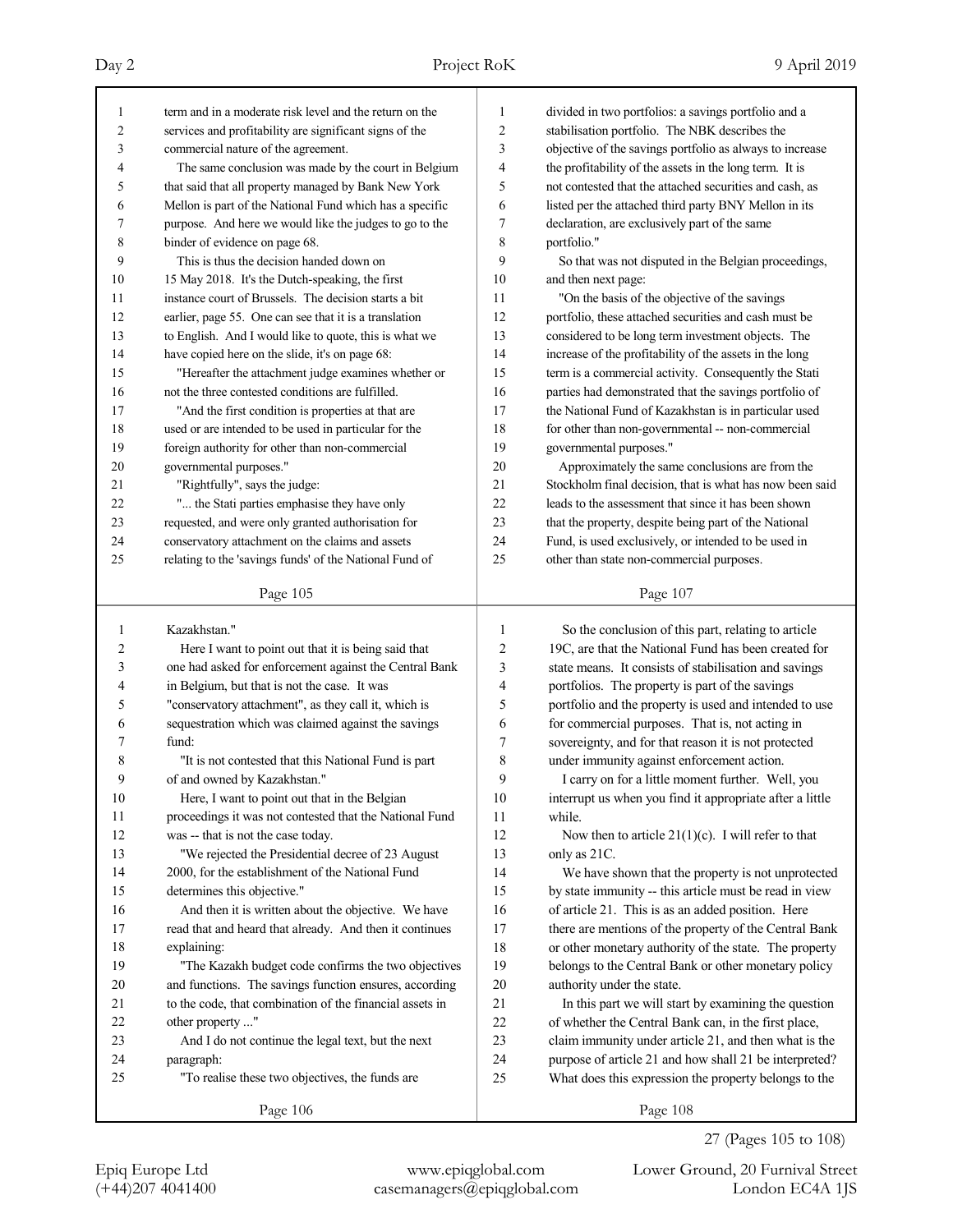| 1      | Central Bank or other monetary policy authorities, and   | 1              | other, in the addendum, the later version, about what    |
|--------|----------------------------------------------------------|----------------|----------------------------------------------------------|
| 2      | in that part we will examine whether the property is     | $\overline{c}$ | applies between the Central Bank and the government. We  |
| 3      | used for money policy purposes or whether it is held for | 3              | see that item 2.1.3, and let me say that 2.1.1, headed   |
| 4      | its own account, and what the alleged trust, what the    | 4              | "The bank has a right to " and then comes 2.1.3, it      |
| 5      | meaning of that is and if the Central Bank can be        | 5              | is written:                                              |
| 6      | considered to be independent from the political power.   | 6              | "The bank has the right to:                              |
| 7      | Starting by the question: can the Central Bank claim     | 7              | "To receive a quarterly commission for asset             |
| 8      | immunity?                                                | 8              | management of the fund "                                 |
| 9      | In this very case, we have a debtor under                | 9              | And then there's a certain per annum rate and then       |
| 10     | attachment, and there is another debtor, which, is the   | 10             | in yellow:                                               |
| 11     | Central Bank, which considers that they have             | 11             | " and reimburse the expenses occurred in the             |
| 12     | preferential right to the property, at least as an       | 12             | process of carrying out its obligations under this       |
| 13     | alternative, as we understand it. Both of them claim     | 13             | Agreement "                                              |
| 14     | that the attached property may not be attached because   | 14             | So, concluding, the bank has the right to obtain         |
| 15     | of state immunity.                                       | 15             | a commission, 0.02 per cent per annum on a certain       |
| 16     | Now, can the Central Bank that acts as a separate        | 16             | average market value of the fund, plus a compensation    |
| 17     | legal person, you heard it several times, can they       | 17             | for expenses for the management quarterly.               |
| 18     | actually use state immunity or claim state immunity?     | 18             | Item 2.1.4 says the bank has the right:                  |
| 19     | The main rule about state immunity, article 5, which     | 19             | " to receive commission for the year, depending          |
| 20     | we agree upon, establishes no execution action may be    | $20\,$         | on the results of independent management of the Fund     |
| 21     | used in the property belonging to another state because  | 21             | equal to 10 per cent of positive excess return "         |
| 22     | the state enjoys immunity. But the Central Bank is       | 22             | And then comes a limitation and a description of how     |
| 23     | a separate legal person. They are not the state.         | 23             | this excess return should be calculated. And the next    |
| 24     | In order for the Central Bank to claim immunity,         | 24             | paragraph:                                               |
| 25     | they must be covered by the definition of a state under  | 25             | "In the case of a negative excess return of the          |
|        |                                                          |                |                                                          |
|        | Page 109                                                 |                | Page 111                                                 |
|        |                                                          |                |                                                          |
|        |                                                          |                |                                                          |
| 1      | article 2, where it is written in B:                     | 1              | Fund, the bank shall reimburse the Government an amount  |
| 2      | "State means agencies or instrumentalities of the        | 2              | equal to 10 per cent of a negative excess return "       |
| 3      | state or other entities, to the extent they are entitled | 3              | So from 2.1.4, or recapitulated 2.1.3, one is            |
| 4      | to perform and are actually performing acts in the       | $\overline{4}$ | entitled to a commission, one has a fixed amount and     |
| 5      | exercise of sovereign authority of the state "           | 5              | compensation for expenses. From 2.1.4 we understand      |
| 6      | So that means that article 21C protects the              | 6              | that one addition on top of that is entitled to          |
| 7      | property of the Central Bank only to the extent that the | 7              | an additional compensation if the management is better   |
| 8      | Central Bank has the right to make -- and actually it    | 8              | than benchmark. But, if it is worse than benchmark,      |
| 9      | makes things in the execution of the state authority.    | 9              | then the bank shall compensate the Government.           |
| $10\,$ | That is the text from the proposition.                   | 10             | That is a negative excess return, that is                |
| 11     | Now to the investigation.                                | 11             | a far-fetching commitment, even for a capital manager.   |
| 12     | How what is included on their property that is part      | 12             | So if it is considered to be actions under a state       |
| 13     | of the fund: is the management for the Central Bank that | 13             | sovereign exercise of authority, that conclusion appears |
| 14     | they perform, are those actions in the sovereign         | 14             | to be impossible.                                        |
| 15     | exercise of the authority of the state? These are        | 15             | Here we could also refer to items 2.2.3, and items       |
| 16     | clippings from the addendum agreement with the central   | 16             | 2.2.4 and 2.2.7.                                         |
| 17     | fund agreement.                                          | 17             | Item 2.2.3 refers to liability. They are in the          |
| 18     | As we have heard, there are two different                | 18             | National Fund agreement but they all aim in the same     |
| 19     | translations of the National Fund agreement and its      | 19             | direction, that this is not exercise of authority; this  |
| 20     | addenda and we make reference to the translation which   | $20\,$         | is commercial management.                                |
| 21     | was submitted first, from the beginning, that is from    | 21             | That it is not exercise of authority is also clear       |
| 22     | the Kazakh representation.                               | 22             | from GCA, the Global Custody Agreement, where we know    |
| 23     | If we then look at the addendum, of the addendum         | 23             | that, as we heard before, the Central Bank hands over    |
| 24     | which modifies some of the provisions in the National    | 24             | the assets to BNY Mellon, and from article 2, item A, we |
| 25     | Fund agreement shall. And if we compare them to each     | 25             | read:                                                    |

28 (Pages 109 to 112)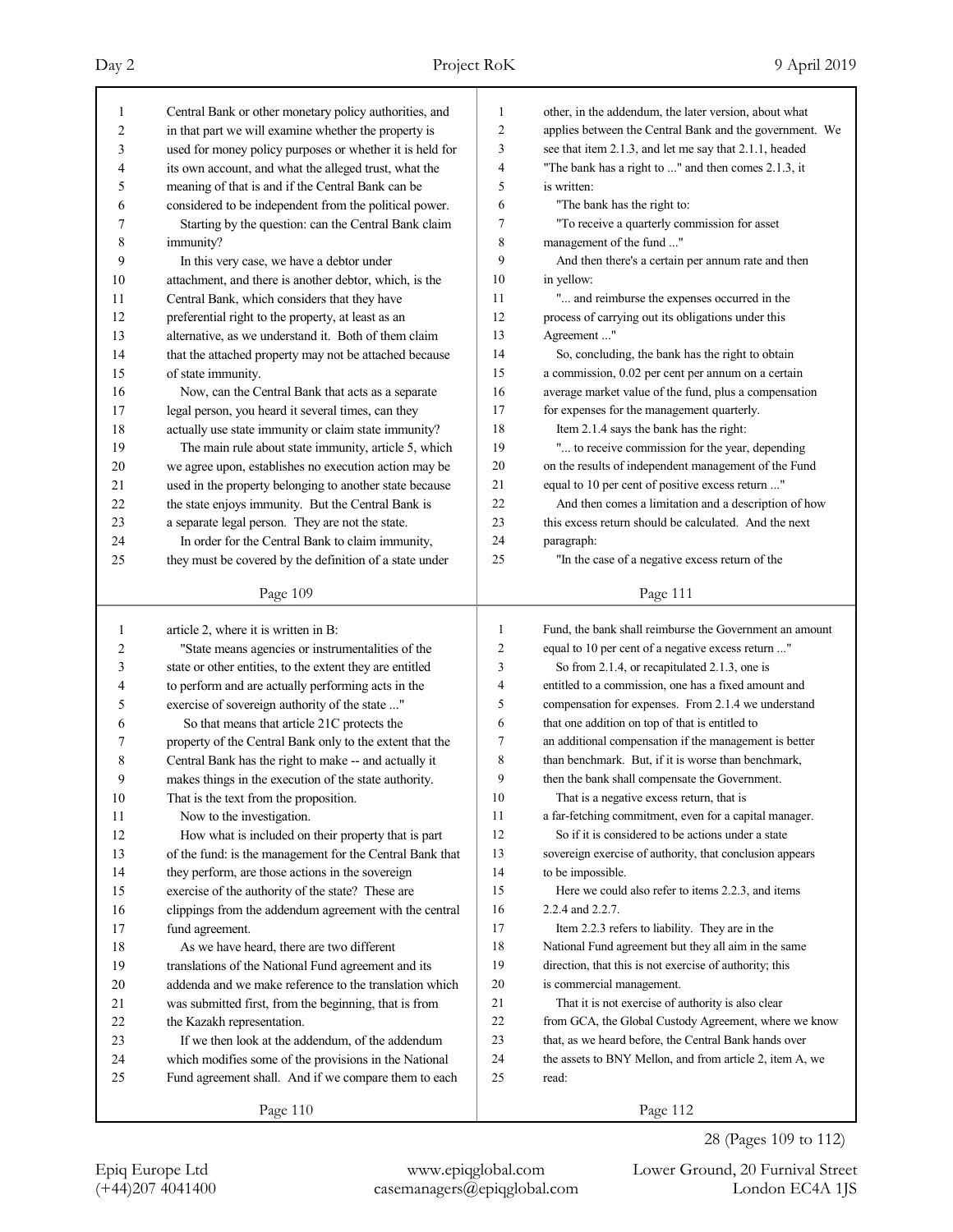| 1      | "The client [the Central Bank] hereby appoints           | $\mathbf{1}$   | is not fund of Central Bank or anything similar.         |
|--------|----------------------------------------------------------|----------------|----------------------------------------------------------|
| 2      | Boston Safe to act as custodian"                         | $\overline{c}$ | The same thing is clear from the Kazakh Budget Code      |
| 3      | And (b), the client hereby appoints Mellon to act as     | 3              | and the National Fund agreement. We are have already     |
| 4      | a banker for the funds in the National Fund and both     | 4              | looked at that. However, Kazakhstan advocates a wider    |
| 5      | these will be put together in BNY Mellon."               | 5              | interpretation of the word "property" as referenced to   |
| 6      | So one manager hands over the job to another             | 6              | all property that a Central Bank possesses, has,         |
| 7      | manager. That has nothing to do with exercise of         | 7              | administers, owns. But, reasonably, the concept cannot   |
| 8      | authority.                                               | 8              | be eternally wide. That would lead to consequences that  |
| 9      | It is also clear from the comments to the Convention     | 9              | are not reasonable.                                      |
| 10     | written by O'Keefe and Tams, the meaning of a separate   | 10             | So in order to understand the purpose of this scope      |
| 11     | rights legal subject could claim immunity. That means    | 11             | of application of this, we must look closer at this      |
| 12     | that this must be within the scope of the sovereign      | 12             | provision, starting by the purpose as it has been        |
| 13     | exercise of authority, and here is from the comments,    | 13             | summarised by expert Linderfalk.                         |
| 14     | where this matter is being discussed by O'Keefe and      | 14             | If the purpose of this is only to protect state          |
| 15     | Tams:                                                    | 15             | property or protect importance, since it is so important |
| 16     | "In the case of Central Bank etc that also engages       | 16             | and since it is to generate an increase in value and     |
| 17     | in commercial conduct, Article 2(1)(b)(iii) proviso may  | 17             | benefits is not that important.                          |
| 18     | make a crucial difference. While it can be assumed       | 18             | So where does this expression "property of the           |
| 19     | that, insofar as it is authorised to act as the state's  | 19             | Central Bank" from?                                      |
| 20     | monetary authority, the Central Bank et cetera is        | 20             | Professor Wrange, cited by the Kazakh side, says in      |
| 21     | entitled to perform acts in the exercise of the state's  | 21             | his statement that several of the expressions in the UN  |
| 22     | sovereign authority, the question will be whether, when  | 22             | Conventions are identical to FSIA, and the first drafts  |
| 23     | it engages in purely commercial conduct, it can be said  | 23             | to the Convention are based very much on section 1611 of |
| 24     | actually to be performing such acts. If the answer is    | 24             | this law. FSIA is Foreign Sovereign Immunity Act, it     |
| 25     | that it cannot be, it cannot be considered a 'State' in  | 25             | was -- it comes from the United States and the work      |
|        |                                                          |                |                                                          |
|        | Page 113                                                 |                | Page 115                                                 |
|        |                                                          |                |                                                          |
|        |                                                          |                |                                                          |
| 1      | this context, and its property will not be 'property of  | $\mathbf{1}$   | within the UN Convention started shortly thereafter in   |
| 2      | a State' within the meaning of article 19. As such, the  | $\overline{c}$ | 1978. It was adopted in 2004, the Convention.            |
| 3      | property will not be protected in the first place by the | 3              | From -- these are also clippings from Mr Wranges'        |
| 4      | immunity from foreign measures of the constraint posited | 4              | statements. He makes reference to 16.11 in his footnote  |
| 5      | in that article. In short, Article 19(c), and therefore  | 5              | 29, it says:                                             |
| 6      | article $21(1)(c)$ , will not enter into it, because the | 6              | "Notwithstanding the provisions of section 1610 of       |
| 7      | property will not be 'property of a State'."             | 7              | this chapter, the property of a foreign state shall be   |
| 8      | So the central banks, if -- concluding -- if the         | 8              | immune from attachment and from execution if - (1) the   |
| 9      | Central Bank engages in the commercial activity, then    | 9              | property is that of a foreign Central Bank or monetary   |
| $10\,$ | article 2 may be of crucial importance. The Central      | 10             | authority held for its own account."                     |
| 11     | Bank, as a separate legal entity, then does not carry    | 11             | Now what does "held for its own account" mean?           |
| 12     | out acts in the state sovereign exercise of authority.   | 12             | Well, that is funds that a Central Bank has for its own  |
| 13     | For that reason, the Central Bank cannot, does not have  | 13             | use and independent of its mission as a monetary policy  |
| 14     | the right to claim state immunity.                       | 14             | unit.                                                    |
| 15     | So one section more and then we take a break.            | 15             | From the history of the proceedings, we see that the     |
| 16     | If we then take a look at the next item, which deals     | 16             | report that they make from their readings, and in one of |
| 17     | with how property was and what kind of possessions       | 17             | the reports, it's from 1986, here we can read that       |
| $18\,$ | belong to the Central Bank, it is our first position     | 18             | Mr McCafery said that in his understanding:              |
| 19     | that the property shall be owned by the Central Bank.    | 19             | "  paragraph 1(c) referred to property of the            |
| $20\,$ | That is clear from the phrasing in the Convention:       | $20\,$         | Central Bank which is held for its own account."         |
| 21     | property of the Central Bank. That is not the case,      | 21             | Mr McCafery was the American member of the               |
| 22     | I have already shown that. And it becomes particularly   | 22             | Commission, and his valuations here about the report was |
| 23     | clear from the Presidential decree 402 is actually       | 23             | not contested, nobody opposed him or had any opinions    |
| 24     | sufficient to read item 1 and the name of the fund. It   | 24             | about that.                                              |
| 25     | is the National Fund of the Republic of Kazakhstan. It   | 25             | So what does it look like in this case. I would          |

29 (Pages 113 to 116)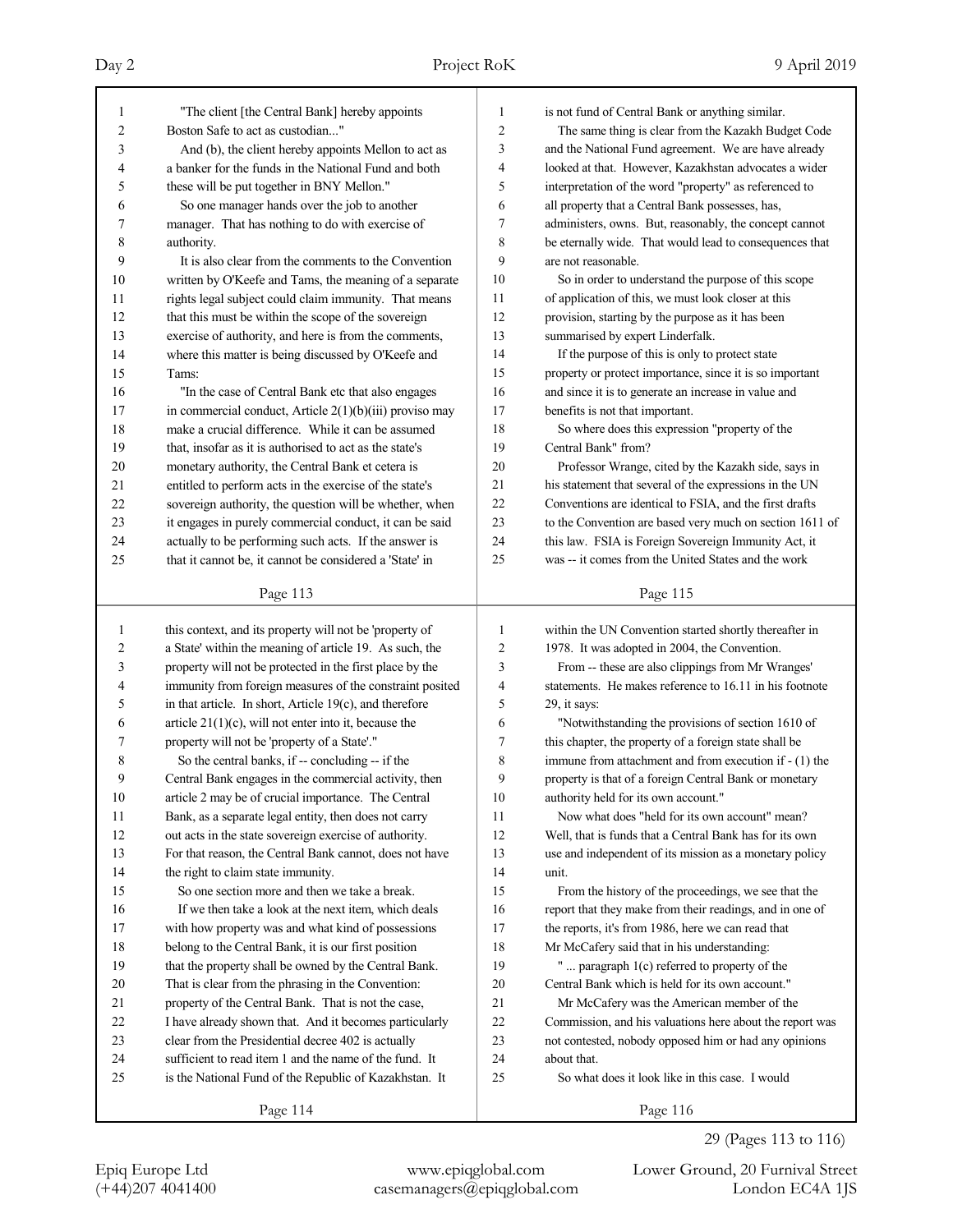| 1        | like you to go to our binder, page 745.                                          | 1              | Note 40 on page 885 in the report, or in actual fact                                                              |
|----------|----------------------------------------------------------------------------------|----------------|-------------------------------------------------------------------------------------------------------------------|
| 2        | 745, this is the National Bank's consolidated                                    | $\overline{2}$ | in R5, note 40 is about Funds management, trust and                                                               |
| 3        | statement for 2017, and I could just point out here that                         | 3              | custody activities:                                                                                               |
| 4        | it is the report of the National Bank at 2017. And then                          | 4              | "The National Bank provides trust and asset                                                                       |
| 5        | there's the consolidated statement of financial position                         | 5              | management services to trust companies, retirement                                                                |
| 6        | as at 31 December 2017. They're two different                                    | 6              | benefit plans and other institutions, whereby it holds                                                            |
| 7        | documents. One of them reports on what the bank has                              | $\tau$         | and manages assets or invests funds received in various                                                           |
| 8        | done and this the statement of its financial position.                           | 8              | financial instruments at the direction of the customer.                                                           |
| 9        | On page 745, we see the balance sheet for the                                    | 9              | "The National Bank receives fee income for providing                                                              |
| 10       | National Bank as at 31 December 2017.                                            | 10             | these services [this is what we read before]. Trust                                                               |
| 11       | We can see in the left-hand column that there are                                | 11             | assets are not assets of the National Bank and are not                                                            |
| 12       | assets and they are listed in the customary way, there                           | 12             | recognised in the consolidated statement of financial                                                             |
| 13       | are assets and notes, and the value, and the difference                          | 13             | position. The National Bank is not exposed to any                                                                 |
| 14       | in the value from previous year. If we look at assets,                           | 14             | credit risk and related to such placements, as it does                                                            |
| 15       | we can see that it is cash on hand, gold, its placements                         | 15             | not guarantee these investments.                                                                                  |
| 16       | and loans with banks and other financial institutions.                           | 16             | "As at 31 December 2017, the total amount of assets                                                               |
| 17       | If we look at the ones with the highest value, we                                | 17             | that the National Bank holds and manages for [National                                                            |
| 18       | see that it is gold, note number 18. We can see it is                            | 18             | Bank is 20 trillion] "                                                                                            |
| 19       | placement and loans with banks and other financial                               | 19             | Large sums. That's about 60 billion dollars.                                                                      |
| 20       | institutions, note number 19. And available for sale                             | 20             | So what we can see from this is that the funds of                                                                 |
| 21       | financial assets, note number 22.                                                | 21             | the National Fund, well, first of all they're not owned                                                           |
| 22       | Therefore, I do not really have to do this, but if                               | 22             | by the National Bank. It explicitly says that they are                                                            |
| 23       | you wanted to check what is gold, well, that's sort of                           | 23             | not assets by the National Bank, they are not recognised                                                          |
| 24       | self-explanatory, but what available for sale financial                          | 24             | in the consolidated statement. But what is particularly                                                           |
| 25       | assets, the note explains this on the pages that we have                         | 25             | important here is that neither is it held for the                                                                 |
|          | Page 117                                                                         |                | Page 119                                                                                                          |
|          |                                                                                  |                |                                                                                                                   |
|          |                                                                                  |                |                                                                                                                   |
| 1        | noted on the slide. But we can see just briefly that                             | 1              | National Bank's own account; they are explicitly                                                                  |
| 2        | the assets that are listed here, that's cash on hand,                            | $\overline{c}$ | reported in the consolidated as somebody else's funds.                                                            |
| 3        | it's gold, these are placements and loans with banks and                         | 3              | And we think that this is a good time to take                                                                     |
| 4        | other financial institutions. For the exchange                                   | 4              | a break.                                                                                                          |
| 5        | transactions and available for sale transactions that is                         | 5<br>6         | THE CHAIRMAN: So another 15 minutes. Will we be finished?                                                         |
| 6        | bonds and government bonds and what you could call is                            | $\tau$         | Then yes. So we'll take a 15-minute break.                                                                        |
| 7        | the currency reserve.                                                            | 8              | $(2.52 \text{ pm})$                                                                                               |
| 8        | But what is not clear, or the thing that has not                                 | 9              | (A short break)                                                                                                   |
| 9        | been listed under the assets is the National Fund. It                            |                | $(3.14 \text{ pm})$                                                                                               |
| 10       | is not listed here.                                                              | 10<br>11       | THE CHAIRMAN: So we're all back here again, so please<br>continue.                                                |
| 11       | Sorry, I have mixed up my pages here so I will just                              |                |                                                                                                                   |
| 12       | put them in the right order again.                                               | 12             | MS AHREL: So the next item in our presentation of merits                                                          |
| 13       | So since the National Fund is not listed here, so                                | 13<br>14       | under article $21.1(c)$ , but one other prerequisite for                                                          |
| 14       | you might think then that -- it's in here somewhere and                          | 15             | article $21.1(c)$ to be applied, and this is our view that                                                        |
| 15       | that they have just reported it in some other way. But                           | 16             | the property is not to be used for monetary purposes.                                                             |
| 16       | let's move on. This is note number 5 to the balance                              | 17             | Where does that come from? If we look at the<br>history of International Law Commission, when it started          |
| 17       | sheet, where they talk about:                                                    | 18             |                                                                                                                   |
| 18       | "Fee and commission income on asset management                                   | 19             | its work on the Convention in 77/78, somewhere around                                                             |
| 19       | operations consists of income for asset management                               | 20             | 1987 they had produced the first draft. This was sent<br>to the countries with an offer of suggesting comments in |
| 20<br>21 | services provided to the National Fund of the                                    | 21             | the report from 1988. We can see these comments on                                                                |
|          | Republic of Kazakhstan  The National Bank manages the                            | $22\,$         |                                                                                                                   |
| $22\,$   | assets of these organisations investing funds received                           | 23             | country by country, and what they said. And here we're                                                            |
| 23<br>24 | in various financial instruments in accordance with<br>customers' instructions." | 24             | going to look at the comments that are specifically<br>about article $21.1(c)$ .                                  |
| 25       | And that is the Government's instructions.                                       | 25             | Where they talk about the reach or extent of article                                                              |
|          | Page 118                                                                         |                | Page 120                                                                                                          |

30 (Pages 117 to 120)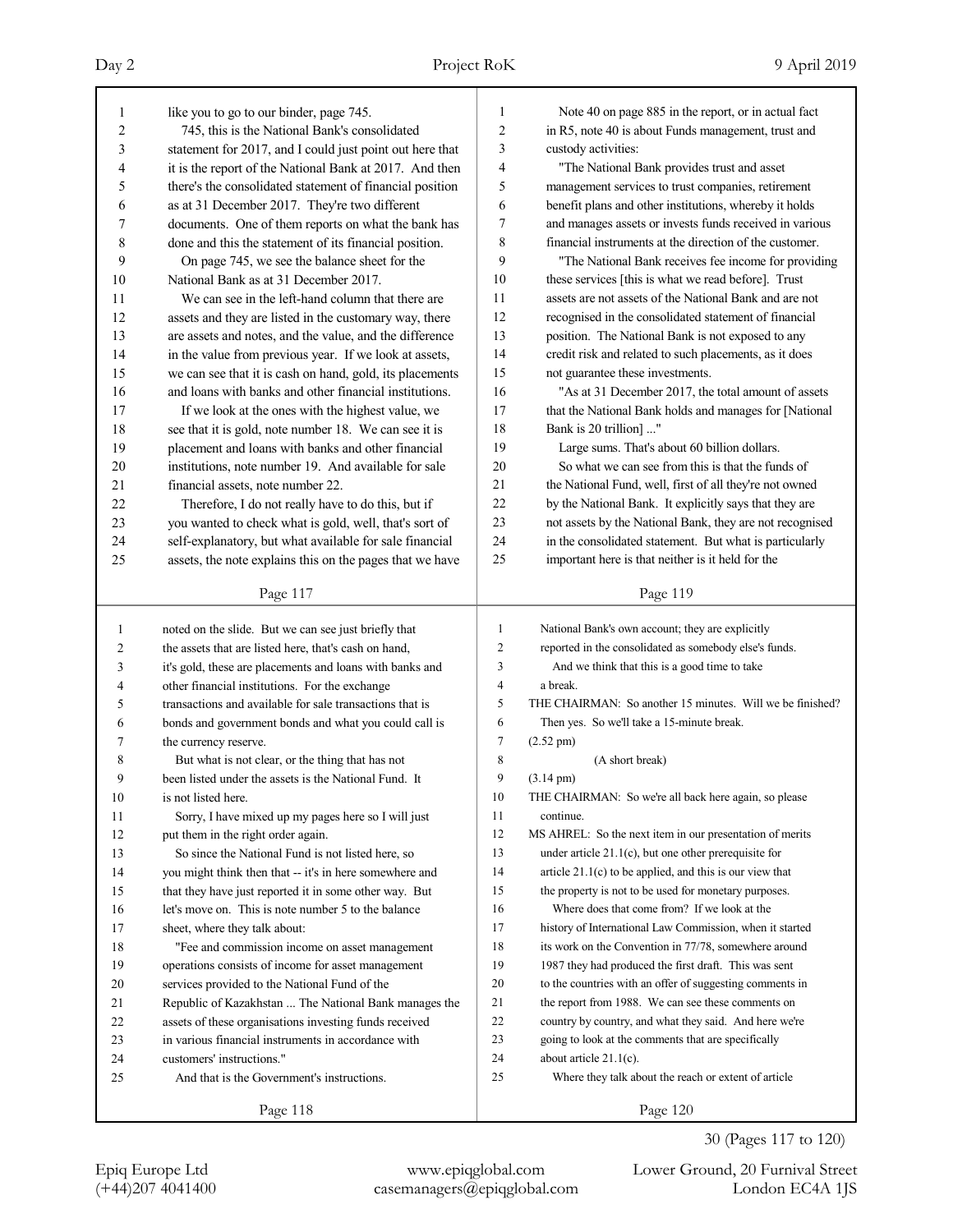| 1      | $21.1(c)$ and we can see here that the Nordic countries  | 1              | monetary purposes", it was -- they're referring to the   |
|--------|----------------------------------------------------------|----------------|----------------------------------------------------------|
| 2      | made a joint statement, the governments of all five      | $\overline{2}$ | Commission report from '91:                              |
| 3      | countries. And this is their view on customary law, and  | 3              | "With regard to paragraph 1(c), the                      |
| 4      | in their comment they say in the relevant part:          | $\overline{4}$ | Special Rapporteur suggested the addition of the words   |
| 5      | "In paragraph 1(c), property of central banks in the     | 5              | 'and used for monetary purpose' at the end of the        |
| 6      | territory of other states is unconditionally excluded    | 6              | paragraph, but they were not included for lack of        |
| 7      | from execution. This rule seems to be based on the view  | $\overline{7}$ | general support."                                        |
| 8      | that because central banks are instruments of sovereign  | 8              | And I see that the red line should be under the word     |
| 9      | authority any activity they undertake must be covered by | 9              | "general" and not "para", to emphasise that word         |
| 10     | immunity from execution. However, if the foreign         | 10             | "general".                                               |
| 11     | property of a central bank is used or intended for use   | 11             | There's a reason why this is called the history of       |
| 12     | by the State for commercial purposes, it might be        | 12             | negotiations and not a preparatory works. This cannot    |
| 13     | logical not to treat it definitely from other State      | 13             | be compared to legislating work, not from Swedish        |
| 14     | property that fulfils this condition."                   | 14             | perspective, when the Government orders a report to the  |
| 15     | So the Nordic countries held the view that article       | 15             | Swedish public authorities, and then there is a bill.    |
| 16     | $21.1(c)$ -- here it was called article 23, but that has | 16             | And in the bill whether you decide to remove something   |
| 17     | changed later -- but that the property of the central    | 17             | or add something, it is done for a specific purpose.     |
| 18     | bank did not reflect customary law. The Nordic           | 18             | Here, this is just a negotiation between the states and  |
| 19     | countries' joint statement was that if the national      | 19             | we can see that we showed you some views from one camp   |
| 20     | bank's assets are used for commercial purposes, it might | 20             | that wanted restrictions, paragraph 21, and Kazakhstan   |
| 21     | not come under article 21.1(c). Other countries held     | 21             | was the one from the other side who did not want to      |
| 22     | the same view. If you see under their item 233 on the    | 22             | include this expression. And they said from              |
| 23     | slide, we can see a summary of the Federal Republic of   | 23             | paragraph 227 in the report from 1990, and this is the   |
| 24     | Germany, what they stated:                               | 24             | reason why they choose not to include the phrase "used   |
| 25     | "With regard to paragraph 1(c), the Federal Republic     | 25             | for monetary purposes".                                  |
|        |                                                          |                |                                                          |
|        | Page 121                                                 |                | Page 123                                                 |
|        |                                                          |                |                                                          |
|        |                                                          |                |                                                          |
| 1      | of Germany considers that there is no clear              | 1              | It's still article 21 but:                               |
| 2      | justification for a complete immunity of central bank    | $\overline{2}$ | " many members supported the addition of the             |
| 3      | property and that it should be made clear that immunity  | 3              | words 'and used for monetary purposes' in paragraph      |
| 4      | may only be claimed by such property of central banks or | 4              | 1(c), although one member opposed the addition because   |
| 5      | other authorities of foreign states as serves monetary   | 5              | of the way those words could be interpreted by local     |
| 6      | purposes."                                               | 6              | courts."                                                 |
| 7      | It also says:                                            | 7              | And if we look at the underlying reports to this         |
| 8      | "Australia, the five Nordic countries and Qatar          | 8              | report, we can read that this one member is              |
| 9      | submit similar comments in this regard."                 | 9              | a representative of Peru, Solari Tudela. And if we move  |
| $10\,$ | So here we can note that all countries submitted         | 10             | on.                                                      |
| 11     | commentaries. I think it was about 16 countries who did  | 11             | "Another member endorsed the view that there was an      |
| 12     | comment. The majority of them, 12 countries, had an      | 12             | organic link between the new article 22 and draft        |
| 13     | opinion on the wording of article 23, and therefore it's | 13             | article 11 bis which should be duly taken into account.  |
| 14     | clear from item 520 of the report from '88 that:         | 14             | The same member, however, stressed the importance of the |
| 15     | "Finally, in order to make it clear that not all         | 15             | concept behind subparagraph (c), namely that property of |
| 16     | property of the central bank would automatically enjoy   | 16             | the central bank of the foreign State which was in the   |
| 17     | immunity, the Special Rapporteur proposed adding the     | 17             | territory of the forum State was unconditionally         |
| 18     | words 'and serves monetary purposes' at the end of       | 18             | exempted from measures of constraint whatever the        |
| 19     | paragraph 1(c) of article 23."                           | 19             | purpose for which it was used "                          |
| 20     | And this is then what is then going to become            | 20             | This statement is made by another member and it's        |
| 21     | article 21.                                              | 21             | clear from the underlying reports that this is           |
| 22     | So, in conclusion, these countries' comments say         | $22\,$         | representative Juri Barsegov from the Soviet Union. And  |
| 23     | that article 21(c) should not cover commercial property. | 23             | what we see here is that the states have separate views  |
| 24     | Now Kazakhstan has said, and through their experts       | 24             | on article $21(c)$ . The USA also said that this should  |
| 25     | they have said that this proposed addition "used for     | 25             | cover probably that's(?) held for its own account. The   |

31 (Pages 121 to 124)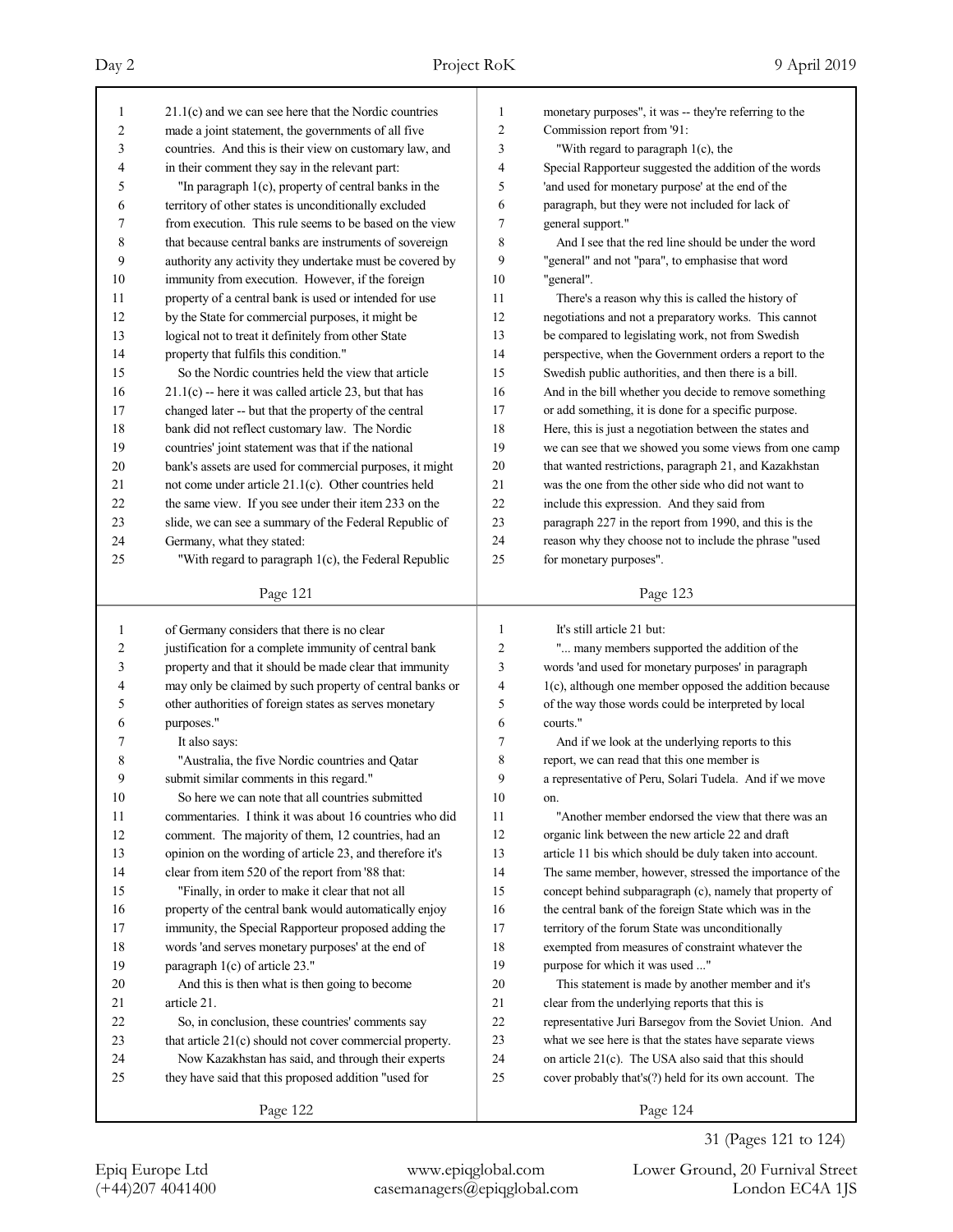| $\mathbf{1}$   | Nordic countries' views that commercial properties not   | $\mathbf{1}$   | intended to use for monetary policy purposes. It is not  |
|----------------|----------------------------------------------------------|----------------|----------------------------------------------------------|
| $\overline{c}$ | included; the same goes for Germany and Australia. But   | $\overline{c}$ | read in the Presidential decree 402; it is not in the    |
| 3              | the Soviet Union are sticking to absolute immunity, and  | 3              | National Fund agreement; it is not in the Budget Code,   |
| 4              | when individuals say they do not want to accept this     | $\overline{4}$ | nor is it in the annual report.                          |
| 5              | addition, it was agreed that this would be left out.     | 5              | Now then to the next section about the alleged trust     |
| 6              | So now to whether the property has been used for         | 6              | and the importance of it.                                |
| 7              | monetary purposes. I read this earlier from an article   | 7              | One could also deal with that in the section on          |
| 8              | published by Professor Didenko and his analysis of       | 8              | whether Kazakhstan possesses possessions, but it is just |
| 9              | national legislation, or Kazakhi national legislation.   | 9              | as relevant to deal with that here also.                 |
| 10             | And he pointed to the fact that the National Bank gets   | 10             | Initially, I want to point out that the trust            |
| 11             | compensation for its work by the National Fund. This is  | 11             | appeared on the Kazakhi side as late as in the           |
| 12             | an excerpt from that article 70, which talks about the   | 12             | submissions, and that in last year in April/May prior to |
| 13             | compensatory nature of services rendered by the National | 13             | that they had, during a fairly long time, participated   |
| 14             | Bank of Kazakhstan:                                      | 14             | in the different proceedings in the Stockholm            |
| 15             | "National Bank of Kazakhstan shall not charge for        | 15             | District Court before the enforcement officer, where we  |
| 16             | banking and other services rendered to government of the | 16             | exchanged submissions and evidence, and also before this |
| 17             | Republic of Kazakhstan and central authorised body for   | 17             | Nacka District Court in many cases.                      |
| 18             | budget execution, with the exception of services on      | 18             | The trust did not appear there until the joint           |
| 19             | management of the National Fund of the                   | 19             | submissions were presented in April/May last year, and   |
| 20             | Republic of Kazakhstan "                                 | 20             | prior to those joint submissions, the Kazakh side also   |
| 21             | So the Central Bank has a right under the law to         | 21             | used the translation that used the expression "asset     |
| 22             | compensation from the government for management of the   | 22             | management". But later on all inclusions were changed    |
| 23             | National Fund, indeed, but not for other services but    | 23             | and into trust. In Russian it is something that the      |
| 24             | indeed for the National Fund.                            | 24             | interpreter did not get, but we'll hand in all the       |
| 25             | The compensation is paid and that is a sign that it      | 25             | documents that are used, and in order to mix things we   |
|                |                                                          |                |                                                          |
|                | Page 125                                                 |                | Page 127                                                 |
|                |                                                          |                |                                                          |
|                |                                                          |                |                                                          |
| $\mathbf{1}$   | is a pure commercial management task.                    | $\mathbf{1}$   | will still refer to this as the "alleged trust" with     |
| 2<br>3         | It is also seen from the Central Bank's report from      | $\overline{c}$ | certain expressions. But one must keep in mind that in   |
| 4              | 2017 that the property and the saving portfolio, with    | $\mathfrak{Z}$ | the first place there is no such thing under Swedish law |
| 5              | its funds, National Funds are not used for monetary      | 4<br>5         | that is called "trust". However "förvaltning", which     |
|                | policy purposes. In these reports are different          |                | this interpreter would call "administration" or          |
| 6              | accounts for what the bank has done during the year and  | 6              | "management".                                            |
| 7              | there is one section "Government fiscal policy" which is | 7              | Now, what is the importance of the alleged trust in      |
| 8<br>9         | tax or financial policy with an explanation about the    | 8<br>9         | the context? Well, we have explained that the            |
|                | activities:                                              |                | possession belonged to Kazakhstan, even under Kazakh     |
| 10             | "Additional measures to support the economic and         | 10             | law, this also becomes clear from Professor Didenko's    |
| 11             | banking sector taken by the Government in 2017 resulted  | 11             | article from 2006, the fact that if one would under      |
| 12             | in the necessity to take an additional volume of         | 12             | Kazakh law, article 883, even if one enters into         |
| 13             | transfers from the National Fund in order to finance     | 13             | a trusteeship agreement, there is no transition of       |
| 14             | such activities."                                        | 14             | possession when the agreement is made.                   |
| 15             | There is a section on monetary policies in this          | 15             | Professor Didenko presents it in such a way that he      |
| 16             | report too, but there is no mention of use of the        | 16             | refers to article 883.                                   |
| 17             | National Fund.                                           | 17             | "Article 883 of the Civil Code stipulates the            |
| 18             | Apart from that, the question about the monetary         | 18             | trustor transfers specific rights to the property to the |
| 19             | policy purposes is rather similar to what I already      | 19             | trustee (possession, use and disposal). In the event of  |
| 20             | mentioned under this section on whether the Central Bank | 20             | trust management, the trustor remains the owner the      |
| 21             | has a right to claim immunity.                           | 21             | property. Kazakhstani law does not know of the           |
| 22             | There it was a question of if this were actions          | 22             | institute of a trust where the trustee becomes the owner |
| 23             | within state execution of authority. Here we could say   | 23             | the property together with the trustor. Therefore it is  |
| 24             | broadly the same. There is no central document in this   | 24             | indisputable that the state, after concluding a trust    |
| 25             | case where one can read that the property is used or     | 25             | management contract with the National Bank of the        |

32 (Pages 125 to 128)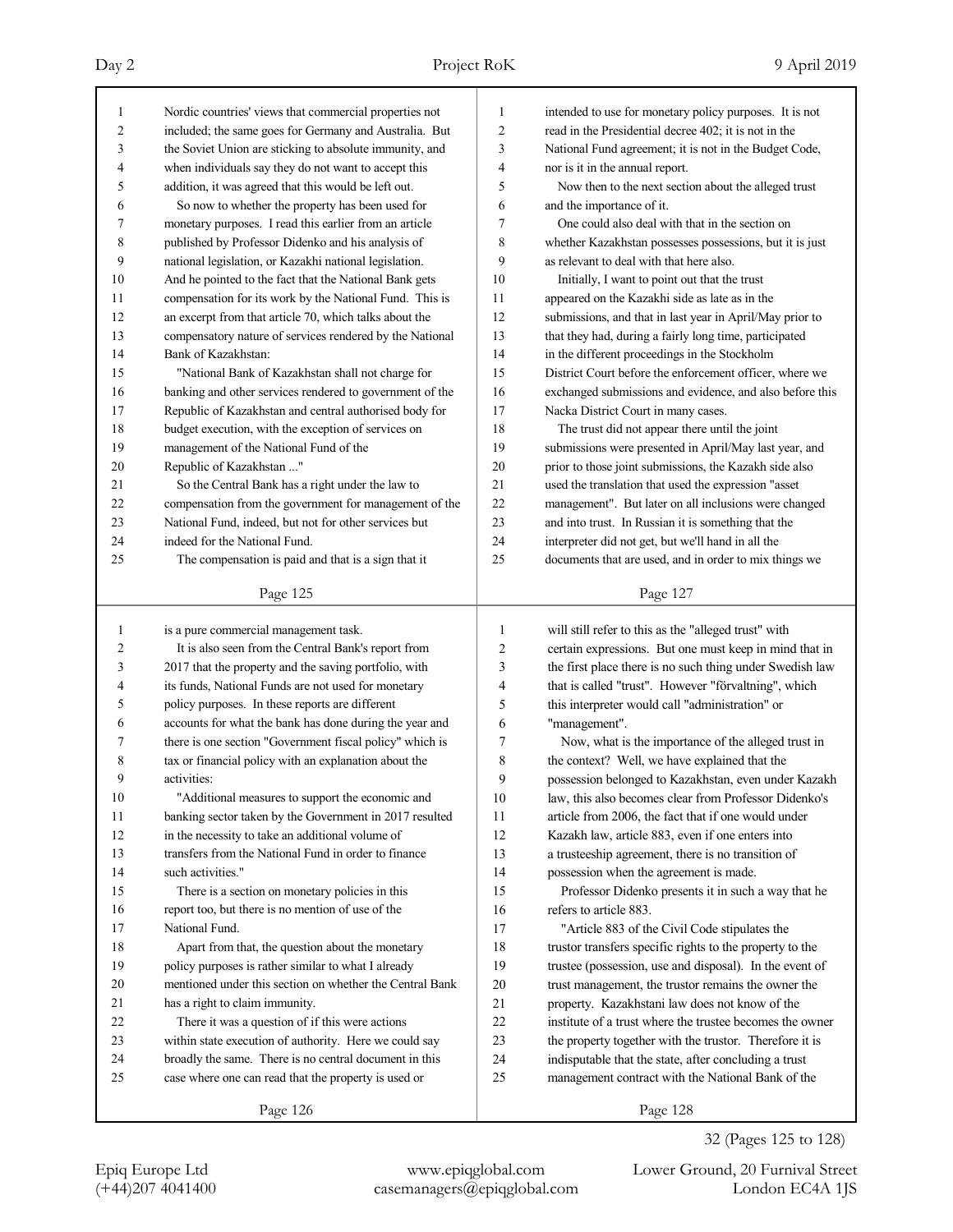| 1  | Republic of Kazakhstan, remains the owner of the         | 1              | Next quote:                                              |
|----|----------------------------------------------------------|----------------|----------------------------------------------------------|
| 2  | property of the National Fund transferred for trust      | $\overline{c}$ | "The money from the National Fund can be withdrawn       |
| 3  | management."                                             | 3              | easily and wasted. 'The money earmarked, 10 billion for  |
| 4  | Later on in that report he also says:                    | 4              | the crisis have gone astray, gone -- no way to get them  |
| 5  | "Accordingly  separate accounting of the assets          | 5              | back,' said the head of state. According to the          |
| 6  | in trust by the trustee serves as further confirmation   | 6              | President, the banks have simply stopped working and     |
| 7  | and that the state continues to remain the owner of      | $\overline{7}$ | asked that the money shall be handed out from the        |
| 8  | these funds."                                            | 8              | National Fund."                                          |
| 9  | And that is that I said just before the break that       | 9              | So the withdrawals from the National Fund are.           |
| 10 | in the annual accounts, this is a separate account.      | 10             | ordered on a regular basis, through different decrees,   |
| 11 | We consider that also in this very case, even if we      | 11             | as we see to the right, but sometimes they are difficult |
| 12 | don't dispute that there is such a thing in Kazakh law   | 12             | to trace once they have been withdrawn from the National |
| 13 | as trustee management, but we consider that in this case | 13             | Fund.                                                    |
| 14 | this does not fulfil with the requirements from Kazakhi  | 14             | Moving on to the requirements for the trust and the      |
| 15 | law, and one crucial requirement that the other party    | 15             | alleged freeing oneself of possibilities to act, if one  |
| 16 | used several times is that, through this agreement on    | 16             | examines the National Fund agreement, please look it up  |
| 17 | trusteeship management, that is the alleged trust, in    | 17             | in our binder, page 119 -- sorry, 1,019. On page 1017    |
| 18 | that case the principal, that is the person who issues   | 18             | we see that it is an asset management agreement. Moving  |
| 19 | the mission, frees himself from all possibilities to     | 19             | then to page 1019, section 3 and under 3.2:              |
| 20 | act.                                                     | 20             | "The Government shall "                                  |
| 21 | And what we say, then, is when we quote the saying       | 21             | The first item under that is actually to:                |
| 22 | that with an agreement on the trustee management of the  | 22             | " determine  on a competitive basis in                   |
| 23 | possession, they hand over to one party -- one party     | 23             | collaboration with the Bank, who, if necessary, will     |
| 24 | hands over to the other parties a property for           | 24             | represent the interest of the Fund in foreign countries  |
| 25 | management, and the other party commits to manage this   | 25             | in the resolution of legal disputes arising from the     |
|    |                                                          |                |                                                          |
|    | Page 129                                                 |                | Page 131                                                 |
|    |                                                          |                |                                                          |
|    |                                                          |                |                                                          |
| 1  | property in the interests of the principal.              | 1              | asset management of the Fund "                           |
| 2  | "The Bank shall conduct money transfer [from other       | 2              | If with we then look at 3.2.4, we also see that the      |
| 3  | organisations] and targeted transfers from the Fund      | 3              | government shall:                                        |
| 4  | within ten working days from obtaining the Government    | 4              | "Reimburse the expenses for managing the Fund            |
| 5  | instructions to transfer to the republic and local       | 5              | (clause 4.2 of Agreement), except for the Bank's         |
| 6  | budgets "                                                | 6              | commission within three working days after receipt of    |
| 7  | What we just heard was the second point started by       | 7              | notice."                                                 |
| 8  | 2.2, "The Bank shall".                                   | 8              | If we then look at 4.1, about the expenses related       |
| 9  | So the Government can give instructions and the bank     | 9              | to the management fund, this is about -- further down we |
| 10 | shall send the money within ten working days from the    | $10\,$         | see item $4.1$ :                                         |
| 11 | day of receipt of instructions.                          | 11             | "The expenses related to the asset management of the     |
| 12 | That withdrawals from the National Fund are ordered      | 12             | Fund and payments of the commission fee are "            |
| 13 | on a regular basis is clear from many sources. We have   | 13             | And item 4 hereunder is:                                 |
| 14 | listed the relevant exhibits on the right here. Here     | 14             | "Other expenses that may arise while managing assets     |
| 15 | I want to highlight a clipping from the President's      | 15             | of the Fund, including, if necessary the service of      |
| 16 | speech -- no, sorry, it was an article, an article from  | 16             | a legal advisor "                                        |
| 17 | the news portal, Tengrinews.kz, from 2013. And the       | 17             | So the Government, together with the Central Bank,       |
| 18 | heading is: "Ten billion dollars allocated from the      | 18             | shall appoint and has the right to appoint a -- or shall |
| 19 | National Fund for the battle against the crisis and      | 19             | appoint, it says the Government shall determine, legal   |
| 20 | lost".                                                   | 20             | counsel which will represent the interests of the fund   |
| 21 | "In this struggle against the international              | 21             |                                                          |
|    |                                                          | 22             | before a foreign court litigation about the management   |
| 22 | financial crisis, Kazakhstan has earmarked \$10 billion. |                | of the National Fund. Additionally, the Government       |
| 23 | However, the money disappeared in an unknown direction.  | 23             | shall also compensate the National Bank's expenses for   |
| 24 | This is what was informed by Nursultan Nazarbayev under  | 24             | this within three case days from the request.            |
| 25 | the meeting in Akorda related to the results for 2012."  | 25             | So freeing one's self from the way of acting is also     |

33 (Pages 129 to 132)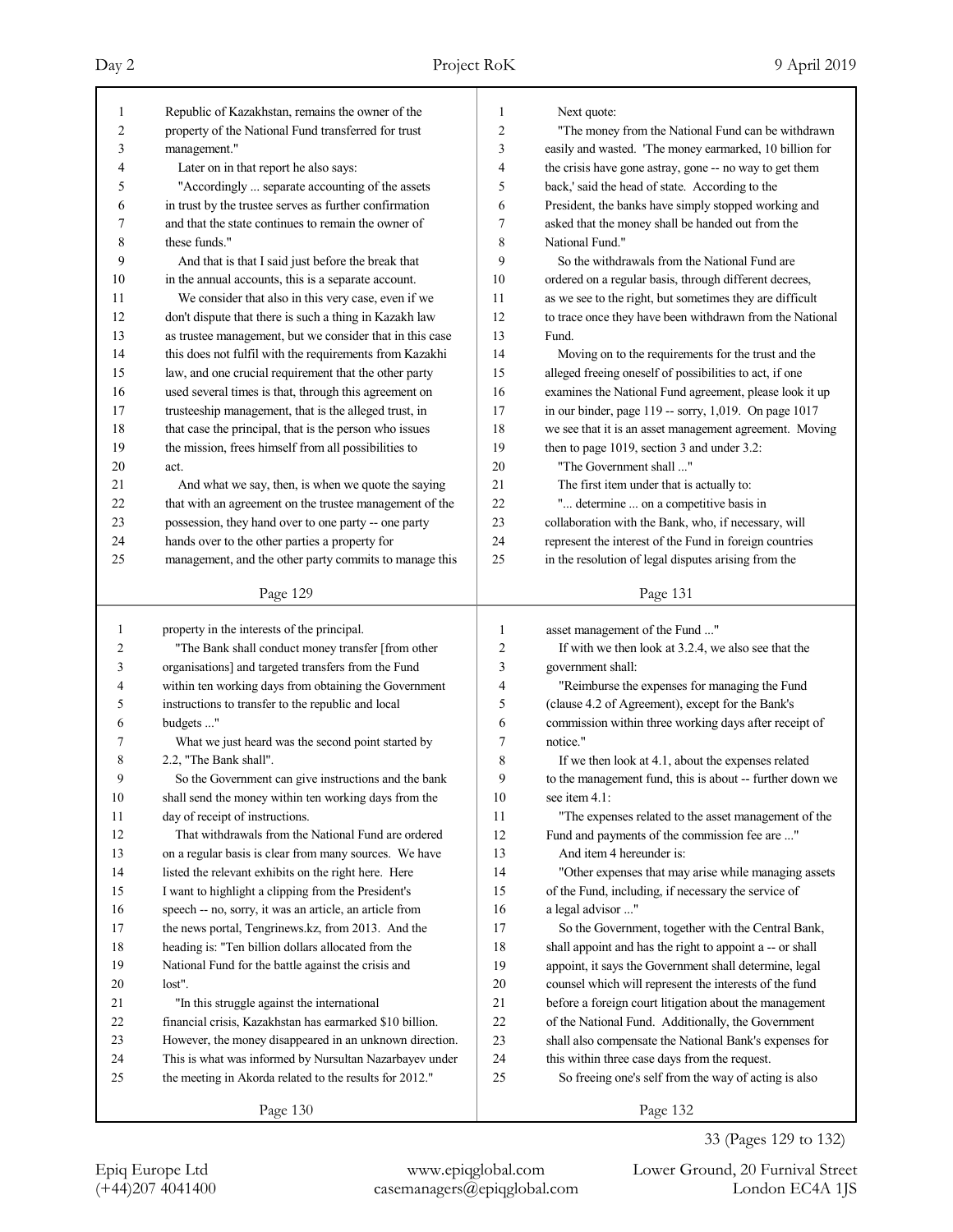Day 2 Project RoK 9 April 2019

| 1  | nothing that happened. Well, within parentheses we can   | 1              | And 891 says that in the case of bankruptcy from the     |
|----|----------------------------------------------------------|----------------|----------------------------------------------------------|
| 2  | look at page 323, which expresses the Government shall:  |                | principal then the management is terminated and the      |
| 3  | " contribute to the submission of documents by           | 3              | property will be transferred to the joint property of    |
| 4  | the Fund, the stages of Fund, as well as any other       | 4              | the bankruptcy estate.                                   |
| 5  | documentation relating to the operation of the Fund that |                | If we then in this case, as it was phrased here by       |
| 6  | may be required by tax or other authorities or foreign   | 6              | Professor Maggs, we see that the assets never can be     |
| 7  | states "                                                 | 7              | accessible for the creditors of the estate, it says:     |
| 8  | And then we can tie back to the part that barrister      | 8              | "However the Republic of Kazakhstan cannot be            |
| 9  | Isaksson explained about when it comes to application    | 9              | declared bankrupt, since only natural persons and legal  |
| 10 | for a tax repayment. Amongst other things, opening       | 10             | entities can be declared bankrupt, and it is neither.    |
| 11 | request form, that was handed in by Bank of New York     | 11             | And of course it is can never be a decedent in           |
| 12 | Mellon.                                                  | 12             | inheritance proceeding."                                 |
| 13 | That there was no freeing from possibilities to act      | 13             | It can't die.                                            |
| 14 | is also clear from documents that the investor has       | 14             | "The Republic of Kazakhstan has deliberately             |
| 15 | received from one of the assets, managers that were      | 15             | attempted to use the provisions of Paragraph 4 of        |
| 16 | mentioned -- within the framework for the process within | 16             | Article 885 to permanently protect the Republic's        |
| 17 | the United States -- for enforcement. And this           | 17             | National Fund Property from claims of creditors, by      |
| 18 | document, this is an agreement, an amendment to          | 18             | ordering the National Bank to sign a contract of         |
| 19 | an agreement, to the agreement between the National      | 19             | entrusted management with the Republic."                 |
| 20 | Bank, the customer, and State Street Global Advisors.    | 20             | And here is the conclusion from Professor Maggs. He      |
| 21 | It is the amendment number 13 to said agreement deals    | 21             | concludes that if one would consider that the            |
| 22 | with -- providing investment services, and in the        | 22             | requirements for this Kazakhi trust have been fulfilled, |
| 23 | amendment 13 and in item 9 we read, as well as:          | 23             | then the court could obviate that with support from      |
| 24 | "For the time of duration of this Agreement, the         | 24             | Kazakhi law.                                             |
| 25 | Manager [that is State Street] will invite two staff     | 25             | "In light of the above, it may be said that the          |
|    |                                                          |                |                                                          |
|    | Page 133                                                 |                | Page 135                                                 |
|    |                                                          |                |                                                          |
|    |                                                          |                |                                                          |
| 1  | members of the Customer [that is the Central Bank]       | $\mathbf{1}$   | Entrusted Management Agreement does not create the legal |
| 2  | (including specialists from the Ministry of Finance of   | $\overline{c}$ | effect which its written terms are ostensibly aimed to   |
| 3  | the Republic of Kazakhstan) "                            | 3              | create and that Article 160 of the Civil Code allows     |
| 4  | So in accordance with article 9 of the agreement         | 4              | a court to look beyond such contractual such terms in    |
| 5  | also representatives from the Ministry of Finance in     | 5              | order to apply legal consequences of the actual intent   |
| 6  | Kazakhstan have the possibility of obtain training in    | 6              | of the parties. Accordingly, the property which forms    |
| 7  | investment management from State Street in London.       | 7              | the subject matter of the Entrusted Management Agreement |
| 8  | And while we have this agreement open, maybe we          | 8              | may be treated as not falling under the entrusted        |
| 9  | could just read this quote. We see from 7.4 that it is   | 9              | management regime provided for in the Kazakh Civil Code. |
| 10 | only the President who may decide to terminate the       | 10             | This in turn makes this property amenable to claims      |
| 11 | National Fund agreement. It is not the parties of the    | 11             | brought by creditors of Kazakhstan (subject to any       |
| 12 | alleged trust or the trustee management. They, in this   | 12             | applicable international law limitations)."              |
| 13 | case, cannot not even terminate the agreement.           | 13             | So while we're talking about Professor Maggs,            |
| 14 | There are no requirements indicated for when the         | 14             | I would like to say that he's a Professor of Law of      |
| 15 | President should or may make such a decision. It is      | 15             | Illinois College of Law, and he has a very --            |
| 16 | clear that all of this is in the President's hands.      | 16             | background, a lot of experience on state governance, and |
| 17 | In any case, if one -- if the judges would conclude      | 17             | he has been used as a legal expert in Kazakhi matters.   |
| 18 | that there is such a trust under the laws of Kazakhstan, | 18             | He speaks and reads Russian and he's the co-author and   |
| 19 | the investors consider that in that case would be        | 19             | author of a number of books on Russian and Soviet law,   |
| 20 | an abuse of Kazakh laws, particularly based on those two | $20\,$         | and he also knows about, much about Kazakhi law,         |
| 21 | articles that say an attachment of the principal's debts | 21             | especially the Kazakhi Civil Code since he himself was   |
| 22 | on property that has been handed over by him is not      | 22             | part of a suggested or proposed -- or developing this    |
| 23 | allowed. And that is what the Kazakh side says, except   | 23             | Civil Code.                                              |
| 24 | for in those case listed in article 10.81 in this        | 24             | Then now over to the second last item of our             |
| 25 | legislation, and in the case of personal bankruptcy.     | 25             | presentation: whether the Central Bank lacks             |

Epiq Europe Ltd www.epiqglobal.com Lower Ground, 20 Furnival Street

34 (Pages 133 to 136)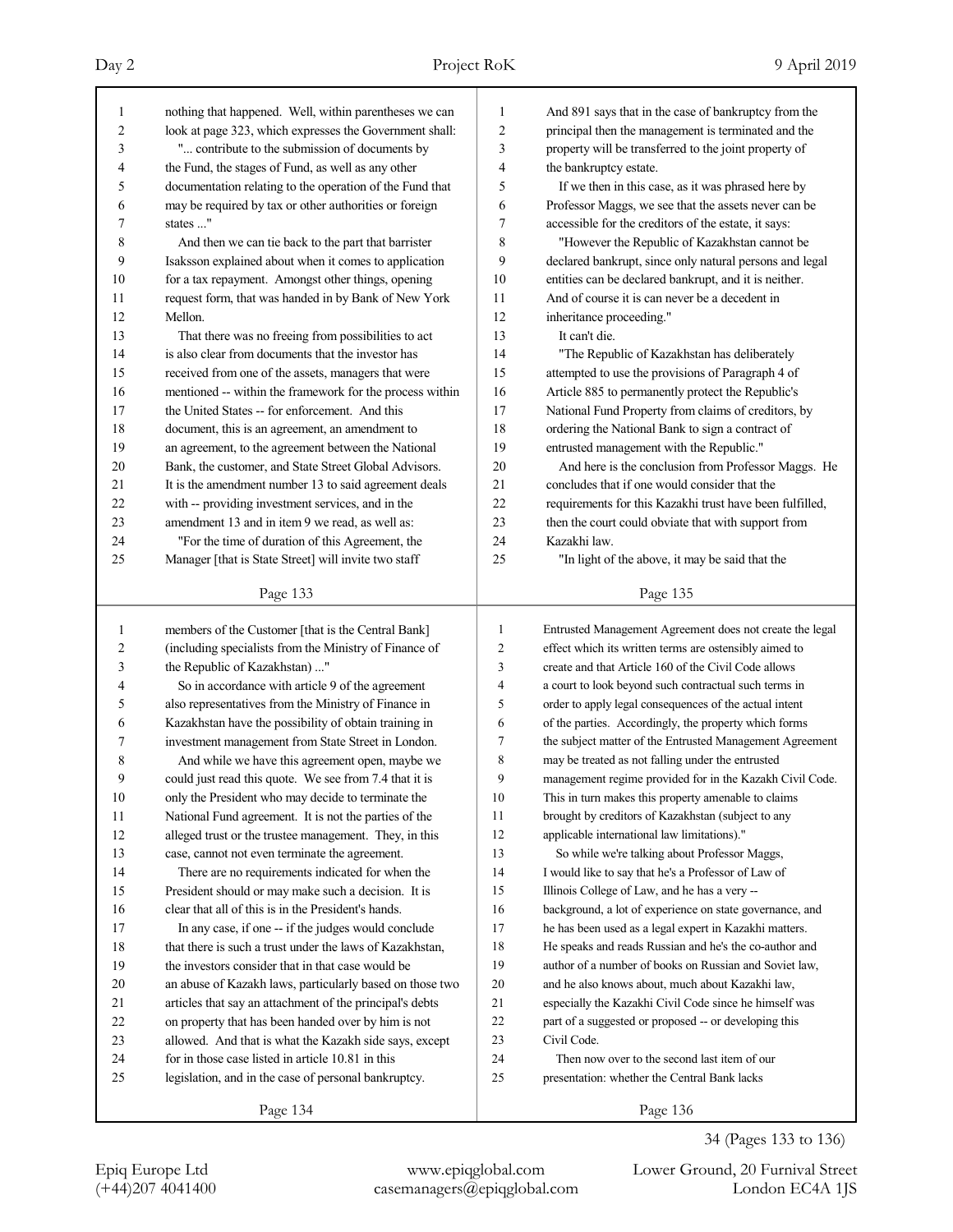24 Fund.

(+44)207 4041400 casemanagers@epiqglobal.com London EC4A 1JS Epiq Europe Ltd www.epiqglobal.com Lower Ground, 20 Furnival Street

| Day 2          | Project RoK                                              | 9 April 2019 |                                                          |
|----------------|----------------------------------------------------------|--------------|----------------------------------------------------------|
| 1              | independence to the political power.                     |              | in the opposite side, the "Accountability of the         |
| $\overline{2}$ | So what does this mean, the Central Bank in the          | 2            | National Bank "                                          |
| 3              | Convention? Could it be any state authority that gets    | 3            | It says that the President has the right to appoint      |
| 4              | given that name and is then covered by the provisions of | 4            | the chairman and four of the total nine members of the   |
| 5              | the Convention?                                          | 5            | council:                                                 |
| 6              | Fox and Webb, this is a standard work on state           | 6            | "The National Bank of Kazakhstan is accountable to       |
|                | immunity, and part of that deals with article 21, where  | 7            | the President of the Republic of Kazakhstan.             |
| 8              | it reading the following:                                | 8            | "Accountability to the President means:                  |
| 9              | "Central Banks have certain common characteristics:      | 9            | "Appointment as the President of the                     |
| 10             | (i) they enjoy considerable autonomy from the parent     | 10           | Republic of Kazakhstan with the consent of the Senate of |
| 11             | State which set them up "                                | 11           | Parliament of the Republic of Kazakhstan, the Chairman   |
| 12             | So what does it look like here? Well, we've also --      | 12           | of National Bank of Kazakhstan; release it from position |
| 13             | the Kazakhi side read this page from the Budget Code and | 13           | $\mathbf{u}$                                             |
| 14             | it is that the national --                               | 14           | As it was correctly pointed out by the opposite          |
| 15             | Sorry -- the interpreter did not get that. I'm not       | 15           | side, that for the President to appoint chairmen, the    |
| 16             | going to read this provision.                            | 16           | senate needs to give its consent. But I would like it    |
| 17             | I'm going to move on and here we're back in the          | 17           | point out the second part of the sentence which says     |
| 18             | Presidential decree for 02 that it is the President who  | 18           | that the President can release the chairman without any  |
| 19             | determines how the funds are going to be used:           | 19           | consent.                                                 |
| 20             | " the size and directions of the use of the Fund         | 20           | The same article 3, from that it is clear that the       |
| 21             | are determined by the President of the Republic of       | 21           | accountability and the President's rights are quite      |
| 22             | Kazakhstan based on the proposal from the Government     | 22           | expansive when it comes to the National Bank, the        |

Page 137

Page 138

35 (Pages 137 to 140) 24 And the same thing is clear from the Budget Code, 1 "Solutions to improve the efficiency of formation 2 and use of the National Fund of the Republic of 3 Kazakhstan, as well as the volume and direction of its 4 use are made by the President of the Republic ..." 5 It's also the President who decides on the 6 composition of the Management Council. And the 7 Management Council's composition, it is the President 8 who determines, and this is clear from the Budget Code, 10 The management council is described as follows: 11 "The Management Council of the National Fund of the 12 Republic of Kazakhstan is an advisory body to the 13 President of the Republic of Kazakhstan, developing 14 proposals for effective use of the National Fund of the 15 Republic of Kazakhstan and its placement in financial 16 instruments, except for intangible assets. 17 "The decision to establish the Management Council of 18 the National Fund of the Republic of Kazakhstan, its 19 composition and regulations shall be approved by the 20 President of the Republic of Kazakhstan." 21 It's also the case that the President is the 22 chairman of this Management Council who in turn is going 23 to give him advice on the management of the National 25 It's also clear from article 3, and we've heard this Page 139 he Republic of Kazakhstan, the Chairman nk of Kazakhstan; release it from position rrectly pointed out by the opposite 1e President to appoint chairmen, the give its consent. But I would like it econd part of the sentence which says ent can release the chairman without any ticle 3, from that it is clear that the and the President's rights are quite expansive when it comes to the National Bank, the 23 organisation, the number of the employees, the 24 remuneration, this is clear from the sections marked in 25 yellow. Page 140 1 The first yellow part is about assignment and 2 dismissal by the President, and also the vice chairman 3 and the representation of the chairman of the National 4 Bank, that the President approves the structure and 5 general number of staff. Also that the President 6 approves the wages system of the employees. The 7 President approves the regulations of the National Bank 8 and approves the annual statement, et cetera. 9 Then in practice what is it like? Just some 10 examples. In January 2018, this is clear from a message 11 from President Nazarbayev to speak to the nation. The 12 President -- what is says in this speech, he's telling 13 the Central Bank to take certain measures. And as is 14 marked in yellow here, as well as that: 15 "I ask the Central Bank to finally resolve the issue 16 of the citizen's mortgages in foreign currency that have 17 been granted up until 21 January 2016." 18 Et cetera. 19 We can see in March 2018 there was a report in the 20 paper called The Astana Times, which reports in English, 21 in an article called "Foreign currency mortgages to be 22 converted to Tenge, older mortgages to receive payment 23 support". And the heading and the preamble, where it 24 says that. 25 "The National Bank of Kazakhstan updated March 27

23 ..."

25 with the addition that:

9 article 25.1.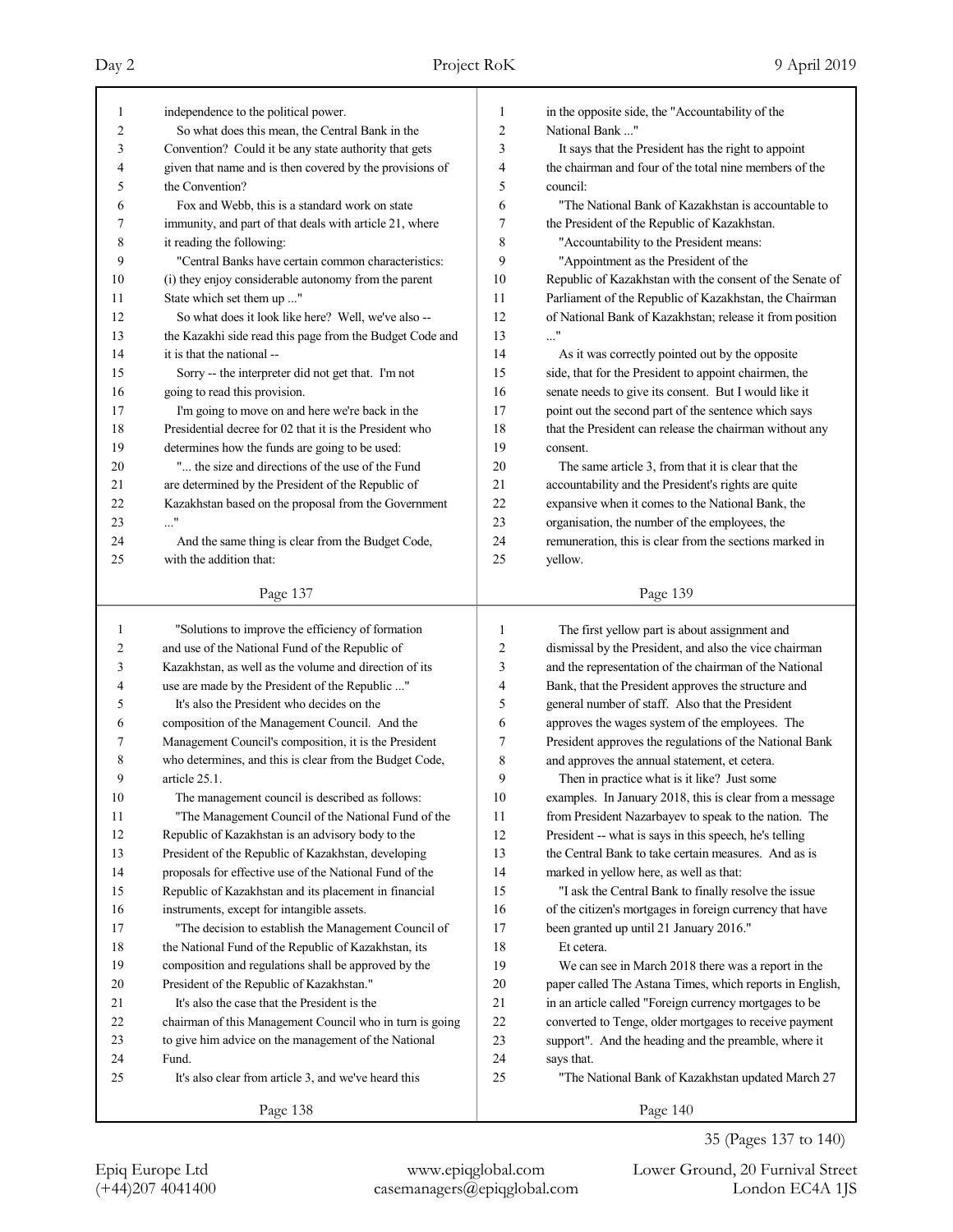36 (Pages 141 to 144)

| $\mathbf{1}$     | the nation's mortgage loan refinancing programme to      | $\mathbf{1}$             | performance and the dreadful health of the banks in the  |
|------------------|----------------------------------------------------------|--------------------------|----------------------------------------------------------|
| $\boldsymbol{2}$ | convert foreign currency mortgage loans to tenge "       | $\sqrt{2}$               | country. Just weeks later, Nazarbayev suggested again,   |
| 3                | So the National Bank has executed this request in        | 3                        | this time in a more formal setting, that the cabinet     |
| 4                | two months' time.                                        | 4                        | quit. Immediately after the presidential request, the    |
| 5                | On 30 January, in 2019, President Nazarbayev             | 5                        | whole government presented its resignation and           |
| 6                | strongly criticised the Government and the National      | 6                        | Nazarbayev appointed Vice Prime Minister Askar Mamin as  |
| 7                | Bank. This is clear from an article that was published   | $\boldsymbol{7}$         | interim prime minister on February 22."                  |
| 8                | in Forbes Kazakhstan, with the heading "Nazarbayev,      | $\,$ 8 $\,$              | We skip that and the next highlighted section.           |
| 9                | you're cowards, you're not government".                  | 9                        | "The weekend of speculation on who was going to be       |
| 10               | "At an extended government meeting in Astan on           | 10                       | the next prime minister, why the president cleared out   |
| 11               | 30 January, the Kazakhstan's President expressed his     | 11                       | the cabinet and whether it was a move related to         |
| 12               | displeasure of the National Bank and the council of      | 12                       | transition, ended with a few surprises on February 25    |
| 13               | ministers' lack of co-operation "                        | 13                       | when the Parliament - a rubber-stamp institution         |
| 14               | And it turned to the head of the National Bank,          | 14                       | occupied almost entirely by members of the president's   |
| 15               | Daniyar, and he is referring to Daniyar Akishev, who at  | 15                       | party - approved the new government with Mamin at its    |
| 16               | this time was still the head of the National Bank.       | 16                       | head. Crucially, the reshuffle also included a change    |
| 17               | "You "                                                   | 17                       | at the head of the Central Bank. Outgoing governor       |
| 18               | And I would like to say that in Kazakhstan the           | 18                       | Daniyar Akishev had been under fire for months regarding |
| 19               | second person singular is only used for people that      | 19                       | his somewhat maverick policies that did not align with   |
| 20               | you know very well, or you're related to, so:            | 20                       | the government's."                                       |
| 21               | "You, you Daniyar, you're responsible to this with       | 21                       | I can here finish the part that is about how the         |
| 22               | your head. What are we afraid of? As the banks(?) is     | 22                       | National Bank has autonomy as it was described in        |
| 23               | a fairly common phenomenon in countries that are open to | 23                       | Linderfalk's comments and then we'll move onto the final |
| 24               | market economy, but you're all cowards. You're not       | 24                       | part, which is abuse of rights.                          |
| 25               | a government, not ministers. You're all afraid of        | 25                       | Professor Linderfalk summarises as follows:              |
|                  | Page 141                                                 |                          | Page 143                                                 |
|                  |                                                          |                          |                                                          |
| $\mathbf{1}$     | making decisions. What are you working? It is clear      | $\mathbf{1}$             | "Doctrine on abuse of rights goes back to one of the     |
| 2                | that the banks for me and then I'm going to expect this  | 2                        | most fundamental principles of international law, the    |
| 3                | government honestly repay the debt and also of your      | 3                        | one that obligates states and international              |
| 4                | resignations "                                           | $\overline{\mathcal{L}}$ | organisations to exercise rights in good faith. Abusing  |
| 5                | And he says -- the President then added that the         | 5                        | a right is not exercising it in good faith. Thus you     |
| 6                | Prime Minister has to deal with this issue and solve it  | 6                        | can abuse a right as in situations where you're acting   |
| 7                | systematically. It has to be solved and:                 | $\sqrt{ }$               | pursuant to what the right from a superficial point of   |
| 8                | "It was just something I said, you have to resign."      | 8                        | view appears to allow.                                   |
| 9                | "Do not resign. Solve it and report."                    | 9                        | Here Professor Linderfalk highlights article 26.8 in     |
| 10               | So the President then dismisses the government and       | 10                       | the LECT which prescribes a duty to submit arbitration   |
| 11               | changes the chairman of the Central Bank, just as he is  | 11                       | awards:                                                  |
| 12               | entitled to do. And this is done in February 2019.       | 12                       | "The award of arbitration, which may include             |
| 13               | This is clear from -- or in the end of January, sorry.   | 13                       | an award of interest, shall be final and binding upon    |
| 14               | This is clear from an article, The Diplomat, it was      | 14                       | the parties to the dispute  Each Contracting Party       |
| 15               | written in English under the heading "Kazakhstan         | 15                       | shall carry out without delay any such award and shall   |
| 16               | appoints a new old government":                          | 16                       | make provision for the effective enforcement in its Area |
| 17               | "After the abrupt firing of the Kazakh government        | 17                       | of such awards."                                         |
| 18               | last week, a new cabinet was immediately approved.       | 18                       | So here we're saying that Kazakhstan is invoking         |
| 19               | "At the end of January, Kazakhstan's President           | 19                       | immunity and the only purpose is not to comply with the  |
| 20               | Nursultan Nazarbayev called the whole government a group | 20                       | arbitration award.                                       |
| 21               | of 'cowards' and, for the first time, suggested that the | 21                       | If we move onto the evidence, for this part, we          |
| 22               | ministers resign."                                       | 22                       | would like to go to a press release published on the     |
| 23               | This was the last article, the previous article we       | 23                       | website of the Ministry of Justice of Kazakhstan on      |
| 24               | were referring to:                                       | 24                       | 26 October 2017, where the Ministry of Justice talks     |
| 25               | "The president singled out the poor economic             | 25                       | about this specific case against Anatolie Stati and at   |
|                  | Page 142                                                 |                          | Page 144                                                 |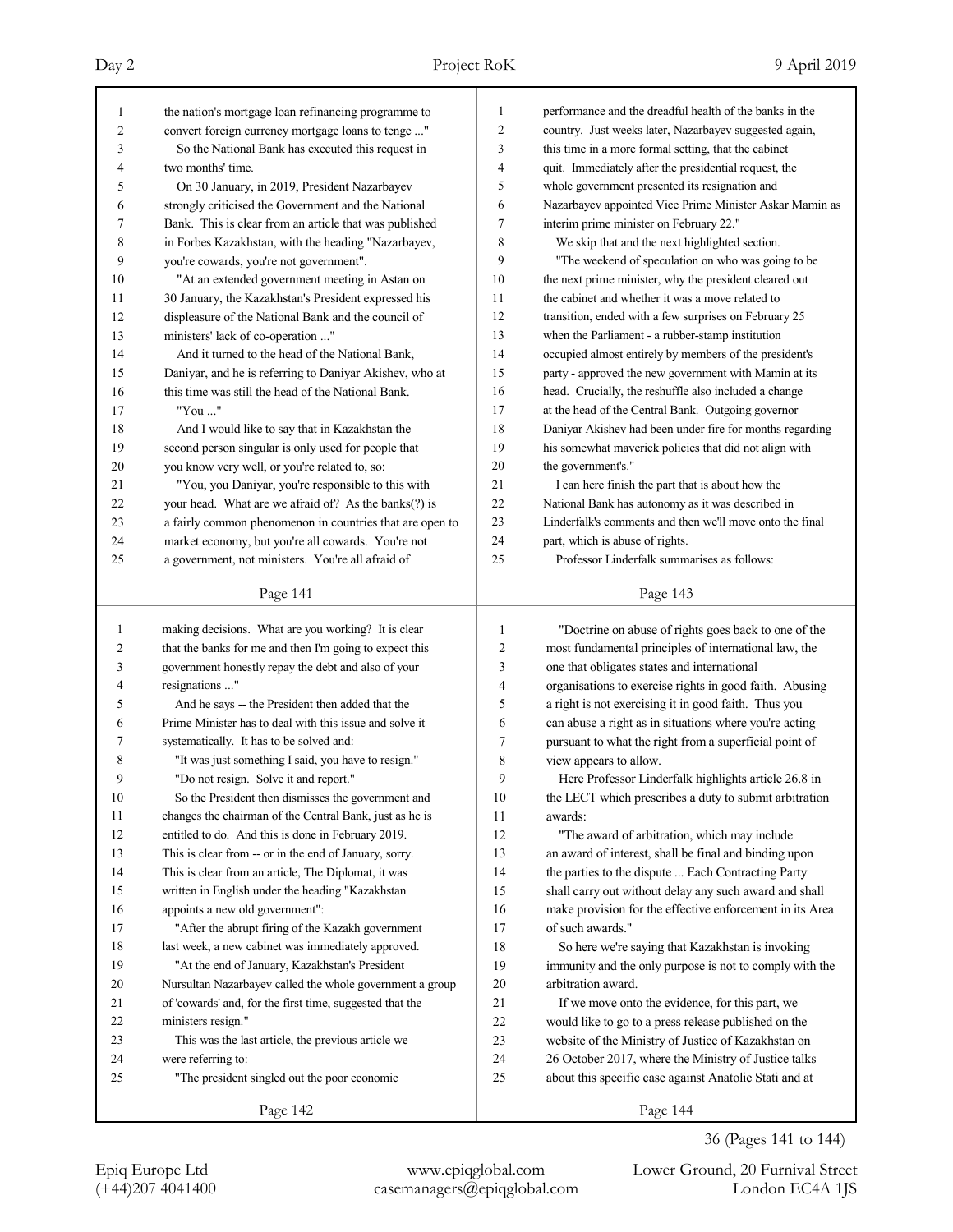| $\mathbf{1}$ | the end of the release it says:                          | 1              | "Kazakhstan's interests are now defended by several      |
|--------------|----------------------------------------------------------|----------------|----------------------------------------------------------|
| 2            | "The Republic of Kazakhstan is taking all necessary      | $\overline{2}$ | Kazakhstani and international lawyers. According to      |
| 3            | steps to oppose enforcement by submitting the evidence   | 3              | him, now it's time to do the utmost "                    |
| 4            | of the fraud to the respective courts.                   | 4              | And there is a quote by Beketayev:                       |
| 5            | Moreover, to protect its rights to claim                 | 5              | "Do not get me wrong: the disputed amount in Stati       |
| 6            | compensation for the fraudulent acts committed by Stati  |                | case is 500 million. You can either do a simple math     |
| 7            | over years in the Republic of Kazakhstan, it filed       | 7              | and correlate the attorneys' fees with this amount, or   |
| 8            | a civil racketeering (RICO) complaint in the US District | 8              | also take into account all possible litigations in the   |
| 9            | Court in Washington DC. The Republic of Kazakhstan is    | 9              | future. Then it will clear that we must do our utmost    |
| 10           | currently further assessing all options available under  | 10             | now in protecting the interests of our country - the     |
| 11           | public international law or municipal law to redress the | 11             | minister said."                                          |
| 12           | wrong it suffered by Stati."                             | 12             | And then further down in the article:                    |
| 13           | So we also heard from the Kazakhi side about the         | 13             | "When asked whether Stati needed all these               |
| 14           | action in the US and here in the previous slide in the   | 14             | litigations, Beketayev said that he considered Stati     |
| 15           | press release there's talk about this RICO complaint,    | 15             | a fraudster."                                            |
| 16           | and RICO, civil racketeering complaint, that's what it   | 16             | The ministry for justice has also submitted              |
| 17           | means.                                                   | 17             | a witness statement in this case. It's in Kazakhstan's   |
| 18           | The court in Washington DC has reached a decision        | 18             | binder, appendix K-52 and this is in binder -- tab 49.   |
| 19           | from 30 March. We have not submitted this as part of     | 19             | Is it binder 1? Tab 49, page 600.                        |
| 20           | the case but I know that the opposite side knows exactly | 20             | I think that we could look it up.                        |
| 21           | what this is about and we would like to quote from that  | 21             | It is relatively short. It is one page and               |
| 22           | judgment:                                                | 22             | an appendix, where Mr Beketayev, that is the minister of |
| 23           | "At bottom, this suit is yet another attempt to          | 23             | justice, he lists 11 cases or arbitrations where there   |
| 24           | relitigate the underlying arbitral award. Whatever       | 24             | are arbitral awards against Kazakhstan and where         |
| 25           | fraud Kazakhstan contends occurred before and during the | 25             | Kazakhstan have been found having contravened the        |
|              |                                                          |                |                                                          |
|              | Page 145                                                 |                | Page 147                                                 |
|              |                                                          |                |                                                          |
|              |                                                          |                |                                                          |
| 1            | SEC arbitration more than eight years ago, it had a full | 1              | standing treaty. We cannot confirm that it is just       |
| 2            | opportunity to raise those issues in the appeals process | 2              | a case of 11 cases, because these are confidential       |
| 3            | in Sweden and its allegations were rejected. Kazakhstan  | 3              | arbitration panels, so we have no way of confirming the  |
| 4            | tried again in the numerous subsequent proceedings where | 4              | number, and, secondly, in order to confirm again why we  |
| 5            | it has resisted the enforcement of the arbitral award on | 5              | cannot acknowledge this has been correct.                |
| 6            | the same ground. As the Court noted in its prior         | 6              | This is clear from an article published in 2014 and      |
| 7            | opinion, the grounds for refusing the enforcement of     | 7              | a website called Kapital.kz. This is an article where    |
| 8            | a foreign arbitral award under the New York Convention   | 8              | there is a discussion with the Ministry of Justice. The  |
| 9            | are 'narrow' and Kazakhstan failed to meet its 'heavy    | 9              | heading is "Not just to defend oneself but also to read  |
| 10           | burden'. Casting defendants' enforcement proceedings     | 10             | agreements more carefully". And under this heading we    |
| 11           | now as an unlawful 'pattern of racketeering activity' is | 11             | hear that in the light of the global trend we can note   |
| 12           | an improper use of the auspices of this Court to revive  | 12             | that there are a number of cases in international        |
| 13           | and prolong a dispute that is over. The motion to        | 13             | arbitrations in foreign courts, that number is growing,  |
| 14           | dismiss will be granted."                                | 14             | and in 2003 the Ministry of Justice represented this     |
| 15           | That is the investor's motion to dismiss the RICO        | 15             | state in four cases with total demands of \$340 million  |
| 16           | claim.                                                   | 16             | to be compared with a number of cases in 2013 being as   |
| 17           | Then if we move on in the evidence, there's a            | 17             | many as 37 and the total sum was \$18.2 billion.         |
| 18           | statement by the Ministry of Justice. This is also new,  | 18             | So if we then look at this list of 11 cases, we          |
| 19           | recent. This has not been submitted. It is from an       | 19             | could just look at number 3 is AIG Capital Partners.     |
| 20           | article published on 13 March 2019 on the website        | 20             | This is the case that is referred under this             |
| 21           | zakon.kz, which means "the law.kz", and the heading is   | 21             | AIG Capital, and this said that the parties settled the  |
| 22           | "Beketayev on Stati Case the Litigation is Being Watched | 22             | award and the majority of these are actually settled.    |
| 23           | by Many Countries".                                      | 23             | I wonder why, after an award against Kazakhstan, but     |
| 24           | So Mr Beketayev tells the journalist, this is the        | 24             | what I would really like to highlight here in this list  |
| 25           | words of the journalist:                                 | 25             | are the ones under number 7. That is Rumeli Telekom and  |

37 (Pages 145 to 148)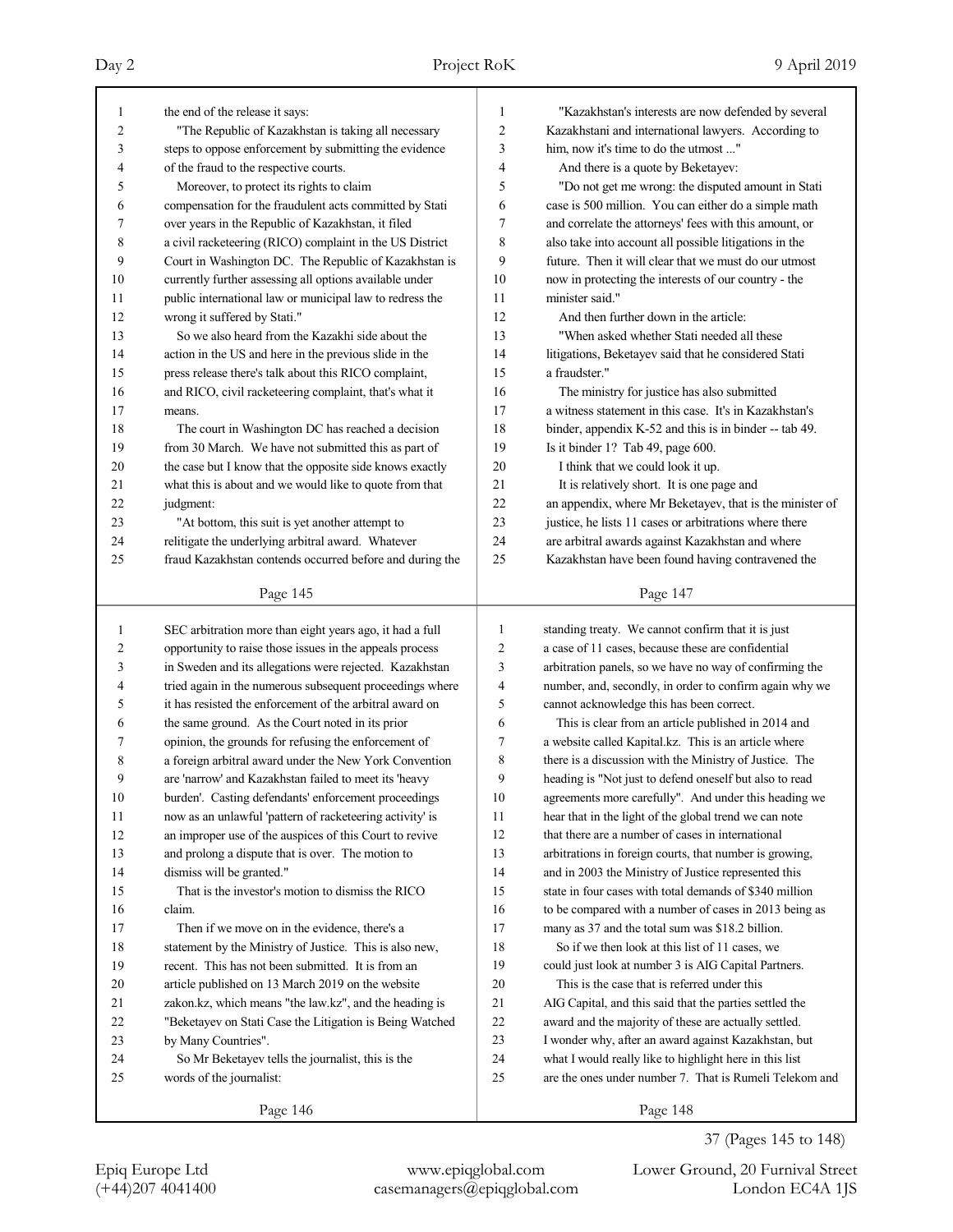(+44)207 4041400 casemanagers@epiqglobal.com London EC4A 1JS

# Epiq Europe Ltd www.epiqglobal.com Lower Ground, 20 Furnival Street

| 5            | says that the arbitral tribunal granted its award and it | 5                | MR GUTERSTAM: Yes. Just one little added comment to what    |
|--------------|----------------------------------------------------------|------------------|-------------------------------------------------------------|
| 6            | was subject of an annulment application and that now     | 6                | we just heard. I want the judges to find it.                |
| 7            | there is a stay of enforcement currently in place. So    | 7                | Slide 79 in the document you have. There is a               |
| 8            | it has not been finally ruled on.                        | 8                | certain limit to the selectivisation reached. There are     |
| 9            | I'd like to refer to an article that was published       | 9                | many slides that we could look at but I want to draw        |
| 10           | in the Global Arbitration Review with a heading          | 10               | your attention to one thing.                                |
| 11           | "Kazakhstan has to pay up". This is ICSID the annulment  | 11               | This relates to the argument why would this not             |
| 12           | committee. This was published on 5 October 2018.         | 12               | constitute a trust in Kazakhstan and what we just heard     |
| 13           | These two cases, Rumeli and Aktau, it was the same       | 13               | is that a trust under the laws of Kazakhstan requires       |
| 14           | counsel for the plaintiff -- this is Hamid Gharavi, as   | 14               | a limitation of one's possibilities to act.                 |
| 15           | we can see from this excerpt -- and he made a comment in | 15               | That is what was highlighted in yellow in the bottom        |
| 16           | relation to the Aktau case and he commented on the       | 16               | part of that quote and the it is said but according to      |
| 17           | enforcement of stay in the Aktau case and he also        | 17               | the National Fund agreement it is possible to withdraw      |
| 18           | mentioned the Rumeli case and he says:                   | 18               | money from this fund under certain circumstances. It        |
| 19           | "Kazakhstan is not in the compliance business. In        | 19               | was answered that that would be in breach of this           |
| 20           | Rumeli, Kazakhstan managed to convince the ad hoc        | 20               | absolute requirement to stop oneself from acting but if     |
| 21           | committee "                                              | 21               | we just read the full sentence it says:                     |
| 22           | The ad hoc committee, who decides on the annulment       | 22               | "Under the validity of the agreement the trust              |
| 23           | application:                                             | 23               | management should not have the right to carry out any       |
| 24           | "  to order the continuation of the stay of the          | 24               | action relating to the managed property."                   |
| 25           | enforcement in exchange for a letter from its Minister   | 25               | But then it's added "if nothing else is written in          |
|              |                                                          |                  |                                                             |
|              | Page 149                                                 |                  | Page 151                                                    |
|              |                                                          |                  |                                                             |
| $\mathbf{1}$ | of Justice undertaking to comply with the award in full  | $\mathbf{1}$     | the laws of the Republic of Kazakhstan or in the            |
| 2            | within two weeks of a decision dismissing the annulment  | $\overline{c}$   | agreement".                                                 |
| 3            | application. Yet Kazakhstan refused to comply with its   | $\mathfrak{Z}$   | So it says explicitly that these amendments can be          |
| 4            | own undertaking once its annulment decision was          | $\overline{4}$   | made to the conditions, which is what we read in several    |
| 5            | rejected. It was only long after once enforcement        | 5                | slides after that. For that reason I urge the judges to     |
| 6            | measures were sought against it that Kazakhstan engaged  | 6                | read the underlying documents and this would relate not     |
| 7            | in settlement.                                           | $\boldsymbol{7}$ | only to this slide but it is a general thing.               |
| 8            | In Aktau, Kazakhstan could no longer pull the same       | $\,8\,$          | MR NILSON: I'm not going to argue this now. I did not like  |
| 9            | trick. It was ordered by the ad hoc committee to post    | 9                | this last thing, it is under my dignity. But I will         |
| 10           | security for the award amount in exchange for the        | 10               | leave it at that.                                           |
| 11           | continuation of the stay it was seeking. Yet, it         | 11               | THE CHAIRMAN: We'll leave it that. We have then finished    |
| 12           | refused ultimately to post such security. Why? Because   | 12               | for today. It's a quarter to four; no, it's a quarter       |
| 13           | the state has no intention to voluntarily pay anything   | 13               | past four. We have five witnesses to be examined            |
| 14           | required under the international law instruments this it | 14               | tomorrow, three until 10.45 and the rest for the rest of    |
| 15           | itself has signed."                                      | 15               | the day, which is for Kazakhstan Bank. The idea is that     |
| 16           | So in summary then, or in conclusion, it's clear         | 16               | we going to start at 9 o'clock and run all day.             |
| 17           | that Kazakhstan has abused its rights systematically and | 17               | MR NILSON: Could we have an idea of how long the big        |
| 18           | for a long time in other cases as well.                  | 18               | examination with the witness Moldabekova will take?         |
| 19           | Professor Flinderfalk has summarised this, that if a     | 19               | MR GUTERSTAM: I think we emailed that to you two weeks ago, |
| 20           | case acts in such a manner, especially as this case, he  | 20               | that information. I don't have that -- I don't know it      |
| 21           | has summarised this as that the immunity that Kazakhstan | 21               | by heart but your colleague does. But we have that          |
| 22           | otherwise could have claimed has been lost, given the    | 22               | information. We were asked two weeks ago and we             |
| 23           | state's actions and other factual circumstances.         | 23               | responded to that question. I don't have that but there     |
| 24           | This summarises everything that we were going to         | 24               | will be absolutely no problems to finish in time.           |
| 25           | present in our opening statement here today, so we are   | 25               | MR NILSON: Maybe we can finish in time.                     |
|              | Page 150                                                 |                  | Page 152                                                    |
|              |                                                          |                  | 38 (Pages 149 to 152)                                       |

1 done.

2 THE CHAIRMAN: Thank you very much.

4 THE CHAIRMAN: Yes.

3 MR GUTERSTAM: We have just one little addition to make.

1 number 11, which is Aktau Petrol, where the minister of 2 justice says that in Rumeli there was annulment against 3 an award. And after that Kazakhstan paid, fully 4 complied with the award. And the other one, Aktau, it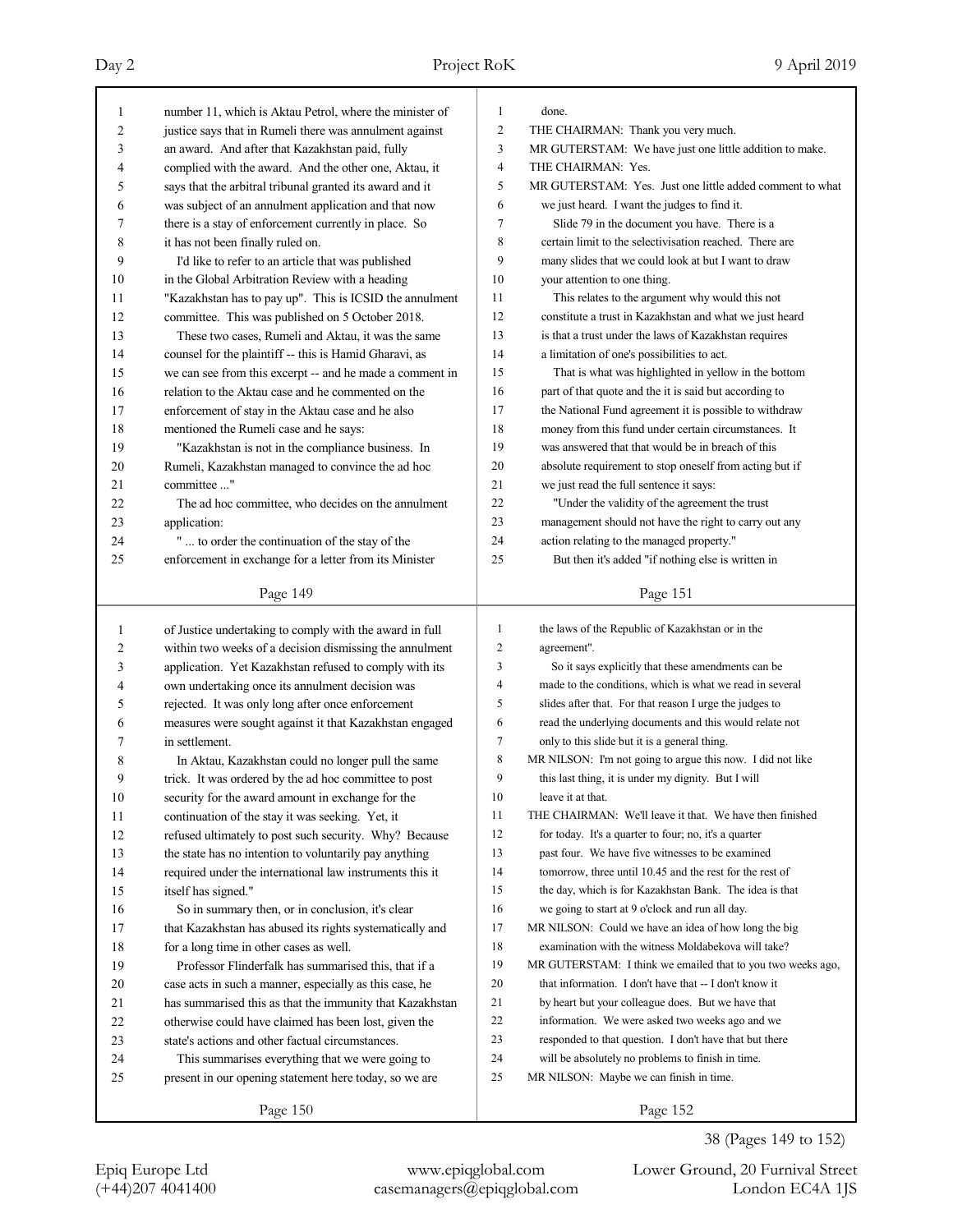| 1      |                                                            |                                    |
|--------|------------------------------------------------------------|------------------------------------|
|        | THE CHAIRMAN: My recollection is that three hours was set. | 1<br>INDEX<br>$\overline{c}$       |
| 2      | Did you turn off the recording? No, what it says here      | Page<br>3                          |
| 3      | is that 10.45. (Pause)                                     | Submissions by MR FOERSTER 2       |
| 4      | But it's in practice the total time, three, three          | 4<br>(continued)                   |
| 5      | and a half hours, if I'm not mistaken.                     | 5<br>Submissions by MS JADERBERG 7 |
| 6      | Yes, we have four and a half hours booked, if I'm          | Submissions by MR METZ 31<br>6     |
| 7      | not mistaken.                                              | 7                                  |
| 8      | MR NILSON: In total, yes, excluding pauses and lunches,    | <b>FOERSTER</b>                    |
| 9      | which means that maybe you will use three hours and I an   | 8                                  |
| 10     | hour and a half; is that correct, roughly?                 |                                    |
| 11     | THE CHAIRMAN: We don't feel that we should participate in  | 9                                  |
| 12     | at that discussion. This is a schedule that we have        | 10                                 |
| 13     | sent out for your opinions, but we will continue           | 11                                 |
| 14     | speaking about that after the meeting, or shall we here    | 12                                 |
| 15     | and now start discussing how we should use Thursday?       | 13                                 |
| 16     | MR NILSON: No, that is not at all my intention, but it's   | 14                                 |
| 17     | useful no know that approximately how long time the        | 15                                 |
| 18     | examination and the cross-examination lasts. But if we     | 16                                 |
|        |                                                            | 17                                 |
| 19     | agree --                                                   | 18                                 |
| 20     | THE CHAIRMAN: Can we agree?                                | 19<br>20                           |
| 21     | MR GUTERSTAM: Well, it's a little bit difficult for me to  | 21                                 |
| 22     | say exactly, for the witness to answer, but I don't        | 22                                 |
| 23     | think that will be any problems whatsoever to make three   | 23                                 |
| 24     | hours.                                                     | 24                                 |
| 25     | THE CHAIRMAN: Fine, but if I you allow me to intervene,    | 25                                 |
|        | Page 153                                                   | Page 155                           |
|        |                                                            |                                    |
| 1      | maybe it would be useful if the sent information could     |                                    |
| 2      | be resent.                                                 |                                    |
| 3      | MR GUTERSTAM: I will find it and forward it you.           |                                    |
|        |                                                            |                                    |
| 4      | THE CHAIRMAN: We have our planning, yes we have our        |                                    |
| 5      | planning, but we have a spare day.                         |                                    |
| 6      | Thank you. Anything else? No, thank you for today.         |                                    |
| 7      | Nine o'clock, same room tomorrow.                          |                                    |
| 8      | $(4.15 \text{ pm})$                                        |                                    |
| 9      |                                                            |                                    |
|        | (The hearing concluded until 9.00 am on Wednesday,         |                                    |
| 10     | 10 April 2019)                                             |                                    |
| 11     |                                                            |                                    |
| 12     |                                                            |                                    |
| 13     |                                                            |                                    |
| 14     |                                                            |                                    |
| 15     |                                                            |                                    |
| 16     |                                                            |                                    |
| $17\,$ |                                                            |                                    |
| 18     |                                                            |                                    |
| 19     |                                                            |                                    |
| $20\,$ |                                                            |                                    |
| 21     |                                                            |                                    |
| $22\,$ |                                                            |                                    |
| 23     |                                                            |                                    |
| 24     |                                                            |                                    |
| 25     |                                                            |                                    |
|        | Page 154                                                   |                                    |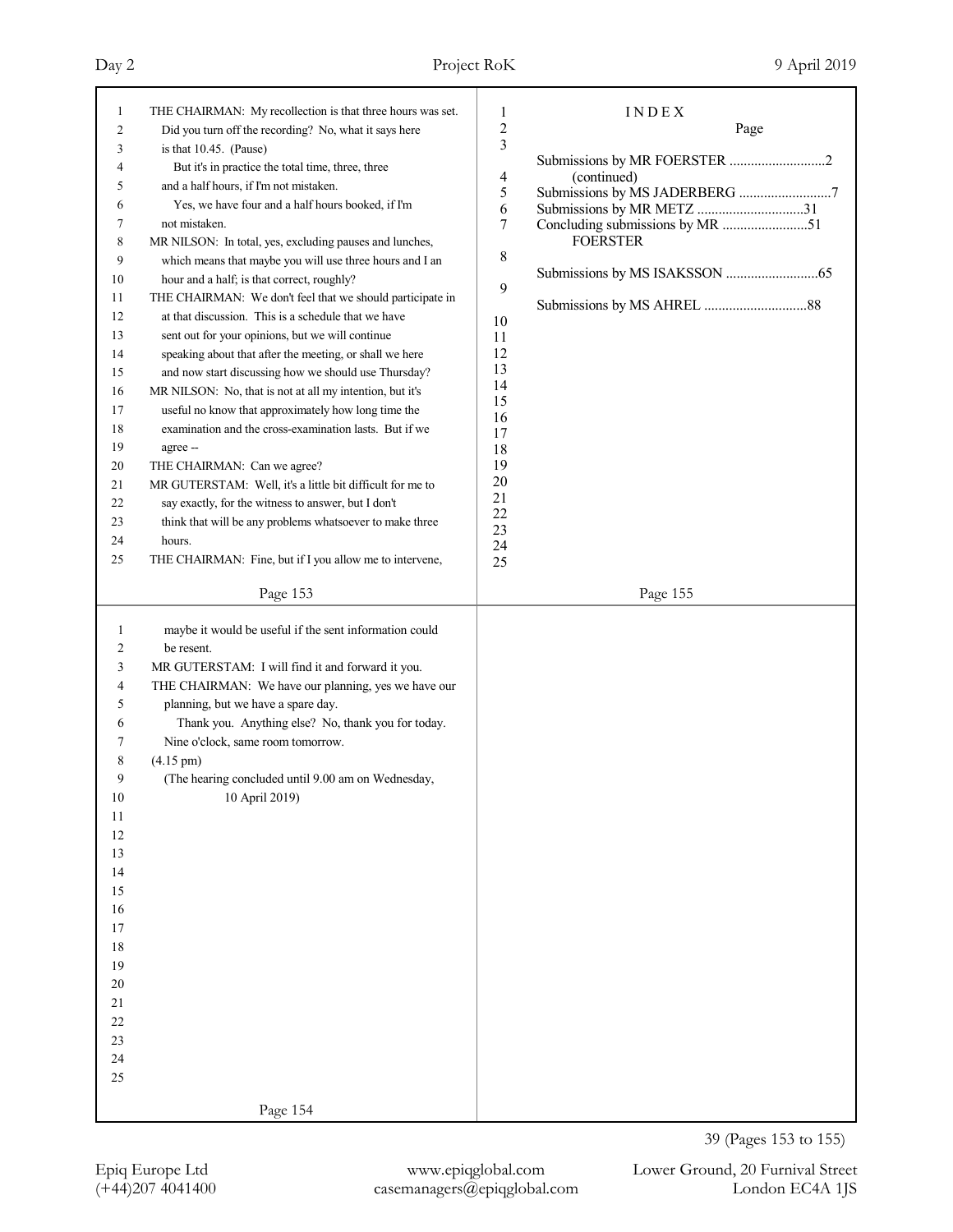| A                   | 76:15 79:8,8 95:9   | 114:9 121:9               | 17:1 39:25 48:18         | 110:19,25 111:13        |
|---------------------|---------------------|---------------------------|--------------------------|-------------------------|
| abbreviated 73:13   | 95:20 96:9 126:6    | activity' 146:11          | 51:19 63:8 128:5         | 112:18,22 115:3         |
| 73:25               | 129:10              | actor $72:2$              | administrator            | 127:3 128:13,14         |
| abbreviation 70:9   | accredited 73:4     | acts 12:9 27:18           | 51:17,17,21 55:14        | 129:16,22 131:16        |
| ability 80:11       | accumulate 44:16    | 73:20 81:3,7              | 66:6                     | 131:18 132:5            |
| able 38:9           | accumulated 83:12   | 109:16 110:4              | administrators           | 133:18,19,19,21         |
| abroad $32:10$      | 83:18 96:19         | 113:21,24 114:12          | 101:2                    | 133:24 134:4,8,11       |
| abrupt 142:17       | accumulating        | 145:6 150:20              | admitted 95:8            | 134:13 136:1,7          |
| absolute 2:7 7:15   | 36:25               | actual 29:1 47:5          | admonition 57:22         | 151:17,22 152:2         |
| 88:5 125:3 151:20   | accumulation        | 63:1 99:13 103:14         | adopted 116:2            | agreements 148:10       |
| absolutely 152:24   | 34:10               | 119:1 136:5               | adverse 33:19 47:6       | Ah 102:8                |
| abuse 58:12 93:2    | accusations 63:13   | ad 149:20,22 150:9        | 47:12 49:24              | ahead 1:7               |
| 134:20 143:24       | achieve 37:9 103:2  | adapted 96:12             | advice 22:14 85:7        | Ahrel 83:6 87:12        |
| 144:1,6             | acknowledge 148:5   | add 88:6 100:10           | 138:23                   | 87:13 120:12            |
| abused 150:17       | acquired 52:13      | 123:17                    | adviser 66:6 95:16       | 155:9                   |
| abuses 60:9         | act 17:23 19:6      | added 69:9 108:16         | <b>advisers</b> 79:17,18 | AIG 29:3 87:25          |
| abusing 64:2 144:4  | 20:16 24:19 25:8    | 142:5 151:5,25            | <b>advisor</b> 132:16    | 90:4,6,9,21 92:9        |
| accept 27:19 62:4   | 45:11 76:17 79:20   | addenda 110:20            | <b>Advisors</b> 133:20   | 148:19,21               |
| 62:15 125:4         | 88:24 91:9,17       | addendum 85:12            | advisory 138:12          | $\lim 112:18$           |
| accepted 6:8        | 96:20 113:2,3,19    | 110:16,23,23              | advocates 115:4          | aimed 97:9 136:2        |
| accessible 135:7    | 115:24 129:20       | 111:1                     | affairs $51:21$          | aiming $41:15$          |
| accessing 62:2      | 131:15 133:13       | adding $122:17$           | affect 15:6 47:24        | aims 4:2 35:21 41:9     |
| accomplished        | 151:14              | addition 112:6            | afraid 141:22,25         | <b>Akishev</b> 141:15   |
| 11:10               | acting 2:4 32:25    | 122:25 123:4              | afternoon 54:23          | 143:18                  |
| account 51:10       | 53:19 77:2 108:6    | 124:2,4 125:5             | agencies 110:2           | <b>Akorda</b> 130:25    |
| 63:19 65:7,17       | 132:25 144:6        | 137:25 151:3              | agency 28:13 51:4        | <b>Aktau</b> 149:1,4,13 |
| 67:7 69:23 70:8     | 151:20              | additional 63:12          | 64:18 65:14,19           | 149:16,17 150:8         |
| 70:18 71:25 72:2    | action 1:23,23 2:24 | 85:12 112:7               | 67:25 68:18 72:21        | Alexander 6:20,24       |
| 72:16 73:8,10,15    | 4:5 5:22 45:15      | 126:10,12                 | 72:25 74:20,21           | 9:1 50:9                |
| 74:14 76:23 78:6    | 49:16 108:8         | <b>Additionally</b>       | 75:11,25 77:22           | alia 20:15              |
| 78:11,16,23,25      | 109:20 145:14       | 132:22                    | agenda 88:25             | align 143:19            |
| 79:14 83:12,19      | 151:24              | address 5:19,25 8:7       | agent's $75:10$          | <b>Aliya 28:3,8</b>     |
| 90:22 94:25 95:1    | actions 3:25 20:20  | 47:1 70:7,12,16           | <b>Agnes</b> 6:16 30:2   | allegations 146:3       |
| 95:4 96:8,19        | 46:2,4,1661:10      | 73:4                      | ago 5:20 103:9,9         | allege 42:19 45:20      |
| 109:4 116:10,11     | 104:13,16 110:14    | addresses 74:1            | 146:1 152:19,22          | 46:18                   |
| 116:20 120:1        | 112:12 126:22       | adduce 42:5 68:16         | agree 7:4 70:8           | alleged 15:23 60:17     |
| 124:13,25 129:10    | 150:23              | <b>adequate</b> 40:7 62:9 | 88:15 94:8 109:20        | 61:1 63:16 90:13        |
| 147:8               | active 90:2 103:1   | adjournment 54:25         | 153:19,20                | 109:4 127:5 128:1       |
| accountability 18:7 | activities 9:11     | administered 23:14        | agreed 90:24 125:5       | 128:7 129:17            |
| 139:1,8,21          | 11:12,22 12:11,14   | 26:6 67:6 82:14           | agreement 24:5,9         | 131:15 134:12           |
| accountable 18:1,3  | 12:16,19 20:25      | 83:7                      | 25:1,18 28:12,24         | allocated 30:24         |
| 20:17 139:6         | 103:7 119:3 126:9   | administers 25:3          | 51:22,25 52:9            | 130:18                  |
| accounting 129:5    | 126:14              | 115:7                     | 74:18 82:16,18           | allow 2:10 55:18        |
| accounts 65:10      | activity 46:14      | administration            | 84:17 85:13,21           | 57:4 144:8 153:25       |
| 66:20 68:10 71:4    | 103:25 107:15       | 12:12 16:14,17            | 105:3 110:16,17          | allowability 104:16     |
|                     |                     |                           |                          |                         |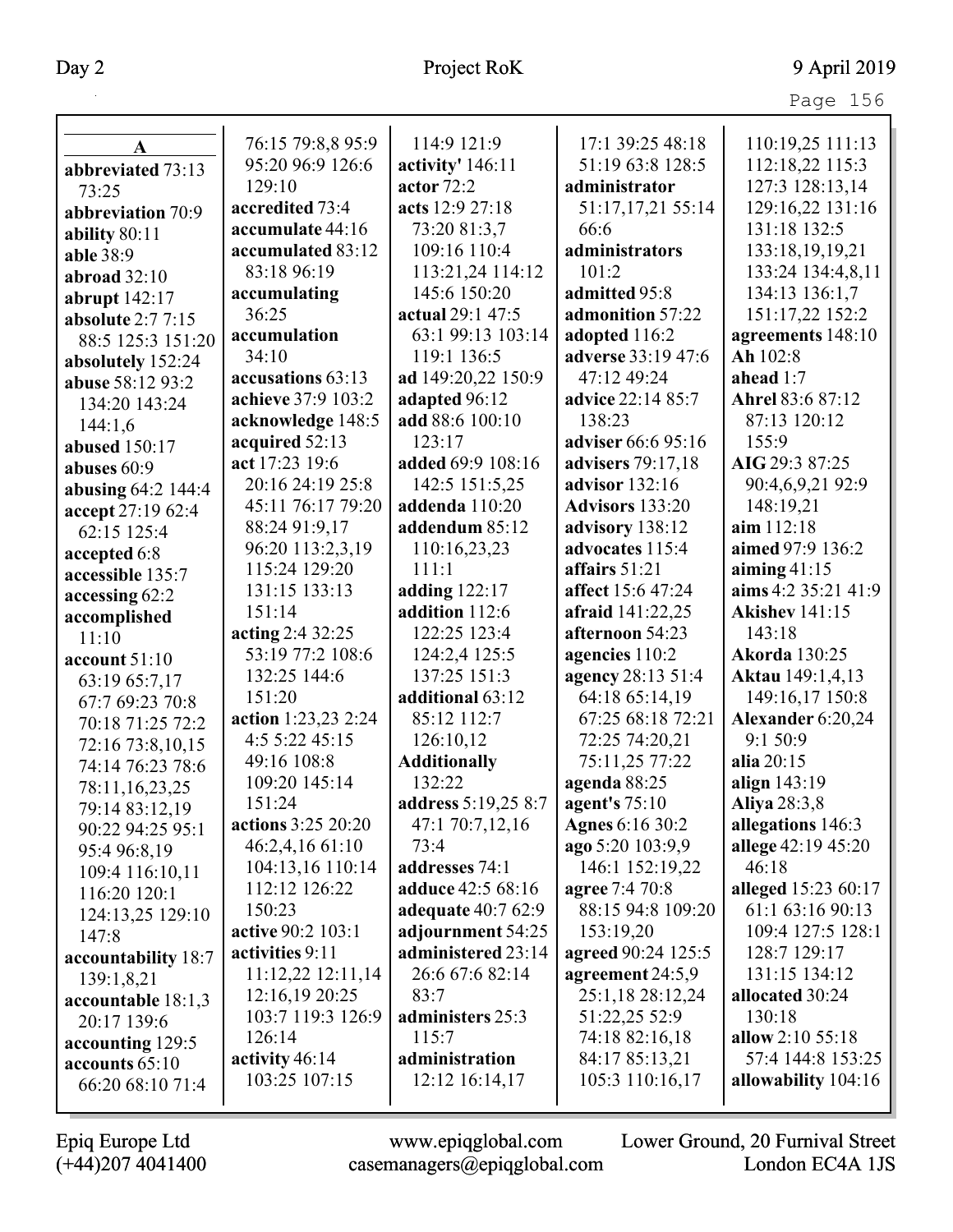|                            |                                        |                             |                                 | Page 157                               |
|----------------------------|----------------------------------------|-----------------------------|---------------------------------|----------------------------------------|
| allowed 30:21              | answered 151:19                        | apply 1:12 2:19             | 147:23 148:13                   | 120:13,14,24,25                        |
| 134:23                     | answers 39:20                          | 7:16 10:20 16:16            | arbitrators 60:14               | 121:15,16,21                           |
| allows 136:3               | anybody 27:2 72:1                      | 136:5                       | <b>Area</b> 144:16              | 122:13, 19, 21, 23                     |
| Almaty $10:17$             | anyway 69:11                           | applying 53:23              | argue 42:15 45:17               | 124:1,12,13,24                         |
| alter 35:22                | apart 62:22 126:18                     | appoint $18:13$             | 93:1 94:5 152:8                 | 125:7,12 128:11                        |
| alternative 39:16          | appeal 9:8 32:8                        | 132:18,18,19                | argument 54:8                   | 128:12,16,17                           |
| 69:10 109:13               | 56:2,18,24 57:9                        | 139:3,15                    | 84:24 151:11                    | 130:16,16 134:4                        |
| ambassador 91:19           | 57:10,16,22 58:5                       | appointed 15:9              | arguments $3:12$ 7:3            | 134:24 135:16                          |
| ambassador's               | 61:2,5 63:14                           | 19:14 20:3,7,9              | 17:21 32:5 33:6                 | 136:3 137:7 138:9                      |
| 91:16                      | appealed 56:1                          | 59:10 143:6                 | 42:14,16 45:6                   | 138:25 139:20                          |
| amenable 136:10            | appeals 6:15 146:2                     | appointing 20:11            | 63:23 88:13 94:2                | 140:21 141:7                           |
| amendment 133:18           | appear 127:18                          | appointment 18:9            | arises 100:23                   | 142:14,23,23                           |
| 133:21,23                  | appeared 56:18                         | 20:12 139:9                 | arising $131:25$                | 144:9 146:20                           |
| amendments 7:22            | 127:11                                 | appoints $19:1,4,16$        | <b>Arman 80:21</b>              | 147:12 148:6,7                         |
| 152:3                      | appears $112:13$                       | 113:1,3 142:16              | arrangements                    | 149:9                                  |
| <b>American</b> 19:3,3,5   | 144:8                                  | approach 19:17              | 67:15                           | articles 2:25 5:4                      |
| 95:16 116:21               | appellant 53:19                        | 57:7                        | arrears 95:7                    | 9:16 88:14 134:21                      |
| amount 102:20              | appellant's 68:20                      | appropriate 40:9            | arrest 30:17                    | <b>aside 94:24</b>                     |
| 112:1,4 119:16             | appendix $76:7,9$                      | 40:11,11 108:10             | arrived 82:10                   | <b>Askar</b> 143:6                     |
| 147:5,7 150:10             | 77:11 78:8 80:21                       | approval $21:16,20$         | article 3:9,14,14               | asked 73:22 106:3                      |
| amused 56:22               | 102:12,13 147:18                       | 84:8                        | 4:6,9,13,23,245:8               | 131:7 147:13                           |
| analyse 51:8               | 147:22                                 | approved 138:19             | 5:10,14,176:9,21                | 152:22                                 |
| analysed 44:6              | applicable 6:22,25                     | 142:18 143:15               | 7:5,12,178:4,17                 | asking $77:20$                         |
| analyses 46:16             | 7:2,13 57:14                           | approves $140:4,6,7$        | 8:23,24 9:18,24                 | aspects 66:13                          |
| analysis 32:16             | 136:12                                 | 140:8                       | 10:9,24 11:2,12                 | assembly 59:11                         |
| 104:5 125:8                | applicant 15:22                        | approximately               | 11:18,19,22 12:17               | assess 8:10,14 17:1                    |
| Anatolie 58:11             | 16:9 20:13 36:15                       | 107:20 153:17               | 13:9,10 14:10,11                | 33:1 49:17 56:20                       |
| 144:25                     | 75:13,14,16 76:1                       | April 1:1 73:16             | 14:19 15:17 17:22               | assessed 54:4                          |
| and/or $80:12$             | applicants 17:8,12                     | 95:4 154:10                 | 17:25 18:4,18                   | assessing 145:10                       |
| Andrey 80:22               | 20:19 36:16 39:23                      | <b>April/May 127:12</b>     | 19:7 20:16,23                   | assessment 5:19                        |
| angry $101:3$              | 42:5, 14, 15, 19, 24                   | 127:19                      | 24:10,21 25:11,23               | 7:13 8:3,6,22 16:6                     |
| announced 63:11            | 45:20 46:18                            | arbitral 53:10              | 28:11 29:10,14                  | 30:5,7 46:20 49:4                      |
| annual 37:25 38:9          | application 8:16                       | 145:24 146:5,8              | 30:3,11,13 31:20                | 107:22                                 |
| 39:1,4 84:9 102:9          | 53:20 56:13 59:23                      | 147:24 149:5                | 32:11,17,22 33:5                | asset 52:25 78:15                      |
| 127:4 129:10               | 75:9,23 77:15,17                       | arbitrary $53:12,16$        | 33:15 34:3,5,21                 | 84:20 85:6,17                          |
| 140:8                      | 79:13 90:16                            | 59:12 61:6,10               | 35:21,25 37:21                  | 100:3, 14, 21, 22, 25                  |
| annually 84:2,8            | 115:11 133:9                           | arbitration 31:19           | 40:12 45:4 62:10                | 101:4 102:6 111:7                      |
| annulled 56:15             | 149:6,23 150:3                         | 55:24,25 57:12              | 83:9 90:4 92:17                 | 118:18,19 119:4                        |
| 61:3                       | applications 77:12                     | 58:4 59:18 61:2             | 92:17,18,23 93:3                | 127:21 131:18                          |
| annulment 149:2,6          | 77:22 90:17                            | 61:11 62:11,13,16           | 96:15 103:8,12,18               | 132:1,11                               |
| 149:11,22 150:2,4          | <b>applied</b> 2:18 7:7,25             | 63:5,10 93:23               | 104:6 108:1,12,15               | <b>assets</b> 23:14,23                 |
| annum $111:9,15$           | 53:4 74:16 76:5                        | 144:10,12,20                | 108:16,23,24                    | 25:6 26:17 27:14                       |
| <b>answer</b> 5:20 6:4,4,5 | 120:14                                 | 146:1 148:3                 | 109:19 110:1,6                  | 27:22 28:10 34:11                      |
| 6:10,14 113:24<br>153:22   | <b>applies</b> 8:25 57:6<br>68:9 111:2 | 149:10<br>arbitrations 63:6 | 112:24 113:17<br>114:2,5,5,6,10 | 34:15 35:2,4,6,14<br>35:20 37:22 38:20 |
|                            |                                        |                             |                                 |                                        |
|                            |                                        |                             |                                 |                                        |

Epiq Europe Ltd www.epiqglobal.com Lower Ground, 20 Furnival Street<br>
(+44)207 4041400 casemanagers@epiqglobal.com London EC4A 1JS www.epiqglobal.com Lower Ground, 20 Furnival Street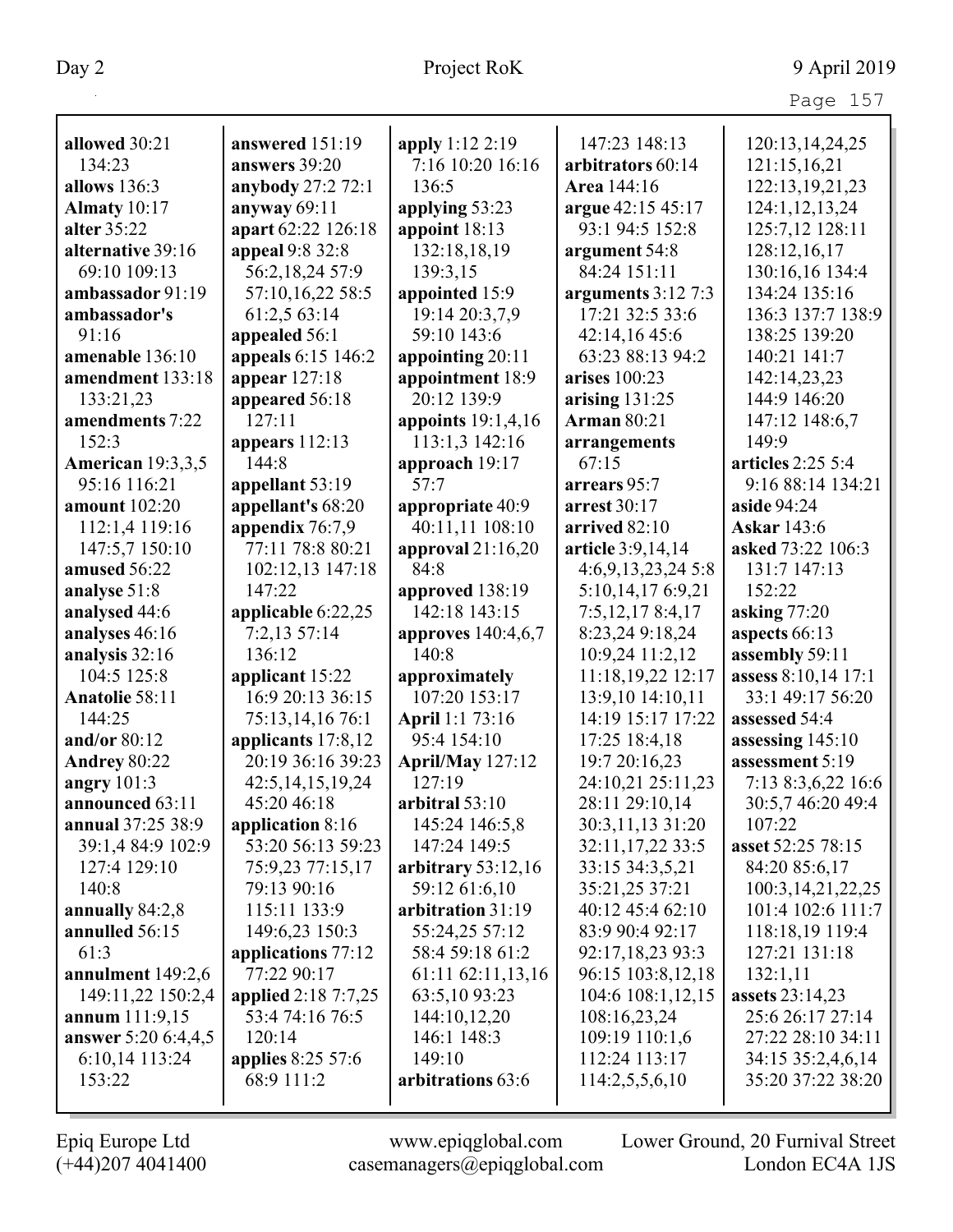| 38:21,25 39:1,25          | 75:3 105:15,24             | 143:22                     | 14:3,4,7,14,21        | 106:3 108:17,19           |
|---------------------------|----------------------------|----------------------------|-----------------------|---------------------------|
| 40:4,5,6 41:10,15         | 106:5 109:10               | available 39:17            | 15:2,6,7,8,10,10      | 108:22 109:1,5,7          |
| 42:6,10,13 43:11          | 116:8 134:21               | 64:17 66:16,24             | 15:11, 16, 19, 20, 22 | 109:11,16,22,24           |
| 43:16,18 44:1,25          | attempt 53:11              | 117:20,24 118:5            | 15:25 16:10,11        | 110:7,8,13 111:2          |
| 45:17,21 48:20            | 145:23                     | 145:10                     | 17:2, 10, 12, 13, 16  | 111:4,6,14,18             |
| 52:19,20,23 53:13         | attempted 135:15           | average $111:16$           | 17:18,23 18:1,3,5     | 112:1,9,23 113:1          |
| 54:14,16 58:21,22         | attempts 55:21             | avoid 93:16                | 18:9, 14, 19 19:2, 3  | 113:16,20 114:9           |
| 60:1,13,21 67:13          | attend 76:20               | award 53:10,12,16          | 19:6,22 20:3,12       | 114:11,13,18,19           |
| 67:14,23 68:5             | attention 25:23            | 55:24 56:1,12,15           | 20:15,16,17,20,22     | 114:21 115:1,6,19         |
| 80:7,13 81:16,19          | 151:10                     | 58:4 59:18 60:15           | 21:9,17,23 22:2,4     | 116:9, 12, 20 117:4       |
| 82:4 83:11,12,15          | attest 46:3                | 61:3,11 62:17              | 22:8,9,11,14,16       | 117:7,10 118:21           |
| 83:18,21,23 84:21         | attesting 46:9             | 63:10,15 144:12            | 22:16,18,22,25        | 119:4,9,11,13,17          |
| 85:11,15,18,19,25         | <b>attorney</b> 76:14 77:3 | 144:13,15,20               | 23:4,5,14,14,16       | 119:18,22,23              |
| 86:3 92:1 95:23           | 90:15                      | 145:24 146:5,8             | 23:18,21 24:2,11      | 121:11,18 122:2           |
| 96:18,18 97:8,10          | attorneys' 147:7           | 148:22,23 149:3,4          | 24:14,16,25 25:2      | 122:16 124:16             |
| 98:16 99:1 100:1          | audit 36:5 39:4            | 149:5 150:1,10             | 25:5,6,8,13,14        | 125:10,14,15,21           |
| 100:11 101:12,12          | August 68:23 74:25         | awards $62:13$             | 26:5,7,8,16,22,25     | 126:6,20 128:25           |
| 102:4 103:4 104:1         | 75:2 81:1 106:13           | 144:11,17 147:24           | 27:4,6,7,9,10,16      | 130:2,8,9 131:23          |
| 104:25 105:24             | auspices 146:12            | aware 50:15                | 27:16,19,23,24,25     | 132:17 133:11,20          |
| 106:21 107:4,14           | Australia 122:8            |                            | 28:1,5,10,16,17       | 134:1 135:18              |
| 112:24 117:12,13          | 125:2                      | B                          | 28:20,21,25 29:2      | 136:25 137:2              |
| 117:14,21,25              | author 136:19              | <b>b</b> 30:23 110:1 113:3 | 29:4,5,8 31:23        | 139:2,6,12,22             |
| 118:2,9,22 119:7          | authorisation              | back 4:7 17:22             | 33:2,4 34:16 46:2     | 140:4,7,13,15,25          |
| 119:11,11,16,23           | 105:23                     | 23:24 32:4 33:5            | 46:12 47:22 50:14     | 141:3,7,12,14,16          |
| 121:20 129:5              | authorised 76:11           | 34:2 35:18 36:19           | 51:20,23,25 52:3      | 142:11 143:17,22          |
| 132:14 133:15             | 113:19 125:17              | 58:8 63:1,23               | 52:4,6,6,10,10,11     | 152:15                    |
| 135:6 138:16              | authorities 4:15           | 74:22 120:10               | 52:12,14,18,18,20     | bank's 11:8,22            |
| assignment 140:1          | 16:19 32:24 59:16          | 133:8 137:17               | 54:9,11,14,15         | 12:12, 14, 16, 22, 23     |
| assignments 15:7          | 59:19 61:10 68:14          | 144:1                      | 55:8,8 68:25 69:2     | 14:5 16:1,8 17:5          |
| assistance 80:17,23       | 109:1 122:5                | back,' 131:5               | 69:11 70:9,14         | 23:8 24:8,17              |
| associated 36:4           | 123:15 133:6               | background 5:14            | 72:20,22 73:3,3,5     | 28:18 29:2 41:20          |
| assume 2:6                | authority 4:18 5:1         | 56:14 87:19 94:17          | 74:15 75:17 77:12     | 48:22 51:24 73:17         |
| assumed 113:18            | 9:1 13:14 15:12            | 136:16                     | 77:14,25 78:3,8,9     | 75:20 84:13 85:6          |
| assure 87:5               | 32:9 105:19                | <b>bad</b> 91:3            | 78:12,24 79:9,11      | 97:18 102:2               |
| <b>Astan</b> 141:10       | 108:18,20 110:5,9          | balance 37:12              | 81:7 82:14,18,20      | 104:13,16 117:2           |
| <b>Astana</b> 140:20      | 110:15 112:13,19           | 117:9 118:16               | 83:8,13,20,22,24      | 120:1 121:20              |
| astray $131:4$            | 112:21 113:8,13            | bank $4:14,17,25$          | 84:11 85:16 86:2      | 126:2 132:5,23            |
| <b>attach 68:1 77:22</b>  | 113:20,22 114:12           | 6:2 8:10,13,20,22          | 86:7,11,11,15,20      | <b>banker</b> 81:6 113:4  |
| <b>attached</b> 49:5 55:6 | 116:10 121:9               | 8:25 9:2,3,6,12,13         | 86:20,22 92:1,3       | banking $125:16$          |
| 66:10 68:5 90:23          | 126:23 137:3               | 9:19,19,21,23,24           | 92:24 94:25 95:9      | 126:11                    |
| 107:5,6,12 109:14         | authority's 16:15          | 10:1,6,10,20,23            | 95:20 96:8,9,19       | bankrupt $135:9,10$       |
| 109:14                    | 16:18                      | 11:2,5,16,16,20            | 97:5,24 100:4,5       | bankruptcy 134:25         |
| attachment 30:17          | automatically              | 11:24 12:1,4,6,10          | 100:12 101:18,19      | 135:1,4                   |
| 64:17 65:12 66:11         | 122:16                     | 12:18,18,25 13:1           | 101:20 102:11         | <b>banks</b> 10:3,3,4,7,8 |
| 66:16,25 73:17            | autonomy 137:10            | 13:6,6,8,11,16,19          | 103:22 105:5          | 12:20 13:2,3,7            |
|                           |                            |                            |                       |                           |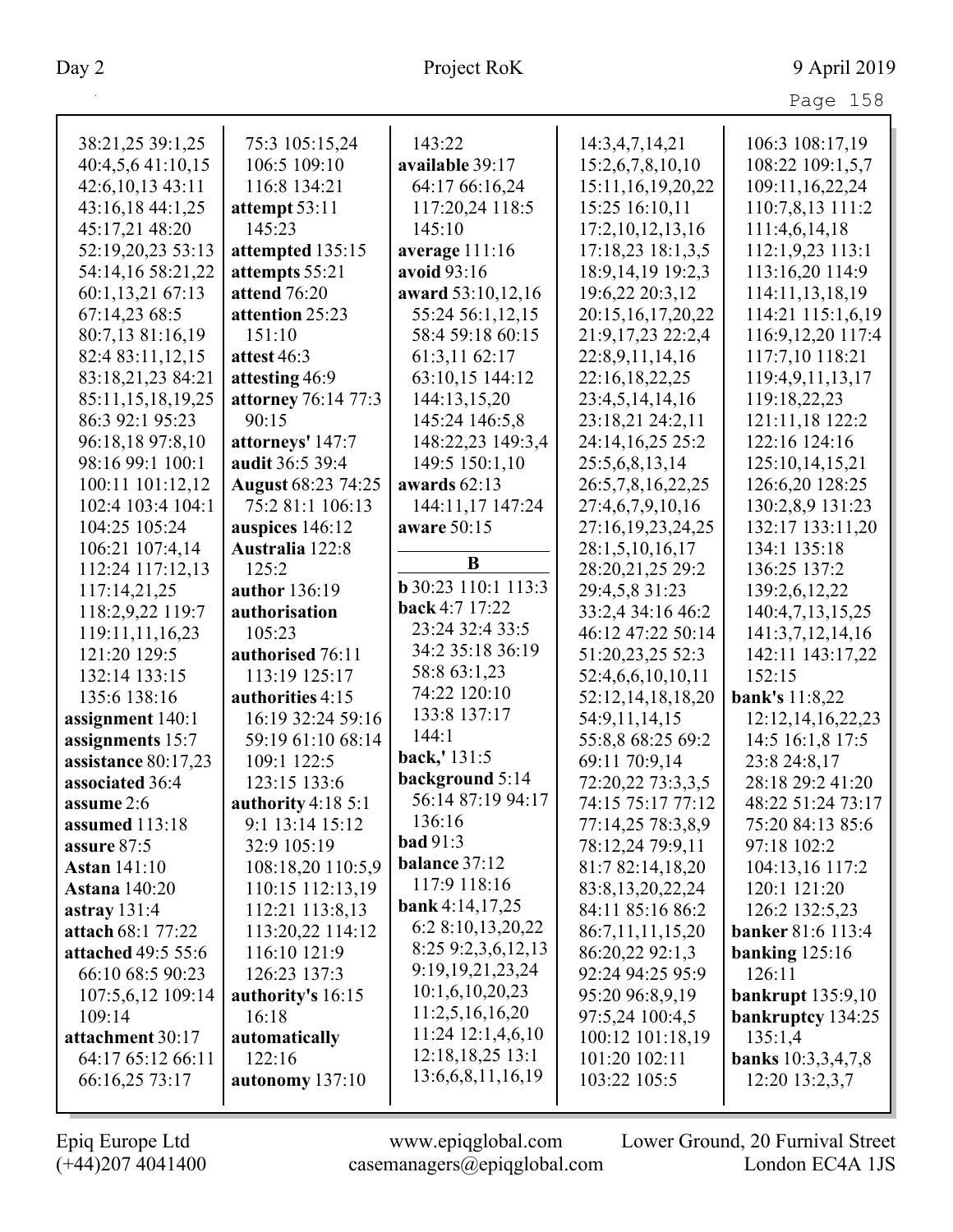| rage |  |
|------|--|
|------|--|

| 15:12,16 16:4             | 92:24 114:18                  | 25:21 26:12,13            | 118:6,6                   | <b>built</b> 60:22       |
|---------------------------|-------------------------------|---------------------------|---------------------------|--------------------------|
| 18:20,22 19:17,19         | belonged 68:24                | 28:6 33:13,22             | <b>booked</b> 153:6       | <b>bullet</b> 48:13      |
| 19:23 20:6 21:4           | 128:9                         | 36:15 37:19 41:21         | books 27:23 28:1          | bunch $75:4$             |
| 22:19,23 76:15            | belonging 8:20                | 44:22 45:19,25            | 136:19                    | <b>bundle</b> 40:13 75:7 |
| 114:8 117:16,19           | 68:3 73:1 86:1                | 47:19 48:12 64:9          | <b>border</b> 55:17       | bung $35:23$             |
| 118:3 121:5,8             | 104:8 109:21                  | 64:11,14 69:23            | <b>Boston 113:2</b>       | <b>burden'</b> 146:10    |
| 122:4 131:6 137:9         | belongs $1:144:14$            | 82:2 94:21 99:11          | <b>bottom</b> 10:24 40:13 | business $48:2,6$        |
| 141:22 142:2              | 4:17,19,256:1                 | 105:8 117:1               | 145:23 151:15             | 149:19                   |
| 143:1                     | 8:12 31:21,24                 | 131:17 147:18,18          | <b>bought</b> 102:21      | buy 102:22,23            |
| <b>banks'</b> 20:24       | 33:4 49:5 51:23               | 147:19                    | box 21:7 75:15,22         | buying $14:22$           |
| <b>barrister</b> 89:21    | 51:24 52:4 55:7               | binding $144:13$          | 79:6                      | 102:17                   |
| 93:5,19 133:8             | 68:6,9 69:11                  | bis 20:7 124:13           | <b>branch 63:7 70:10</b>  |                          |
| Barsegov 124:22           | 81:25 83:4 108:19             | bit 11:18 20:5            | bravura 89:22             | $\mathbf C$              |
| base 30:15 84:19          | 108:25                        | 32:14 39:9,11             | <b>breach</b> 55:22,23    | c 31:2,4 124:15          |
| <b>based</b> 45:4 48:4    | benchmark 98:7                | 40:1 65:22 68:21          | 151:19                    | cabinet 142:18           |
| 77:24 84:5 91:10          | 112:8,8                       | 79:6 87:21 94:18          | break 29:15,17,17         | 143:3,11                 |
| 94:15 115:23              | beneficial 78:13,22           | 105:11 153:21             | 29:19 75:6 83:2           | calculated 111:23        |
| 121:7 134:20              | 79:1,4,11                     | <b>BNC</b> 69:4           | 87:1,2,9 114:15           | call 65:7 66:21 70:8     |
| 137:22                    | beneficiary 26:4,8            | <b>BNM</b> 78:7           | 120:4,6,8 129:9           | 71:9 93:8 98:23          |
| <b>basis</b> 24:25 25:17  | 86:17                         | <b>BNY</b> 65:10 66:3,5   | breaks 87:5               | 106:5 118:6 128:5        |
| 102:17 107:11             | beneficiary's 26:1            | 66:21 67:2,4,9,13         | <b>Brexit 56:19</b>       | called 42:1 59:2         |
| 130:13 131:10,22          | benefit 42:15 52:23           | 69:5,7,12,13 70:3         | bribery $95:19$           | 61:20 71:6 73:2          |
| <b>battle</b> 130:19      | 85:17 119:6                   | 70:4,13,19,21             | <b>briefly</b> 8:6 16:1   | 74:6 84:14,20            |
| bear $4:20$               | <b>benefits</b> 42:7 43:1     | 71:3,8,11,11,16           | 32:4 50:19,21             | 95:21 100:18             |
| beginning 59:15           | 62:4 115:17                   | 72:21 73:9,11,14          | 55:20 56:11 64:24         | 102:2 103:15             |
| 110:21                    | best 48:24 49:8               | 73:18,19 74:1,2,9         | 66:14 90:11 93:7          | 121:16 123:11            |
| begins 37:3 39:12         | 58:14                         | 75:1 76:14 77:12          | 118:1                     | 128:4 140:20,21          |
| <b>behalf</b> 26:1 73:20  | better 51:12 112:7            | 77:22 79:14,15,22         | brilliant 51:11           | 142:20 148:7             |
| 73:25 74:5 76:21          | beyond 136:4                  | 80:2,3,14,23 81:8         | <b>broad</b> 100:18       | cam 94:17                |
| 79:21 85:4                | <b>bid</b> 60:23              | 82:4,6,19 90:18           | broadly 126:24            | camp 123:19              |
| Beketayev 146:22          | big 51:17 152:17              | 100:24,24,25              | broken 5:23               | campaign 59:25           |
| 146:24 147:4,14           | bill 5:4 123:15,16            | 107:6 112:24              | brought $136:11$          | Canada 21:1,11,17        |
| 147:22                    | <b>billion</b> $41:12\,60:15$ | 113:5                     | Brussels $105:11$         | capable 80:7             |
| <b>Belgian</b> 53:24 81:1 | 95:1 97:24,25                 | <b>BNY/Kazakhstan</b>     | <b>budget</b> 12:13 24:19 | capacities 11:24         |
| 82:3 106:10 107:9         | 99:7 101:15,16                | 74:25                     | 33:12,15 34:2             | 25:12                    |
| Belgium 90:19             | 119:19 130:18,22              | <b>BNYM 27:14 81:4</b>    | 36:2,7 37:21 38:1         | capacity 101:7           |
| 105:4 106:4               | 131:3 148:17                  | 81:12,24                  | 38:10 39:2,7,8,19         | capital 61:25 90:2       |
| <b>believe</b> 22:2 46:23 | <b>billionaire</b> 60:3       | <b>BNYM's</b> 73:24       | 44:4 45:5 49:9            | 100:21 112:11            |
| 68:23 72:8 82:6           | billions $99:8,8,9$           | 74:7                      | 50:5 83:9 96:13           | 148:19,21                |
| 84:25                     | 100:13                        | <b>board</b> 19:4,5,10,13 | 96:20 106:19              | care $61:17$             |
| <b>believed</b> 56:19     | binder 9:14,15,17             | 41:20 97:4                | 115:2 125:18              | careful 89:18            |
| believes 21:24            | 10:25 11:3 13:9               | <b>body</b> 10:10 13:11   | 127:3 137:13,24           | carefully 148:10         |
| <b>belong</b> 1:17 23:23  | 14:12 17:23 19:7              | 125:17 138:12             | 138:8                     | carried 13:18 14:6       |
| 25:6 52:20 68:21          | 19:20,24 21:7                 | bold 38:24 99:23          | budget's 37:1             | 24:24                    |
| 69:12 71:3 83:16          | 24:5, 19, 21 25: 9            | <b>bonds</b> 99:24 100:2  | <b>budgets</b> 39:3 130:6 | carries 9:12 10:11       |
|                           |                               |                           |                           |                          |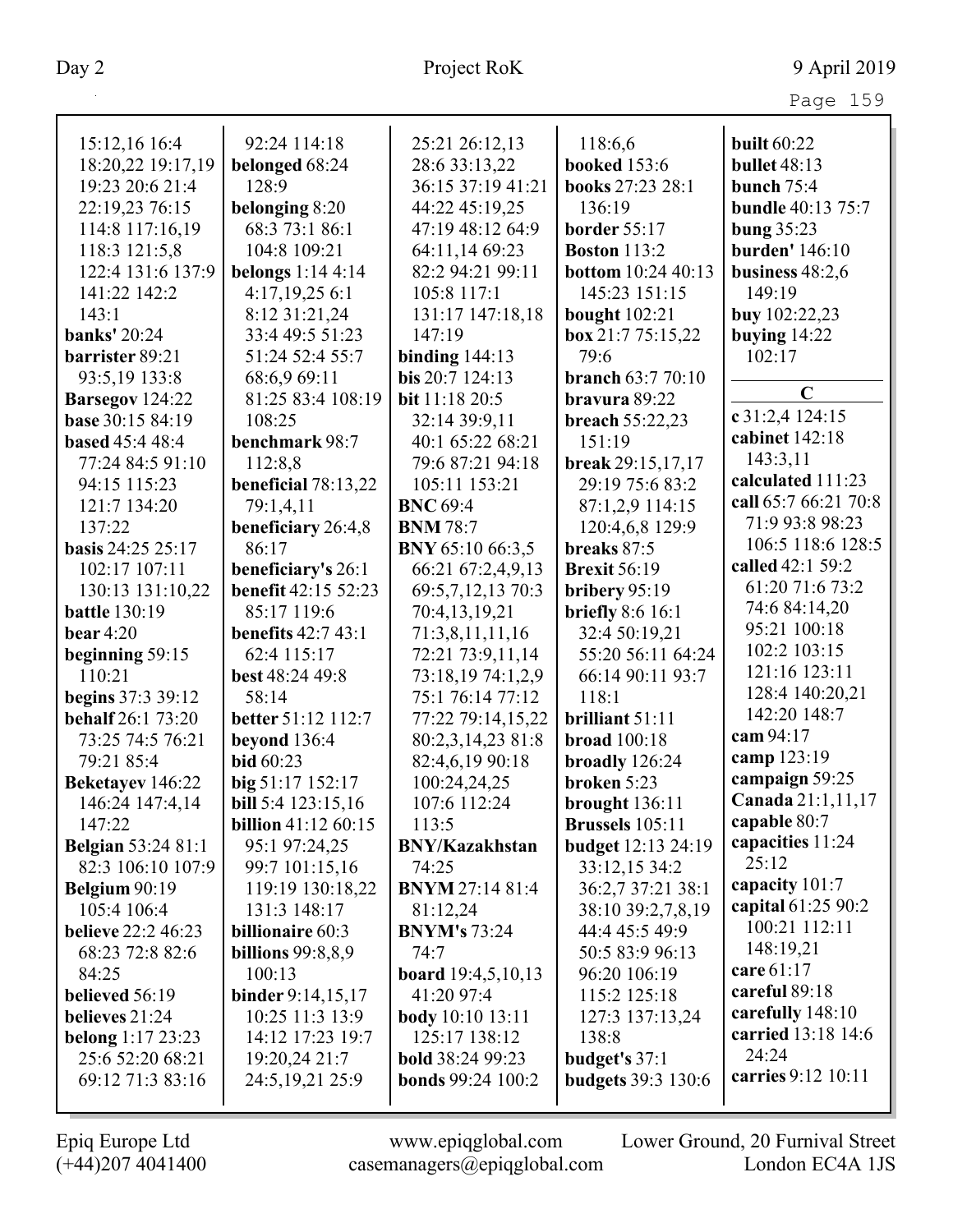| Page | 160 |
|------|-----|
|      |     |

| 22:17,18             | cast 76:20             | 68:24 69:2,11         | challenge 56:3 58:6     | 145:5 146:16        |
|----------------------|------------------------|-----------------------|-------------------------|---------------------|
| carry 12:7,10,19     | <b>Casting 146:10</b>  | 70:14 72:12,22        | 64:21                   | claimed 15:22       |
| 25:16 85:17 108:9    | caused 62:20           | 73:17 83:7 84:11      | challenged 63:11        | 106:6 122:4         |
| 114:11 144:15        | cautious 60:14         | 84:13 85:5 86:2,7     | change 22:4 143:16      | 150:22              |
| 151:23               | 80:15                  | 86:20,22 92:1,3       | changed 67:16 69:1      | claims 105:24       |
| carrying 10:18       | Cellulosa 102:20       | 92:24 94:17 106:3     | 69:8 121:17             | 135:17 136:10       |
| 11:11 14:7,23        | cent 20:6 95:2         | 108:17,19,22          | 127:22                  | clarified 39:13     |
| 85:22 111:12         | 97:24,25 98:2,3,6      | 109:1,5,7,11,16       | changes $142:11$        | 79:10 80:18         |
| case 1:22 2:5,18,19  | 98:12,13 102:7         | 109:22,24 110:7,8     | chapter 12:17           | classified 43:12,13 |
| $3:1,15$ 4:2 5:13    | 111:15,21 112:2        | 110:13,16 111:2       | 96:14 116:7             | 43:17,18            |
| 6:237:4,7,17         | central 4:14,17,25     | 112:23 113:1,16       | characterised           | clause 132:5        |
| 22:21 23:6,9         | 6:2 8:10,13,20,22      | 113:20 114:8,9,10     | 16:14                   | clear 7:23 12:12    |
| 30:23 31:2 44:8      | 8:25 9:3,6,12,13       | 114:13,18,19,21       | characteristics         | 25:8 27:3 28:15     |
| 45:15 46:20 55:20    | 9:19,23,24 10:3,6      | 115:1,6,19 116:9      | 137:9                   | 33:8 37:17,20       |
| 56:9,15 57:24        | 10:7,19,23 11:8        | 116:12,20 121:5,8     | charge 125:15           | 38:17,23 43:4       |
| 58:6 62:11 63:10     | 11:16,16,21,24         | 121:11,17 122:2,4     | Charter 61:19           | 51:3 65:13,14       |
| 63:10,16 66:22       | 12:1,4,5,10,12,13      | 122:16 124:16         | check 117:23            | 68:6 69:12 77:11    |
| 67:14,18 68:7,17     | 12:14, 16, 20, 22, 23  | 125:17,21 126:2       | chiefly 90:7            | 77:13 78:4 80:25    |
| 70:21 71:24 73:18    | $12:25$ $13:1,3,6,6,7$ | 126:20,24 132:17      | <b>Chinese</b> 89:13,14 | 88:10 95:13 97:18   |
| 75:3 77:20 87:25     | 13:8, 19 14:3, 4, 5, 7 | 134:1 136:25          | choose 64:13            | 100:7 101:8         |
| 90:5,7,9,14,14,21    | 15:6,7,8,10,10,11      | 137:2,9 140:13,15     | 123:24                  | 102:10 112:21       |
| 91:6,21 92:8,9       | 15:12, 16, 16, 19, 20  | 142:11 143:17         | chosen 7:19 74:10       | 113:9 114:20,23     |
| 104:6 106:4,12       | 15:22,25 16:1,4,8      | centre 10:16 92:7     | circumstance 18:17      | 115:2 118:8 122:1   |
| 109:9 111:25         | 16:10,11 17:2,5        | certain 27:14 52:1    | circumstances 1:12      | 122:3,14,15         |
| 113:16 114:21        | 17:10,12,13,15,18      | 52:2,7,13,22,22       | 6:17 8:2,5 18:18        | 124:21 128:10       |
| 116:25 126:25        | 17:22 18:5,19,20       | 53:9 54:22 74:12      | 23:9 30:4 55:5,9        | 130:13 133:14       |
| 129:11,13,18         | 18:22 19:2,3,5,17      | 85:22,23 94:9         | 56:10 62:21 63:22       | 134:16 137:24       |
| 132:24 134:13,17     | 19:18,23 20:3,6        | 111:9,15 128:2        | 90:8,12 150:23          | 138:8,25 139:20     |
| 134:19,24,25         | 20:12,15,16,17,20      | 137:9 140:13          | 151:18                  | 139:24 140:10       |
| 135:1,5 138:21       | 20:22,24 21:4,9        | 151:8,18              | cited 115:20            | 141:7 142:1,13,14   |
| 144:25 145:20        | 21:17 22:2,4,8,9       | certificate 77:7      | Citibank 100:20         | 147:9 148:6         |
| 146:22 147:6,17      | 22:11, 14, 16, 16, 17  | cetera 78:17 90:23    | citizen's 140:16        | 150:16              |
| 148:2,20 149:16      | 22:19,22,23,25         | 100:4 113:20          | city 10:17              | cleared $143:10$    |
| 149:17,18 150:20     | 23:4,5,8,13,15,18      | 140:8,18              | civil 12:14 16:21       | clearly 9:23 41:2   |
| 150:20               | 23:21 24:2,14,16       | chain 51:13 61:1      | 25:21 26:5 51:8         | 48:10,23 53:24      |
| cases 4:11 20:8      | 24:17 25:2,5,6,8       | chairman $1:7$ $18:9$ | 128:17 136:3,9,21       | 66:9 72:14          |
| 64:1 90:18 127:17    | 25:12,14 26:5,7,8      | 18:13,15 29:16,21     | 136:23 145:8,16         | client 27:18 73:20  |
| 147:23 148:2,12      | 26:22,25 27:4,25       | 54:20 55:2 87:1,6     | claim 17:17 26:17       | 78:22,24 79:8       |
| 148:15,16,18         | 28:5, 16, 18, 20, 25   | 87:11 120:5,10        | 26:22 30:25 42:6        | 85:22 86:2 113:1    |
| 149:13 150:18        | 29:5,8 31:22 33:2      | 138:22 139:4,11       | 52:3,6,11,12,19         | 113:3               |
| cash $65:6,7,1681:4$ | 33:4 34:16 41:20       | 139:18 140:2,3        | 52:21 55:12 60:15       | clients 73:24 77:19 |
| 81:8,12,24 107:5     | 47:22 48:18,22         | 142:11 151:2,4        | 69:4 93:2 101:9         | clipping $130:15$   |
| 107:12 117:15        | 50:14 52:6,10,12       | 152:11 153:1,11       | 108:23 109:7,13         | clippings $110:16$  |
| 118:2                | 52:18,18,20 54:9       | 153:20,25 154:4       | 109:18,24 113:11        | 116:3               |
| Caspian 59:1         | 54:11,15 55:8          | chairmen 139:15       | 114:14 126:21           | close 43:5 59:13    |
|                      |                        |                       |                         |                     |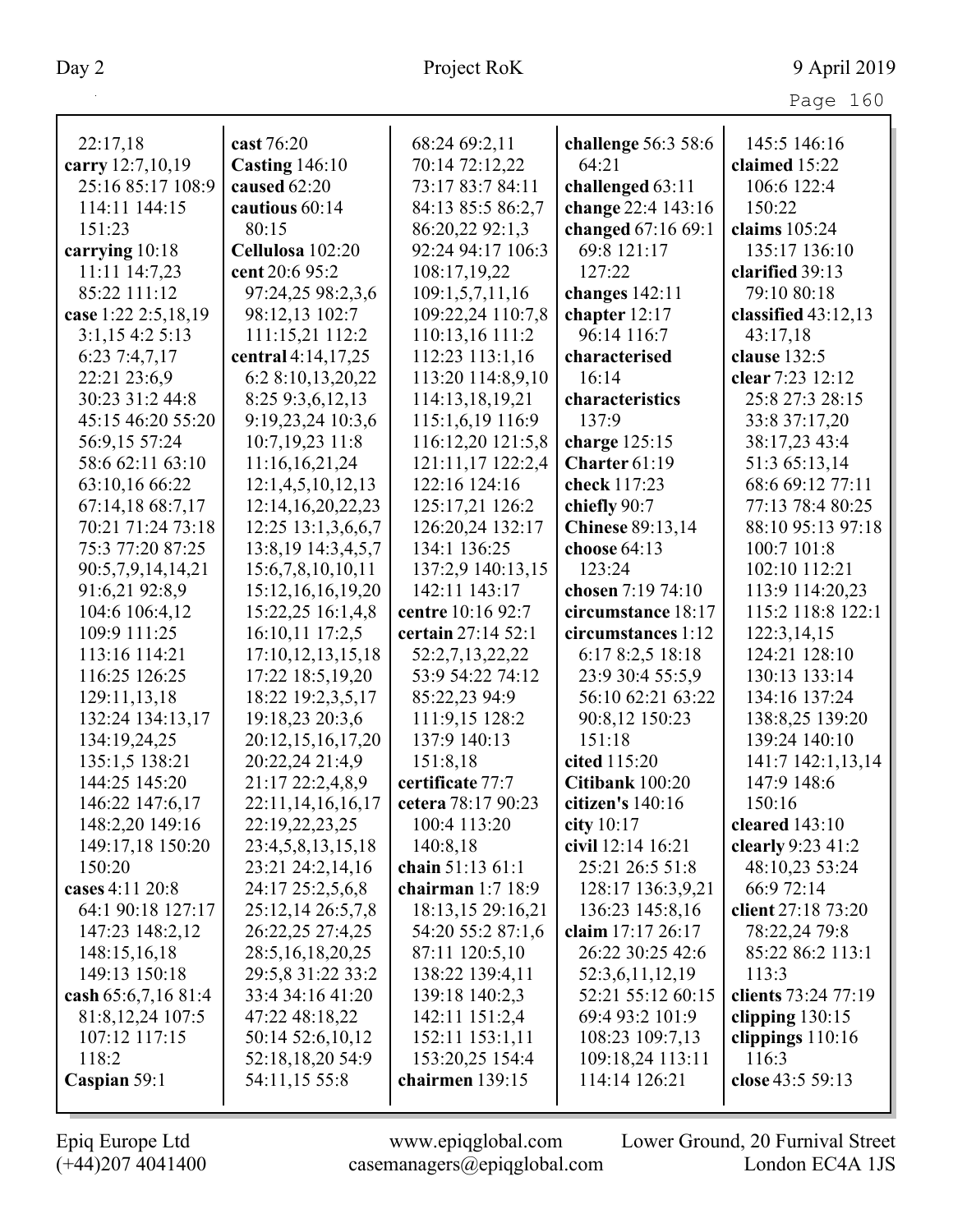|                       |                   |                      |                    | Page 161            |
|-----------------------|-------------------|----------------------|--------------------|---------------------|
| closely 48:18         | 66:11 68:13 74:11 | 35:4 54:10 81:15     | complying 63:15    | confidential 148:2  |
| closer 115:11         | 79:16,24 101:20   | 91:10 137:9          | composed 19:14     | confirm $148:1,4$   |
| closing $3:127:3$     | 111:4,22 115:25   | 141:23               | composition 19:18  | confirmation 129:6  |
| 17:21 32:5 33:6       | 133:9 139:22      | communicated         | 138:6,7,19         | confirmed 75:13     |
| 45:6 54:7 55:18       | coming $31:20$    | 72:20 76:7           | concept 23:1 25:19 | confirming $28:24$  |
| 63:23 88:13 94:1      | comma 38:5        | communication        | 48:17 49:25 91:12  | 29:4 73:18 148:3    |
| co-author $136:18$    | comment $121:4$   | 72:23                | 100:18 115:7       | confirms 39:20      |
| co-operation          | 122:12 149:15     | companies 65:3       | 124:15             | 106:19              |
| 141:13                | 151:5             | 66:15 89:15 95:20    | concerned 89:20    | confiscated 58:22   |
| code 12:13 33:12      | commentaries      | 119:5                | 93:6               | conflict 21:24 22:3 |
| 33:15 34:2 35:23      | 122:11            | company $60:1,23$    | conclude 1:17 4:3  | 63:20               |
| 37:21 39:19 40:13     | commented 149:16  | 69:25 74:13          | 44:8 45:24 50:11   | conjunction 59:4    |
| 45:5 49:9 83:9        | comments 30:15    | compare 12:25        | 57:19 82:23        | connected 65:15     |
| 96:13,13 106:19       | 113:9,13 120:20   | 110:25               | 134:17             | connection 30:18    |
| 106:21 115:2          | 120:21,23 122:9   | compared 14:5        | concluded 45:21    | 31:14,18 32:1       |
| 127:3 128:17          | 122:22 143:23     | 98:12 123:13         | 53:10 103:19       | connotations 92:15  |
| 136:3,9,21,23         | commercial 4:22   | 148:16               | 154:9              | consent 1:21 18:11  |
| 137:13,24 138:8       | 44:21 45:18,22    | comparison 13:5      | concludes 45:2     | 18:14 139:10,16     |
| codes 50:22           | 46:3,9,14 48:5    | 16:3,5               | 87:17 135:21       | 139:19              |
| codification 7:2      | 55:14 88:23 89:12 | compensate 112:9     | concluding 50:10   | consented 30:22     |
| codified 2:12         | 89:19 92:19 93:8  | 132:23               | 111:14 114:8       | consequences 47:6   |
| coercive 1:23 2:24    | 93:9,15,15 103:5  | compensation         | 128:24 155:7       | 47:12 51:9 115:8    |
| 5:10 30:16            | 103:7,24 104:15   | 55:22 62:10 63:9     | conclusion 1:14    | 136:5               |
| collaboration         | 104:15 105:3      | 111:16 112:5,7       | 22:15 28:9 86:7    | Consequently        |
| 131:23                | 107:15 108:6      | 125:11,22,25         | 101:21 103:4,20    | 103:22 107:15       |
| colleague 6:16        | 112:20 113:17,23  | 145:6                | 104:4 105:4 108:1  | conservatory        |
| 29:12 103:11          | 114:9 121:12,20   | compensatory         | 112:13 122:22      | 105:24 106:5        |
| 152:21                | 122:23 125:1      | 125:13               | 135:20 150:16      | consider 49:4 53:25 |
| colleagues 1:11       | 126:1             | competence 10:5      | conclusions 82:10  | 94:11 129:11,13     |
| collectively 89:3     | commission 2:16   | competitive 131:22   | 86:4 94:9 107:20   | 134:19 135:21       |
| <b>College</b> 136:15 | 111:7,15,19112:4  | complaint $145:8,15$ | concrete $104:13$  | considerable        |
| column 70:6 71:6      | 116:22 118:18     | 145:16               | concretely 2:3     | 137:10              |
| 99:20,21 102:18       | 120:17 123:2      | complete 122:2       | 43:11              | considerations      |
| 117:11                | 132:6,12          | completely 69:12     | condition 8:16     | 91:23               |
| columns 70:6          | commitment        | 90:8,13 92:14        | 31:20 105:17       | considered 2:10     |
| combination 66:18     | 112:11            | 94:9                 | 121:14             | 4:10 5:6 7:10       |
| 66:20 106:21          | commits 62:11     | completion 76:19     | conditional 52:21  | 49:13 53:14 58:12   |
| come 6:25 32:4        | 129:25            | complex 56:10        | conditions 3:16,18 | 68:18 69:11 89:16   |
| 33:5 35:18 36:19      | committed 145:6   | compliance 149:19    | 4:3 24:13 31:5     | 107:13 109:6        |
| 63:1,23 94:13         | committee 149:12  | complied 63:3        | 32:13 52:22        | 112:12 113:25       |
| 96:1 120:16           | 149:21,22 150:9   | 149:4                | 105:16 152:4       | 147:14              |
| 121:21                | commodity 10:20   | complies 104:17      | conduct 60:18 61:6 | considers 69:13     |
| comes 2:8 17:19       | 37:2              | comply 22:9 46:13    | 113:17,23 130:2    | 109:11 122:1        |
| 22:6 45:12,14         | common 2:4 7:9    | 62:16 103:24         | conducted 56:24    | consist 38:20 89:1  |
| 53:20 61:15 63:9      | 16:18 19:17 20:11 | 144:19 150:1,3       | confers 81:18      | 98:15               |
|                       |                   |                      |                    |                     |

Epiq Europe Ltd www.epiqglobal.com Lower Ground, 20 Furnival Street<br>
(+44)207 4041400 casemanagers@epiqglobal.com London EC4A 1JS www.epiqglobal.com Lower Ground, 20 Furnival Street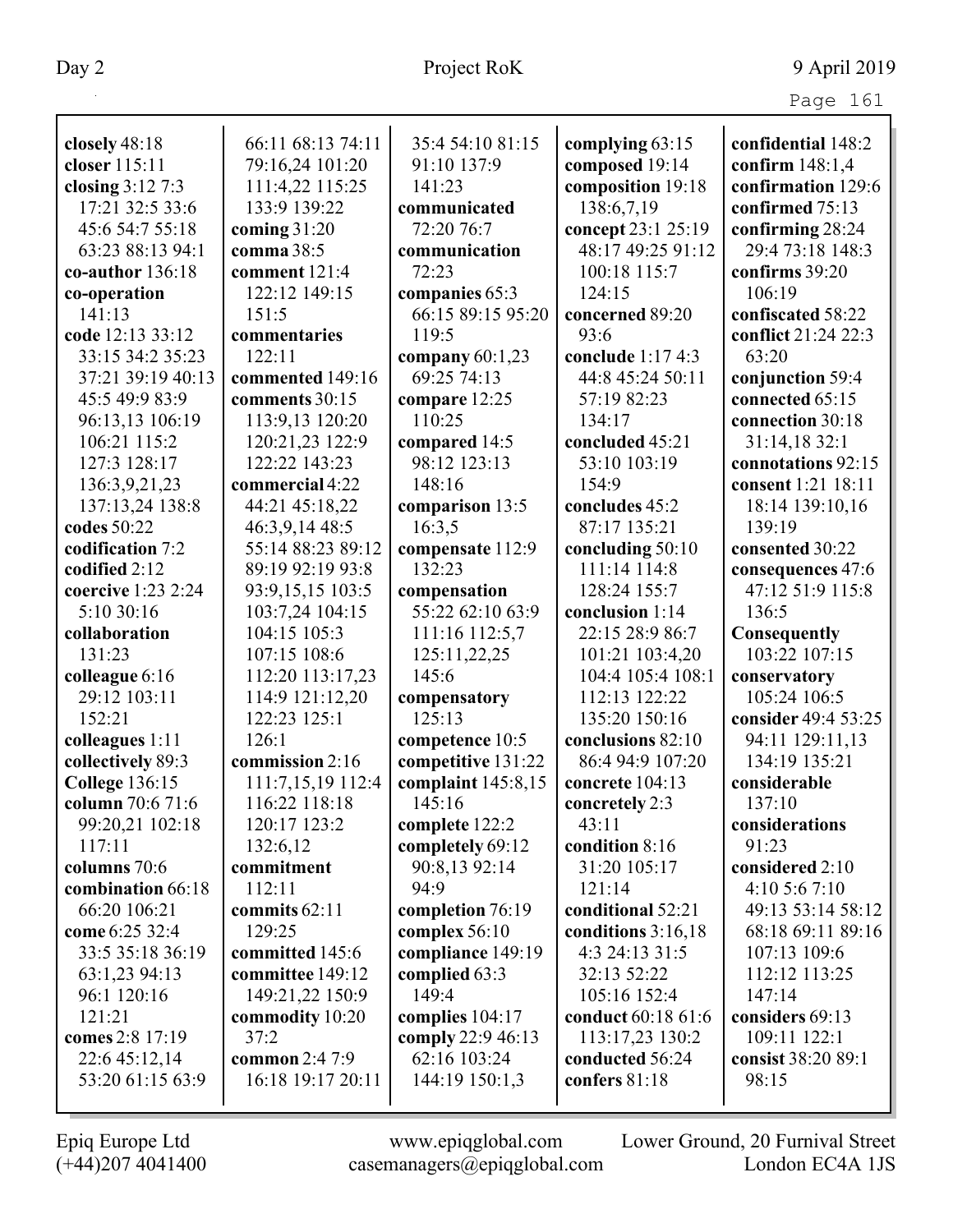| ∕ane | $\overline{\phantom{a}}$ |
|------|--------------------------|
|------|--------------------------|

| consists 36:17 94:6                  | continued $1:648:3$                      | convince 149:20                     | couple 18:24 95:14                    | 136:11                              |
|--------------------------------------|------------------------------------------|-------------------------------------|---------------------------------------|-------------------------------------|
| 108:3 118:19                         | 62:17 155:4                              | copied $64:12$                      | course 63:3 64:12                     | crisis 38:2,11                      |
| consolidated 117:2                   | continues $5:9$ 11:2                     | 105:14                              | 135:11                                | 130:19,22 131:4                     |
| 117:5 119:12,24                      | 37:4 44:19 106:17                        | copy 71:13                          | court 1:23 2:24                       | criteria 2:2 8:7                    |
| 120:2                                | 129:7                                    | core 48:17                          | 3:16 7:11,15 9:8                      | criticised 141:6                    |
| consolidation                        | Continuing 83:25                         | corner 78:10,18                     | 13:5 16:6 23:11                       | cross-examination                   |
| 74:13                                | contract 26:3 86:14                      | correct 16:7 17:14                  | 30:5,19 31:16,23                      | 153:18                              |
| constantly 68:20                     | 128:25 135:18                            | 17:15 56:11 57:25                   | 32:6,7,9 33:1                         | crossed 77:18                       |
| constitute 151:12                    | Contracting                              | 91:4 148:5 153:10                   | 39:10 45:14 49:3                      | crucial 47:14 90:17                 |
| constituted 60:12                    | 144:14                                   | correctly 139:14                    | 49:17 53:3,17,21                      | 113:18 114:10                       |
| 99:4                                 | contractual 136:4                        | correlate 147:7                     | 56:2,4,18,24 57:8                     | 129:15                              |
| constitutes 7:9 35:3                 | contrary 16:18                           | correspondence                      | 57:10,16,22 58:5                      | Crucially 143:16                    |
| constitution 49:21                   | 81:14                                    | 45:20 73:16 77:21                   | 60:8 61:2,5 63:14                     | cumulative 3:18                     |
| constitutional 21:4                  | contravene 8:17                          | corresponding                       | 63:20 64:20 65:24                     | currencies 14:9                     |
| constraint 114:4                     | contravened                              | 1:19 62:5 75:20                     | 66:1,2 68:17 69:1                     | 78:16                               |
| 124:18                               | 147:25                                   | corresponds                         | 72:25 79:25 81:1                      | currency 10:13,22                   |
| construction 81:17                   | contribute 133:3                         | 104:17                              | 82:3,9,11,22                          | 14:8,9,17,21,23                     |
| constructions                        | control 10:13,14                         | corruption 59:5                     | 91:11 104:10,11                       | 14:24 15:2,5,6                      |
| 91:10                                | 23:6 26:1 54:12                          | cost 39:3 60:11                     | 105:4,11 127:15                       | 47:11 52:21 80:10                   |
| consult 21:18                        | 54:13 80:12                              | costly 58:17                        | 127:17 132:21                         | 95:7 97:23 118:7                    |
| consultation 21:15                   | controlled 26:7                          | council 21:23 138:6                 | 135:23 136:4                          | 140:16,21 141:2                     |
| consultations 21:11                  | 60:2                                     | 138:10,11,17,22                     | 145:9,18 146:6,12                     | currently 81:24                     |
| 21:13                                | controls 15:14 26:6                      | 139:5 141:12                        | courts 53:8,22,23                     | 145:10 149:7                        |
| contain 2:25                         | 28:2                                     | Council's 138:7                     | 53:24 57:6,9,14                       | cursory 2:10                        |
| 104:18                               | controversial 21:1                       | counsel 16:9 23:8                   | 92:5 124:6 145:4                      | custodian 51:22                     |
| contained 4:6                        | convention 2:12,17                       | 31:22 34:16                         | 148:13                                | 69:22 70:3,21,24                    |
| 50:16                                | 2:18,20,22,23 3:7                        | 132:20 149:14                       | cover 122:23                          | 71:19 72:1 73:12                    |
| contains 11:23                       | 3:10 6:3,9,25 7:20                       | <b>countries</b> 2:11 10:3          | 124:25                                | 81:5,9 101:1                        |
| 48:12 85:25                          | 7:23,24 8:13,18                          | 13:3 16:17,18                       | covered $8:11,23$                     | 113:2                               |
| contend 90:6                         | 17:13 20:23 22:17                        | 17:3 20:2 21:2,5                    | 20:22 33:2 48:7                       | custodians 68:12                    |
| contended 68:24                      | 23:3,18 24:3,17                          | 22:19 48:24 53:8                    | 88:14 104:2                           | 69:20 71:19,20,22                   |
| contends 145:25                      | 29:11 30:4,12                            | 54:2,5 88:3                         | 109:25 121:9                          | 72:5, 13, 14, 17                    |
| contested 81:10                      | 32:12,22 33:3                            | 120:20 121:1,3,15                   | 137:4                                 | 101:7                               |
| 105:16 106:8,11                      | 54:4,7,16 57:5                           | 121:21 122:8,10                     | covering 36:4                         | custody $27:15$                     |
| 107:5 116:23                         | 62:3 88:15 92:25                         | 122:11,12 131:24                    | cowards $141:9,24$                    | 28:12,24 52:8                       |
| context 55:16 60:17                  | 93:4 94:3 113:9                          | 141:23 146:23                       | <b>cowards'</b> 142:21                | 69:16 78:23 85:20                   |
| 90:9,25 104:2                        | 114:20 115:23                            | countries' 121:19<br>122:22 125:1   | create 3:4 8:19                       | 112:22 119:3                        |
| 114:1 128:8                          | 116:1,2 120:18                           |                                     | 136:1,3                               | customary $1:24,25$                 |
| contexts 68:14<br>continuation 57:20 | 137:3,5 146:8<br><b>Conventions 2:21</b> | country $11:15$<br>44:16 49:8 53:15 | created $2:1$ 47:18<br>52:11 94:13,22 | 3:77:2,5,1117:3<br>30:10 54:6 88:12 |
| 149:24 150:11                        | 115:22                                   | 58:18 61:14,23                      | 108:2                                 | 88:14,18 117:12                     |
| continue 11:18                       | convert 141:2                            | 79:1 120:22,22                      | credit 10:4 74:23                     | 121:3,18                            |
| 13:8 39:11 58:20                     | converted 43:18                          | 143:2 147:10                        | 119:14                                | customer $70:19$                    |
| 106:23 120:11                        | 140:22                                   | country's $10:20$                   | crediting 36:9                        | 71:11 72:22 73:6                    |
| 153:13                               | conviction 2:5                           | 15:13 53:23 54:11                   | creditors $135:7,17$                  | 79:7 119:8 133:20                   |
|                                      |                                          |                                     |                                       |                                     |

Epiq Europe Ltd www.epiqglobal.com Lower Ground, 20 Furnival Street<br>
(+44)207 4041400 casemanagers@epiqglobal.com London EC4A 1JS www.epiqglobal.com Lower Ground, 20 Furnival Street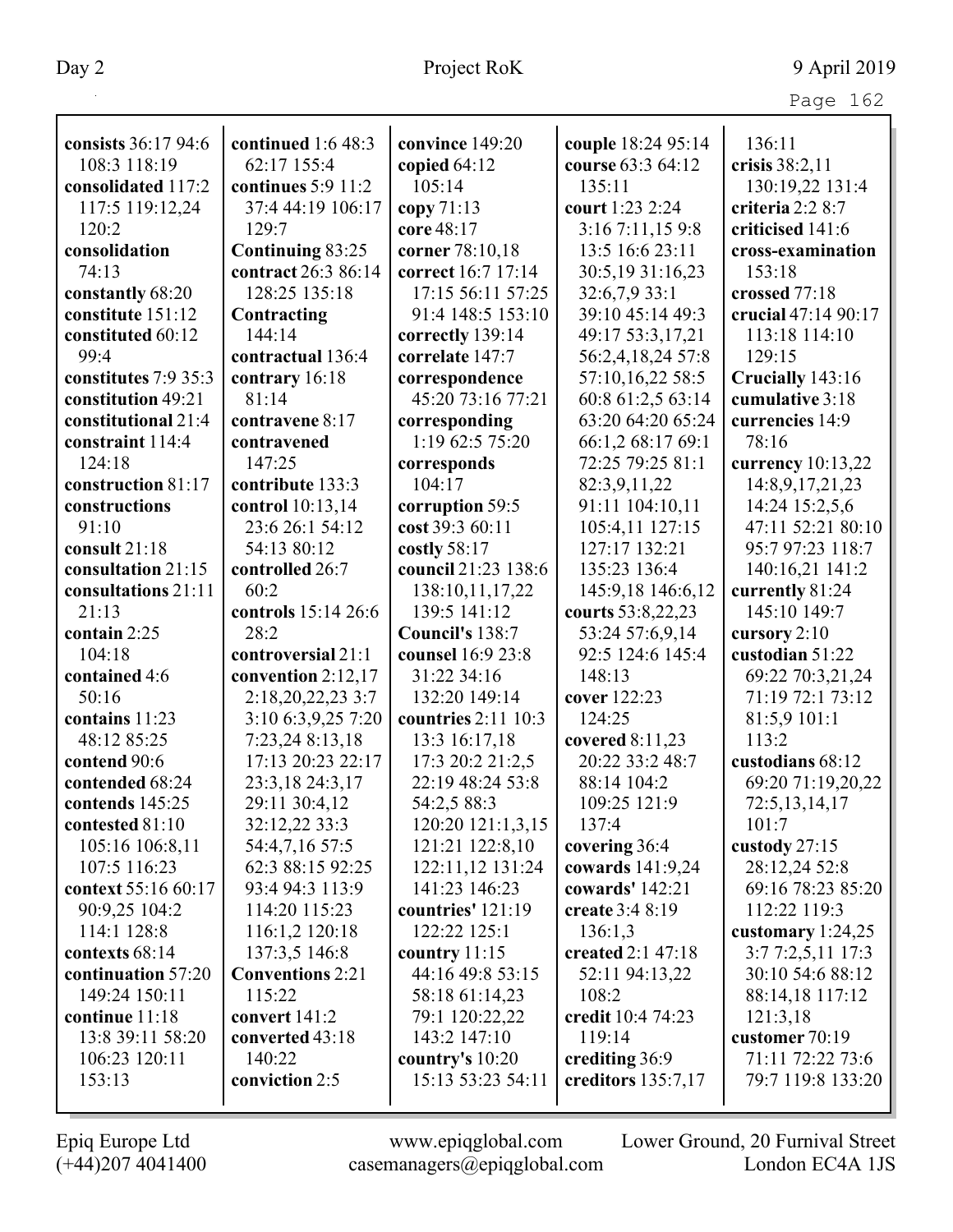| 134:1                | deceptive 53:19     | delay 144:15        | designed 34:14           | 84:18 88:6 89:4     |
|----------------------|---------------------|---------------------|--------------------------|---------------------|
| customer's 74:8,10   | decide 68:22 84:12  | delayed 1:3         | despite 107:23           | 90:8,9,12,12        |
| customers $51:18,22$ | 102:24 123:16       | delegates 19:5      | detail 5:17 9:4 17:5     | 91:14 92:14,21      |
| 51:24 71:3 74:1,7    | 134:10              | deleted 77:18       | 26:25 36:12 37:16        | 97:12,12 98:15,15   |
| customers' 66:3      | decided 56:2,21     | deliberately 135:14 | 65:22                    | 98:16 110:18        |
| 73:25 74:5 118:24    | decides 22:5 75:25  | demand 22:1         | detailed 14:19           | 117:6 126:5         |
| cut 80:2 98:8        | 138:5 149:22        | demands 63:8        | details 1:11 3:13        | 127:14 131:10       |
| 102:15               | decision 9:8,10     | 148:15              | 50:16 61:9               | differs 20:1        |
|                      | 16:15 21:24 22:2    | demonstrated        | determine 8:8 45:9       | difficult 49:20     |
| D                    | 22:4 51:1 53:22     | 107:16              | 131:22 132:19            | 60:13 131:11        |
| D 91:16 155:1        | 56:17 66:1 72:24    | denied 97:2         | determined 9:8           | 153:21              |
| daily 102:17 103:1   | 82:12 105:9,11      | Denmark 16:23       | 84:5 137:21              | dignity 152:9       |
| Daniyar 141:15,15    | 107:21 134:15       | denomination 70:9   | determines 84:25         | Diplomat 142:14     |
| 141:21 143:18        | 138:17 145:18       | 71:4 72:16 73:10    | 88:18 106:15             | direct 69:23        |
| dash 71:14           | 150:2,4             | denominations       | 137:19 138:8             | directed 31:15 73:5 |
| database 29:2        | decisions 16:20     | 68:11               | Deutsche 100:4           | direction 76:22     |
| date 102:18,20       | 65:11,13 75:24      | department 28:4     | devaluation 95:8         | 112:19 119:8        |
| dated 47:3           | 76:4,5,6 142:1      | 40:20 95:15         | develop 12:1 95:25       | 130:23 138:3        |
| daughter 59:10       | declaration 79:7    | departure 16:25     | developed 1:24           | directions 84:4     |
| daughters 60:7       | 107:7               | dependence 15:23    | developing 136:22        | 137:20              |
| day 102:22,23,24     | declared 59:9 67:4  | 33:18 34:1,22       | 138:13                   | directive 21:14     |
| 130:11 152:15,16     | 72:21 90:20 135:9   | 40:20 44:17 49:23   | development 10:11        | 22:8,11,13          |
| 154:5                | 135:10              | depending $111:19$  | 33:17 34:21 44:15        | directives 20:14,24 |
| days 50:20 130:4     | declaring 91:19     | depends 100:18      | 49:22,25 58:15           | 21:9,20             |
| 130:10 132:6,24      | decline 38:4,13     | deposed 23:4        | 59:14 87:22 88:2         | directly 6:25 87:3  |
| DC 145:9,18          | decree 33:21 36:14  | deposit 65:8,16     | 88:19                    | directors 41:21     |
| de 66:7,10           | 36:20 39:18,22      | 66:5,1871:25        | <b>Didenko</b> 103:6,11  | disagrees 32:6      |
| deal 4:15 64:25      | 41:2 49:9,10        | 73:4,8 74:2,6,8     | 125:8 128:15             | disappeared         |
| 71:1 76:15 91:24     | 82:15 83:14 96:10   | 94:16 96:3          | <b>Didenko's 128:10</b>  | 130:23              |
| 101:1 127:7,9        | 104:21 106:13       | depository 67:15    | <b>Didenkos</b> 45:16,21 | discontinuation     |
| 142:6                | 114:23 127:2        | 72:12               | 46:15,18                 | 57:4                |
| deals 48:4 93:17     | 137:18              | deposits $73:19,23$ | Didenkos' 45:24          | discontinue 57:1    |
| 94:21,23 114:16      | decrees $131:10$    | 73:24 74:4 96:6     | 46:21                    | discretion 68:7     |
| 133:21 137:7         | deemed 17:10        | describe 16:1       | die 135:13               | discretionary       |
| dealt 1:13 31:22     | 23:17 58:13         | described 4:6 35:11 | difference 42:24         | 84:15               |
| debt 142:3           | defend 148:9        | 88:23 138:10        | 59:22 90:18              | discuss 92:19 94:5  |
| debtor 109:9,10      | defendants' 146:10  | 143:22              | 113:18 117:13            | discussed 113:14    |
| debtors $51:13,14$   | defended 147:1      | describes 107:2     | differences 33:23        | discussing $153:15$ |
| debts 134:21         | defined 4:19 32:22  | description 14:20   | different $4:95:3,5$     | discussion 148:8    |
| decedent 135:11      | 89:21               | 27:24 41:14         | 12:21,24 18:20,22        | 153:12              |
| deceit 54:4          | defines 13:12 41:23 | 111:22              | 18:23 22:19,20,20        | dismiss $146:14,15$ |
| deceleration 38:4    | definitely 121:13   | descriptions 74:14  | 35:4 36:18 39:24         | dismissal $140:2$   |
| 38:14                | definition 33:3     | design $103:10,20$  | 42:17,17 49:1            | dismisses $142:10$  |
| December 67:10       | 109:25              | designated 51:18    | 59:16 68:10,14           | dismissing $150:2$  |
| 117:6,10 119:16      | degree 48:15        | 73:15 74:1          | 70:1 82:7 84:15          | dispense 37:1       |
|                      |                     |                     |                          |                     |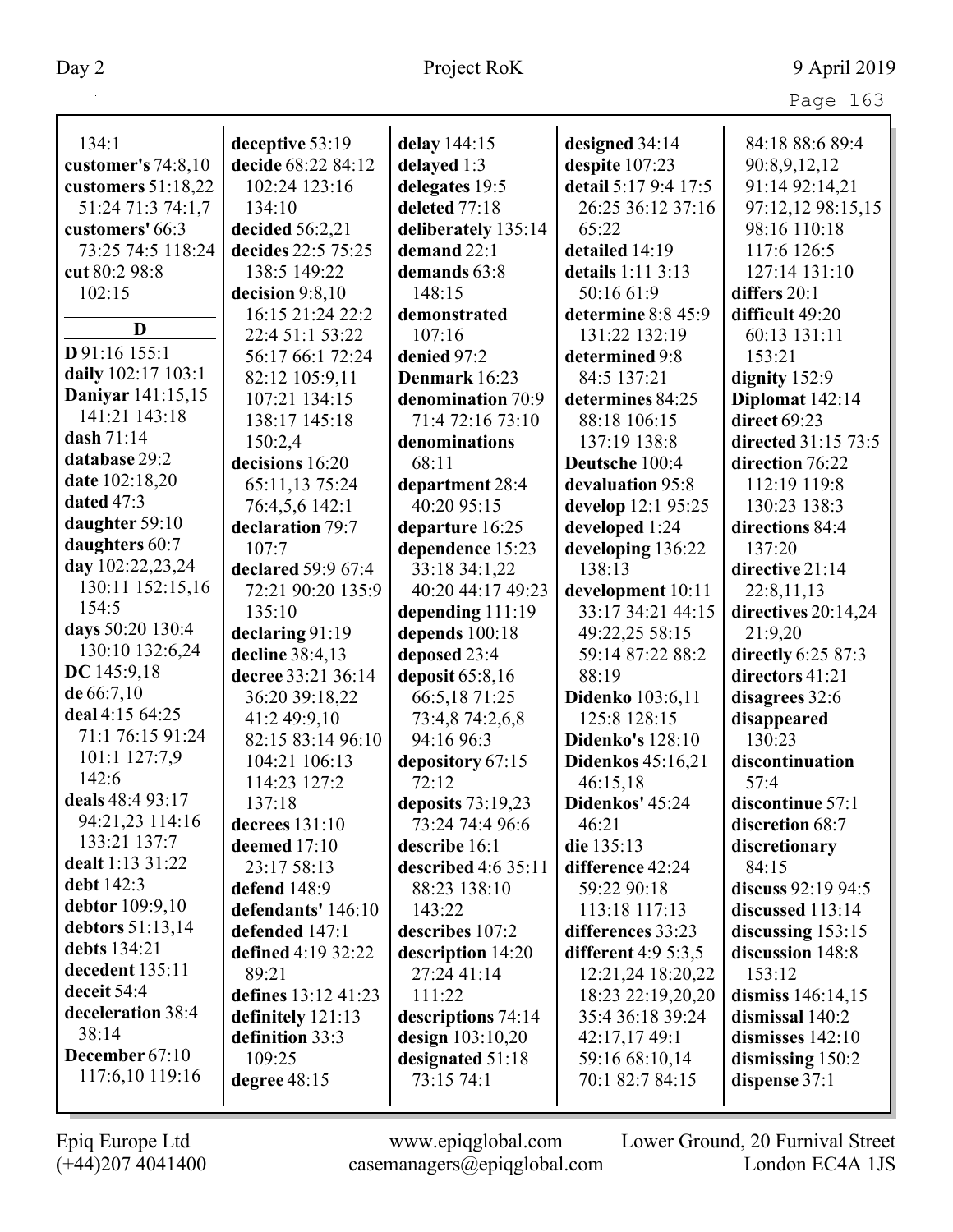|                           |                                |                                    |                                | Page 164                          |
|---------------------------|--------------------------------|------------------------------------|--------------------------------|-----------------------------------|
| displeasure 141:12        | 82:25                          | economy 11:14                      | 72:20,25 74:20,21              | entirety 64:17                    |
| disposal 26:3 46:13       | dollar $60:3$                  | 34:1 44:17 141:24                  | 75:11 87:18 88:7               | entities 36:10 110:3              |
| 77:4 103:23               | dollars 41:12 99:9             | <b>ECT</b> 61:20                   | 88:9 92:2 104:7                | 135:10                            |
| 128:19                    | 119:19 130:18                  | effect $136:2$                     | 106:3 108:8                    | entitled 52:1 110:3               |
| dispose $24:12,15$        | domestic 38:18                 | effective 46:14                    | 127:15 133:17                  | 112:4,6 113:21                    |
| 46:3 76:11 86:16          | domicile 77:7                  | 62:10 103:24                       | 144:16 145:3                   | 142:12                            |
| 86:23                     | dominating 59:3                | 138:14 144:16                      | 146:5,7,10 149:7               | entity 31:14 78:12                |
| disposes $23:16$          | <b>double</b> 93:16            | effects 88:18                      | 149:17,25 150:5                | 114:11                            |
| dispute 57:11 62:12       | doubt 29:7 42:20               | efficiency 138:1                   | engaged 150:6                  | entrusted 81:16,19                |
| 129:12 144:14             | 45:2 67:24 70:12               | efforts 56:8 58:20                 | engages 113:16,23              | 135:19 136:1,7,8                  |
| 146:13                    | 94:16                          | eight $146:1$                      | 114:9                          | equal 111:21 112:2                |
| disputed $65:1$           | draft 120:19                   | either 6:14 32:8                   | England 53:9                   | equalled 97:24                    |
| 93:21 107:9 147:5         | 124:12                         | 61:18 147:6                        | 56:10 66:12,21                 | equities 100:17                   |
| disputes $57:15$          | drafts 115:22                  | elaborate 29:13                    | 67:2,10 90:20                  | 102:3,5                           |
| 131:25                    | draw 25:23 101:21              | Electrolux 72:8                    | 91:10,13 101:9                 | equivalent 69:4                   |
| disrepair 62:2            | 151:9                          | elements 93:6,7,17                 | English 52:9 53:17             | 70:25                             |
| distinct 86:10            | dreadful 143:1                 | else's 85:4 120:2                  | 56:20 57:2,6,15                | era $62:2$                        |
| distinguish $74:11$       | due 57:18                      | email 67:4 73:2                    | 79:24 84:18 91:1               | Ericsson 69:21                    |
| distribution 99:25        | duly 124:13                    | 74:19                              | 91:2,3,6,7,9,24                | 70:1 102:21,22,24                 |
| <b>district</b> 13:4 16:6 | duration 26:18                 | emailed 152:19                     | 92:14 99:7,8                   | error $60:25$                     |
| 49:3 56:4 63:20           | 133:24                         | embarrassing 92:4                  | 105:13 140:20                  | especially 136:21                 |
| 64:20 65:24 66:1          | Dutch 6:10 53:24               | emission 65:20                     | 142:15                         | 150:20                            |
| 66:2 68:17 69:1           | <b>Dutch-speaking</b>          | 72:7                               | enjoy 8:8 122:16               | essential 60:21                   |
| 72:25 82:9,11,22          | 105:10                         | emphasise 105:22                   | 137:10                         | establish 25:4 33:7               |
| 127:15,17 145:8           | duty 144:10                    | 123:9                              | enjoys 3:8 24:3                | 54:12 65:19                       |
| disturbing 56:19          | dwell 2:25                     | employees 139:23                   | 32:11 109:22                   | 138:17                            |
| divided 107:1             | E                              | 140:6                              | ensure 10:21 11:6,8            | established 3:20                  |
| dividends 65:5            |                                | empty $75:21$                      | 11:14 13:17,19                 | 31:6,9,12 37:13                   |
| 74:17,24 75:25            | E 155:1<br>earlier 25:11 27:12 | enacted 7:23                       | 33:16 34:21 36:10              | 53:16 55:24 98:13                 |
| division 97:17            | 42:25 43:13 80:25              | enclosure 50:23                    | 37:11,22 38:9                  | establishes 4:13                  |
| Doctrine 144:1            | 81:2 94:1 96:20                | enclosures 64:10                   | 40:10,19 41:3,17               | 109:20                            |
| document 36:13,16         | 105:12 125:7                   | encompass 6:7                      | 43:21 44:15 47:3               | establishment                     |
| 41:19 76:25 78:5          | early 72:23                    | ended 143:12                       | 48:9 49:21 104:24              | 13:23 106:14                      |
| 78:5 103:14               | earmarked 30:24                | endorsed 124:11                    | ensures 106:20                 | estate 135:4,7                    |
| 126:24 133:18<br>151:7    | 130:22 131:3                   | energy 41:16 61:19<br>enforce 27:1 | ensuring $11:13$<br>37:25 40:8 | estimate 60:14<br>et $78:1790:23$ |
| documentation             | easily 131:3                   | enforceable 58:4                   | entail 81:16                   | 100:4 113:20                      |
| 76:20 80:16 133:5         | east 58:25                     | enforced 56:12                     | enter 2:17 5:17                | 140:8,18                          |
| documents 23:22           | easy 16:13                     | 62:13                              | 114:6                          | eternally 115:8                   |
| 23:25 55:16 69:18         | economic 21:25                 | enforcement 28:13                  | entered 62:14                  | Euroclear 72:17                   |
| 75:4 76:9 77:1,11         | 22:3 33:17 38:3,3              | 30:10,23 44:24                     | 88:16                          | Euroclear's 66:17                 |
| 77:15,23 79:16            | 38:12,13 40:19                 | 45:13 49:15 51:4                   | entering $61:24$               | evaluated 98:17                   |
| 117:7 127:25              | 44:15 47:7,13                  | 51:7,8 56:13                       | enters 2:15 128:12             | event 128:19                      |
| 133:3,14 152:6            | 126:10 142:25                  | 64:18,21 65:14,18                  | entirely 62:25                 | <b>Eventually 45:2</b>            |
| doing 51:7 55:15          | economical 49:22               | 66:8 67:25 68:18                   | 143:14                         | everybody 87:11                   |
|                           |                                |                                    |                                |                                   |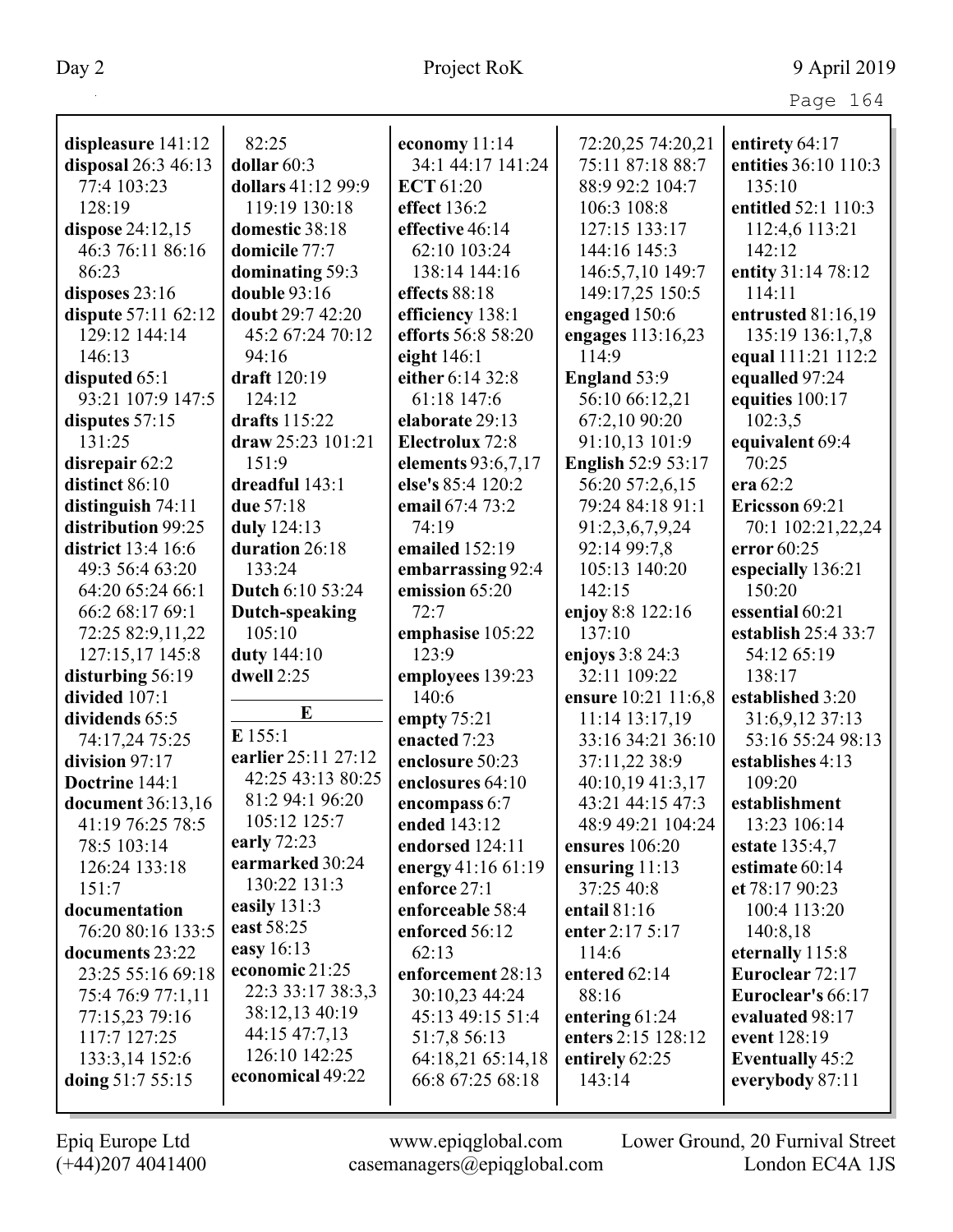| nı |
|----|
|    |

| evidence 23:20       | 107:7,24            | experience 59:15    | extent 88:12 110:3  | field 95:3 96:4            |
|----------------------|---------------------|---------------------|---------------------|----------------------------|
| 28:19,22 53:18,18    | execute 101:5       | 136:16              | 110:7 120:25        | fields 58:16 60:12         |
| 60:20 64:8,11        | executed 53:11,16   | expert 26:9 80:23   | external 33:19      | 95:18                      |
| 68:7,15 69:24        | 141:3               | 81:20 115:13        | 34:23 44:18 49:24   | fight $58:18$              |
| 82:2 89:25 90:3      | executing 53:12     | 136:17              | 100:13 102:5        | <b>filed</b> 145:7         |
| 94:21 105:8          | execution 3:8,25    | experts 7:4 53:23   | extra 4:10 8:19     | <b>filled</b> 75:21 78:7,9 |
| 127:16 144:21        | 4:5 30:17 44:24     | 80:19 86:4 122:24   | 87:2                | 78:25                      |
| 145:3 146:17         | 53:6 76:19 109:20   | explain 1:11 4:18   | eyes 22:16          | final $50:966:1$           |
| evident 15:15        | 110:9 116:8 121:7   | 5:9 6:22 8:6        | F                   | 82:11 107:21               |
| exact 56:23          | 121:10 125:18       | 94:12               | facie 53:17         | 143:23 144:13              |
| exactly 6:13 24:15   | 126:23              | explained 6:24 26:9 |                     | finalise 86:3              |
| 71:15 96:25          | executive 1:22 3:8  | 26:24 28:18 34:8    | fact 3:5 48:19,22   | finality 57:8              |
| 145:20 153:22        | 5:21                | 34:9 37:16 81:14    | 58:9 68:8 74:10     | finally $53:10,15$         |
| examination          | exempt 4:23 79:3    | 93:20 128:8 133:9   | 81:14 89:5 92:6     | 54:1,16 55:21              |
| 152:18 153:18        | exempted 124:18     | explaining 106:18   | 97:1 119:1 125:10   | 60:9 91:23 92:9            |
| examine $41:22$      | exercise 26:18 53:2 | explains 117:25     | 128:11              | 93:1 122:15                |
| 45:16 73:8 109:2     | 59:11,14 76:16,18   | explanation 3:3     | facto $66:7,10$     | 140:15 149:8               |
| examined 152:13      | 110:5,15 112:13     | 126:8               | factors 33:19 34:23 | <b>finance</b> 20:10 21:12 |
| examines 105:15      | 112:19,21 113:7     | explicitly 33:23    | 40:21 44:18 49:25   | 21:18,19,22 22:1           |
| 131:16               | 113:13,21 114:12    | 62:12 97:5 119:22   | factual 90:8,11     | 22:7,14 58:17              |
| examining 108:21     | 144:4               | 120:1 152:3         | 150:23              | 70:11,13,17,20             |
| example 8:2 11:13    | exercised 76:24     | exposed 119:13      | failed 53:13 56:7   | 71:17 72:10 73:12          |
| 11:24 18:25 19:2     | exercising 10:13    | exposition 1:16     | 146:9               | 75:12 76:1 77:10           |
| 61:6 77:6,14 89:7    | 144:5               | express 86:13       | fairly 38:25 56:10  | 78:13 79:5,12              |
| examples 18:24       | exhibit 9:15 16:11  | expressed 2:20,22   | 56:14 62:7 127:13   | 91:24 126:13               |
| 21:3 48:16 140:10    | 19:8,21 24:20       | 5:2 7:6,12 8:4,24   | 141:23              | 134:2,5                    |
| exception 4:7,7      | 25:9,21 26:12       | 29:10 30:11 45:5    | faith $144:4,5$     | finances 48:10             |
| 48:2 125:18          | 27:9 33:13 36:14    | 46:17,22 47:25      | fall $59:1,2$       | financial $10:4,15$        |
| exceptions 3:17,18   | 41:21 45:18 47:18   | 51:4 67:9 82:7      | fallen $62:1$       | 10:15,16,17,22             |
| 30:13,20 47:25       | 61:11               | 86:5 141:11         | falling 136:8       | 15:14 34:10 36:24          |
| excerpt 19:19        | exhibits 24:6 64:10 | expresses 7:5 41:8  | far 36:22 89:20     | 38:18 41:24 42:2           |
| 102:12 104:12        | 130:14              | 41:23 47:9 94:4     | 93:6                | 42:3 44:16 47:4            |
| 125:12 149:15        | exist 43:22 75:23   | 133:2               | far-fetching 112:11 | 47:10 54:13 79:18          |
| excess 111:21,23,25  | 89:4                | expressing 83:15    | February 26:11      | 83:11 85:18 88:24          |
| 112:2,10             | existed 95:10       | 85:21               | 142:12 143:7,12     | 92:7 96:18 106:21          |
| exchange 14:8,25     | existence 95:4      | expression 84:23    | federal 19:3,6,10   | 117:5,8,16,19,21           |
| 15:5 47:5,12         | existing $43:3$     | 108:25 115:18       | 19:13 32:24         | 117:24 118:4,23            |
| 118:4 149:25         | exists 64:1 98:14   | 123:22 127:21       | 121:23,25           | 119:8,12 126:8             |
| 150:10               | expand 3:2 7:3 9:9  | expressions 27:5    | fee 118:18 119:9    | 130:22 138:15              |
| exchanged 127:16     | expansive 139:22    | 115:21 128:2        | 132:12              | financing $58:19$          |
| excluded 121:6       | expect 74:23,25     | expressively 30:22  | feel 26:12 61:3     | find 7:9 9:13 44:11        |
| excluding 153:8      | 142:2               | expropriation 62:8  | 153:11              | 64:8 73:6 108:10           |
| exclusive $26:20,25$ | expenses 36:4       | extended 141:10     | fees 104:19 147:7   | 151:6 154:3                |
| exclusively 3:21 5:7 | 111:11,17112:5      | extensive 59:4      | felt 95:23          | findings $44:953:8$        |
| 6:11 48:23 80:5      | 132:4,8,11,14,23    |                     | fiduciary 99:6      | 57:10 91:8                 |
|                      |                     | extensively 31:22   |                     |                            |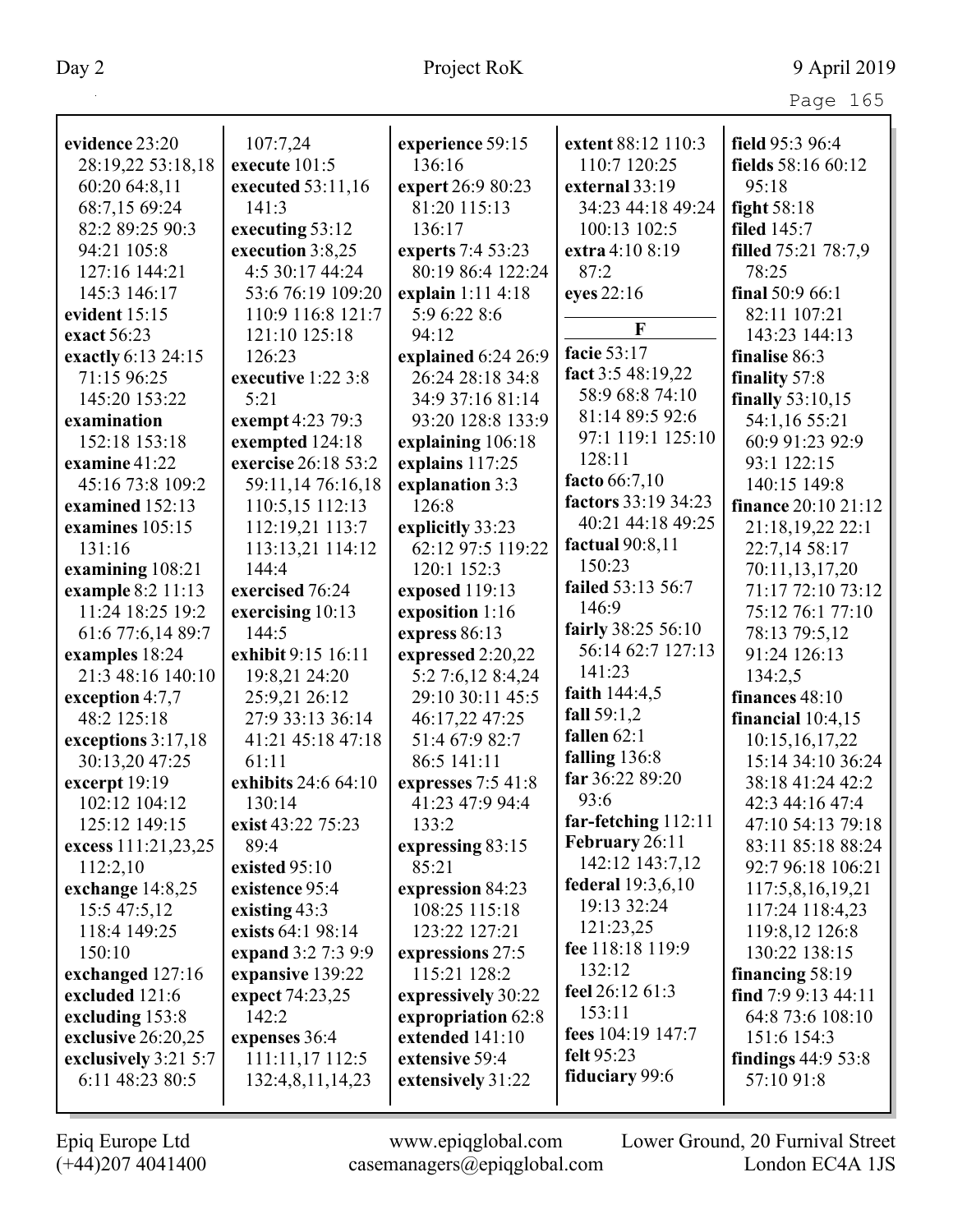| finds $4:21\,31:24$                 | <b>followed</b> 7:21 60:9      | förvaltning 128:4                    | 10:16 25:12                          | 119:21 125:11,19                        |
|-------------------------------------|--------------------------------|--------------------------------------|--------------------------------------|-----------------------------------------|
| fine 54:21 153:25                   | following 14:14                | forward 154:3                        | functions $11:20,23$                 | 125:23,24 126:13                        |
| finish $29:1283:2$                  | 38:16 39:5 70:2                | found 19:20 36:15                    | 12:7 22:20 34:4                      | 126:17 127:3                            |
| 143:21 152:24,25                    | 71:14 78:14                    | 53:17 58:3 71:15                     | 34:18,18 35:1,2                      | 129:2 130:3,12,19                       |
| finished 120:5                      | 102:23 137:8                   | 147:25                               | 54:11 96:21                          | 131:2,8,9,13,16                         |
| 152:11                              | follows 73:21 81:24            | foundation 9:10                      | 106:20                               | 131:24 132:1,4,9                        |
| fire 143:18                         | 138:10 143:25                  | four 61:8 139:4                      | fund 12:13 23:12                     | 132:12,15,20,22                         |
| firing $142:17$<br>firm $27:1085:4$ | footnote 116:4                 | 148:15 152:12,13                     | 24:4,9,12,15,18                      | 133:4,4,5 134:11                        |
|                                     | <b>Forbes</b> 141:8            | 153:6                                | 24:21,23 25:3,5                      | 135:17 137:20                           |
| first $3:36:4,108:10$               | force $2:16,177:1$             | fourth 37:15,20,23                   | 25:16 26:17 28:14                    | 138:2, 11, 14, 18, 24                   |
| 9:21 10:9 13:10                     | 58:2 59:25 61:20               | Fox 137:6                            | 33:9,16,20,24                        | 151:17,18                               |
| 14:11 17:15,25                      | 63:4 88:16                     | framework 3:5                        | 34:4,6,16,19 35:3                    | <b>Fund' 86:16</b>                      |
| 19:25 23:1 24:7                     | <b>forced</b> 56:22            | 11:21 25:3 47:20                     | 35:9, 12, 15, 16, 19                 | fund's 36:24 40:15                      |
| 31:5 34:5 36:23                     | foreclosed 28:13               | 48:25 103:12                         | 35:20,25 36:1,2,3                    | 41:5,25 44:14                           |
| 45:1 58:2,10<br>64:15 65:2,24       | foreign $10:8$ 13:1,7          | 133:16                               | 36:5,6,9,17 37:5,8                   | 83:23 85:15<br>104:25                   |
| 68:4 69:25 70:6                     | 14:7,8,9,17,21,23              | <b>Frank 27:10 50:24</b>             | 37:14,23 38:2,9                      |                                         |
|                                     | 14:24 15:2 47:15               | fraud $63:13,16$                     | 38:11,11,19,20,21<br>38:24 39:4,7,18 | fundamental 144:2<br>funding 38:6 39:16 |
| 84:19 87:19,19                      | 47:24 48:13,19                 | 145:4,25<br>fraudster 147:15         |                                      | funds 33:9 47:16                        |
| 88:2 92:12 93:7                     | 53:3,20,22 57:11               |                                      | 39:24 40:4,18,23                     |                                         |
| 94:5,16 96:2,5                      | 95:9 97:23 105:19              | fraudulent 60:18                     | 41:4,10 43:2,22                      | 48:9,22,24 65:6                         |
| 97:19,21,21 98:8                    | 114:4 115:24                   | 145:6                                | 44:1,2 46:3,13,22                    | 82:17,19,23 83:21                       |
| 99:22 100:2                         | 116:7,9 121:10<br>122:5 124:16 | free 26:12                           | 46:25 47:10,17,23                    | 84:3 87:23 88:22                        |
| 102:16 105:10,17                    |                                | freeing $131:15$<br>132:25 133:13    | 48:14,21,23 49:1                     | 89:1,3,10,14,15                         |
| 108:22 110:21                       | 131:24 132:21                  |                                      | 49:7,7,14 50:3                       | 89:24 96:7 106:25                       |
| 114:3,18 115:22<br>119:21 120:19    | 133:6 140:16,21<br>141:2 146:8 | frees 129:19                         | 65:9 79:23 80:4,5                    | 113:4 116:12                            |
| 128:3 131:21                        | 148:13                         | <b>Friday</b> 66:13<br>friends 50:24 | 80:8,13 81:4,5,11                    | 118:22 119:2,7,20                       |
| 140:1 142:21                        | form $28:1475:10$              | front $29:22,24$                     | 81:25 82:13,16<br>83:10,16,18 84:4   | 120:2 126:4,4<br>129:8 137:19           |
| firstly $81:2,3$                    | 75:19,20,21 78:9               | FSIA 115:22,24                       | 84:10,17 85:13,24                    | funds' 105:25                           |
| fiscal $126:7$                      | 79:13 83:11 86:1               | fulfil 129:14                        | 85:25 86:10,12,19                    | funnelled 43:15                         |
| five $92:25$ 102:1,5                | 96:18 133:11                   | fulfilled $3:194:4$                  | 86:21 89:7,10,22                     | further 6:5 11:18                       |
| 121:2 122:8                         | formal $51:16,20$              | 50:1,2 105:16                        | 89:23,24 94:6,12                     | 14:11 16:3 20:5                         |
| 152:13                              | 143:3                          | 135:22                               | 94:15,17,22 96:5                     | 21:15 39:9,11                           |
| fixed 99:24 100:2                   | formation 96:14                | fulfils 121:14                       | 96:12,15,17 99:1                     | 40:1 41:10 43:4                         |
| 112:4                               | 138:1                          | full 56:21 73:13                     | 99:3 101:15,22                       | 74:23 78:11 79:6                        |
| flagrant $55:22$                    | formed $96:5$                  | 79:4 93:9 146:1                      | 103:13,20,23                         | 81:10 97:4 99:24                        |
| flexibility $47:5,11$               | former 58:24                   | 150:1 151:21                         | 104:9,14,20,24                       | 108:9 129:6 132:9                       |
| Flinderfalk 150:19                  | forming 96:12                  | fully 104:17 149:3                   | 105:6,25 106:7,8                     | 145:10 147:12                           |
| flip $26:13$                        | forms 75:9,23                  | function $34:6,7,8,9$                | 106:11,14 107:17                     | <b>Furthermore 7:19</b>                 |
| floor $1:10$                        | 77:16,17 89:4                  | 34:10,14 35:5,6,9                    | 107:24 108:2                         | 54:13                                   |
| focus 31:3 93:7                     | 90:16 136:6                    | 35:11 37:12,16,22                    | 110:13,17,19,25                      | future 33:25 35:8                       |
| <b>Foerster</b> 1:6,8 6:24          | formulation 84:9               | 38:8 40:22,23                        | 111:8,16,20112:1                     | 35:10,13 36:25                          |
| 50:9,10,11 155:3                    | forth 12:11,19                 | 43:5,6,20,21,24                      | 112:18 113:4                         | 43:23 44:3,16                           |
| 155:7                               | forum $31:13$                  | 106:20                               | 114:24,25 115:1,3                    | 48:10 49:12,22                          |
| follow 7:11 53:21                   | 124:17                         | functioning 10:12                    | 118:9,13,20                          | 50:2 55:11 147:9                        |
|                                     |                                |                                      |                                      |                                         |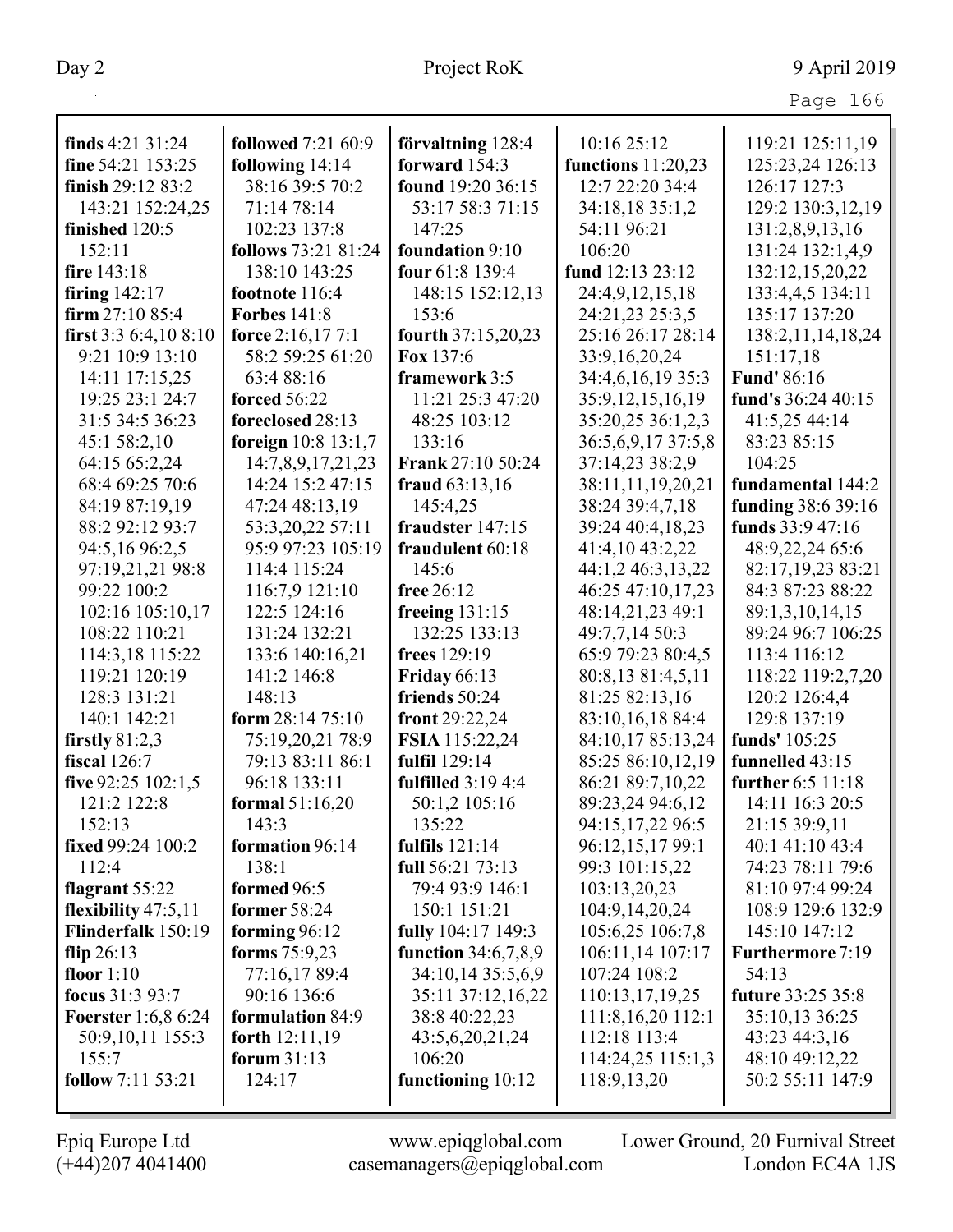| G                     | 68:3 76:12 83:3     | 83:19 84:2,6,8,14  | 67:5 151:3,5        | heard 9:7 25:2 30:7       |
|-----------------------|---------------------|--------------------|---------------------|---------------------------|
| gain 88:24            | 87:3 105:7 117:1    | 85:15,18 86:16     | 152:19 153:21       | 58:10 60:18 65:2          |
| gained 58:1 61:20     | 144:22              | 93:12 111:2 112:1  | 154:3               | 65:11 80:14 85:5          |
| gains 47:15 88:24     | goal 11:1,5,8,10,17 | 112:9 118:6        |                     | 87:21,25,25 88:3          |
| gas 58:16 60:22       | 34:20 36:24 37:10   | 123:14 125:16,22   | $\mathbf H$         | 90:12 92:22 93:5          |
| 61:22 62:1            | 40:15 41:5 48:14    | 126:7,11 130:4,9   | half 50:20 153:5,6  | 94:7,14 96:16,23          |
| GCA 67:13 81:3        | goals 40:3 49:11    | 131:20 132:3,17    | 153:10              | 101:3 106:17              |
| 101:12,12 112:22      | 97:13               | 132:19,22 133:2    | <b>Hamid 149:14</b> | 109:17 110:18             |
| general 15:3 63:19    | goes 12:3 54:2 92:6 | 137:22 141:6,9,10  | hand $1:104:16$     | 112:23 130:7              |
| 74:18 123:7,9,10      | 125:2 144:1         | 141:25 142:3,10    | 29:12 45:9 48:11    | 138:25 145:13             |
| 140:5 152:7           | going 8:1 16:2,6,9  | 142:16,17,20       | 50:8 64:7 78:10     | 151:6,12                  |
| generally 16:16       | 18:23 23:10,19,19   | 143:5,15           | 78:18 117:15        | hearing 154:9             |
| 20:3                  | 25:13 28:22 30:3    | government's 22:3  | 118:2 127:24        | heart 152:21              |
| generate 115:16       | 30:5,6,15 31:2,23   | 96:8 118:25        | 129:23              | heavy $146:9$             |
| generates 102:9       | 32:5,14 33:11       | 143:20             | handed 2:8 50:24    | held 26:24 28:10          |
| generation 46:8       | 35:22 37:23 39:22   | governmental 20:4  | 64:7 72:24 85:10    | 57:12 67:14,17,23         |
| generations 33:25     | 40:25 41:21 55:4    | 105:20 107:19      | 89:25 105:9 131:7   | 73:19 78:23 81:5          |
| 36:25 44:17 49:23     | 55:5,9,16 56:11     | governments 22:21  | 133:11 134:22       | 81:12 101:12              |
| Germany 121:24        | 58:7,8 63:6 64:22   | 121:2              | Handelsbanken       | 109:3 116:10,11           |
| 122:1 125:2           | 69:17 74:22 75:8    | governor 20:2,7,9  | 69:20               | 116:20 119:25             |
| <b>Gharavi</b> 149:14 | 76:8 78:15 79:22    | 21:12,15 143:17    | handle 63:21 77:20  | 121:15,21 124:25          |
| Giffen 95:16,18       | 86:3 95:25 96:3     | governors 19:10,13 | handled 89:2        | helped 95:7               |
| gist $54:9$           | 96:22 99:13,22      | governs 21:4       | handles 70:10       | <b>Henry 95:16</b>        |
| give 13:2 16:7,9      | 120:23 122:20       | grant $32:8$       | hands 112:23 113:6  | hereunder 132:13          |
| 18:23 20:14 55:2      | 137:16,17,19        | granted 6:15       | 129:24 134:16       | high 38:25 102:9          |
| 130:9 138:23          | 138:22 142:2        | 105:23 140:17      | happen $71:25$      | 102:10 103:2              |
| 139:16                | 143:9 150:24        | 146:14 149:5       | happened 6:16       | higher $97:18$            |
| given 27:7 35:3       | 152:8,16            | greater 58:22      | 94:23 133:1         | highest 48:15 65:4        |
| 60:24 137:4           | gold 117:15,18,23   | grey 21:7          | head 19:16 20:7,13  | 117:17                    |
| 150:22                | 118:3               | ground 32:8,10     | 131:5 141:14,16     | highlight 45:7            |
| gives $7:23$          | good 10:23 23:24    | 146:6              | 141:22 143:16,17    | 46:11 130:15              |
| gladly 56:16          | 28:23 29:14,16      | grounds 54:3 62:8  | headed 11:19 94:19  | 148:24                    |
| glance $12:4$         | 54:2,3 56:19        | 62:9 63:12 146:7   | 111:3               | highlighted 46:5,25       |
| global 28:12,24       | 102:8 120:3 144:4   | group 19:23 142:20 | heading 11:1 19:12  | 143:8 151:15              |
| 37:1 52:8 85:20       | 144:5               | growing $148:13$   | 94:20 99:15,17,20   | highlights $50:25$        |
| 99:24,24,25 100:2     | govern 25:12        | growth 38:3,4,12   | 100:16 104:7        | 144:9                     |
| 100:16,17,20          | governance 16:4     | 38:13 47:6,8,13    | 130:18 140:23       | history 102:11,14         |
| 101:25 102:3,4        | 18:21 136:16        | guarantee 119:15   | 141:8 142:15        | 116:15 120:17             |
| 112:22 133:20         | governed 52:9 53:1  | guaranteed 36:1    | 146:21 148:9,10     | 123:11                    |
| 148:11 149:10         | governing 9:13      | 37:25 39:6         | 149:10              | hoc $149:20,22$           |
| go 1:7 3:13 6:6 9:11  | government 12:22    | guess $38:5$       | headings 99:23      | 150:9                     |
| 10:24 19:24 23:24     | 15:24 16:20 17:9    | guided 2:5         | health $143:1$      | hold $69:15$              |
| 24:20 25:10 34:2      | 17:18 20:8,9,12     | guilty 55:23 64:2  | hear 15:18 46:15    | <b>holder</b> 67:13 73:15 |
| 36:21 39:22 43:15     | 21:9,25 22:10       | Guterstam 23:21    | 85:1 88:1 94:20     | holds 23:14 26:16         |
| 56:22 58:8 62:11      | 31:8,11 83:12,17    | 26:24 27:12 51:11  | 148:11              | 27:14 28:2 52:19          |
|                       |                     |                    |                     |                           |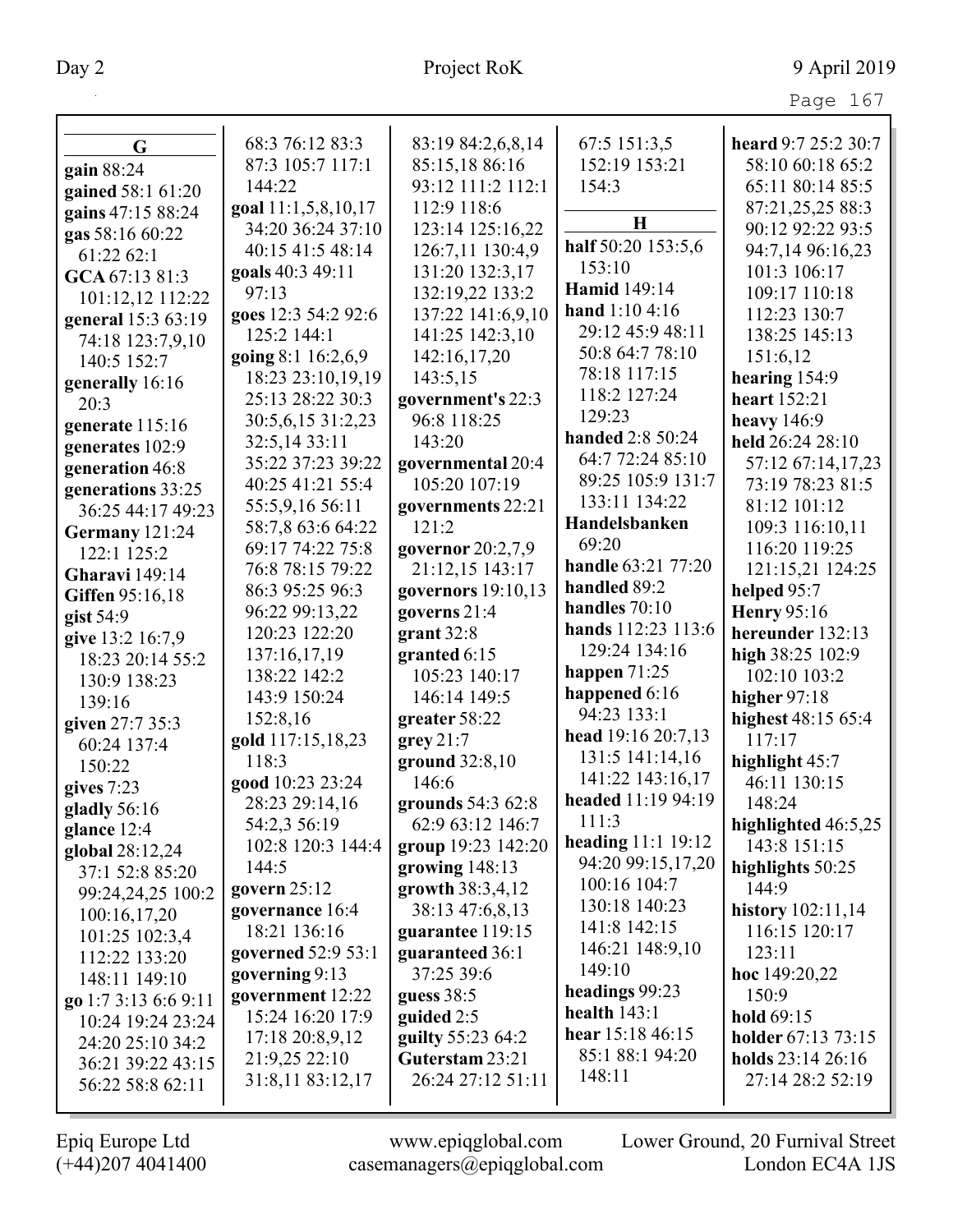| 70:3,5 81:4,8,13         | 7:15 8:4,9,24         | 82:10 101:6         | 92:7                      | 150:14                     |
|--------------------------|-----------------------|---------------------|---------------------------|----------------------------|
| 81:24 119:6,17           | 17:19 24:3 29:9       | 110:12 123:6        | influenced 16:13          | intangible 138:16          |
| home 50:21               | 29:13 30:9,12         | 125:2 143:16        | influx $61:25$            | intended 4:11              |
| honestly 142:3           | 32:11 33:4 44:23      | includes $73:10$    | information 50:16         | 15:17 31:10,16             |
| hope 55:18 64:10         | 45:3,9,12,14          | including 26:19     | 53:7 68:13,13             | 32:18,19 33:1,8            |
| 87:14                    | 47:24 48:1,7,11       | 27:2 41:24 76:19    | 70:2 72:4,11,13           | 33:16,18 47:3              |
| hopefully 51:3           | 48:15 53:14 54:5      | 132:15 134:2        | 72:16 73:11 78:18         | 49:18 54:17 93:11          |
| hour 153:10              | 55:12 63:25 87:20     | inclusions 127:22   | 103:15,17 152:20          | 93:14 94:4 101:24          |
| hours 87:4 153:1,5       | 87:20 88:2,4,5,5,8    | income 46:8 99:24   | 152:22 154:1              | 105:18 107:24              |
| 153:6,9,24               | 88:21 91:16 93:2      | 100:2 118:18,19     | informed 96:2             | 108:5 121:11               |
| <b>HSBC</b> 100:20       | 104:2 108:8,15,23     | 119:9               | 130:24                    | 127:1                      |
| hurry 95:24              | 109:8, 15, 18, 18, 19 | incorporate 7:20    | informs $74:21$           | intends 5:6                |
| hypothesis 1:16          | 109:22,24 113:11      | incorporated 2:14   | infrastructure 38:7       | intent 136:5               |
|                          | 114:4,14 115:24       | incorporation 7:20  | 38:15 39:15               | <b>intention</b> 3:21 8:17 |
| I                        | 121:10 122:2,3,17     | incorrect 45:23     | inheritance 135:12        | 8:18 150:13                |
| <b>ICSID</b> 149:11      | 125:3 126:21          | increase 42:10,12   | initial 9:16 80:15        | 153:16                     |
| ID $71:9$                | 137:7 144:19          | 97:8 107:3,14       | initially $9:2,5$         | inter 20:15                |
| idea 21:3 23:24          | 150:21                | 115:16              | 127:10                    | interbank 14:24            |
| 29:16 35:7 63:2          | impact 33:19 34:23    | increasing 97:10    | initiated 95:15           | interest 13:25 14:3        |
| 152:15,17                | 40:21 44:18 61:2      | independence        | 104:6                     | 14:6 36:20 54:12           |
| identical 90:13          | implement 12:1        | 17:16,17 18:20      | injunction 73:5           | 57:20 76:10                |
| 115:22                   | 14:13,18              | 59:19 137:1         | insofar $113:19$          | 131:24 144:13              |
| identifiable 52:2        | implemented 13:16     | independent 9:6     | instalments 102:24        | interesting 61:12          |
| 74:11                    | 13:22 14:22 15:3      | 15:19,24 16:15      | <b>instance</b> 13:1 58:2 | 61:13 70:5 71:7            |
| identified 66:8          | implements 13:12      | 17:11 20:21 109:6   | 61:1 89:13 92:12          | 78:17 92:16 103:8          |
| 70:22                    | 13:14 15:13           | 111:20 116:13       | 105:11                    | interests $10:2,6$         |
| identify 51:23           | implications 87:23    | independently       | instances 60:19           | 26:4,7 48:25 49:8          |
| iii 75:16                | importance 45:11      | 14:22               | institute 128:22          | 130:1 132:20               |
| <b>Illinois</b> 136:15   | 82:21 90:6 91:22      | indicated 11:12     | institution 143:13        | 147:1,10                   |
| illiquid 68:5            | 114:10 115:15         | 134:14              | institutions 59:21        | interim 143:7              |
| illustrated 59:20        | 124:14 127:6          | indicates 48:10     | 117:16,20 118:4           | interior 62:24             |
| <b>illustration</b> 16:8 | 128:7                 | indicia 46:9        | 119:6                     | intermediary 73:20         |
| <b>image</b> 13:2 72:6   | important 1:12        | indisputable        | instruction 82:20         | 74:4                       |
| immediate 63:22          | 13:4 16:24 41:1       | 128:24              | instructions 20:14        | internal 12:22             |
| 67:13                    | 44:24 45:8,10,14      | indisputably 66:19  | 27:18,19 45:23            | 61:15                      |
| immediately 62:13        | 48:2 50:21 54:1       | individual 16:20,21 | 59:17 74:15 84:13         | international 1:25         |
| 142:18 143:4             | 57:2 68:10 115:15     | 63:4 69:3 74:9      | 101:4 118:24,25           | 10:4 12:24 17:3            |
| immune $87:18$           | 115:17 119:25         | individuals 36:10   | 130:5,9,11                | 19:22 39:3 51:10           |
| 116:8                    | impossible 112:14     | 125:4               | instrumental 91:7         | 55:22 58:7 61:18           |
| immunities 2:13          | imprisonment 61:8     | industry 61:22 62:1 | instrumentalities         | 62:23 120:17               |
| 17:4 88:7 91:9           | improper 146:12       | inflation $11:17$   | 110:2                     | 130:21 136:12              |
| immunity $1:20,20$       | improve 138:1         | 15:14 47:7,13       | instruments 38:18         | 144:2,3 145:11             |
| 1:22,242:6,12,15         | include 123:22,24     | 54:13 95:6          | 41:24 42:2,4              | 147:2 148:12               |
| $2:23$ 3:8, 10, 174:4    | 144:12                | influence 14:25     | 118:23 119:8              | 150:14                     |
| 4:16,24 5:22 6:9         | included 25:19        | 17:9 61:4 80:12     | 121:8 138:16              | internationally            |
|                          |                       |                     |                           |                            |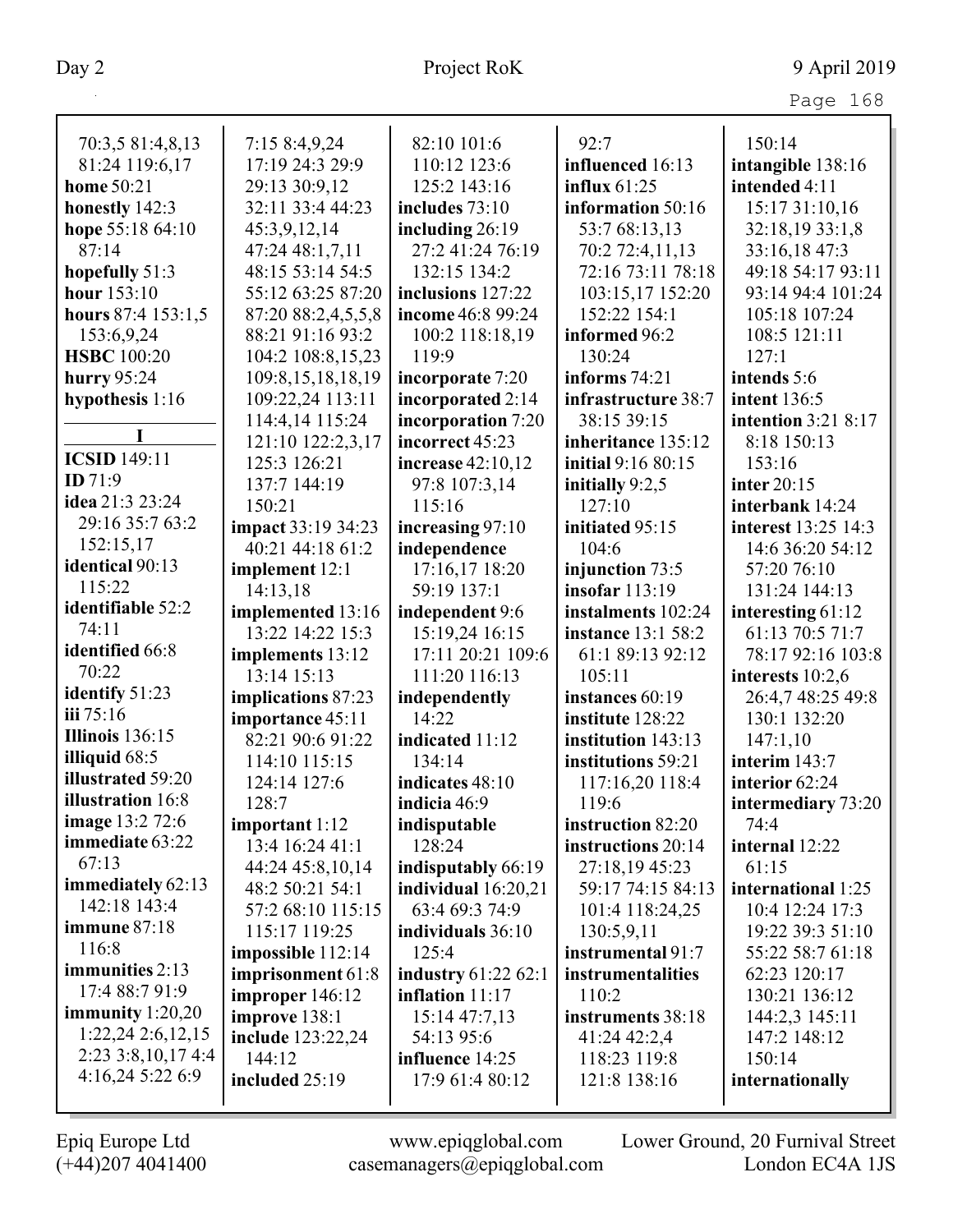|                              |                                   |                                      | 32:9 88:7                          |                                       |
|------------------------------|-----------------------------------|--------------------------------------|------------------------------------|---------------------------------------|
| 55:25<br>interpret 17:3 91:2 | 62:6,21 63:24<br>68:15 85:5 88:23 | items 11:23 12:3<br>30:21 36:8 83:25 | Jurisdictional 2:13                | 9:20,22 10:1,2,10                     |
|                              | 89:12 134:19                      | 90:21 92:25                          |                                    | 11:2,5,7,9,21 12:2<br>12:8,9 13:11,13 |
| interpretation<br>115:5      | investors' 55:21                  | 112:15,15                            | jurisdictions 42:23<br>57:25 60:19 | 13:17 14:14,22                        |
| interpretations              | 66:14                             |                                      | jurisprudence                      | 15:3,9,21 16:2                        |
| 54:6                         | invests 119:7                     | ${\bf J}$                            | 88:17                              | 18:1,2,4,8,10,11                      |
| interpreted 1:5              | <b>invite</b> 133:25              | <b>JADERBERG</b>                     | justice 56:8 58:20                 | 18:12,25 23:23,23                     |
| 91:9,11,12 108:24            | <b>invoke</b> 63:25               | 6:19 155:5                           | 59:5 77:10 92:10                   | 24:19,24,25 25:17                     |
| 124:5                        | invoked 36:16                     | <b>JÄDERBERG</b>                     | 95:15 144:23,24                    | 25:20 26:19 27:2                      |
| interpreter 80:20            | 60:20                             | 6:20                                 | 146:18 147:16,23                   | 27:16,20 31:1,18                      |
| 94:20 98:24                  | invoking 144:18                   | <b>James</b> 67:11 95:16             | 148:8,14 149:2                     | 31:21,24 33:2,10                      |
| 127:24 128:5                 | involved 63:7,21                  | 101:8                                | 150:1                              | 33:12 35:23,24                        |
| 137:15                       | involvement 95:19                 | <b>January 66:2 82:12</b>            | justification 122:2                | 44:4 47:2,3 49:5,6                    |
| interrupt 108:10             | irrelevant 66:7                   | 102:19 140:10,17                     | justly 62:7                        | 52:14,17 53:4,5                       |
| intervene 153:25             | <b>Isaksson</b> 55:4 64:5         | 141:5,11 142:13                      |                                    | 53:13 54:2,10                         |
| intervened 90:18             | 64:6 80:21 89:21                  | 142:19                               | $\bf K$                            | 55:7,23 57:12                         |
| intervention 14:17           | 93:19 133:9 155:8                 | job 58:17 113:6                      | K-52 147:18                        | 58:12,21,23 59:6                      |
| interventions 14:8           | issue 20:24 21:13                 | joint 121:2,19                       | Kapital.kz 148:7                   | 59:16 60:9,10,23                      |
| 14:21 15:2                   | 21:14,20 22:7,10                  | 127:18,20 135:3                      | Karl 26:24 27:12                   | 61:7,16,19,21                         |
| introduced 63:13             | 22:13 91:19                       | journal 104:10                       | 51:10 67:5                         | 62:14,19,22 63:7                      |
| introduction 1:9             | 140:15 142:6                      | journalist 146:24                    | <b>Kazakh</b> 9:13 10:6            | 63:11,17 64:22                        |
| 53:7                         | issued 76:14 77:9                 | 146:25                               | 17:2 25:21 26:14                   | 68:4,4,21 70:11                       |
| invested 35:15 42:6          | 104:10                            | JP 100:20                            | 49:9 52:21 53:1,4                  | 70:23 71:17,24                        |
| 58:14 60:25 89:13            | issues 76:15 129:18               | judge 28:23 56:14                    | 65:9 73:11 81:15                   | 72:1,2,6,10,18,21                     |
| 89:15                        | 146:2                             | 56:17,20 57:2,3                      | 83:16 84:19,21,24                  | 73:1,774:15,16                        |
| investigation 47:21          | <b>Italy 58:3</b>                 | 57:19,23 91:1,22                     | 86:8 89:7,10                       | 74:19,22 75:2,12                      |
| 65:23 69:17 83:3             | item 11:25 12:5                   | 91:24 105:15,21                      | 106:19 110:22                      | 76:2,10,13 77:2,3                     |
| 95:15,22 110:11              | 14:10,16 19:12                    | judges 1:17 2:19                     | 115:2,20 127:20                    | 77:8,8,17,25 78:1                     |
| investing 85:18              | 24:7,22 25:14,14                  | 4:3,20 5:19,20,24                    | 128:9,12 129:12                    | 78:1,3,6,13,14                        |
| 118:22                       | 26:14 27:13,16,21                 | 6:10 7:8 8:7 21:3                    | 134:20,23 136:9                    | 79:5,13,25 80:6,9                     |
| investment 36:18             | 30:21,23 31:2,4                   | 37:19 45:10 46:20                    | 142:17                             | 80:11 82:5,19,22                      |
| 40:3 42:16 49:1              | 33:15 34:3,5                      | 50:17,22 64:12                       | Kazakh-gate 95:21                  | 83:4,4,10,13,19                       |
| 57:12 61:22                  | 35:25 36:5,21,23                  | 105:7 134:17                         | <b>Kazakhi</b> 14:9 17:6           | 84:14 85:2,9,24                       |
| 107:13 133:22                | 40:13 41:22,23                    | 151:6 152:5                          | 17:9 20:13 22:15                   | 86:1,17 90:24                         |
| 134:7                        | 42:8,13 43:4                      | judges' $91:7$                       | 22:22 33:9 55:10                   | 93:1,24 94:17                         |
| investments 38:18            | 48:21,22 76:16                    | judgment 2:8 4:21                    | 55:12,13 56:5                      | 95:23 96:15,17                        |
| 85:7 89:19 104:23            | 80:18 83:15,21                    | 29:4 30:16 56:18                     | 58:1,11,15 80:19                   | 98:23 100:5                           |
| 119:15                       | 84:7 85:13 86:13                  | 58:5 61:5 81:22                      | 95:22 104:17                       | 103:13 104:9,10                       |
| investor $133:14$            | 91:12,16 92:20                    | 92:12 145:22                         | 125:9 127:11                       | 106:1,9 107:17                        |
| investor's $61:7$            | 111:3,18 112:17                   | judgments 92:3                       | 129:14 135:22,24                   | 114:25 115:4                          |
| 146:15                       | 112:24 114:16,24                  | judicial 1:21                        | 136:17,20,21                       | 118:21 122:24                         |
| investors 55:11              | 120:12 121:22                     | <b>July 95:24</b>                    | 137:13 145:13                      | 123:20 125:14,15                      |
| 56:6,13,21 57:1              | 122:14 131:21                     | jump $51:14$                         | <b>Kazakhis</b> 56:16              | 125:17,20 127:8                       |
| 58:17 59:15,25               | 132:10,13 133:23                  | <b>Juri</b> 124:22                   | Kazakhstan 1:15                    | 128:9 129:1                           |
| 60:10,20 61:21               | 136:24                            | jurisdiction 30:9                    | 1:189:3,3,7,9,19                   | 130:22 134:3,6,18                     |
|                              |                                   |                                      |                                    |                                       |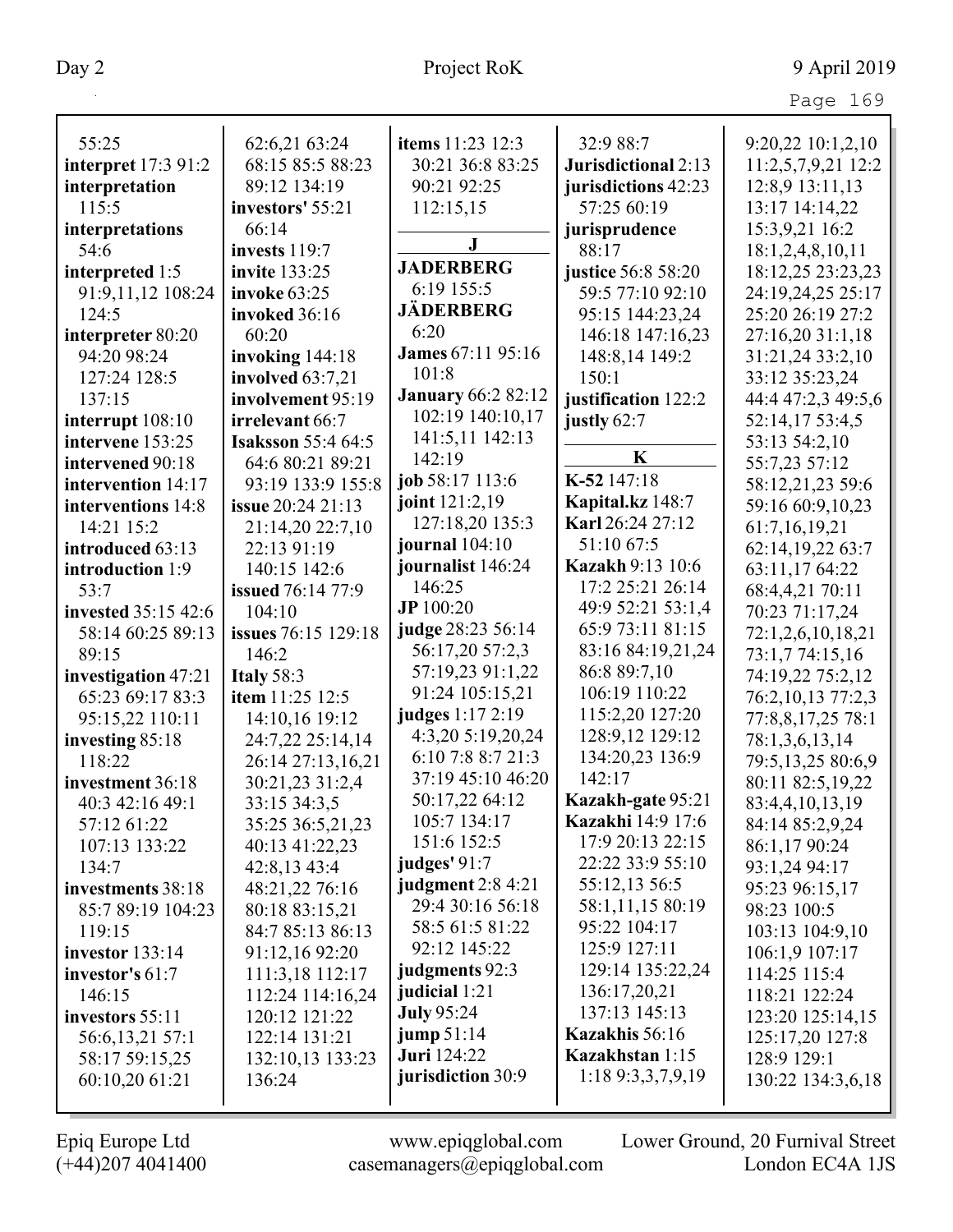| 135:8,14 136:11         | 22:5               | laws $7:13$ 12:8     | level 9:21 17:17         | lists 4:9 5:4 147:23   |
|-------------------------|--------------------|----------------------|--------------------------|------------------------|
|                         | Kozik 80:22 81:21  | 25:20 33:11 66:24    | 34:11,12,13,15           |                        |
| 137:22 138:3,12         |                    |                      |                          | litigation $91:592:5$  |
| 138:13,15,18,20         | 86:4               | 85:9 91:2,13,14      | 35:18 40:9,11,11         | 132:21 146:22          |
| 139:6,7,10,11,12        | Kulibayev 60:3     | 103:17 134:18,20     | 41:17 105:1              | litigations $147:8,14$ |
| 140:25 141:8,18         | L                  | 151:13 152:1         | levels 13:25 18:20       | little 3:2,3 9:4 39:9  |
| 142:15 144:18,23        | lack 59:5,19 123:6 | lawsuit 63:13        | 51:15 71:22              | 39:11 65:22 83:6       |
| 145:2,7,9,25            | 141:13             | lawyers 79:18        | liability 112:17         | 89:25 102:15           |
| 146:3,9 147:24,25       | lacks 17:16 136:25 | 147:2                | lie 57:3                 | 108:9,10 151:3,5       |
| 148:23 149:3,11         |                    | lay 9:10             | light 40:18 57:16        | 153:21                 |
| 149:19,20 150:3,6       | language 57:5      | lead 92:4 115:8      | 135:25 148:11            | LM $69:21$ 70:1        |
| 150:8, 17, 21           | large 79:17 119:19 | leadership 95:22     | limit $8:16\,37:13$      | loan $141:1$           |
| 151:12,13 152:1         | larger 98:2        | leading $19:16$      | 151:8                    | loans 117:16,19        |
| 152:15                  | largest 89:15 90:1 | leads 107:22         | limitation 111:22        | 118:3 141:2            |
| Kazakhstan's 9:24       | 100:21             | learned 50:24        | 151:14                   | local $67:16,18$       |
| 12:25 13:6 15:11        | lastly 55:8        | leave 8:1 152:10,11  | limitations 136:12       | 76:15 124:5 130:5      |
| 40:19 49:22 61:24       | lasts 153:18       | <b>LECT</b> 144:10   | limited 2:7              | located 3:23 6:13      |
| 70:13,20 71:12          | late 127:11        | left 78:10,18 87:4   | Linderfalk 115:13        | 32:2,7,10 55:7         |
| 141:11 142:19           | latest 80:1        | 125:5                | 143:25 144:9             | 66:9 67:21,25          |
| 147:1,17                | Latin $2:2$        | left-hand 99:19      | Linderfalk's             | location 64:3 67:22    |
| <b>Kazakhstani</b>      | law 1:25,25 2:1,14 | 117:11               | 143:23                   | logical $121:13$       |
| 128:21 147:2            | 2:15,183:77:2,5    | legal 1:25 7:1,6 8:7 | line 15:11 45:25         | London 28:10 29:3      |
| keep $40:643:366:3$     | 7:11,22 9:13 12:8  | 9:6 20:1 36:10       | 46:24 71:5 100:3         | 70:10 92:7 134:7       |
| 73:22 79:20 128:2       | 12:11,14,15,17,17  | 53:3 58:2 61:17      | 100:4 123:8              | long 11:22 34:11,12    |
| keeps 66:21 67:2        | 12:19,24 13:8      | 61:18 62:8,9         | link 43:5,25 124:12      | 40:8,10 41:17          |
| Kenzhaeyva 103:6        | 17:3 21:11 25:21   | 66:13 68:14 78:12    | <b>linked</b> 65:7,16    | 42:7,10,13 50:15       |
| 103:12                  | 26:5 27:10 30:11   | 79:20 80:17,19       | 89:17 92:21              | 53:6 61:1 97:8,14      |
| kept 66:4,16 67:3       | 33:21 38:22 47:21  | 81:17 88:16 89:4     | liquid 35:7 38:20        | 103:9 104:5,25         |
| 69:23 74:3              | 50:3 51:10 52:9    | 90:9,25 92:15        | liquidation 65:6         | 107:4,13,14            |
| kind 7:16 26:23         | 53:1,4,24 54:6,10  | 103:12 104:7,16      | liquidity 34:15          | 127:13 150:5,18        |
| 52:1,13 68:15           | 55:23 57:14,15     | 106:23 109:17,23     | 37:22 40:7 41:10         | 152:17 153:17          |
| 74:12 91:5 104:4        | 59:23,23 62:23     | 113:11 114:11        | 97:10,14                 | longer 29:6 56:1       |
| 114:17                  | 68:5,9,19 80:19    | 131:25 132:16,19     | list 29:6 48:13 89:9     | 69:2 150:8             |
| <b>kinds</b> 4:9 5:5    | 81:15,15 83:5      | 135:9 136:1,5,17     | 100:24 148:18,24         | look 9:4,11,14         |
| kleptocracies 59:2      | 86:8 88:14,16,18   | legislating $123:13$ | <b>listed</b> 30:20 58:1 | 11:25 13:3 17:5        |
| know $29:2130:10$       | 91:7,10,11 93:2    | legislation 26:4     | 65:3 69:25 71:21         | 19:6 21:6,7 22:24      |
| 39:10 50:2 51:7         | 94:3 103:15,16     | 33:9 96:1,11         | 71:24 75:16 78:2         | 23:10,19,25 24:4       |
| 53:2 59:3 71:25         | 115:24 120:17      | 125:9,9 134:25       | 78:3 100:24 107:6        | 24:7,18 25:13          |
| 82:9 90:14 94:22        | 121:3,18 125:21    | legislature 5:2,9    | 117:12 118:2,9,10        | 27:5 28:2 30:4         |
| 112:22 128:21           | 128:3, 10, 12, 21  | 7:19                 | 118:13 130:14            | 32:19 33:11 34:3       |
| 141:20 145:20           | 129:12,15 135:24   | legitimate 57:20     | 134:24                   | 35:22 36:13 37:19      |
| 152:20 153:17           | 136:12,14,15,19    | lesser $45:11$       | listing $11:9,23\ 12:3$  | 45:19 50:23 51:2       |
| known 59:24 89:3        | 136:20 144:2       | let's 17:22 22:24    | 68:12 69:19 70:18        | 56:6 63:6 64:13        |
| knows 136:20            | 145:11,11 150:14   | 76:12 118:16         | 70:25 71:20,24           | 65:22 69:17,21,22      |
| 145:20                  | law's $104:17$     | letter 27:10,11      | 72:5, 12, 14, 17         | 75:7 76:8 79:22        |
| <b>Korea</b> 21:2,21,23 | law.kz 146:21      | 59:23 149:25         | 73:12                    | 83:14 85:12,20         |
|                         |                    |                      |                          |                        |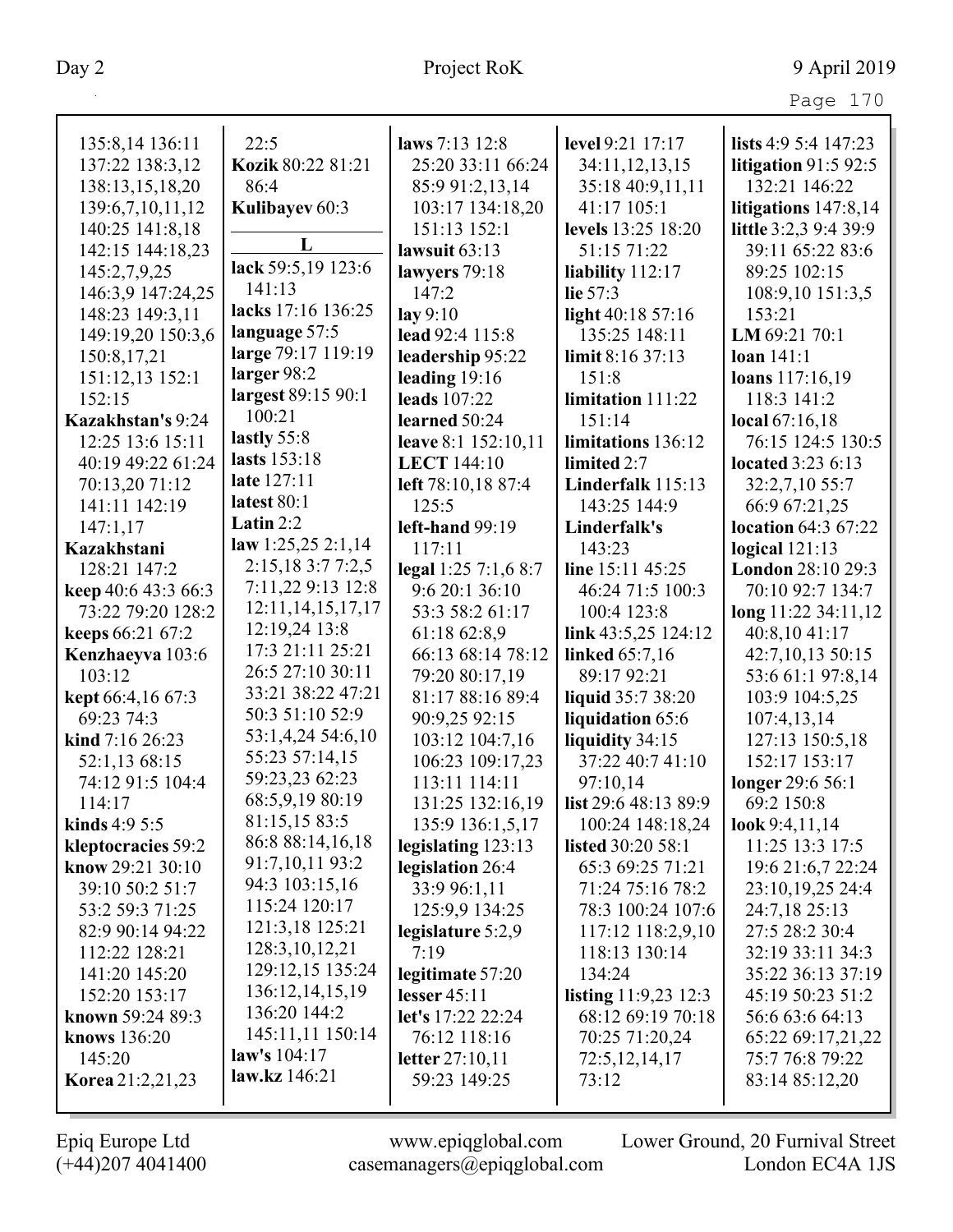| 89:9 99:11,14          | maintain $34:14$          | 151:23              | maximise 97:13           | 52:5,7,10,14,15       |
|------------------------|---------------------------|---------------------|--------------------------|-----------------------|
| 100:15,23 110:23       | 35:13 43:2 47:4           | manager 28:4        | maximises 42:7           | 52:16 54:14 65:10     |
| 114:16 115:11          | 47:11                     | 55:13 78:16 81:4    | maximising $42:15$       | 66:3,5,21 67:2,4,9    |
| 116:25 117:14,17       | maintaining 40:7          | 81:8,17,18 100:3    | 43:1                     | 69:4,5,7,12,13        |
| 120:16,23 124:7        | 41:9,15                   | 100:25 112:11       | maximum 41:11            | 70:3,4,10,13,19       |
| 131:16 132:2,8         | maintains 35:16           | 113:6,7 133:25      | McCafery 116:18          | 70:21 71:3,11,12      |
| 133:2 136:4            | major 72:9 89:9           | managers 61:7       | 116:21                   | 73:3,6,9,11,15,18     |
| 137:12 147:20          | majority 60:13            | 85:6 90:2 100:14    | mean 17:12 35:2          | 73:19 74:1,2,9,16     |
| 148:18,19 151:9        | 122:12 148:22             | 100:19,22 101:4     | 41:1 58:3 88:21          | 75:2 76:14 77:12      |
| looked 11:12 20:16     | making $142:1$            | 102:1,5 133:15      | 93:9 103:19              | 77:15,23 78:7         |
| 25:11 51:13 69:20      | <b>Malaysia 21:2 22:6</b> | manages 48:24       | 116:11 137:2             | 79:9,14,15,22         |
| 70:6 75:19 89:24       | <b>Mamin</b> 143:6,15     | 84:11 86:2 118:21   | meaning $54:15$          | 80:2,3,14 82:4,19     |
| 115:4                  | manage 23:7 27:8          | 119:7,17            | 61:4 109:5 113:10        | 90:18 100:24,24       |
| looking 9:12 29:23     | 81:18 82:19 101:5         | managing 39:4       | 114:2                    | 100:25 101:18,20      |
| looks 71:14 75:23      | 101:7 129:25              | 132:4,14            | means 1:20 2:3,9         | 105:6 107:6           |
| 76:3 90:21             | managed 23:5 49:8         | mandate 18:5,15     | 4:16 13:20 14:20         | 112:24 113:3,5        |
| loses $63:25$          | 54:14 83:21,23            | 20:19 102:3,5,7     | 18:8 24:15 26:9          | 133:12                |
| lost 93:1 130:20       | 98:16 99:10               | manner 150:20       | 34:12 38:8 42:11         | <b>Mellon's 27:23</b> |
| 150:22                 | 100:12,13 101:18          | March 47:3 80:2     | 43:11,20 48:21           | 71:8,16 72:22         |
| lot $31:2550:16$       | 102:5 105:5               | 140:19,25 145:19    | 49:4 55:10,11            | 82:6                  |
| 61:12 63:4 136:16      | 149:20 151:24             | 146:20              | 70:18,21 74:8            | member 116:21         |
| louder 87:14           | management 24:23          | <b>Marcus</b> 51:14 | 84:11 88:17 89:1         | 124:4,8,11,14,20      |
| <b>lovely</b> 59:21    | 25:1,18,25 26:18          | marked 71:16        | 94:13 103:16             | members 19:1,4,14     |
| low $34:13$            | 36:4 38:2,12              | 77:18 78:19 99:1    | 108:3 110:2,6            | 124:2 134:1 139:4     |
| lower $60:1$           | 39:25 40:4 46:13          | 139:24 140:14       | 113:11 139:8             | 143:14                |
| luckily 57:9           | 48:8 80:12 84:16          | market 10:15 14:25  | 145:17 146:21            | mention 7:4 21:2      |
| <b>Ludwig 29:12,13</b> | 84:16,20,21,23            | 47:4 67:16,18       | 153:9                    | 33:25 45:7 67:19      |
| 50:11 93:5             | 85:3,6,16,17,22           | 97:22 99:2,21       | measures 1:19 2:11       | 100:19 126:16         |
| Ludwig's 51:3          | 90:1,2 96:14              | 111:16 141:24       | 2:24 5:11 30:10          | mentioned 7:16        |
| luncheon 54:25         | 98:23 99:6,16,20          | markets 15:15 37:2  | 30:16,21 31:4            | 18:18 59:18 81:21     |
| lunches 153:8          | 99:23 100:21              | 47:10 54:13         | 32:9 45:13 53:6          | 94:1 126:20           |
| Lundahl 73:2           | 102:6 103:1,23            | marking 70:25       | 104:8 114:4              | 133:16 149:18         |
|                        | 104:14,19,23,24           | markings 37:17      | 124:18 126:10            | mentioning 16:7       |
| M                      | 110:13 111:8,17           | marks 37:7          | 140:13 150:6             | mentions 28:24        |
| <b>Maggs</b> 135:6,20  | 111:20 112:7,20           | matches 42:22       | media 95:21              | 48:16,19 108:17       |
| 136:13                 | 118:18,19 119:2,5         | material $64:8,14$  | meet 35:6 54:22          | merit $4:10$          |
| Magnus 32:3            | 125:19,22 126:1           | math $147:6$        | 146:9                    | merits 1:13 50:15     |
| <b>Mahmoudis 44:5</b>  | 127:22 128:6,20           | matter 22:5 42:25   | meeting $15:19$          | 54:19 55:3 87:17      |
| 44:12                  | 128:25 129:3,13           | 43:1,25 44:23       | 68:25 69:8 130:25        | 120:12                |
| main $3:174:8,23$      | 129:17,22,25              | 48:8,23 69:21       | 141:10 153:14            | message $140:10$      |
| 7:111:1,5,8,10         | 131:18 132:1,9,11         | 85:8 90:22 113:14   | meetings $76:21$         | met 31:5 34:20 35:8   |
| 13:25 30:8,20          | 132:21 134:7,12           | 136:7               | <b>Mellon</b> 23:15 27:6 | 35:10                 |
| 37:10 40:3,15,18       | 135:2,19 136:1,7          | matters 58:9        | 27:7,10,17,19,25         | Metz 29:12 30:1,2     |
| 41:5 46:8 48:1         | 136:9 138:6,7,10          | 136:17              | 28:1,10,17,21            | 93:5 155:6            |
| 92:20 109:19           | 138:11, 17, 22, 23        | maverick 143:19     | 29:5 51:20 52:1,3        | middle $11:19$        |
|                        |                           |                     |                          |                       |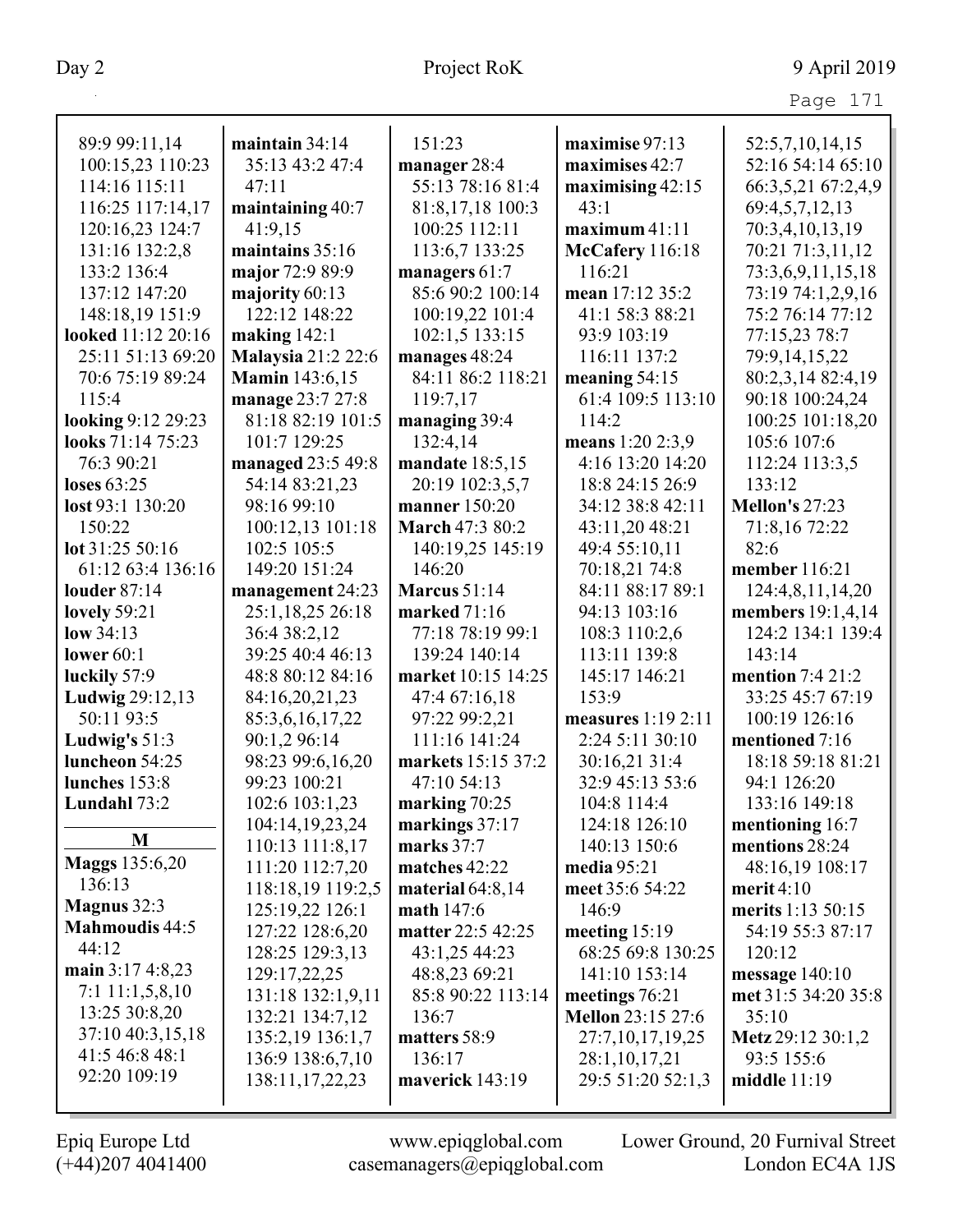| million $147:6$     | 34:13 35:18 40:12<br>105:1 | 146:17              | 82:18,20 83:10,13   | navigate 55:17       |
|---------------------|----------------------------|---------------------|---------------------|----------------------|
| 148:15              |                            | moving $101:23$     | 83:20,22,23 84:17   | Nazarbayev 47:2      |
| millions $101:17$   | modernise 62:1             | 131:14,18           | 85:13,24,25 86:10   | 59:7 94:25 95:17     |
| mimicked 94:15      | modifies 110:24            | Mukasheva 26:10     | 86:10,11,12,15,16   | 130:24 140:11        |
| mind 4:20 87:13     | Moldabekova 28:3           | MunayGas 60:2       | 86:19,21 89:22,24   | 141:5,8 142:20       |
| 128:2               | 28:8 152:18                | municipal 145:11    | 94:6,12 96:7,8,12   | 143:2,6              |
| minds $69:1,9$      | Moldavia 58:14             | N                   | 96:14,17,19 97:5    | Nazarbayev's 60:7    |
| minimise 34:22      | moment 3:2 5:20            | N 47:2 155:1        | 97:18,24 99:1       | NBK 27:15,18,22      |
| minimum $14:2$      | 9:4 29:14 43:12            |                     | 100:5,12 101:15     | 28:9,14 80:7 81:3    |
| 37:12               | 89:25 99:14 108:9          | Nacka 127:17        | 101:19,22 102:2     | 107:2                |
| minister 16:21 20:9 | monetary $4:15,17$         | name 70:7,19 73:4   | 102:11 103:13,20    | near 35:8            |
| 21:12,14,16,18,19   | 4:25 8:15 10:12            | 73:13,24 74:9,15    | 103:22,23 104:8     | necessary $7:850:18$ |
| 21:20,22,24 22:1    | 11:13 12:2 13:12           | 78:12 79:4 80:20    | 104:13,14,16,20     | 61:25 97:15          |
| 22:7,13,14 62:24    | 13:15,16,18 14:1           | 95:9 114:24 137:4   | 104:24,25 105:6     | 131:23 132:15        |
| 70:17,20 71:16      | 14:13,18 15:4,13           | <b>named</b> 103:12 | 105:25 106:8,11     | 145:2                |
| 92:10 95:5,12       | 21:14,22 28:4              | names 73:25         | 106:14 107:17,23    | necessity 126:12     |
| 142:6 143:6,7,10    | 42:21 54:11 99:3           | narrow' 146:9       | 108:2 110:19,24     | need 5:19,20,25 6:5  |
| 147:11,22 149:1     | 108:18,19 109:1            | nation 140:11       | 112:18 113:4        | 92:13                |
| 149:25              | 113:20 116:9,13            | nation's 141:1      | 114:25 115:3        | needed 38:21         |
| ministers 141:25    | 120:15 122:5,18            | national 9:2,19     | 117:2,4,10 118:9    | 147:13               |
| 142:22              | 123:1,5,25 124:3           | 10:1,10 11:2,5,20   | 118:13,20,21        | needs 139:16         |
| ministers' 141:13   | 125:7 126:4,15,18          | 12:18,18 13:11,16   | 119:4,9,11,13,17    | negation 93:16       |
| ministries 48:19    | 127:1                      | 14:13,21 15:2       | 119:17,21,22,23     | negative 40:21       |
| ministry $48:3,16$  | money 9:1 13:22            | 18:1,3,9,14 23:12   | 120:1 121:19        | 111:25 112:2,10      |
| 70:11,13 72:10      | 14:6 28:12 41:25           | 24:4,9,21,23,25     | 125:9,9,10,11,13    | negotiation 123:18   |
| 73:12,14 75:12      | 42:2,4 52:7,10,11          | 25:3,5,16 26:16     | 125:15, 19, 23, 24  | negotiations         |
| 76:1 77:9,10        | 52:21 89:13,14             | 26:17 27:16 28:14   | 126:4, 13, 17 127:3 | 123:12               |
| 78:13 79:5,12       | 90:22 94:24 109:3          | 33:9,16,24 34:4,6   | 128:25 129:2        | neither 17:1 18:17   |
| 134:2,5 144:23,24   | 130:2,10,23 131:2          | 34:16,19 35:3,15    | 130:12,19 131:2,8   | 58:16 119:25         |
| 146:18 147:16       | 131:3,7 151:18             | 35:20,25 36:2,3,5   | 131:9,12,16         | 135:10               |
| 148:8,14            | months 67:8 96:4           | 36:6,9,17,24 37:1   | 132:22,23 133:19    | Netherlands 53:11    |
| minutes 83:1 87:2   | 143:18                     | 37:5,8,23 38:1,9    | 134:11 135:17,18    | never 52:23 135:6    |
| 87:6 120:5          | months' $141:4$            | 38:10,11,14,20,21   | 137:14 138:2,11     | 135:11               |
| mission $116:13$    | <b>Morgan</b> 100:20       | 38:24 39:2,4,7,7    | 138:14,18,23        | nevertheless 80:11   |
| 129:19              | mortgage $141:1,2$         | 39:12 40:4,15,18    | 139:2,6,12,22       | 94:24                |
| mistake 37:18 78:1  | mortgages $140:16$         | 41:4,5,10 43:2,22   | 140:3,7,25 141:3    | new 22:10 23:15      |
| 78:4 79:19          | 140:21,22                  | 44:2,14 46:2,3,12   | 141:6, 12, 14, 16   | 27:6,7,10,17,19      |
| mistaken $153:5,7$  | motion 146:13,15           | 46:13,22,25 47:9    | 143:22 151:17       | 27:23,25 28:1,10     |
| Mitsubishi 100:3    | mounting $63:2$            | 47:17 49:7,21       | natural 5:15 63:17  | 28:17,21 29:4        |
| mix 127:25          | move 14:16 17:22           | 50:3 55:8 59:11     | 135:9               | 47:21 51:20,25       |
| mixed 118:11        | 21:6 22:24 23:19           | 65:9 75:19 77:25    | naturally 50:13     | 52:3,5,6,10,14,15    |
| <b>Mobil 95:3</b>   | 64:2 92:16 98:18           | 78:3,7,9,12,24      | nature 45:11 46:4,7 | 52:16 54:14 62:19    |
| model 16:14,16      | 99:19 118:16               | 79:11,23 80:4,5,8   | 46:9,16 93:25       | 70:9 73:3,6 74:16    |
| 17:1 47:17          | 124:9 137:17               | 80:13 81:4,5,7,11   | 104:15 105:3        | 77:14 78:6,11        |
| moderate 34:11,12   | 143:11,23 144:21           | 81:25 82:13,14,16   | 125:13              | 79:9 96:1,1          |
|                     |                            |                     |                     |                      |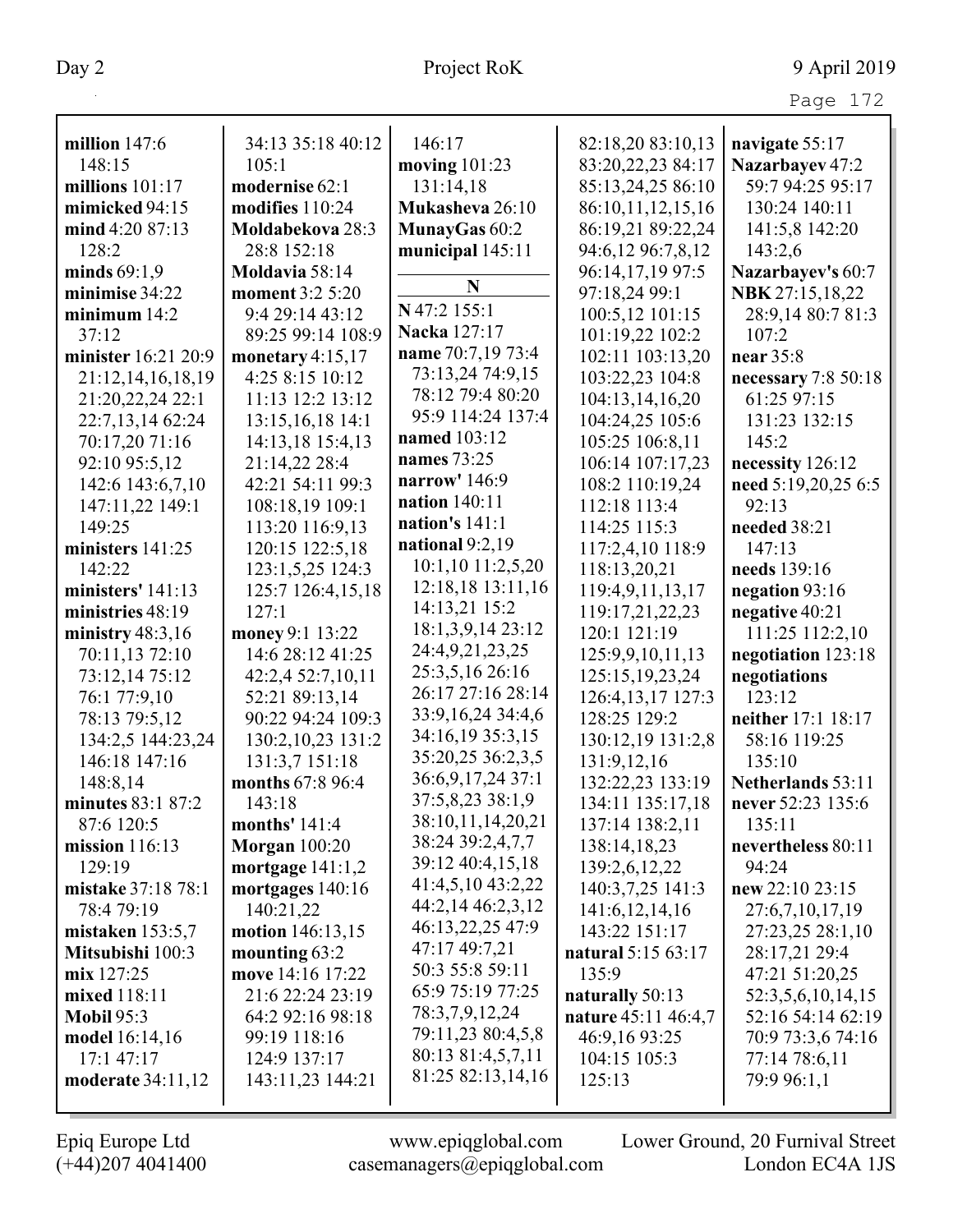| 101:18,20 105:5                | 119:1,2 122:10           | obligates 144:3            | 142:16                           | 73:22 77:1 88:24             |
|--------------------------------|--------------------------|----------------------------|----------------------------------|------------------------------|
| 124:12 133:11                  | 148:11                   | obligation 85:16           | older 140:22                     | 102:10 103:2                 |
| 142:16,18 143:15               | noted 118:1 146:6        | obligations 24:9           | oldest 59:10                     | 109:24 115:10                |
| 146:8,18                       | notes 117:13             | 36:11 62:5,23              | once 28:22 50:23                 | 118:12 122:15                |
| news 130:17                    | notice 94:2 132:7        | 111:12                     | 51:13 67:19 83:15                | 126:13 127:25                |
| <b>NILSON</b> 152:8,17         | Notwithstanding          | obliged 53:21              | 91:8 94:11 131:12                | 136:5 148:4                  |
| 152:25 153:8,16                | 116:6                    | obliviate 93:19            | 150:4,5                          | 149:24                       |
| <b>NILSSON 55:4</b>            | NOU2017:13 47:21         | observation 50:6           | one's 132:25                     | ordered 96:11                |
| 87:4,7                         | nowadays 89:5            | 50:12                      | 151:14                           | 130:12 131:10                |
| nine 139:4 154:7               | number 3:23,25           | observe 9:5 86:19          | ones 77:17 99:22                 | 150:9                        |
| NJA20117:18                    | 8:21 11:25 30:13         | 89:20 92:9                 | 117:17 148:25                    | ordering 135:18              |
| non-commercial                 | 33:21 36:14 39:24        | obstruct $62:17$           | oneself 131:15                   | orders 12:24                 |
| 3:22 4:12 5:7                  | 41:20 46:17,19           | obtain 111:14              | 148:9 151:20                     | 123:14                       |
| 6:12 31:8,11                   | 47:25 51:18 52:2         | 134:6                      | open 73:23 76:14                 | ordinary 48:5                |
| 39:21 44:7 49:14               | 64:3 65:11 70:7          | obtained 72:11             | 79:8 134:8 141:23                | organ 48:4                   |
| 49:19 50:7 54:17               | 71:10,11,12,15           | obtaining 130:4            | opened 73:24 78:6                | organic 124:12               |
| 93:13 105:19                   | 74:12 75:15 79:17        | obviate 135:23             | 79:14 95:1                       | organisation 18:19           |
| 107:18,25                      | 82:15 90:21,25           | obvious 64:19,19           | opening 55:17                    | 71:10 139:23                 |
| non-government's               | 91:12 102:21             | 64:20 92:1                 | 78:11 133:10                     | organisations 10:5           |
| 39:21                          | 117:18,20,21             | obviously 65:25            | 150:25                           | 10:15 118:22                 |
| non-governmental               | 118:16 133:21            | 97:3                       | opens 73:3 78:24                 | 130:3 144:4                  |
| 107:18                         | 136:19 139:23            | occupied 143:14            | operation 133:5                  | organise 92:18               |
|                                | 140:5 148:4,12,13        | occurred 111:11            | operations 14:15                 | organised 22:20              |
| non-gratuitous<br>46:7         | 148:16,19,25             | 145:25                     | 16:19 17:10 20:25                | organs 32:24                 |
|                                | 149:1                    | occurring 2:4              | 28:4 40:3 59:22                  | original 7:21                |
| non-profit 38:6,14<br>39:12,14 | numbers 71:9             | October 27:11 67:8         | 118:19                           | originating 44:2             |
| non-renewable                  | numerous 146:4           | 101:11 144:24              | opinion $2:33:11$                | ostensibly 136:2             |
| 41:16                          | Nursultan 130:24         | 149:12                     | 44:20 55:10 57:18                | Outgoing 143:17              |
| non-written 2:1                | 142:20                   | offer 120:20               | 64:16 67:24 80:19                | outside 71:18                |
| <b>Nordhs</b> 16:12            | nutshell 63:24           | office 47:25 48:13         | 103:6 122:13                     | overall 5:18 6:8             |
| <b>Nordhs' 16:10</b>           | Nygren 32:3              | 48:19 66:8                 | 146:7                            | 33:20 35:19,20               |
| <b>Nordic</b> 121:1,15,18      |                          | <b>Office's 47:15</b>      | opinions 116:23                  | 41:3 44:1 49:21              |
| 122:8 125:1                    | $\bf{0}$                 | officer 51:7,8 64:21       | 153:13                           | overview 5:12                |
| normal 48:5 50:22              | o'clock 152:16           | 127:15                     |                                  | owned 3:7 26:6               |
| 50:22                          | 154:7                    | officers 20:11             | opportunity 146:2                | 28:13 51:12 69:7             |
|                                | <b>O'Keefe</b> 113:10,14 | <b>official</b> 13:24 14:3 | oppose $145:3$<br>opposed 116:23 |                              |
| normally 64:1                  | object $30:25$           |                            | 124:4                            | 79:25 80:5,8<br>106:9 114:19 |
| <b>Norway</b> 16:23            | objection $54:3,5$       | 54:12 103:17               |                                  |                              |
| Norwegian 47:15                | 66:11                    | officials 20:3             | opposite $139:1,14$              | 119:21                       |
| 47:16,22 49:13                 | objections 17:7,8        | oil 33:18 34:1,22          | 145:20                           | owner 27:22 28:1,9           |
| 89:7 94:15                     | objective 106:15,16      | 40:20 47:16,23             | options $145:10$                 | 28:16,20 29:1,3              |
| note 15:9,10 16:23             | 107:3,11                 | 48:14 49:23 58:15          | order 8:5,8 13:2,17              | 68:6,9 70:22                 |
| 22:15,19 23:1                  | objectives 11:1          | 58:18 60:12 61:22          | 13:19 14:13,25                   | 71:21 72:3,6                 |
| 55:6 60:17 81:20               | 106:19,25                | 62:1 89:7 94:24            | 21:4 32:9 35:5,12                | 73:18 74:3,15                |
| 82:1 117:18,20,21              | objects $107:13$         | 95:2,20 96:4               | 35:14 37:9 41:3                  | 75:14,17 78:6,13             |
| 117:25 118:16                  |                          | old 59:7 68:25             | 47:6 55:15 61:25                 | 78:22 79:4,12                |
|                                |                          |                            |                                  |                              |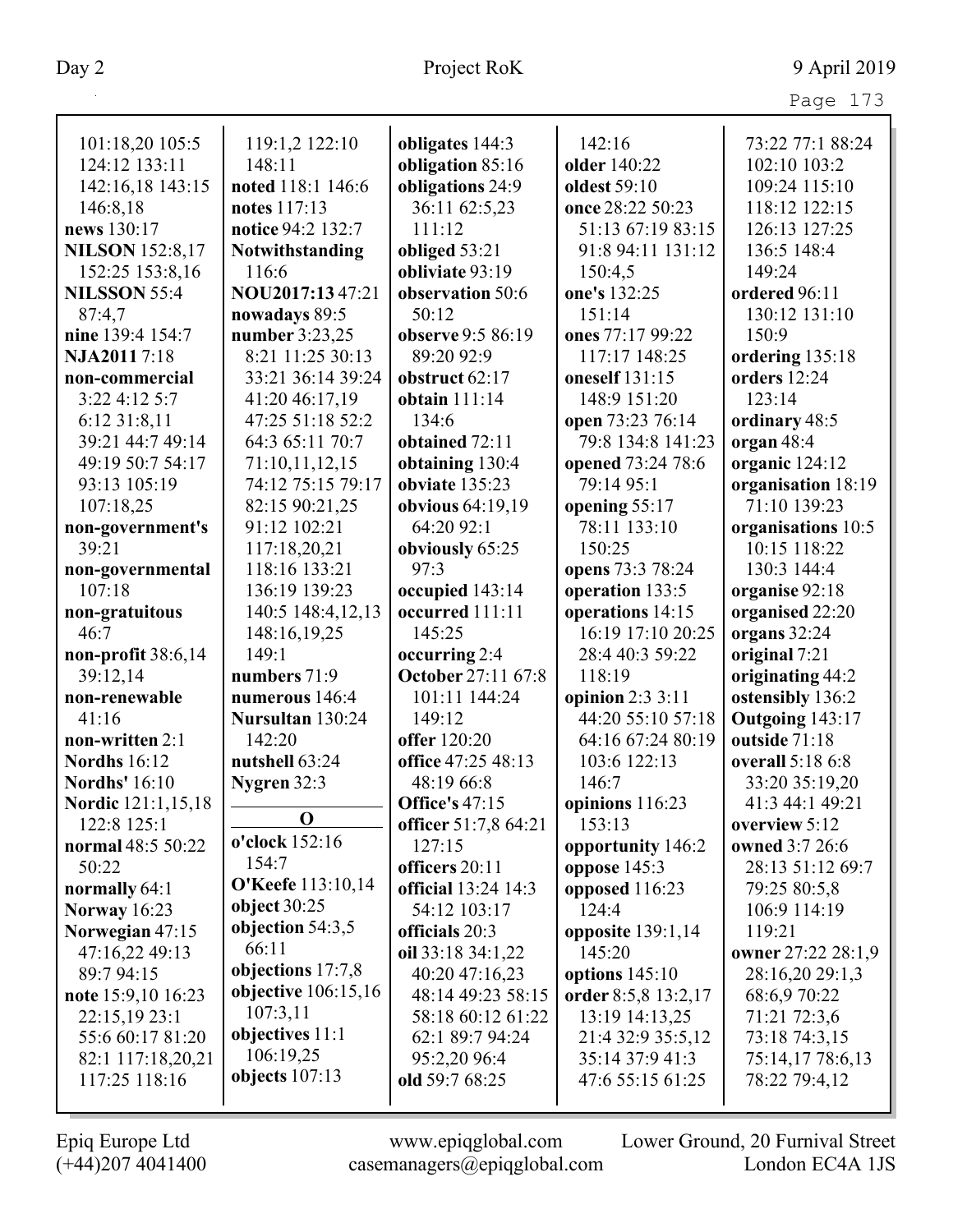|                         |                                       |                        |                            | Page 174                    |
|-------------------------|---------------------------------------|------------------------|----------------------------|-----------------------------|
| 81:11,11 82:23          | panel 55:25 61:2                      | 145:19 151:16          | 141:19                     | placement 117:19            |
| 86:11,18,22             | panels 148:3                          | participate 153:11     | people's 48:24             | 138:15                      |
| 128:20,22 129:1,7       | paper 97:17 140:20                    | participated           | perfectly 60:16            | placements 117:15           |
| owner's 76:25 79:1      | papers 44:11                          | 127:13                 | perform 14:14              | 118:3 119:14                |
| owners $69:13$          | para 123:9                            | participation 53:12    | 51:19 110:4,14             | places 67:22                |
| ownership 23:2          | paragraph 9:18,24                     | particular 62:21       | 113:21                     | plainly 49:20               |
| 77:5 81:16 82:17        | 10:9 11:4 13:10                       | 63:9 105:18            |                            |                             |
|                         |                                       |                        | performance 36:11<br>143:1 | plaintiff 149:14            |
| 86:6                    | 13:20 14:11 17:25<br>18:6 19:25 21:10 | 107:17                 |                            | plan 29:16                  |
| owning 80:7             |                                       | particularly 2:8       | performing 110:4           | planned 87:1                |
| owns 69:3 72:19         | 25:24 28:6 34:5,7                     | 43:25 54:6 94:14       | 113:24                     | planning $154:4,5$          |
| 79:23 115:7             | 34:8 36:23 37:3                       | 114:22 119:24          | period 76:6 98:6           | plans 119:6                 |
| ${\bf P}$               | 37:11,15,20,24                        | 134:20                 | periods 38:3,13            | plant 60:22                 |
| page 7:18 9:17          | 38:16,16 39:5,12                      | parties 50:13,25       | permanently                | pleasant 1:8                |
| 10:25 11:3,19           | 39:13 40:2,14                         | 57:11 58:10 62:14      | 135:16                     | please 9:14 91:4            |
| 12:5 13:9 14:12         | 41:8,14 44:13                         | 63:4 69:1,8 70:8       | Pers/Orgnr 71:6            | 120:10 131:16               |
|                         | 46:1,6,24 106:24                      | 72:4 105:22            | person 9:6 71:21           | plunge $94:10$              |
| 14:12, 16, 19 17:23     | 111:24 116:19                         | 107:16 129:24          | 73:2 109:17,23             | plus 111:16                 |
| 19:24,24 21:7           | 121:5,25 122:19                       | 134:11 136:6           | 129:18 141:19              | pm 55:1 87:8,10             |
| 24:7,8,20 25:10         | 123:3,6,20,23                         | 144:14 148:21          | personal 134:25            | 120:7,9 154:8               |
| 25:23 26:13,14          | 124:3 135:15                          | parties' 57:14         | personified 59:6           | point 3:6,10 12:20          |
| 28:6,7 33:14,23         | paragraphs 67:12                      | <b>Partners</b> 148:19 | persons 58:13              | 13:4 16:25 30:12            |
| 34:2 35:22 36:8         | parallel 87:22                        | parts 92:20            | 72:14 89:5 135:9           | 38:19 39:22 43:16           |
| 36:21,22 37:3,4         | 88:19                                 | party 28:20,25         | perspective 123:14         | 49:3 92:23 94:2             |
| 38:24,25 39:9           | parent 137:10                         | 31:19 58:19 88:15      | Peru 124:9                 | 106:2,10 117:3              |
| 40:1,1,13 45:19         | parentheses 133:1                     | 107:6 129:15,23        | petition 62:18             | 127:10 130:7                |
| 45:25 46:23 47:19       | parliament 18:12                      | 129:23,25 143:15       | <b>Petrol</b> 149:1        | 139:17 144:7                |
| 48:12 69:24,25          | 95:3,12 96:2                          | 144:14                 | phenomenon                 | pointed 125:10              |
| 70:4,5 71:2,8,9         | 139:11 143:13                         | pasted 75:24           | 141:23                     | 139:14                      |
| 75:8 76:12 77:6,6       | part 2:23 7:1 28:14                   | pathetic 62:25         | <b>phrase</b> 123:24       | policies $10:20$            |
| 77:21 78:8,17           | 38:19 43:12,13,17                     | pattern 146:11         | phrased 91:25              | 15:13 126:15                |
| 94:21 99:12,13,14       | 43:18 48:17,20,21                     | <b>Pause 153:3</b>     | 135:5                      | 143:19                      |
| 99:16 102:13,16         | 49:17 52:14 58:14                     | pauses 153:8           | phrasing 7:21              | policy 4:18,25 8:15         |
| 104:12 105:8,12         | 58:22 60:20,21                        | pay 62:9 63:17         | 83:17 93:10                | 9:1 10:12 12:2              |
| 105:14 107:10           | 64:6,15 65:4,9                        | 74:22 149:11           | 114:20                     | 13:12, 15, 16, 18, 22       |
| 117:1,9 119:1           | 82:13 87:16 89:22                     | 150:13                 | <b>Pictet 100:3</b>        | 14:1,6,13,18 15:4           |
| 131:17,17,19            | 89:22 90:19,19                        | paying 39:3            | pictures 50:22             | 21:14,23,25 22:3            |
| 133:2 137:13            | 94:5 98:2,3,3,18                      | payment 10:12,21       | piece 78:17                | 42:22 54:12                 |
| 147:19,21 155:2         | 98:19 101:9,22,23                     | 11:14 140:22           | pinch $57:24$              | 108:19 109:1,3              |
| pages 64:11 70:2        | 105:6 106:8 107:7                     | payments 95:20         | place 4:5 31:20            | 116:13 126:5,7,8            |
| 71:14,15 77:13          | 107:23 108:1,4,21                     | 132:12                 | 46:21 65:2 68:4            | 126:19 127:1                |
| 78:14 102:13            | 109:2 110:12                          | peculiar 94:18         | 76:18 88:19 93:21          | <b>political</b> 15:23 16:2 |
| 117:25 118:11           | 121:4 133:8                           | pension 95:6           | 108:22 114:3               | 18:21 88:25 109:6           |
| <b>paid</b> 95:6 125:25 | 136:22 137:7                          | pensions 47:16         | 128:3 149:7                | 137:1                       |
| 149:3                   | 139:17 140:1                          | people 47:2 49:9       | placed 41:12 65:10         | <b>politics</b> 4:15 11:13  |
| Pal 44:5,22             | 143:21,24 144:21                      | 59:12 61:16 79:19      | 89:2                       | 91:24                       |
|                         |                                       |                        |                            |                             |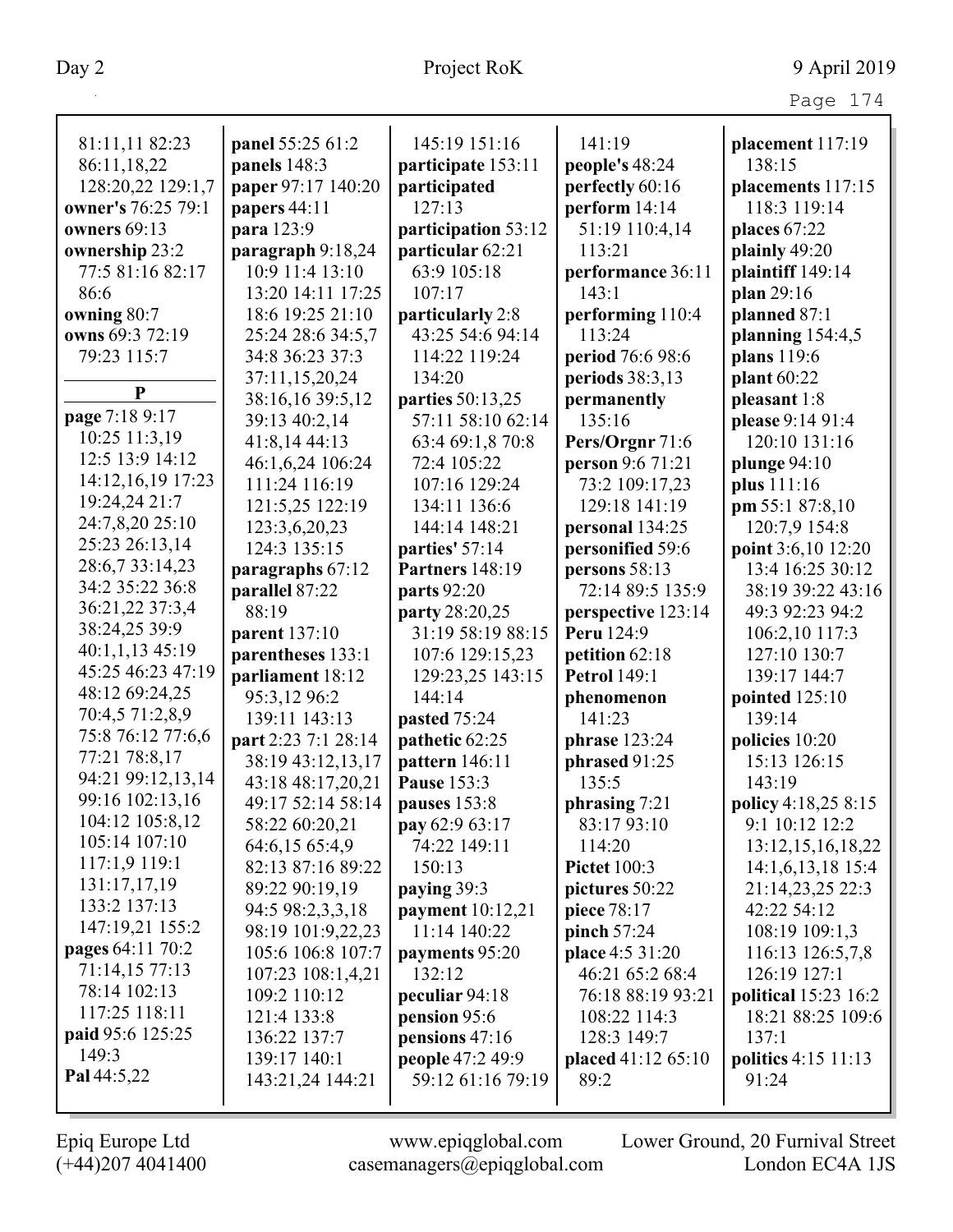| ٠ |  |
|---|--|
|---|--|

|                            | possessions $71:1,2$   | 150:25                    | previous 57:24       | 96:3                                  |
|----------------------------|------------------------|---------------------------|----------------------|---------------------------------------|
| poor $61:771:13$<br>142:25 | 71:8,16 74:4 86:8      | presentation 1:13         | 71:15 100:7 103:3    | process 20:4 60:22                    |
| portal 103:15,17           | 86:24 93:22            | 50:15 51:3,11             | 117:14 142:23        | 91:6 92:2 111:12                      |
| 130:17                     | 114:17 127:8           | 54:18 55:3 64:7           | 145:14               | 133:16 146:2                          |
| portfolio $40:17,24$       | possibilities 129:19   | 70:15 75:20 78:20         | previously 86:5      |                                       |
| 40:24 41:7,9,11            | 131:15 133:13          | 87:17 120:12              | 89:21                | processes 93:23                       |
|                            | 151:14                 | 136:25                    |                      | produced 19:22<br>120:19              |
| 41:13,15,23,24             |                        |                           | price 11:6,8,15,17   |                                       |
| 42:1,3,9,9,11,12           | possibility 68:1       | presentations 56:6        | 13:17,19 60:1,11     | professional 79:17<br>Professor 45:16 |
| 42:17,18,21 43:7           | 85:10 134:6            | presented 17:8            | prima $53:17$        |                                       |
| 43:7,8,9,10,13,14          | possible 35:14         | 62:24 103:5               | prime 1:25 21:16     | 46:15 103:6                           |
| 43:15, 16, 17, 19          | 48:15 51:23 60:12      | 127:19 143:5              | 21:20 22:13 95:4     | 115:20 125:8                          |
| 45:17,22 70:3,4            | 74:11 87:23 91:18      | presents 83:11            | 95:12 142:6 143:6    | 128:10,15 135:6                       |
| 94:7,11 96:24,25           | 104:8 147:8            | 96:18 128:15              | 143:7,10             | 135:20 136:13,14                      |
| 97:3,6,6,7,7,9,9           | 151:17                 | preserve 36:24            | principal 129:18     | 143:25 144:9                          |
| 97:20,23 98:5,7,9          | possibly 5:24 42:13    | preserving 40:4           | 130:1 135:2          | 150:19                                |
| 98:11,14,19 99:3           | post 150:9,12          | president 12:9 18:2       | principal's 134:21   | professors 3:11                       |
| 99:16,19 100:6,11          | postal 70:7            | 18:3,5,7,10,13,15         | principle $1:192:11$ | 26:10,14 44:5                         |
| 101:17,22 102:4            | power 59:8,11,14       | 19:1,4,15 20:14           | 5:22,23 6:22 7:6     | 103:11                                |
| 107:1,2,3,8,12,16          | 76:14 77:3 90:14       | 20:18 22:5 47:1           | 7:12 8:4 29:10       | profitability 97:11                   |
| 108:5 126:3                | 109:6 137:1            | 59:7,9,17,24 60:3         | 61:17 88:4,8         | 99:18 104:25                          |
| portfolio's 98:11          | <b>PowerPoint 64:6</b> | 60:5 84:1,3,5,9,12        | principles $2:19,22$ | 105:2 107:4,14                        |
| portfolios 36:18           | 70:15                  | 94:25 95:17,24            | 8:9 30:3 87:20       | profits 97:13                         |
| 40:25 41:2 42:6            | powers 1:22 11:20      | 96:11 131:6               | 144:2                | programme 141:1                       |
| 42:17 92:21 97:13          | 12:7,23 15:21          | 134:10,15 137:18          | print 99:23          | programmes 38:2                       |
| 97:16,20,23 98:1           | 16:2 18:21 59:4        | 137:21 138:4,5,7          | prior 127:12,20      | 38:12                                 |
| 99:3 107:1 108:4           | practical 101:1        | 138:13,20,21              | 146:6                | progress 6:5                          |
| posited 114:4              | practice 2:4 7:9       | 139:3,7,8,9,15,18         | private 49:1         | progressed 88:4                       |
| position 16:8 17:2         | 48:1 88:9 140:9        | 140:2,4,5,7,11,12         | probably 89:14       | prohibition 62:7                      |
| 18:16 42:22 66:14          | 153:4                  | 141:5,11 142:5,10         | 124:25               | projects 38:7,7,15                    |
| 68:20 74:10 80:15          | preamble 140:23        | 142:19,25 143:10          | problem 87:15        | 38:15 39:15,15                        |
| 80:15,18 85:4              | precedes 33:21         | president's 20:19         | problems $65:18$     | prolong $146:13$                      |
| 90:20 91:18                | preceding 99:14        | 95:9 130:15               | 89:16 152:24         | promoting 10:17                       |
| 108:16 114:18              | predominantly          | 134:16 139:21             | 153:23               | 59:12                                 |
| 117:5,8 119:13             | 41:9                   | 143:14                    | procedural 91:2,6    | prompt $62:9$                         |
| 139:12                     | prefer $64:13$         | presidential 15:21        | procedure 20:1       | proof 91:17                           |
| positions 19:16            | preferential 109:12    | 33:21 36:14 59:4          | procedures 39:8      | properly 51:8                         |
| 86:6                       | preparatory            | 82:15 83:14 96:5          | proceeding 30:18     | properties 4:9,21                     |
| positive 111:21            | 123:12                 | 96:10 104:21              | 31:1 48:5 135:12     | 29:3 44:7 49:5                        |
| possess 23:6 24:12         | prepare 98:21          | 106:13 114:23             | proceedings $1:3,5$  | 65:5 105:17 125:1                     |
| 24:14 86:15,23,24          | prepared 64:6          | 127:2 137:18              | 31:15 56:23 57:21    | property $1:14,17$                    |
| possesses 115:6            | prerequisite           | 143:4                     | 61:9 63:5 82:8       | $1:18$ 2:13,15 3:7                    |
| 127:8                      | 120:13                 | press 144:22              | 90:19 106:11         | $3:22,23$ 4:1,11,13                   |
| possession 26:2            | prescribes 144:10      | 145:15                    | 107:9 116:15         | 4:14,17,245:5,6                       |
| 128:9,14,19                | present 3:5 35:8       | <b>pretty</b> 60:25 102:8 | 127:14 146:4,10      | 5:10,21 6:1,8,11                      |
| 129:23                     | 48:9 64:9 87:11        | prevent 95:6              | proceeds $43:895:2$  | 6:12 7:16 8:3,8,12                    |
|                            |                        |                           |                      |                                       |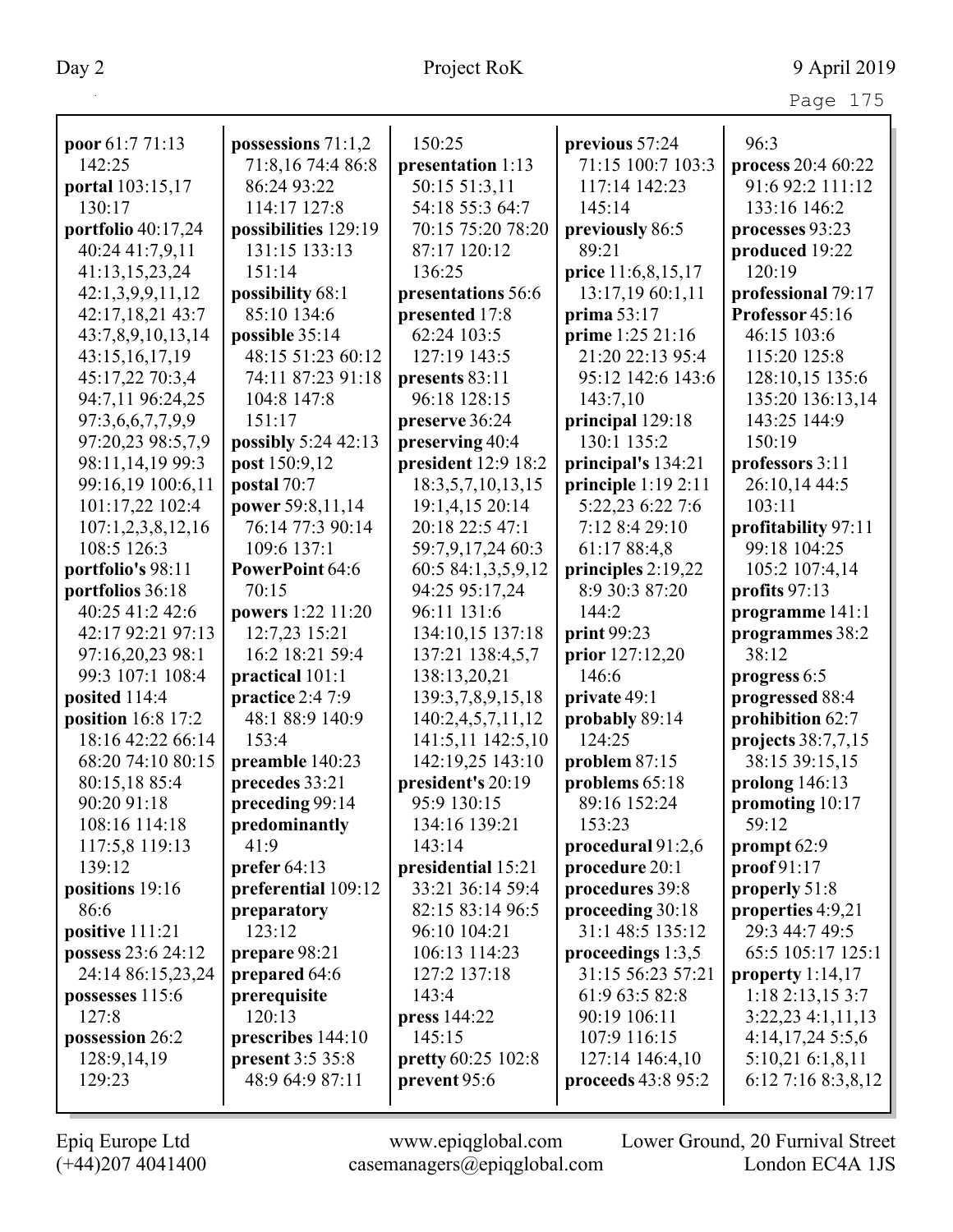| аa<br>⊂ |  |
|---------|--|
|---------|--|

| 8:12,14,19,25         | property's 79:25         | 48:24,25 49:14     | 123:1,25 125:7     | raise 146:2         |
|-----------------------|--------------------------|--------------------|--------------------|---------------------|
| 22:25,25 23:1,2,3     | proposal 137:22          | 69:19 123:15       | 126:5,19 127:1     | <b>ranked 89:10</b> |
| 23:6,7,16,17,18       | proposals 84:5           | 145:11             | purposes' 122:18   | rapidly 87:24       |
| 23:20,21 24:2,2       | 138:14                   | published 103:14   | 124:3              | Rapporteur 122:17   |
| 24:16,16 25:5,25      | propose 86:25            | 103:18 104:9,11    | pursuant 23:18     | 123:4               |
| 26:2,6,20,23,23       | proposed 96:1            | 125:8 141:7        | 101:12 144:7       | rate 13:24 14:3,6   |
| 27:1,3,3,7 28:2,16    | 122:17,25 136:22         | 144:22 146:20      | put 55:16 113:5    | 14:25 47:5,12       |
| 28:21 29:4,5,7,8,9    | proposition 88:11        | 148:6 149:9,12     | 118:12             | 111:9               |
| 30:9,17,24 31:7,9     | 110:10                   | pull 150:8         |                    | rates 13:25 54:12   |
| 31:14, 17, 17, 21, 24 | proprietary 52:24        | pure 126:1         | $\mathbf 0$        | reach 34:20 120:25  |
| 32:1,2,10,11,15       | prosecuted 95:18         | purely 4:21 88:24  | Q3 98:21 99:5      | reached 49:3 57:8   |
| 32:18,18 33:4,8       | prospecting 58:15        | 89:18 113:23       | 100:7 101:10,15    | 92:11 103:19        |
| 44:7 45:3 48:20       | prospectus 72:7,8        | purpose 4:22 31:16 | <b>Qatar</b> 122:8 | 145:18 151:8        |
| 49:6,6,19 50:4,7      | 72:15                    | 31:17 32:14,17     | qualified 44:20    | read 3:9 9:18 14:17 |
| 51:5 53:5 54:15       | protect 115:14,15        | 33:16 34:19 35:7   | quarter 152:12,12  | 18:6 19:9 37:23     |
| 55:5,6,13 60:10       | 135:16 145:5             | 35:9,13,19 38:17   | quarterly 111:7,17 | 45:23 46:15 49:11   |
| 64:4,16,25 65:1,4     | protected 1:18 5:21      | 40:18 41:3 42:9    | question 5:21 6:6  | 61:12 70:20 96:16   |
| 65:9,15,16,19,25      | 6:2 8:3 45:3             | 42:12,19 43:23     | 6:10 8:1,21 22:24  | 96:22 106:17        |
| 66:7,8,25 67:5        | 49:15 53:14 108:7        | 44:1,14,20,25      | 23:5 24:1 31:21    | 108:15 112:25       |
| 68:2,3,6,9,19,22      | 114:3                    | 45:4,8 46:16,19    | 38:23 44:6 45:13   | 114:24 116:17       |
| 68:24 69:3,5,6,7      | protecting 147:10        | 46:22 47:9,14      | 55:13 56:20 64:3   | 119:10 124:8        |
| 69:10,14,15 73:1      | protection 4:10          | 48:9 49:18,21      | 78:21 82:23        | 125:7 126:25        |
| 76:11 79:23 82:13     | 8:19 29:13               | 50:1 59:25 61:24   | 100:23 108:21      | 127:2 133:23        |
| 83:4,7,7 84:1         | protects 110:6           | 62:25 63:19 94:1   | 109:7 113:22       | 134:9 137:13,16     |
| 87:17 89:21 91:13     | prove 39:23              | 95:5 97:7,18       | 126:18,22 152:23   | 148:9 151:21        |
| 91:13,15,20 92:19     | provide 10:11            | 104:23 105:7       | questions 5:18,24  | 152:4,6             |
| 92:24 93:11,17        | 34:10 38:6 97:14         | 108:24 115:10,12   | 6:7,14 53:9        | reading 137:8       |
| 98:19 101:21,24       | provided 26:3 46:8       | 115:14 123:17      | quit 143:4         | readings 116:16     |
| 102:14 105:5          | 57:19 118:20             | 124:19 144:19      | quite 33:7 36:21   | reads 40:14 136:18  |
| 106:22 107:23         | 136:9                    | purpose' 123:5     | 37:17 61:11 62:25  | real 13:5 47:11     |
| 108:4,5,14,17,18      | provides 33:15           | purposes 3:22 4:12 | 65:14 80:25 89:6   | 70:22               |
| 108:25 109:2,12       | 119:4                    | 5:7 6:12 8:15      | 139:21             | realise 106:25      |
| 109:14,21 110:7       | providing $97:10$        | 31:8,11 33:10,20   | quote 26:14 51:13  | realised 37:12      |
| 110:12 114:1,1,3      | 119:9 133:22             | 36:7,7,18 38:22    | 65:24 81:22 94:18  | realises $45:10$    |
| 114:7,7,17,19,21      | provision $3:14$         | 39:21,24 42:18,22  | 105:13 129:21      | realistic 60:16     |
| 115:5,6,15,18         | 13:20 32:19              | 43:23 45:18,22     | 131:1 134:9        | realities 61:13     |
| 116:7,9,19 120:15     | 115:12 137:16            | 49:15,19 50:7      | 145:21 147:4       | really 55:20 56:3,8 |
| 121:5,11,14,17        | 144:16                   | 52:23 54:18 55:14  | 151:16             | 69:21 78:2 117:22   |
| 122:3,4,16,23         | provisions $2:21$ 3:1    | 77:7 91:21 92:20   | quoted 16:10 56:16 | 148:24              |
| 124:15 125:6          | 3:3,45:11,128:11         | 93:8,9,13,15,16    |                    | reason 2:10 6:2 9:9 |
| 126:3,25 128:18       | 9:10,16 104:18           | 97:12 98:15 103:5  | $\bf R$            | 17:6 27:3 29:9      |
| 128:21,23 129:2       | 110:24 116:6             | 104:15,22 105:20   | R 101:8            | 42:20 89:11,17      |
| 129:24 130:1          | 135:15 137:4             | 107:19,25 108:6    | R5 119:2           | 95:14 108:7         |
| 134:22 135:3,3,17     | proviso $113:17$         | 109:3 120:15       | racketeering 145:8 | 114:13 123:11,24    |
| 136:6,10 151:24       | <b>public</b> 16:17 48:9 | 121:12,20 122:6    | 145:16 146:11      | 152:5               |
|                       |                          |                    |                    |                     |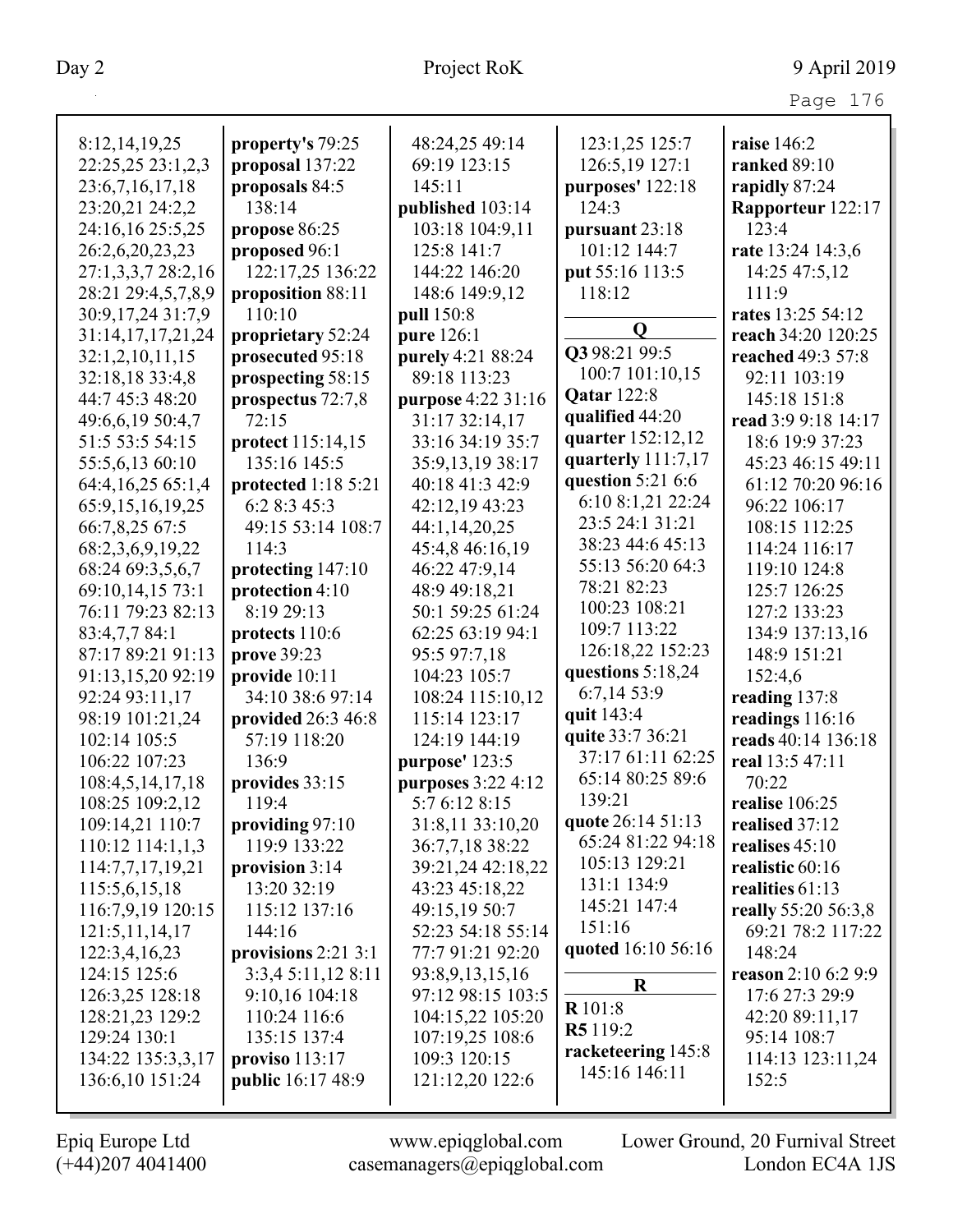| reasonable 41:17           | referring 123:1       | regulation 9:5         | 130:14             | represent $10:1,6$ |
|----------------------------|-----------------------|------------------------|--------------------|--------------------|
| 115:9                      | 141:15 142:24         | 10:13                  | relitigate 145:24  | 76:17 131:24       |
| reasonably 115:7           | refers 16:23 23:2     | regulations 10:14      | remain 43:21 129:7 | 132:20             |
| reasons 54:3 90:7          | 38:8 81:20 82:1       | 10:16 33:11 59:21      | remaining 100:13   | representation     |
| recapitulate 64:25         | 112:17 128:16         | 138:19 140:7           | remains 86:18,22   | 110:22 140:3       |
| recapitulated              | refinancing 13:24     | reimburse 111:11       | 128:20 129:1       | representative     |
| 112:3                      | 141:1                 | 112:1 132:4            | remember 3:6       | 21:17 28:18 50:14  |
| receipt 130:11             | reflect 121:18        | reimbursement          | 16:24 79:16        | 73:17 124:9,22     |
| 132:6                      | reflects 39:19 75:10  | 74:17 77:1             | remind 55:20       | representatives    |
| receive 101:4 111:7        | refrain $60:8$        | rejected 63:14         | reminding 23:11    | 134:5              |
| 111:19 140:22              | refund 77:23          | 106:13 146:3           | reminds 44:22      | represented 148:14 |
| received 74:24             | refunding 65:6        | 150:5                  | remove 18:15       | represents 9:20    |
| 118:22 119:7               | refunds 76:5          | <b>relate</b> 3:4 65:5 | 123:16             | 70:9               |
| 133:15                     | refused 60:11         | 74:23 152:6            | remuneration       | republic 9:2,20,22 |
| receives 119:9             | 150:3,12              | related 4:2 48:18      | 139:24             | 10:2 11:7 12:2,8,9 |
| recess 30:2                | refusing 146:7        | 66:25 93:18,22         | rendered 125:13,16 | 13:13 18:2,8,11    |
| reclaims 74:24 75:1        | regard 121:25         | 119:14 130:25          | renowned 55:25     | 18:12 24:24,25     |
| recognised 119:12          | 122:9 123:3           | 132:8,11 141:20        | reopen $62:18$     | 25:17 26:19 27:20  |
| 119:23                     | regarded 44:21        | 143:11                 | reorganisation     | 47:2 70:11,23      |
| recollection 28:23         | 48:6                  | relates 1:9 47:22      | 47:23              | 72:10,18 73:7,14   |
| 153:1                      | regarding $62:21$     | 57:11 151:11           | repay 75:25 142:3  | 76:2,13 77:8       |
| reconsider 21:23           | 104:19 143:18         | relating $2:249:6$     | repayment 65:20    | 78:14 79:5,13      |
| reconsiders 22:2           | regardless 7:10       | 52:11 86:5 105:25      | 77:16 90:17        | 80:6,9,11 82:5     |
| recording 87:14            | 8:20 65:19            | 108:1 133:5            | 133:10             | 83:10,13,19 85:10  |
| 153:2                      | regards 12:21         | 151:24                 | repeat 28:22 30:6  | 85:24 86:17,21     |
| red 123:8                  | regime 136:9          | relation 17:18         | 34:17 50:20        | 90:15 93:24 96:15  |
| redress 145:11             | regional 10:16        | 18:21 20:21 92:2       | repeated 104:5     | 96:17 103:13       |
| reduce 33:18 34:22         | register 66:16,17     | 149:16                 | report 19:18,19,21 | 104:9 114:25       |
| 40:20 44:17 47:6           | registered 27:25      | relations 10:2         | 21:6 22:11 55:9    | 118:21 121:23,25   |
| 47:12 49:23,24             | 28:9,16,20 29:1,2     | relationship 12:23     | 61:9 78:15 84:2,9  | 125:17,20 129:1    |
| reduced 34:1               | 51:16 70:24 71:18     | 16:1 17:6 27:6         | 94:19 95:13 97:19  | 130:5 134:3 135:8  |
| reducing $37:1$            | 74:2                  | relationships 10:7     | 98:20 99:5,10      | 135:14,19 137:21   |
| refer 2:20 7:17            | registries $66:19,23$ | relatively 16:15       | 102:2 116:16,22    | 138:2,4,12,13,15   |
| 45:24 58:5 94:20           | registry $66:18,18$   | 147:21                 | 117:4 119:1        | 138:18,20 139:7    |
| 108:12 112:15              | 66:20 67:2            | release 18:16 19:1     | 120:21 122:14      | 139:10,11 145:2,7  |
| 128:1 149:9                | regular $21:11$       | 139:12,18 144:22       | 123:2,14,23 124:8  | 145:9 152:1        |
| reference 67:22            | 130:13 131:10         | 145:1,15               | 126:2,16 127:4     | Republic's 59:7    |
| 70:16 84:22                | regularly $21:19$     | relevance 56:3         | 129:4 140:19       | 135:16             |
| 110:20 116:4               | regulate 10:21        | 63:22 77:19            | 142:9              | republics 58:25    |
| referenced 115:5           | 20:24                 | relevant 6:18 8:2,6    | reported $23:8,21$ | request 21:22      |
| references 64:10           | regulated $12:13,15$  | 8:10,1423:10           | 60:25 95:5 118:15  | 31:25 78:11        |
| 96:25                      | 12:16 16:19 18:22     | 30:5 32:21 46:19       | 120:2              | 132:24 133:11      |
| <b>referred</b> 20:15 42:2 | 35:24 52:8 54:10      | 66:17,22 67:16,18      | reports $116:17$   | 141:3 143:4        |
| 60:19 61:10                | 59:22 66:23           | 75:14 100:15           | 117:7 124:7,21     | requested 105:23   |
| 116:19 148:20              | regulates 35:24       | 121:4 127:9            | 126:5 140:20       | required 47:5      |
|                            |                       |                        |                    |                    |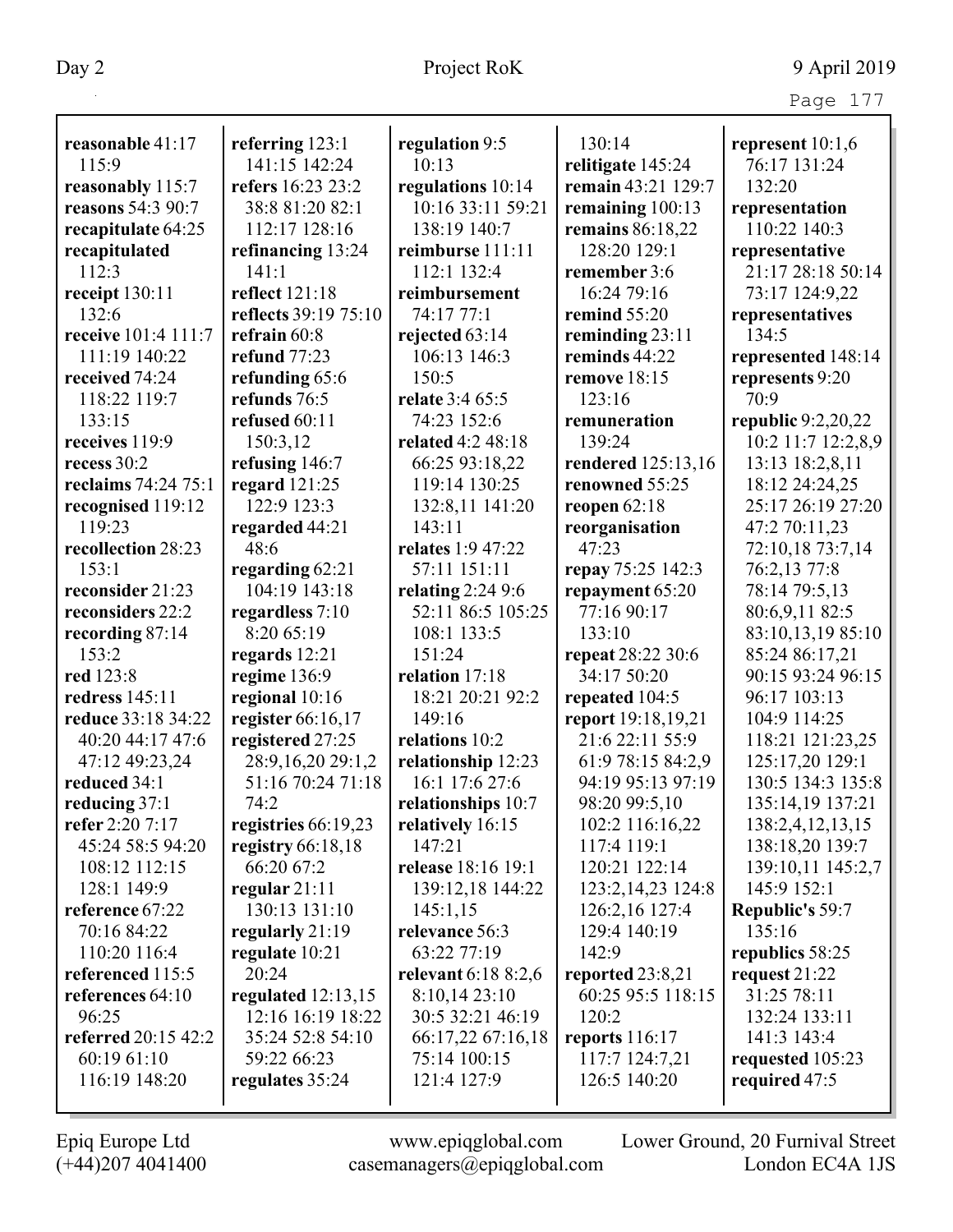| 76:19 133:6                        | 37:9                    | 130:14 131:11          | run 42:13 64:22                      | says 5:4 9:23,25       |
|------------------------------------|-------------------------|------------------------|--------------------------------------|------------------------|
| 150:14                             | responsible 72:15       | 132:18 139:3           | 152:16                               | 10:9,19 11:25          |
| requirement 32:2                   | 141:21                  | 144:5,6,7 151:23       | <b>Russian 95:8</b>                  | 12:5 13:10,15,20       |
| 129:15 151:20                      | rest 66:25 68:2         | right-hand $30:14$     | 103:16 127:23                        | 14:12 17:25 18:4       |
| requirements 14:2                  | 71:2 152:14,14          | Rightfully 105:21      | 136:18,19                            | 19:12,25 20:5,17       |
| 104:18 129:14                      | restricted 88:5         | rights 24:8 52:15      |                                      | 21:10,21 22:6,12       |
| 131:14 134:14                      | restrictions 123:20     | 61:18 64:2 65:6        | S                                    | 23:4 24:10,22          |
| 135:22                             | restrictive 2:7,9       | 76:16,18,24,25         | S22 75:3 76:7                        | 25:14,24 28:8          |
| requires 21:11                     | 88:10,21                | 86:15 88:12            | S25 80:21 86:5                       | 29:17 30:21,23         |
| 37:25 151:13                       | result $41:16$          | 113:11 128:18          | S <sub>45</sub> 76:8                 | 31:16 32:19 33:24      |
| resent 154:2                       | resulted 126:11         | 139:21 143:24          | sad 59:14                            | 34:6 35:17,25          |
| reserve 14:2 19:3,6                | resulting 75:24         | 144:1,4 145:5          | Safe 113:2                           | 36:5,8,23 37:11        |
| 19:10,13 118:7                     | results 99:6 111:20     | 150:17                 | safer 95:23                          | 37:20,24 38:10,24      |
| reserves 58:18                     | 130:25                  | rise 95:11             | sale 95:2,17 96:3                    | 39:5,18,19 40:2        |
| reshuffle 143:16                   | retirement 119:5        | risk 34:11, 13, 13, 23 | 117:20,24 118:5                      | 43:7 46:1 48:7         |
| residence 79:2                     | return 42:10 45:6       | 35:18 40:9,11,12       | sales 41:16 71:18                    | 49:20 62:10,12         |
| resign 142:8,9,22                  | 54:7 66:13 88:13        | 41:18 105:1            | salt 57:24                           | 67:11 71:13,13         |
| resignation 59:9                   | 90:3 93:25,25           | 119:14                 | satisfaction 30:25                   | 73:4,21 78:10          |
| 143:5                              | 94:12 97:8 98:5,6       | risks 35:17 43:1       | save 49:22                           | 79:22 80:3 82:12       |
| resignations 142:4                 | 98:9,10,12 102:6        | <b>Robert</b> 16:10,12 | saving 34:6,8,9,18                   | 82:14 85:13 91:24      |
| resisted 146:5                     | 102:10 103:2            | RoK 81:10,10,25        | 35:9,11 37:5,8,11                    | 93:10 97:21            |
| resolution 41:20                   | 105:1 111:21,23         | role 46:25 47:17       | 40:16,22,23,24                       | 101:10 105:21          |
| 42:5 97:4 131:25                   | 111:25 112:2,10         | 66:6 84:13 85:6        | 41:6,15 43:5,7                       | 111:18 115:20          |
| <b>resolve</b> 140:15              | returns $40:8,10$       | 95:17                  | 96:24 98:11 126:3                    | 116:5 119:22           |
| resolved 21:13                     | 41:17 42:12             | <b>Roman</b> 75:15     | savings 33:24 36:25                  | 122:7 129:4            |
| resource 2:1                       | revelation 95:3,11      | Ronalds 67:11          | 41:13,1442:1,6,9                     | 132:19 134:23          |
| resources 36:25                    | <b>Review 149:10</b>    | <b>Ronalds' 101:8</b>  | 42:11 43:8,9,12                      | 135:1,7 139:3,17       |
| 44:16                              | revive 146:12           | room 154:7             | 43:15,17,20,24                       | 140:12,24 142:5        |
| respect $53:4,22$                  | revocation 56:15        | roughly 42:11          | 45:17,21 49:12                       | 145:1 149:2,5,18       |
| 57:18 61:18 76:17                  | revoked 56:13           | 85:14 153:10           | 94:7,11 96:21                        | 151:21 152:3           |
| 85:23                              | rich 58:18              | round 22:23            | 97:3,6,7,20,22                       | 153:2                  |
| respectable 63:18                  | richest 58:13           | rubber-stamp           | 98:1,10,14,19                        | SCA 102:23,25          |
| respected 12:25                    | <b>RICO</b> 145:8,15,16 | 143:13                 | 99:2,16,18 100:6                     | scene 58:8 63:20       |
| 17:4 51:14                         | 146:15                  | <b>ruble</b> 95:8      | 100:11 101:16,22                     | schedule 54:21         |
| respectful 57:18                   | right 19:1 20:23        | rule 3:17 4:8,23 7:6   | 102:4 105:25                         | 153:12                 |
| respective 74:13                   | 24:11,14 26:16,20       | 30:8,1448:1            | 106:6,20107:1,3                      | scope 8:16 113:12      |
| 145:4                              | 26:21, 22, 23, 25       | 109:19 121:7           | 107:11,16 108:3,4                    | 115:10                 |
| respectively 97:25                 | 51:9 52:17,19,24        | <b>ruled</b> 149:8     | saw 69:18 72:6                       | screen 29:22 35:17     |
| respects 26:21                     | 53:20 63:25 65:20       | rules $1:124::46$      | 73:9 80:14 96:20                     | 44:10                  |
| 62:22                              | 66:11 68:1 77:4,5       | 59:21 84:1 90:16       | 100:6 101:25                         | screens $29:22$        |
| responded 152:23                   | 81:18 82:17 84:12       | ruling 57:8 58:1       | saying 23:9 30:2<br>48:4 62:19 65:25 | se 53:21               |
| responsibilities                   | 93:2 109:12 110:8       | 82:1                   | 67:20 83:9 84:24                     | Sea 59:1               |
| 37:6 40:16 41:6                    | 111:4,6,14,18           | rulings 58:2           | 89:18 129:21                         | search $73:1$          |
| responsibility<br>16:20 24:18 37:8 | 114:14 118:12           | <b>Rumeli</b> 148:25   | 144:18                               | <b>SEB</b> 51:16,20,25 |
|                                    | 125:21 126:21           | 149:2, 13, 18, 20      |                                      | 65:8, 10, 18 66:3, 5   |
|                                    |                         |                        |                                      |                        |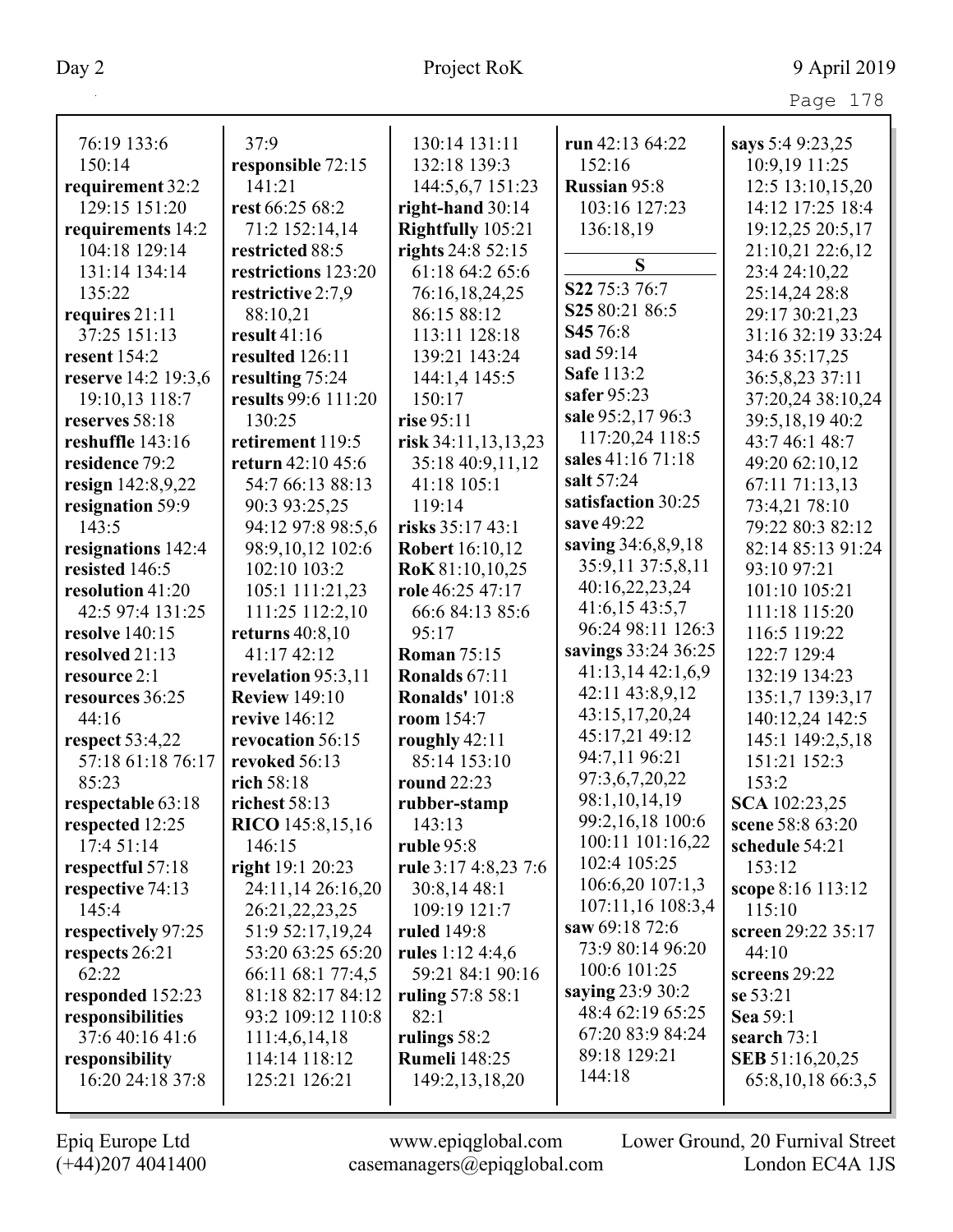| . .<br>×<br>ι<br>-- |  |
|---------------------|--|
|---------------------|--|

| 66:6 67:3,6,18           | 37:17 39:10,13      | sense 8:13 17:13         | seven 19:14         | signals $90:15$         |
|--------------------------|---------------------|--------------------------|---------------------|-------------------------|
| 69:14 71:25 72:20        | 44:10,19 46:23      | 24:3,17 68:4,19          | Shaiken 86:4        | signed $61:19$          |
| 72:20 73:2,8,19          | 61:13 67:4 69:18    | 85:2,8 86:11             | Shaikenov 80:21     | 150:15                  |
| 73:22 74:20,22,24        | 69:25 70:2,4 71:4   | 91:14                    | 81:21               | significance 17:19      |
| 75:11 77:12,15,20        | 71:12 73:13,14      | sensibly 57:16           | sham $61:8$         | significant $105:2$     |
| 101:19 102:15,15         | 74:19 75:9,22       | sent 77:15 120:19        | share 51:23,24 57:9 | significantly 80:12     |
| <b>SEB's</b> 66:18 70:19 | 76:13 77:14 78:11   | 153:13 154:1             | 76:25 103:6         | signs $105:2$           |
| 74:2,14 77:21            | 78:19 79:10 82:25   | sentence 46:5            | shareholders 72:9   | similar $71:10$ $115:1$ |
| <b>SEC</b> 146:1         | 83:8 84:17 89:10    | 139:17 151:21            | 72:11 76:21         | 122:9 126:19            |
| second 21:10 34:7        | 89:11 90:25 92:6    | sentenced 61:8           | shares 27:14,22     | similarities 22:22      |
| 37:3 40:2 69:10          | 96:13 98:1,4,20     | separate 36:17           | 65:3,5,20 66:4,14   | similarly 49:2          |
| 84:22 93:21 98:18        | 98:25 99:15,17,20   | 86:19 109:16,23          | 66:24 67:1,3,24     | simple 33:7 58:8        |
| 100:16 130:7             | 100:2,16 101:14     | 113:10 114:11            | 69:3 70:24 72:6     | 147:6                   |
| 136:24 139:17            | 102:16,18 103:14    | 124:23 129:5,10          | 72:19 74:12 75:15   | simplest $64:15$        |
| 141:19                   | 105:12 111:3        | separately 98:17         | 75:17 90:16,23      | simplified 48:3         |
| secondly 17:16           | 116:15 117:9,11     | September 74:21          | 100:17 102:17,21    | simply $7:2163:16$      |
| 31:12 148:4              | 117:15,18,18        | 104:22                   | sharp $57:4$        | 131:6                   |
| secret 94:24 96:9        | 118:1 119:20        | sequestrated 6:1         | sheet 117:9 118:17  | simultaneously          |
| section 1:9 19:9         | 120:21 121:1,22     | 29:8 66:7                | short 1:8 29:19     | 47:7                    |
| 80:2 82:24 86:3          | 121:23 123:8,19     | sequestration 51:1       | 87:9,19 97:11,15    | single $61:6$           |
| 86:25 97:19 98:25        | 124:23 131:11,18    | 51:6 65:12 68:17         | 114:5 120:8         | singled $142:25$        |
| 99:17,18 114:15          | 132:2,10 134:9      | 72:24 91:5 106:6         | 147:21              | singular $141:19$       |
| 115:23 116:6             | 135:6 140:19        | servants 16:22           | shortly 6:22 116:1  | situated 58:25          |
| 126:7,15,20 127:5        | 149:15              | serve 35:20 43:22        | show 20:20 29:22    | situation $53:363:1$    |
| 127:7 131:19             | seeing $49:13$      | 98:15                    | 36:17 41:19 75:7    | situations 144:6        |
| 143:8                    | seeking $150:11$    | serves 122:5,18          | 76:10 77:2 86:4     | size 37:13 60:15        |
| sections 25:11           | seen 71:20 93:4     | 129:6                    | showed 27:12        | 84:4 137:20             |
| 139:24                   | 126:2               | service 132:15           | 123:19              | skip 143:8              |
| sector 33:18 40:20       | segregated 73:23    | services 46:7 85:23      | showing 28:19 29:2  | slide 37:18 70:15       |
| 49:24 126:11             | 74:6                | 104:7,19 105:2           | shown 82:22 103:3   | 100:8 103:3             |
| secure 47:10             | selectivisation     | 118:20 119:5,10          | 107:22 108:14       | 105:14 118:1            |
| securities 6:13          | 151:8               | 125:13,16,18,23          | 114:22              | 121:23 145:14           |
| 28:12 32:4,7 48:4        | self 15:15 132:25   | 133:22                   | shows 23:20 43:25   | 151:7 152:7             |
| 52:1,2,4,7,13 65:3       | self-explanatory    | set 12:11,19 41:24       | 78:5 81:3 82:16     | slides 151:9 152:5      |
| 65:8,15 66:4,4           | 117:24              | 42:1,3 48:14 91:2        | 83:3                | slightly $5:381:1$      |
| 67:14,16,17,21           | self-governing      | 94:24 137:11             | side 30:15 55:10,12 | small 29:22 34:13       |
| 72:3 73:9,22 74:3        | 15:20,25            | 153:1                    | 55:15 56:5 58:1     | 60:21 61:1              |
| 74:7 78:23 81:5,8        | sell 60:1,11 102:23 | sets $14:3$              | 58:11 84:19,21      | smaller 60:20 98:3      |
| 81:12 85:23 86:1         | 102:25              | setting 14:5 63:19       | 87:21 93:22 97:1    | so-called $51:22$       |
| 100:18 107:5,12          | selling $14:23$     | 143:3                    | 115:20 123:21       | 58:23 87:22 88:22       |
| security 67:7 90:24      | 102:17              | settled 53:9 90:10       | 127:11,20 134:23    | <b>SO6</b> 82:2         |
| 150:10,12                | senate 18:11,14     | 148:21,22                | 137:13 139:1,15     | social 33:17 34:21      |
| Sedalmayer 7:17          | 139:10,16           | settlement 25:25         | 145:13,20           | 38:6,14 39:14           |
| see 11:23 14:10          | send 130:10         | 92:11 150:7              | sign 125:25 135:18  | 40:19 44:15             |
| 19:18 25:20 27:24        | senior 20:2,11      | <b>Settlements</b> 19:22 | signal $7:24$       | <b>Solari</b> 124:9     |
|                          |                     |                          |                     |                         |

Epiq Europe Ltd www.epiqglobal.com Lower Ground, 20 Furnival Street<br>
(+44)207 4041400 casemanagers@epiqglobal.com London EC4A 1JS www.epiqglobal.com Lower Ground, 20 Furnival Street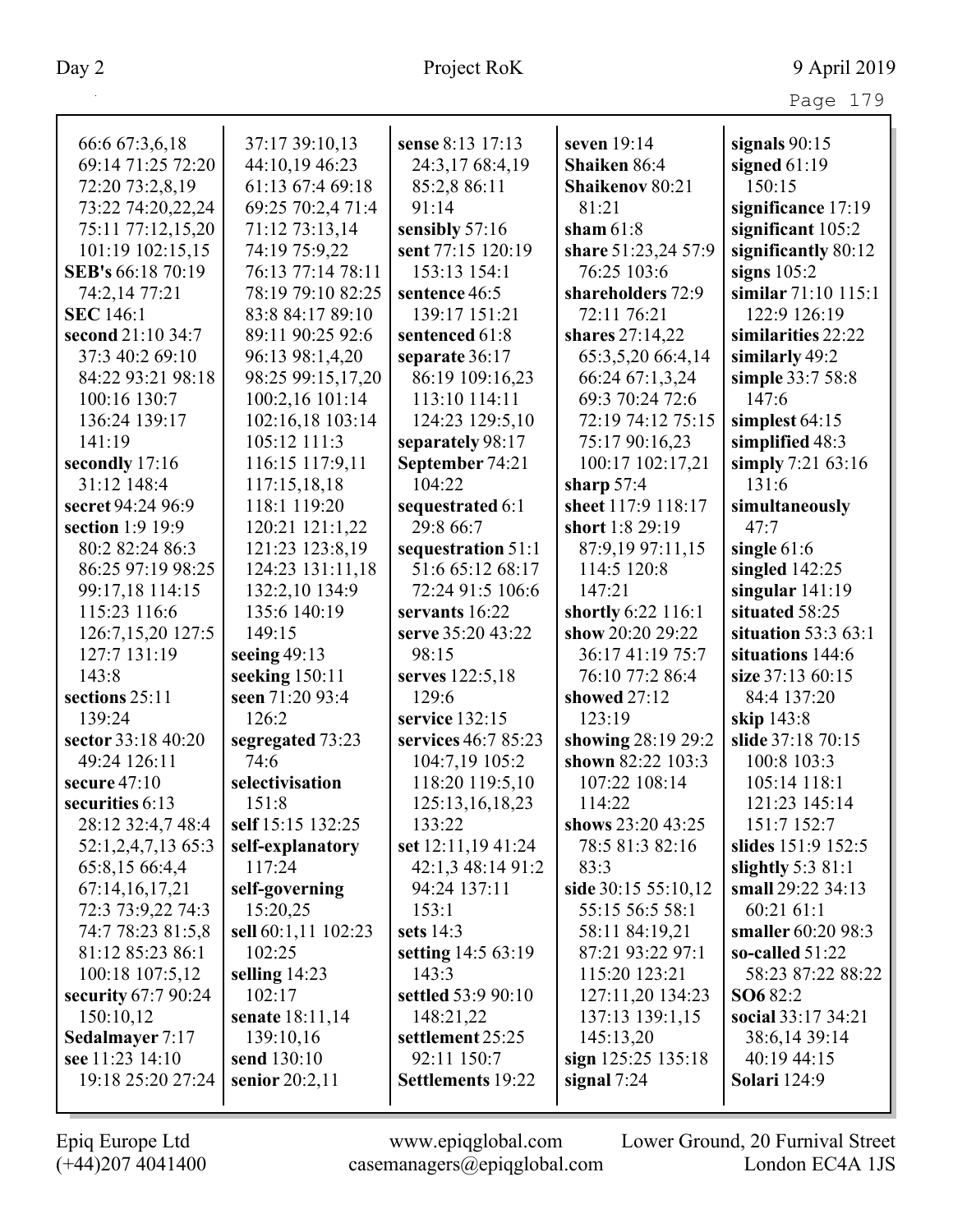| sold 102:19         | specific $20:136:7$  | 9:16 23:11 24:4     | 124:17 126:23       | statistics 10:18     |
|---------------------|----------------------|---------------------|---------------------|----------------------|
| Solutions 138:1     | 46:2 52:23,24        | 63:2 64:24 75:8     | 128:24 129:7        | status $79:1$        |
| solve 142:6,9       | 74:9 105:6 123:17    | 92:18 93:3 108:21   | 131:5 133:20,25     | statutory 82:18      |
| solved 142:7        | 128:18 144:25        | 152:16 153:15       | 134:7 136:16        | stay 149:7,17,24     |
| somebody 69:16      | specifically $31:10$ | started 58:12 59:17 | 137:3,6,11 148:15   | 150:11               |
| 85:3,3 120:2        | 33:25 93:11          | 72:25 116:1         | 150:13              | stayed 59:8          |
| somewhat 143:19     | 120:23               | 120:17 130:7        | State' 113:25 114:2 | stead 76:18          |
| son-in-laws $60:2$  | specified 24:13      | starting $3:6,10$   | 114:7               | steps $145:3$        |
| soon $4:16$         | speculated 60:4      | 30:12 46:1,24       | state's 1:21 3:24   | sticking 125:3       |
| sorry 9:15 13:9     | speculation 60:6     | 64:15 109:7         | 32:21 49:23         | stimulate 38:3,12    |
| 19:24 36:21 77:10   | 143:9                | 115:12              | 113:19,21 150:23    | 47:7,13              |
| 80:20 98:8 118:11   | speech 130:16        | starts 105:11       | stated 28:11 33:11  | stipulates 36:3 68:8 |
| 130:16 131:17       | 140:12               | state 1:9,19,20,20  | 38:22 41:2 75:17    | 128:17               |
| 137:15 142:13       | spirit 56:19 92:25   | 1:22,24 2:3,3,6,9   | 86:14 121:24        | stock 99:24 100:16   |
| sort 5:14 117:23    | spoken $80:10$       | 2:12 3:8,20,22 4:4  | statement 16:10     | 100:17 101:25        |
| sorted 1:7          | spread 57:3          | 4:12 5:5,22,23      | 26:10,11 28:3,15    | 102:19,21            |
| sought 150:6        | spreading 35:17      | 6:11 7:9 8:25       | 44:12,22 45:1,16    | Stockholm 65:24      |
| sounds $29:16$      | 43:1                 | 10:10,12,14,15,18   | 45:24,25 46:17,21   | 72:24 82:9,11        |
| sources $23:10$     | stabilisation 34:7,9 | 12:2,23 13:12,14    | 47:16,18,20,22      | 107:21 127:14        |
| 39:16 130:13        | 34:14,18 35:5,12     | 17:6,19 19:16       | 55:17,18 62:24      | stop 4:5 15:17 29:6  |
| South 21:2,21 22:5  | 37:6,9,15,21,25      | 20:7,13,21 30:18    | 69:9 73:9 80:25     | 151:20               |
| sovereign 87:22     | 38:8,19 40:16,22     | 30:19,22,24 31:6    | 81:20,21 86:5       | stopped $131:6$      |
| 88:22,25 89:3,9     | 40:24 41:6,8 42:3    | 31:7,10,13,17       | 91:16,19 101:8      | strange 79:19        |
| 89:23 110:5,14      | 42:16,18,19,21       | 32:1,20,22,23,23    | 104:3 115:21        | strategic 38:7,15    |
| 112:13 113:12,22    | 43:6,6,10,16,19      | 32:25 33:3 34:22    | 117:3,5,8 119:12    | 39:15                |
| 114:12 115:24       | 43:21 94:6,10        | 36:2,7 39:2,20      | 119:24 121:2,19     | <b>Street 100:20</b> |
| 121:8               | 96:22,24 97:2,6,9    | 44:4,7 45:3 48:4,9  | 124:20 140:8        | 133:20,25 134:7      |
| sovereignty 108:7   | 97:22 98:3,5,9,14    | 48:17,20 49:6,7     | 146:18 147:17       | stressed 124:14      |
| Soviet 58:25 59:2,7 | 99:2 107:2 108:3     | 49:14,19 50:2,4,7   | 150:25              | stringer $59:18$     |
| 62:2 124:22 125:3   | stabilise 95:7       | 50:13 52:17,20,23   | statements 29:1     | strives $11:16$      |
| 136:19              | stability 10:17 11:6 | 53:14 54:17 57:20   | 57:23 80:1,17       | strongly 141:6       |
| space 87:2          | 11:9,15,17 13:17     | 60:1 62:11 63:8     | 116:4               | structure $23:12,13$ |
| spare $154:5$       | 13:19 43:14 47:4     | 63:25 83:7,11,16    | states 2:13,15 5:6  | 50:25 98:25 140:4    |
| speak 6:17,20       | 47:10                | 87:20 88:4,9,21     | 18:23 30:8,13       | structured 75:6      |
| 87:14,16,24 91:15   | stable $44:15$       | 89:1,12 91:9 92:3   | 32:24 58:23 89:17   | struggle 130:21      |
| 94:8 140:11         | staff 133:25 140:5   | 93:12,22 96:18      | 115:25 121:6        | sub-custodian        |
| speaker $59:10$     | stage $43:13\,45:10$ | 100:20 104:2        | 122:5 123:18        | 67:15,17 78:23       |
| speaking $22:18$    | stages $133:4$       | 107:25 108:3,15     | 124:23 133:7,17     | 79:7                 |
| 153:14              | stan $58:23$         | 108:18,20 109:15    | 144:3               | subject $1:21$ 5:10  |
| speaks $46:18$      | stand 87:13          | 109:18,18,19,21     | statesman 59:8      | 8:10,23 29:9         |
| 136:18              | standard 75:21       | 109:22,23,25        | Stati 58:11 105:22  | 32:16 51:5 53:6      |
| special $7:168:24$  | 91:5 137:6           | 110:2,3,5,9,15      | 107:15 144:25       | 57:13 62:3 113:11    |
| 48:8 56:14 68:8     | standardised 75:10   | 112:12 114:12,14    | 145:6,12 146:22     | 136:7,11 149:6       |
| 122:17 123:4        | standing $148:1$     | 115:14 116:7        | 147:5,13,14         | subjects 79:20       |
| specialists 134:2   | start 5:15 8:21 9:12 | 121:12,13 124:16    | stating 104:1       | submission $67:10$   |
|                     |                      |                     |                     |                      |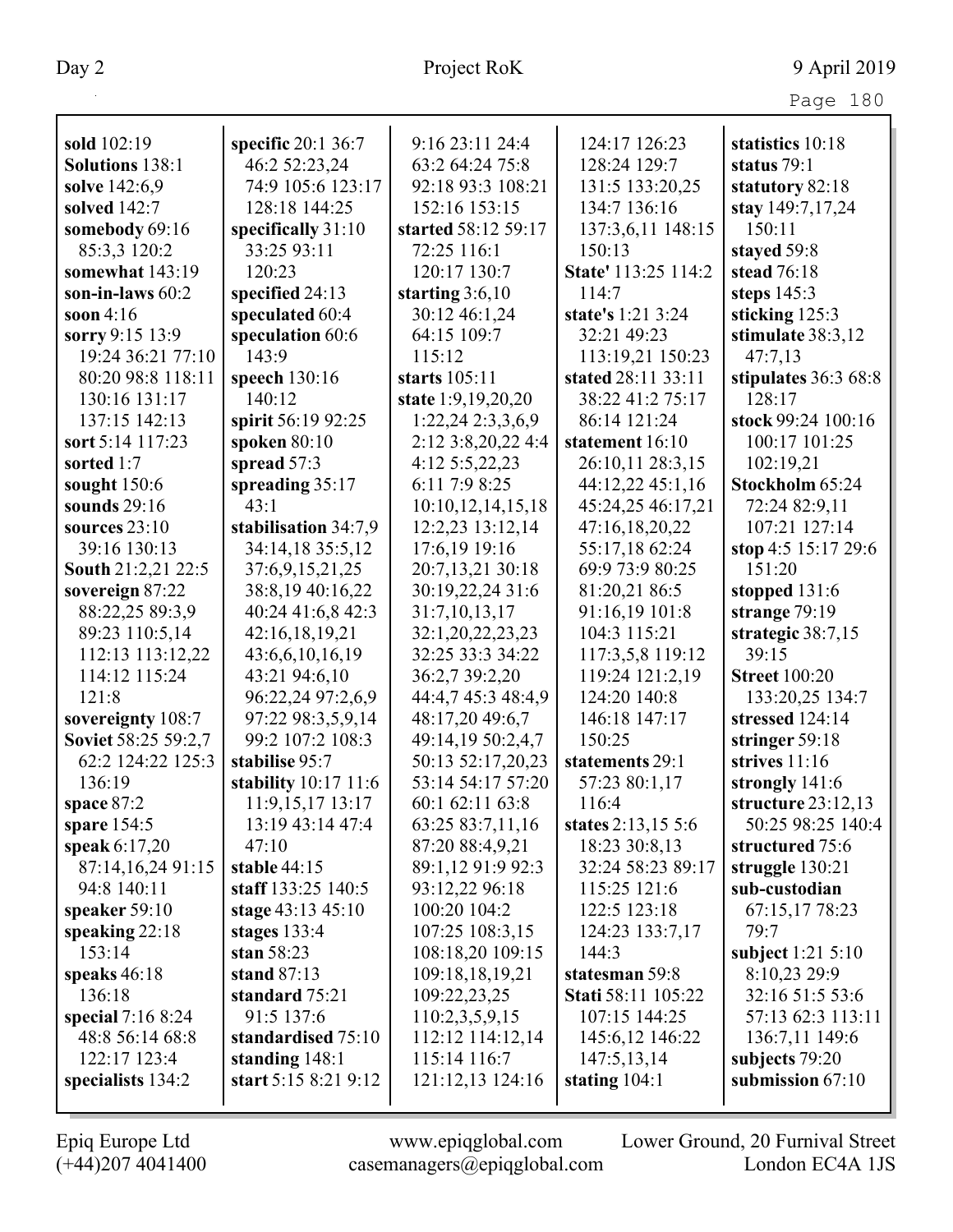|                                |                                |                                   |                               | Page 181                               |
|--------------------------------|--------------------------------|-----------------------------------|-------------------------------|----------------------------------------|
| 133:3                          | 121:23 150:16                  |                                   | 32:5 36:12 40:25              |                                        |
| submissions 1:6                | sums 60:25 119:19              | 65:3,14 66:3,15<br>68:5,9,14 77:1 | 55:5,10 96:21                 | term 34:11,12 40:8<br>40:10 41:17 42:7 |
| 3:12 6:19 30:1                 | superficial 144:7              | 80:10 88:16,17                    | 97:5 99:22 103:19             | 42:10 97:8,11,14                       |
| 50:10 64:5 87:12               | supervise 10:22                | 99:7 123:13,15                    | 118:17 120:25                 | 97:15 105:1 107:4                      |
| 127:12,16,19,20                | supervises 15:14               | 128:3                             | 145:15                        | 107:13,15                              |
| 155:3,5,6,7,8,9                | supervision 10:14              | <b>Swedish.billions</b>           | talked 23:22 32:3             | terminate 134:10                       |
| submit $122:9$                 | 57:13                          | 99:9                              | talking $24:198:9$            | 134:13                                 |
| 144:10                         | support 42:5 47:15             | swiftly $69:19$                   | 98:10 136:13                  | terminated 135:2                       |
| submits 84:8                   | 50:13 74:18 123:7              | Swiss 94:25 96:9                  | talks 21:8 125:12             | terms 136:2,4                          |
| submitted 16:11                | 126:10 135:23                  | <b>Switzerland 95:21</b>          | 144:24                        | territory 3:24                         |
| 19:21 24:20 33:13              | 140:23                         | system 9:21 10:18                 |                               | 31:13 61:16 121:6                      |
| 36:14 68:13 75:3               |                                | 10:21,22 19:11,13                 | Tams 113:10,15<br>target 92:2 | 124:17                                 |
|                                | supported 82:6<br>104:21 124:2 | 21:1 73:23 74:3                   | targeted 36:6 38:1            | text 93:3 94:3,3                       |
| 75:5 84:18,22                  |                                | 140:6                             |                               |                                        |
| 91:21 101:9                    | supposed 100:19                |                                   | 38:11 39:2,6,14               | 106:23 110:10                          |
| 102:12 110:21<br>122:10 145:19 | <b>Supreme</b> 7:11,15         | systematically<br>142:7 150:17    | 130:3<br>task 1:8 11:15 14:4  | thank 6:20 50:11<br>54:20 87:13 151:2  |
|                                | 104:10,11<br>sure 15:18 59:20  |                                   |                               |                                        |
| 146:19 147:16                  |                                | systems 10:13<br>11:14            | 27:8 49:20 126:1              | 154:6,6<br>thanks $51:10$              |
| submitting 145:3               | 101:5                          |                                   | tasks 10:23 12:3,22           |                                        |
| subparagraph                   | surely 3:6 28:23               | T                                 | 22:17                         | theoretical 97:17                      |
| 124:15                         | 65:12                          | tab 9:14,15 17:24                 | <b>Tasmagambetov</b>          | theory 71:23 88:10                     |
| subsequent 146:4               | surplus 41:12 89:1             | 19:7,20 24:5,19                   | 95:5,12                       | thing $5:15$ 12:15                     |
| substitute 69:6                | surprises $143:12$             | 25:9,21 26:12                     | $\text{tax } 65:6,2074:16$    | 25:8 44:24 80:24                       |
| succeed 60:5                   | surveyed 20:6                  | 27:9 28:6 33:13                   | 74:17,24 75:1,10              | 115:2 118:8 128:3                      |
| suffered 145:12                | Svea 9:8 56:2,18,24            | 33:22 34:2 35:21                  | 75:25,25 76:5,15              | 129:12 137:24                          |
| sufficient 23:17               | 58:5                           | 36:16 41:21 44:12                 | 77:1,7,16,22,23               | 151:10 152:7,9                         |
| 34:15 37:22 41:9               | <b>Svenska</b> 102:19          | 44:22 45:18 47:19                 | 79:1,3 90:17                  | things 10:19 11:11                     |
| 45:23 47:11 50:6               | Svetlana 94:19                 | 147:18,19                         | 126:8 133:6,10                | 15:13 25:20 26:15                      |
| 53:18 114:24                   | Sweden 2:14 6:13               | table 99:13,15,15                 | taxation 74:18                | 45:4 47:23 49:13                       |
| suggest $92:17$                | 7:14,2521:5                    | 99:19 100:8 101:6                 | taxes 74:22 75:4              | 51:2 53:1 65:21                        |
| suggested 123:4                | 31:18 32:3,7 52:4              |                                   | <b>Tayus</b> 92:10            | 67:11 83:8 84:15                       |
| 136:22 142:21                  | 53:15 55:7 56:2,7              | 101:25                            | technicalities 76:23          | 110:9 127:25                           |
| 143:2                          | 57:13 62:17 64:16              | tactical 99:25                    | <b>Telekom 148:25</b>         | 133:10                                 |
| suggesting 120:20              | 65:8,25 66:5,9,12              | Tajikistan 58:24                  | tell 54:1 93:5                | think 23:24 57:23                      |
| suit 145:23                    | 66:17,19,23,24,24              | take 4:5 12:4 16:12               | <b>telling 60:8 140:12</b>    | 69:20 96:25 101:2                      |
| Suleimenov 26:10               | 67:3,6,19,25                   | 22:24 23:15,25                    | tells 3:16 34:3               | 118:14 120:3                           |
| sum 50:19 100:9                | 68:12,19 74:19                 | 35:22 50:21 79:22                 | 146:24                        | 122:11 147:20                          |
| 148:17                         | 91:14 92:15 93:18              | 83:2 114:15,16                    | ten $34:2483:1$               | 152:19 153:23                          |
| summarise 101:14               | 93:20 102:14                   | 120:3,6 126:12                    | 130:4,10,18                   | <b>third 20:8 34:8</b>                 |
| summarised 95:13               | 146:3                          | 140:13 147:8                      | tenge 14:9 15:1               | 37:11 58:19 107:6                      |
| 115:13 150:19,21               | <b>Swedish 7:19 11:16</b>      | 152:18                            | 52:22 140:22                  | thirdly $31:13$                        |
| summarises 100:8               | $12:16,18$ 13:1,6              | <b>taken</b> 4:1,1 30:18          | 141:2                         | <b>thought 57:2 83:1</b>               |
| 143:25 150:24                  | 14:5 16:13,16,25               | 51:9 88:19 102:1                  | <b>Tengiz</b> 95:2,18         | three $3:185:24$                       |
| <b>Summarising</b>             | 28:13 30:14 32:8               | 104:14 124:13                     | 96:4                          | 31:5 77:16 87:4                        |
| 49:17                          | 51:4 53:3,21                   | 126:11                            | Tengrinews.kz                 | 92:20 93:6 99:23                       |
| summary 48:12,13               | 57:14 64:18,19                 | talk 17:7,20 30:3                 | 130:17                        | 105:16 132:6,24                        |
|                                |                                |                                   |                               |                                        |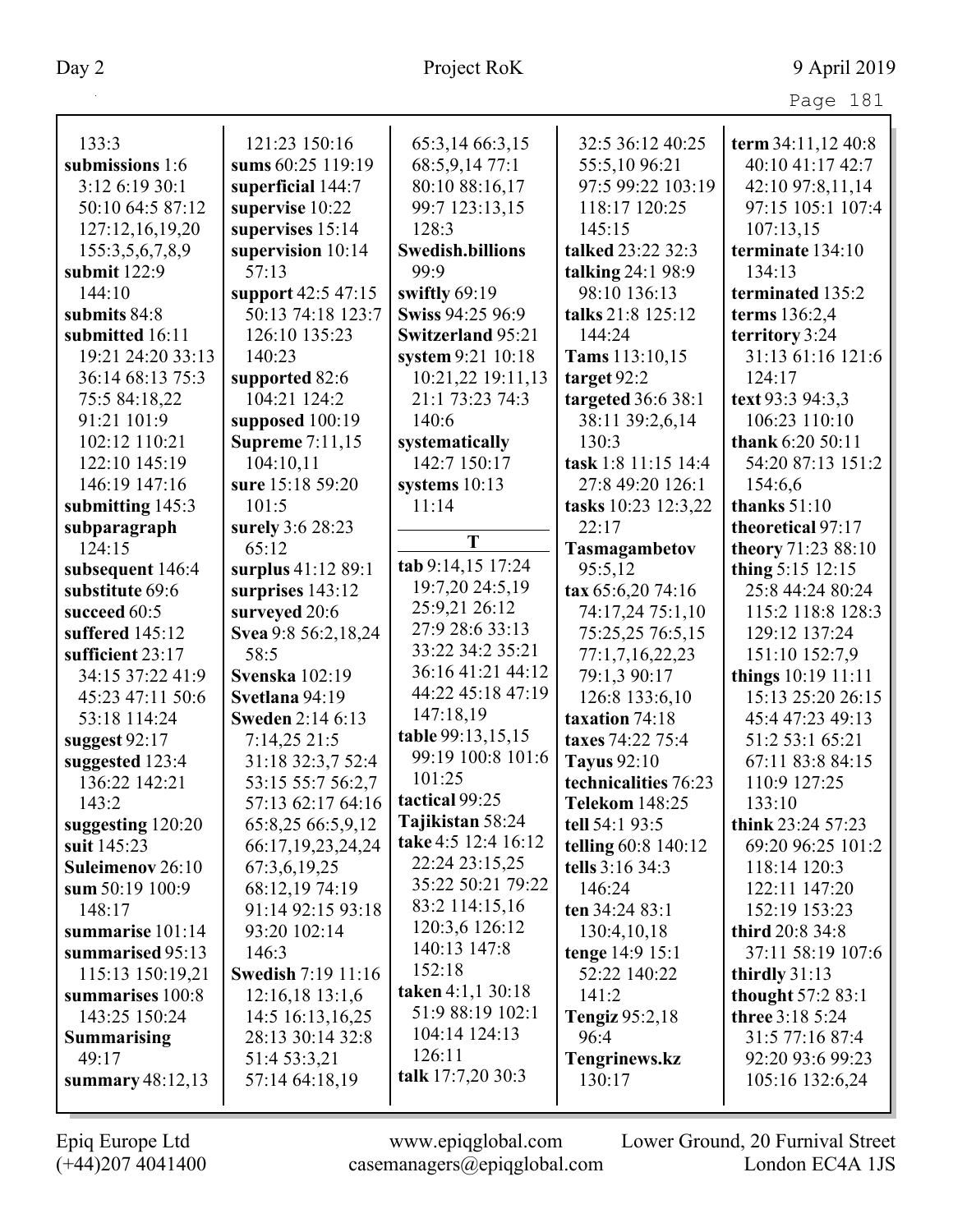| Paon | n                        |
|------|--------------------------|
| ≏    | $\overline{\phantom{a}}$ |

| 152:14 153:1,4,4       | training 134:6             | 26:24 52:19 81:3    | type 52:7 63:20           | unique 16:16 18:19   |
|------------------------|----------------------------|---------------------|---------------------------|----------------------|
| 153:9,23               | transaction 45:12          | 81:7,15,15,17,18    | 102:6                     | 18:25 71:9,11,12     |
| <b>Thursday</b> 153:15 | 46:10 48:6 102:11          | 84:23,25 85:1,2,8   | types 14:24 35:4          | unit 93:18 116:14    |
| ticked 75:15,18,22     | 102:14                     | 85:22 92:14,14      | 98:16                     | <b>United 115:25</b> |
| tie 133:8              | transactions 14:1          | 98:23 109:4 119:2   | typical 11:15 14:4        | 133:17               |
| tied 94:25             | 14:24 15:5 46:12           | 119:4,5,10 127:5    | 76:24                     | unity $4:2$          |
| till 35:23             | 48:3 103:2,22              | 127:10,18,23        | typically $12:4$ 15:8     | university 1:10      |
| time 22:8 34:20,24     | 118:5,5                    | 128:1,4,7,20,22     | 22:18                     | 5:23                 |
| 34:25 35:3,8,16        | transfer 36:1 39:1         | 128:24 129:2,6,17   | U                         | unknown 130:23       |
| 43:16 50:16 54:23      | 81:16 95:19,23             | 131:14 134:12,18    |                           | unlawful 146:11      |
| 55:2 56:22 75:14       | 130:2,5                    | 135:22 151:12,13    | <b>UBS</b> 100:20         | unluckily 58:14      |
| 75:16 82:25 87:5       | transferred 26:2           | 151:22              | UK 16:24 92:5             | unprotected          |
| 103:9 104:5 120:3      | 82:17 129:2 135:3          | trustee 25:7,16     | ultimate 72:2             | 108:14               |
| 127:13 133:24          | <b>transfers</b> 36:6 38:1 | 26:1,6,8,20         | ultimately 150:12         | unusual $12:15$      |
| 141:4,16 142:21        | 38:2,10,11 39:2,6          | 128:19,22 129:6     | UN 2:12 32:22             | unwelcome 92:4       |
| 143:3 147:3            | 39:14 43:8 44:3            | 129:13,22 134:12    | 88:15 115:21              | updated 140:25       |
| 150:18 152:24,25       | 50:4 52:10 85:15           | trusteeship 84:16   | 116:1                     | upper $37:13$        |
| 153:4,17               | 126:13 128:18              | 128:13 129:17       | unclear $51:5$            | urge 152:5           |
| times 94:14 109:17     | 130:3                      | trustor 27:2 128:18 | unconditionally           | US\$49.5 101:16      |
| 129:16 140:20          | transition 128:13          | 128:20,23           | 121:6 124:17              | <b>USA</b> 124:24    |
| <b>TMA 80:10</b>       | 143:12                     | try 50:11           | underlying $74:5,7$       | usage 45:8 49:18     |
| <b>today</b> 1:8 30:8  | translation 30:14          | trying $43:2$       | 74:8 124:7,21             | 49:18                |
| 34:24 54:9 64:9        | 84:25 98:22                | <b>Tsalik 94:19</b> | 145:24 152:6              | <b>USD</b> 97:24,25  |
| 92:22 93:4,5 94:1      | 105:12 110:20              | <b>Tudela</b> 124:9 | understand 8:5            | use 2:3 3:21 4:11    |
| 94:7,14 96:16,23       | 127:21                     | Tuesday 1:1         | 12:10 53:2 103:10         | 5:6 8:20 24:12,14    |
| 106:12 150:25          | translations 98:21         | Turkmenistan        | 109:13 112:5              | 26:2 31:7,10,10      |
| 152:12 154:6           | 110:19                     | 58:24               | 115:10                    | 32:17,18,19,20,21    |
| Today's $1:16$         | treat 57:23 121:13         | turn 17:11 60:24    | understanding             | 33:1,1,7,8 35:24     |
| told 95:25             | treated 62:6 136:8         | 136:10 138:22       | 46:14 51:12 80:24         | 37:7 38:24 39:18     |
| tomorrow 34:24         | treatment 61:15            | 153:2               | 82:7 91:3 103:24          | 42:14 50:3,7         |
| 152:14 154:7           | treats $67:21$             | turned 141:14       | 116:18                    | 54:17 66:11 84:4     |
| tool 15:21             | treaty $61:19,20,24$       | two 2:1 3:11 5:12   | understands 80:3          | 84:10,24 85:10       |
| tools $14:18\,34:20$   | 62:6,14 63:3               | 5:24 6:7 34:25      | understood 72:4,15        | 86:15,23 93:11,12    |
| top 9:20 78:18,18      | 148:1                      | 35:2 36:17 39:23    | undertake 121:9           | 94:4,4 96:14         |
| 112:6                  | trend 148:11               | 42:17 50:12 70:5    | undertakes 85:16          | 98:22 101:23,24      |
| total 59:19 60:21      | trial 56:21 62:19          | 74:24 84:18 87:5    | undertaking 150:1         | 108:5 109:18         |
| 100:9,9,9,11           | tribunal 149:5             | 88:6 90:7,9 96:4    | 150:4                     | 116:13 121:11        |
| 101:11,16 119:16       | trick 150:9                | 96:21 97:12,12,16   | undisputed 23:12          | 126:16 127:1         |
| 139:4 148:15,17        | tricky 68:21               | 97:20 99:22         | 23:13 70:17               | 128:19 135:15        |
| 153:4,8                | <b>tried</b> 146:4         | 102:23 106:19,25    | unfavourable              | 137:20 138:2,4,14    |
| touch $56:11$          | trillion 39:10             | 107:1 110:18        | 34:23 44:18               | 146:12 153:9,15      |
| tough $53:2$           | 119:18                     | 117:6 133:25        | unfortunate 51:5          | useful 48:16 50:19   |
| trace 131:12           | true $17:17$               | 134:20 141:4        | <b>Unfortunately 59:1</b> | 51:2 94:12 153:17    |
| track 79:20            | trust 24:23 25:1,4,6       | 149:13 150:2        | Union 100:4 124:22        | 154:1                |
| <b>Trade 102:18</b>    | 25:17, 19, 25 26:18        | 152:19,22           | 125:3                     | uses 3:21 5:6 31:6   |
|                        |                            |                     |                           |                      |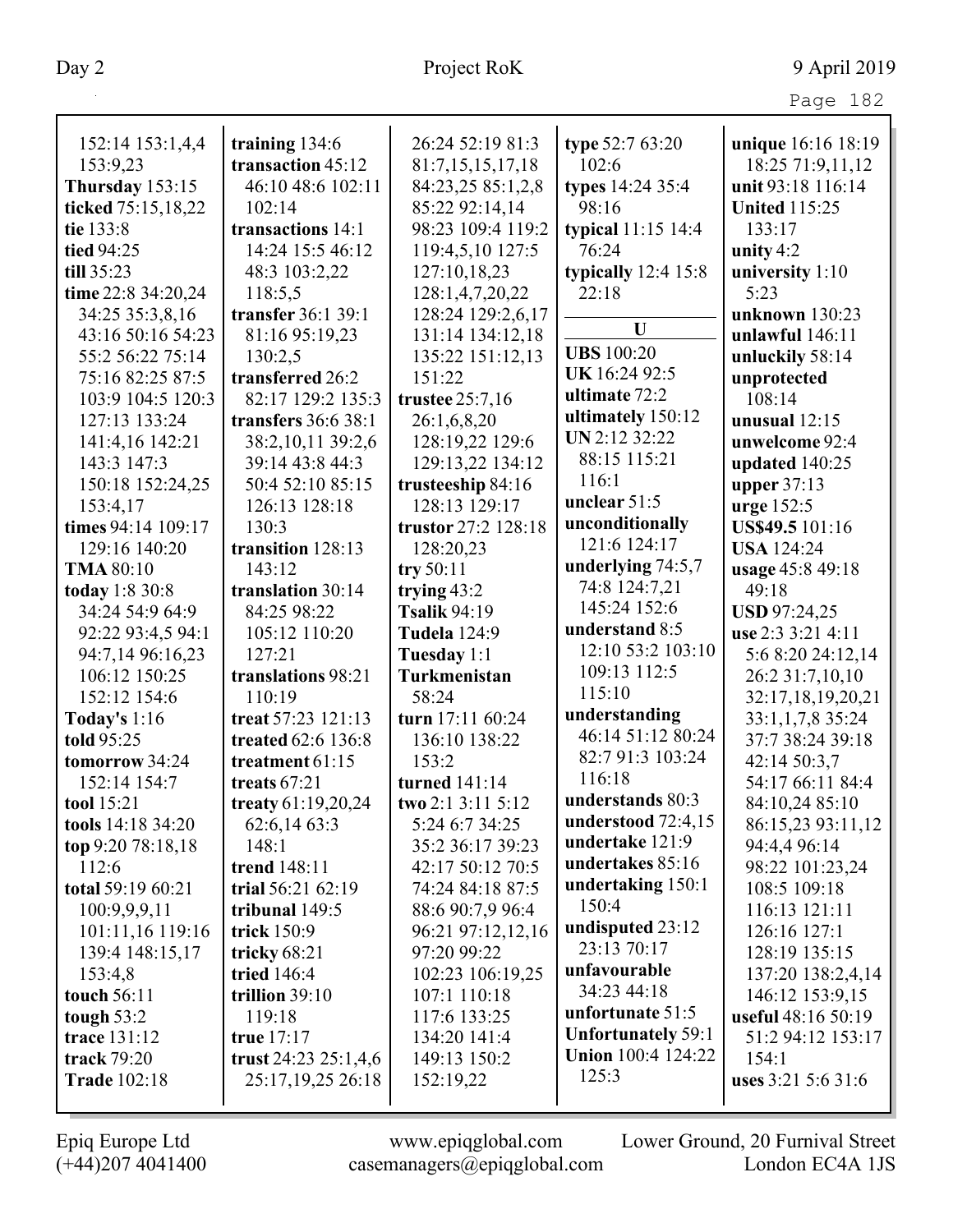| 31:17 66:3 84:23<br>123:21 125:4<br>weekend 143:9<br>57:3 67:22 88:3,8<br>65:11 69:18 70:6<br>127:10 130:15<br>weeks 143:2 150:2<br>72:7 73:10 75:19<br>usus $2:2$<br>89:6<br>world's 89:14 90:1<br><b>utmost</b> 147:3,9<br>151:6,9<br>152:19,22<br>80:14 88:1,3<br><b>Uzbekistan 58:24</b><br>wanted 56:6 57:1<br>went 101:17<br>100:21<br>Yesterday's 1:13<br>yield 102:9<br>75:7 117:23<br>western $88:3,8$<br>worse 112:8<br>$\mathbf{V}$<br>York 23:15 27:6,7<br>123:20<br>whatsoever 52:15<br>worth 43:2 69:5<br>valid 79:7<br><b>Washington 145:9</b><br>27:10,17,19,23,25<br>153:23<br><b>Wrange 44:5 45:2</b><br>validity 151:22<br>145:18<br>whilst 75:16<br>115:20<br>28:1,10,17,21<br>valuations 116:22<br>wasted 131:3<br>wide 115:8<br>Wranges' 44:22<br>29:5 51:20,25<br>value 35:16 40:6<br>Watched 146:22<br>wider 115:4<br>116:3<br>52:3,5,7,10,14,15<br>41:11 52:8,13<br>write 26:15<br>52:16 54:14 70:10<br>way 2:4 5:2,3 11:10<br>wife $60:4$<br>60:13 65:4 99:2<br>12:11 15:5 16:23<br>wise 82:25<br>writes 44:13 48:14<br>73:3,6 74:16<br>99:21 100:6<br>wishes 59:24<br>77:14 79:9 101:18<br>20:11 35:15 42:7<br>66:2 67:2<br>101:11 111:16<br>writing 73:3<br>44:21 45:9 48:5<br>withdraw $151:17$<br>101:20 105:5<br>115:16 117:13,14<br>written 3:12 7:24<br>49:13 50:4 51:5<br>withdrawals<br>133:11 146:8<br>117:17<br>27:12 47:20 53:18<br>53:4,19 54:22<br>130:12 131:9<br>$\mathbf{Z}$<br>valued 98:17<br>68:11 72:9 91:19<br>72:5,18 86:20<br>withdrawn 131:2<br><b>Zakon</b> 103:16<br>values 97:22<br>92:18 117:12<br>94:19 103:9<br>131:12<br>various 32:23<br>zakon.kz 103:16<br>118:15 124:5<br>withdrew 56:25<br>106:16 110:1<br>67:21 118:23<br>146:21<br>111:5 113:10<br>128:15 131:4<br>witness $28:3,15$<br>Zealand 22:10<br>119:7<br>132:25 148:3<br>67:10 92:10 101:8<br>136:2 142:15<br>version 84:19,22<br>zone 55:17<br>ways 18:22 22:20<br>147:17 152:18<br>151:25<br>111:1<br>84:15 98:16<br>wrong 57:19 91:4<br>153:22<br>$\bf{0}$<br>versions 84:18<br>witnesses 152:13<br>145:12 147:5<br>we'll 36:21 63:1,23<br>0.02111:15 |
|-----------------------------------------------------------------------------------------------------------------------------------------------------------------------------------------------------------------------------------------------------------------------------------------------------------------------------------------------------------------------------------------------------------------------------------------------------------------------------------------------------------------------------------------------------------------------------------------------------------------------------------------------------------------------------------------------------------------------------------------------------------------------------------------------------------------------------------------------------------------------------------------------------------------------------------------------------------------------------------------------------------------------------------------------------------------------------------------------------------------------------------------------------------------------------------------------------------------------------------------------------------------------------------------------------------------------------------------------------------------------------------------------------------------------------------------------------------------------------------------------------------------------------------------------------------------------------------------------------------------------------------------------------------------------------------------------------------------------------------------------------------------------------------------------------------------------------------------------------------------------------------------------------------------------------------------------------------------------------------------------------------------------------------------------------------------------------------|
| vice 140:2 143:6<br>98:18 120:6<br>wonder 148:23<br>wrote 16:13<br>0.8398:6,13<br>view $40:15\;41:5$<br>127:24 143:23<br>wondering 29:23<br>00471:12<br>X<br>63:24 104:13<br>word 5:15 37:7<br>152:11<br>02 137:18<br>X155:1<br>108:15 120:14<br>we're 23:10 25:13<br>115:5 123:8,9<br>121:3,7,15,22<br>29:23 33:11 35:22<br>wording 33:22<br>$\mathbf{Y}$<br>124:11 144:8<br>122:13<br>39:21 40:25 41:21<br>18:21 9:16,18,24<br>year 63:12 68:23<br>views 50:9 123:19<br>54:21 55:9 64:22<br>words 5:18 43:20<br>11:4,25 12:17,17<br>111:19 117:14<br>124:23 125:1<br>75:8 79:22 88:20<br>44:9 90:4 122:18<br>19:7, 12, 20 24: 5<br>126:6 127:12,19<br>volume 126:12<br>89:20 101:23<br>123:4 124:3,5<br>24:19 25:21,24<br>vears 34:24 61:8<br>138:3<br>120:10,22 136:13<br>146:25<br>26:12 27:9,9 28:6<br>88:20 95:14 103:9<br>voluntarily 150:13<br>work 11:14 115:25<br>137:17 144:18<br>33:13,22 35:25<br>145:7 146:1<br><b>votes</b> 76:20<br>we've 9:7 137:12<br>120:18 123:13<br>44:22 46:17 47:3<br>years' 34:25<br>voting 76:16,18,24<br>138:25<br>125:11 137:6<br>47:19 71:6 83:15<br>yellow 37:17 48:7<br>vulnerability 49:24<br>wealth 58:15 87:23<br>worked 88:10<br>90:21 95:1 102:13<br>78:19 99:1 111:10<br>working 63:8 130:4<br>88:22 89:1,3,9,23<br>104:22 114:24<br>W<br>139:25 140:1,14                                                                                                                                                                                                                                                                                                                                                                                                                                                                                                                                                                                                                                                                                                                                                                     |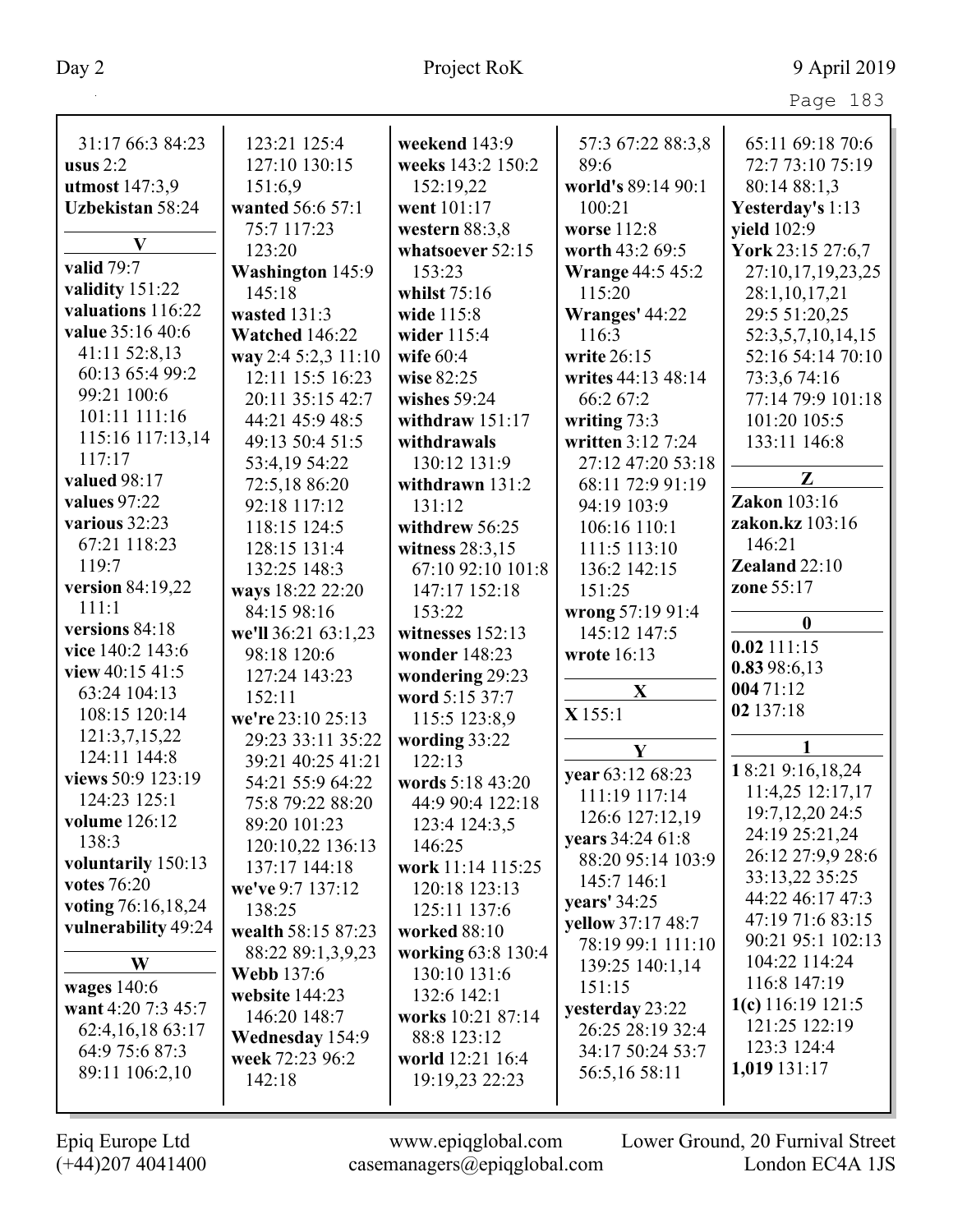| Page | 84 |
|------|----|
|------|----|

| 1.185:13               | 16.11 116:4         | 2.1 24:10           | 206 19:8 39:10       | 26 44:22 67:12,19  |
|------------------------|---------------------|---------------------|----------------------|--------------------|
| 1.25 87:8              | 160 136:3           | 2.1.1 24:10 111:3   | 21 2:25 4:6,24 5:10  | 144:24             |
| 1.3 36:2               | 1610 116:6          | 2.1.3 111:3,4 112:3 | 5:14,17 6:2 7:5,12   | 26.8 144:9         |
| 1.4 36:5               | 1611 115:23         | 2.1.4 111:18 112:3  | 7:178:4,17,23        | 26.9 100:12        |
| 1.45 87:10             | 1742:843:4          | 112:5               | 13:9 24:21 29:10     | 26.99 101:18       |
| 10 19:9 28:6 41:11     | 173 25:23           | 2.2 130:8           | 33:5,15 34:3,5,21    | 27 140:25          |
| 62:10 111:21           | 18 117:18           | 2.2.3 112:15,17     | 37:21 40:12 74:21    | 275 94:21          |
| 112:2 130:22           | 18.2 148:17         | 2.2.4 112:16        | 88:14 92:23 96:15    | 279 78:8           |
| 131:3 154:10           | 185 26:13           | 2.2.7 112:16        | 108:16,23,24,24      | 289:15 25:9 26:11  |
| 10.1 19:7              | 19 2:25 3:14 4:23   | 2.3087:1            | 122:21 123:20        | 90:21              |
| 10.10 29:18            | 5:8 6:9 29:14       | 2.52 120:7          | 124:1 137:7          | 28147:19           |
| 10.15 29:17            | 30:3,11,13 31:20    | 20 66:2 95:2 119:18 | 140:17               | 284 16:11 48:12    |
| 10.30 29:17,20         | 32:12,25 45:4       | 2000 94:22 95:12    | $21(1)$ 4:9 83:9     | 29 13:9 36:8 116:5 |
| 10.45 152:14 153:3     | 88:14 90:4 93:3     | 95:24 106:14        | $21(1)(c)$ 4:13 6:21 |                    |
| 10.81 134:24           | 114:2 117:20        | 2001 96:6           | 8:9,18,24 20:23      | $\mathbf{3}$       |
| 100 34:25 47:18        | 19(c) 3:14 32:17    | 2002 95:4 96:6,7    | 92:17 108:12         | 3 3:25 9:24 14:10  |
| 1017 131:17            | 92:17,18 114:5      | 2003 96:5 148:14    | 114:6                | 14:16 17:22,25     |
| 1019 131:19            | 195 69:24           | 2004 116:2          | 21(c) 122:23 124:24  | 18:18 20:16 27:16  |
| 11 124:13 147:23       | 196 70:2,5          | 2005 104:22         | $21.1(c)$ 120:13,14  | 30:20 34:3,5 36:8  |
| 148:2,18 149:1         | 1978 116:2          | 2006 47:3 103:8     | 120:24 121:1,16      | 39:24 40:13 60:15  |
| 11.20 54:20            | 1986 116:17         | 128:11              | 121:21               | 83:25 91:12 93:17  |
| 11.28 54:24            | 1987 120:19         | 2008 59:16 102:19   | 21.3 96:20           | 131:19 138:25      |
| 11.30 54:21            | 1988 120:21         | 2012 130:25         | 21C 87:24 108:13     | 139:20 148:19      |
| 119 131:17             | 1990 123:23         | 2013 130:17 148:16  | 110:6                | 3.14 120:9         |
| 12 24:5 122:12         | 1996 95:1           | 2014 99:5 148:6     | 22 6:3 74:25 76:9    | 3.2 131:19         |
| 12.20 54:22,23 55:1    | 199795:6            | 2015 82:1 104:5     | 77:6 86:9 117:21     | 3.2.4 132:2        |
| 122 61:11              | 1998 61:20          | 2016 72:8 74:24     | 124:12 143:7         | 3.599:7            |
| 123 78:8               | 19C 5:11 87:24      | 75:1 76:6 140:17    | 22.5 100:13 101:17   | 30 14:10,11 47:19  |
| 13 27:11 103:9         | 108:2               | 2017 27:11 67:5,8   | 22.6 101:13          | 141:5,11 145:19    |
| 133:21,23 146:20       | $1C$ 15:17          | 67:10 74:21,25      | 22.81 102:7          | 3082 26:12         |
| 13.697:24              |                     | 75:2 97:19 98:5     | 227 123:23           | 319:14 25:14,14    |
| 134 33:23              | $\boldsymbol{2}$    | 98:11,21 100:7      | 228 76:12            | 101:11 117:6,10    |
| 137 33:14              | 2 3:23 9:14,15,17   | 101:11,15 102:2     | 23 35:21,25 106:13   | 119:16 155:6       |
| 138 35:22              | 9:18 10:9 11:12     | 117:3,4,6,10        | 121:16 122:13,19     | 31.698:3           |
| 14 25:21 45:25         | 13:10,20 18:6       | 119:16 126:3,11     | 233 121:22           | 318071:14          |
| 81:20                  | 22:24 24:7 25:9     | 144:24              | 238 77:13,14         | 32 25:21 28:6      |
| 146 36:14              | 27:13 32:22 33:15   | 2018 39:11 66:2     | 239 77:13            | 323 133:2          |
| 14741:21               | 36:15 41:21 45:19   | 73:16 76:6 81:1     | 23rd 102:19          | 33 24:20 33:13     |
| 15 26:12 82:1 87:1     | 46:19,24 64:3       | 81:22 82:12         | 24 82:12             | 67:12,19 71:1      |
| 87:6 105:10 120:5      | 70:6,7 75:2 80:18   | 105:10 140:10,19    | 242 75:8             | 340 148:15         |
| <b>15-minute</b> 120:6 | 83:21 90:22,25      | 149:12              | 244 77:6             | 3524:6             |
| 15245:18               | 93:17 110:1         | 2019 1:1 80:2 141:5 | 24th 102:22          | 36 14:19           |
| 154 28:6               | 112:24 114:10       | 142:12 146:20       | 25 81:22 89:10       | 37 24:20 148:17    |
| 156 24:8               | 155:3               | 154:10              | 143:12               | 38 26:14 27:9      |
| 1641:22,23 122:11      | 2(1)(b)(iii) 113:17 | 204 19:21 96:10     | 25.1 138:9           | 385 36:14 49:10    |
|                        |                     |                     |                      |                    |